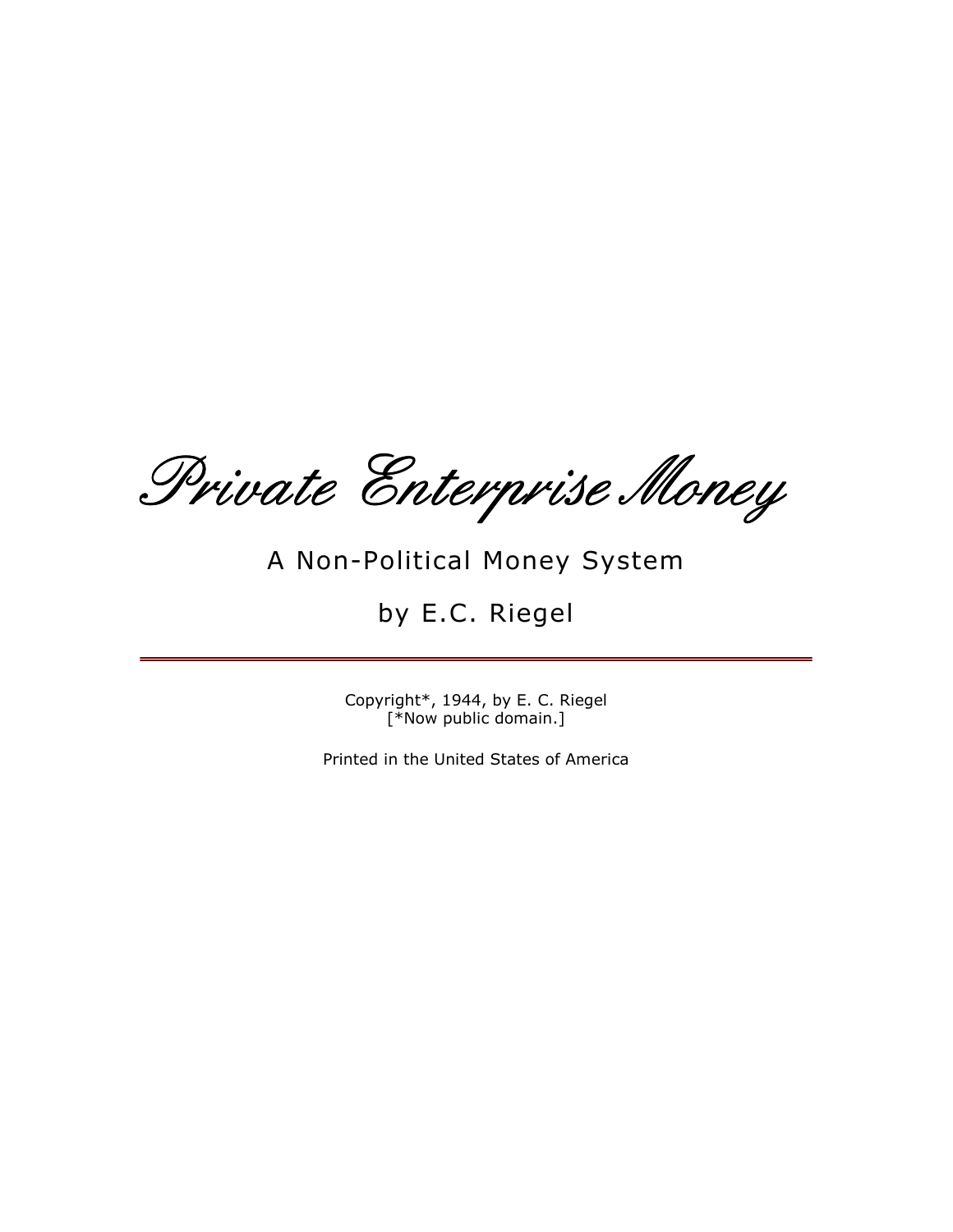# The Author

E. C. Riegel's pen has brought him to the present product through a trail of expository and iconoclastic books and pamphlets on politics and business, particularly in the field of credit and money.

His last two books, The Meaning of Money, published in 1936, and Dollar Doomsday, published in 1941, continued the attack upon the prevailing theories and systems. But now he becomes constructive and sets up a radically new theory that others may choose to shoot at.

This new concept is a challenge to the academic economist and a bid to the layman to enter into the practical mastery of a subject that has heretofore been enshrouded in mystery.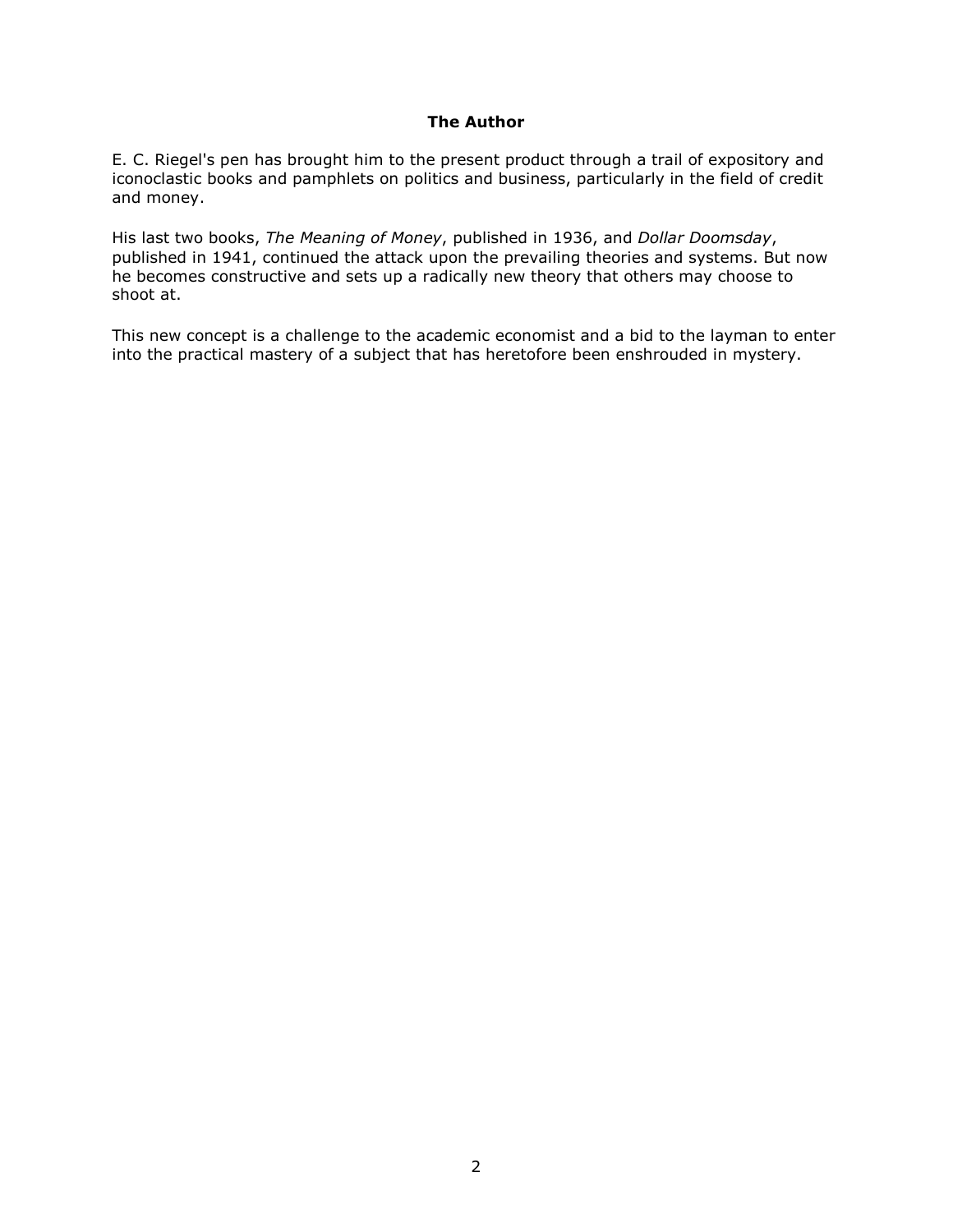#### ACKNOWLEDGEMENT

Through the past decade, in the study of money, the formulation of the principles of the Valun System, and the preparation of this book the author has had the support and cooperation of a group of loyal students and friends whose names are recorded here in acknowledgement of their moral, intellectual and financial assistance.

> Harry Aaron **Marry Aaron** Joseph McAvoy<br>
> H. F. Badgley **Marsh** Ralph Neumulle Alexander Bard Charles Osborn Nichols Thomas M. Bracken Landon C. Painter<br>W. V. Burnell L. S. Pfaff W. V. Burnell L. S. Pfaff<br>B. T. Butterworth L. T. Recker B. T. Butterworth Edward T. Curran, M.D. Oscar Reitman Maude S. De Land, M.D. M. H. Reymond<br>Milton Haas Milton Haas Rev. Reino Hiironen Donald Shaughness Rosa M. Hurley **John A. Shepherd** Major Honore' J. Jaxon Murray Stein Felix Jenner Alfred Stern William Jordan **Harmon V. Swart**<br>James W. Kennedy **Milliam H. Topham** James W. Kennedy Ernest Loewenwarter J. T. Vollbrecht

Ralph Neumuller John G. Scott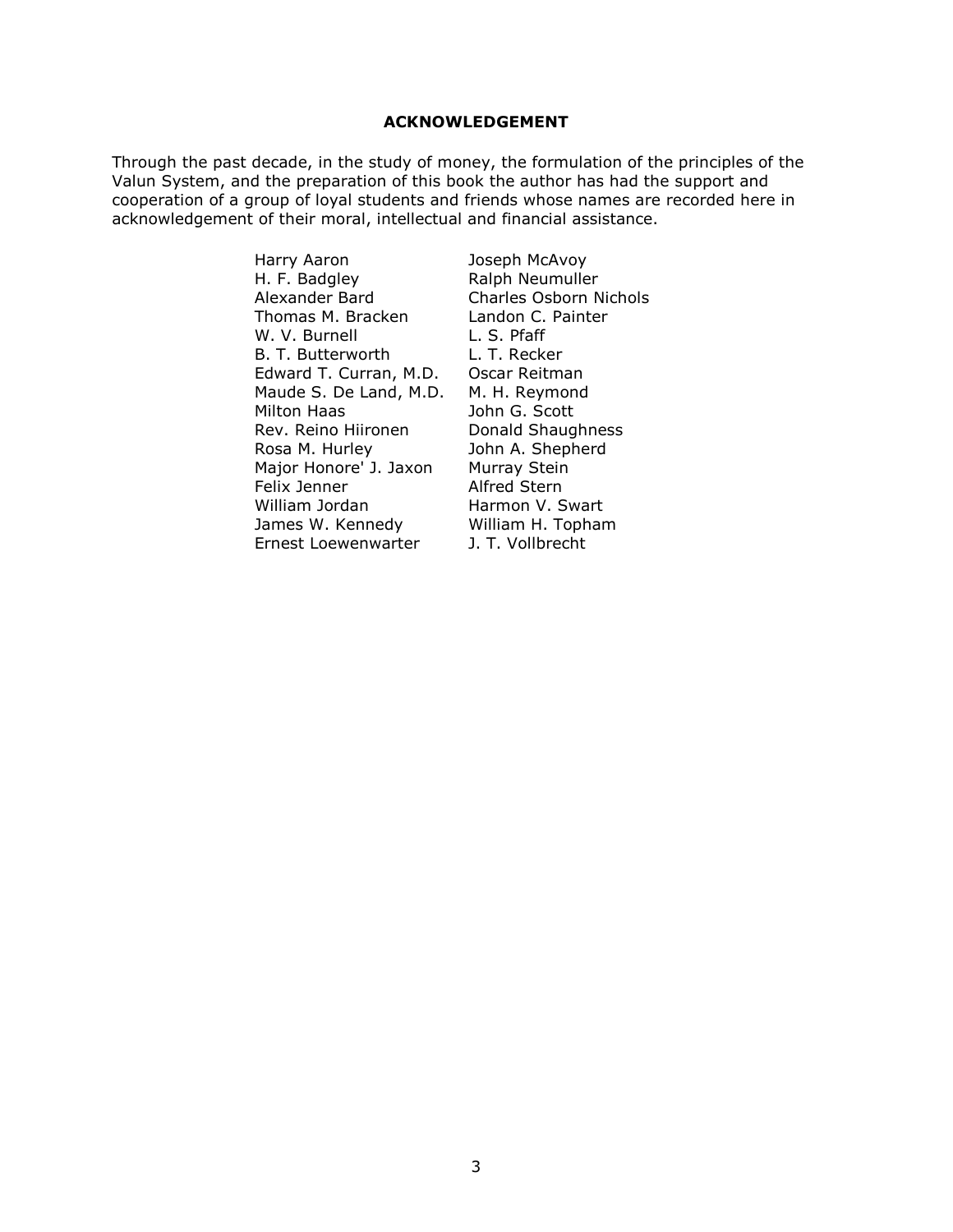## Authors Preface

## MONEY OR YOUR LIFE

The life of modern man depends upon his mastery of money.

Our political money system is breaking down and must be displaced by one that serves the needs of modern exchange. Otherwise our civilization will perish.

As technological improvements tend to specialize and confine each man's production, the need for the exchange of products increases, and, therefore, man's dependence upon money makes the mastery of this vital agency more and more imperative.

Production grows more mechanical, while consumption, on the other hand, has no machine technique; it still operates by our hands and bodies. Therefore there can never be mass consumption to coordinate with mass production. Consumption remains private and individual. Production grows more interdependent - requiring the coordination of many machines and many hands - while the function of consumption cannot be shared or mechanized; it is human, individual, self-dependent.

To fulfill the function of consumption (without which production is purposeless) the individual must be, as buyer, a self-starter and self-stimulator, and therefore, money power, sufficient to buy his production, must be at the command of every man. Otherwise the people cannot coordinate their consumption with their production and this deficiency causes the production machine to clog and recoil with vicious consequences. Not only are these economic results painful in themselves, but they cause the people to turn to political intervention as a remedy, and this complicates the problem and increases the peril.

WE MUST HAVE LESS RATHER THAN MORE POLITICAL INTERVENTION AND THIS BOOK WILL SHOW THAT IT IS POLITICAL INTERVENTION THROUGH THE MONEY SYSTEM THAT BREEDS ALL OUR ILLS. PRIVATE ENTERPRISE MUST, IF IT IS TO BE PRESERVED AND PERFECTED, HAVE A PRIVATE ENTERPRISE MONEY SYSTEM. THE POLITICAL MONEY SYSTEM IS INHERENTLY ANTIPATHIC TO PRIVATE ENTERPRISE AND INEVITABLY TENDS TO COMMUNIZATION.

Our mass production power must be balanced by our individual buying power and our buying power is dependent upon our individual money-creating power. Money cannot meet modern needs by descending to the people; it must rise from them. Until this is comprehended mass production must continue to miscarry. We, as consumers, must literally make money or be stymied. Government cannot assume this responsibility for us. Every individual producer must exert the right and assume the duty of creating money, if there be need therefore, to buy the value of his own production. There cannot be full distribution of wealth without full distribution of money power. He who would make must also take - in ratio. Each of us must have the ability to create fountain pen money with our own hands. Machine production must be coordinated with handmade money.

Recurrent business slumps, mal-distribution, over-production, unemployment, panics and depressions are but the gentler reminders that our industrial life is in danger. In the end war presses a gun against our head with the demand - money or your life. Must our economic and political maladies be compounded into periodic cataclysms and our civilization be destroyed before we master money?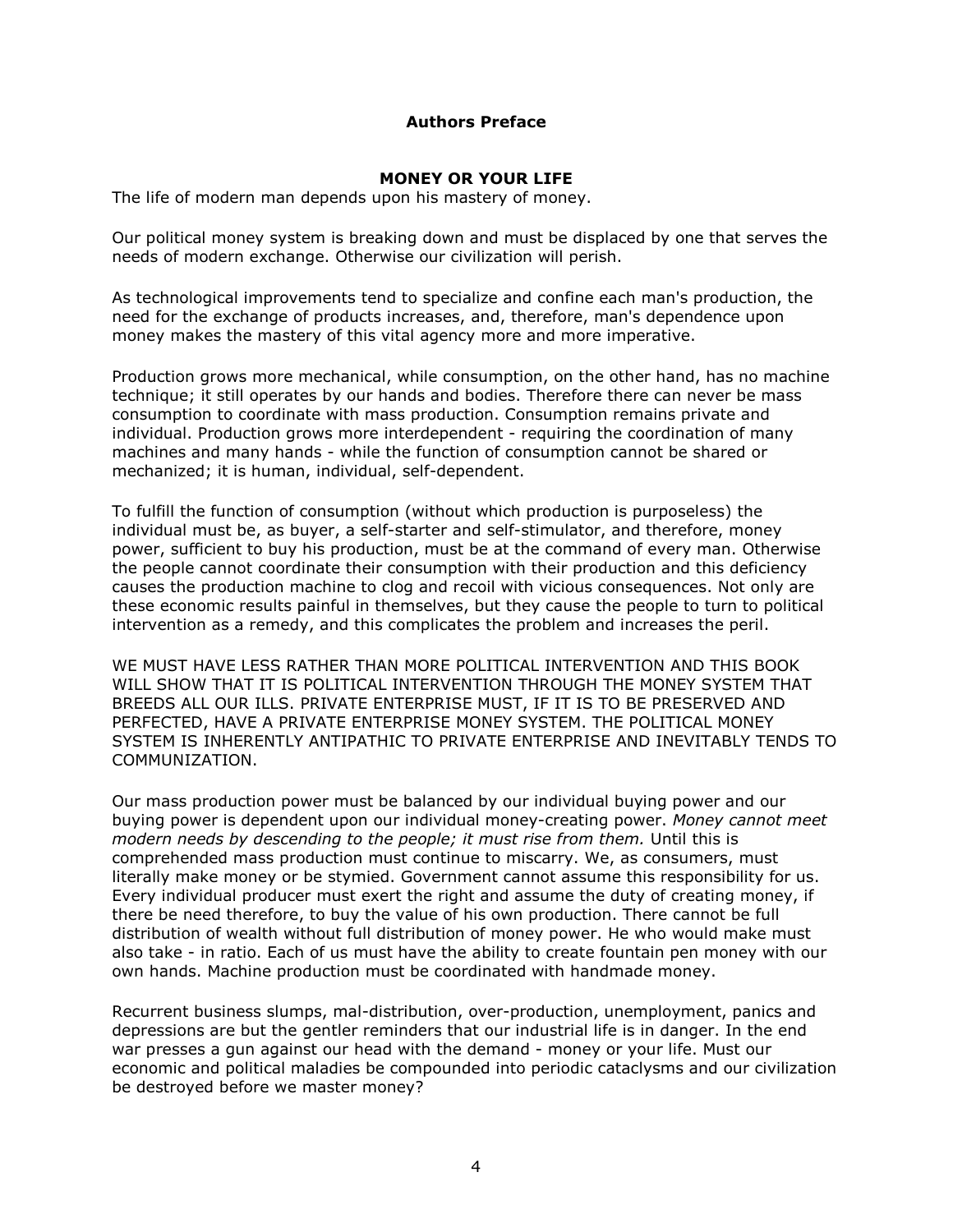Typical of the stress laid by economists upon the need for sustained purchasing power is the following quotation from "The Dilemma of Thrift" written in 1926 by William Trufant Foster and Waddill Catchings:

"In fact, adequate, sustained consumer-demand would do more than pay other means now within human control toward increasing wealth, abolishing poverty, maintaining employment, solving labor problems, increasing good will among men generally, and maintaining the peace of the world. No means of preventing war holds out such large immediate possibilities as this... It is, therefore, difficult to exaggerate the importance of finding a means of sustaining purchasing power. The next world war, if it does come, may well be the last war - at least the last war in which the present nations will have any interest, for it may well destroy civilization itself."

Well, "the next world war" has come and is upon us, and whether or not it is leading to the destruction of civilization will not be determined by the outcome of the military phase of the war. The issue cannot be determined by military victory. Its cleavage is not the battle front. Both Axis and Allied Nations are committed to the system of government-created purchasing power, whether they be classed as fascist, communist or democratic. The broad question that will determine the fate of humanity is whether the evil practice of synthetic buying power by governments shall continue to the inevitable collapse of the social order or whether the producer of wealth will exert his natural buying power and thus avert disaster.

Without reservation I assert that the whole fate of society hinges upon the one question of whether it can at this critical juncture gain mastery through the mastery of money and thus coordinate purchasing power with producing power. The issue is - money or your life. - E. C. Riegel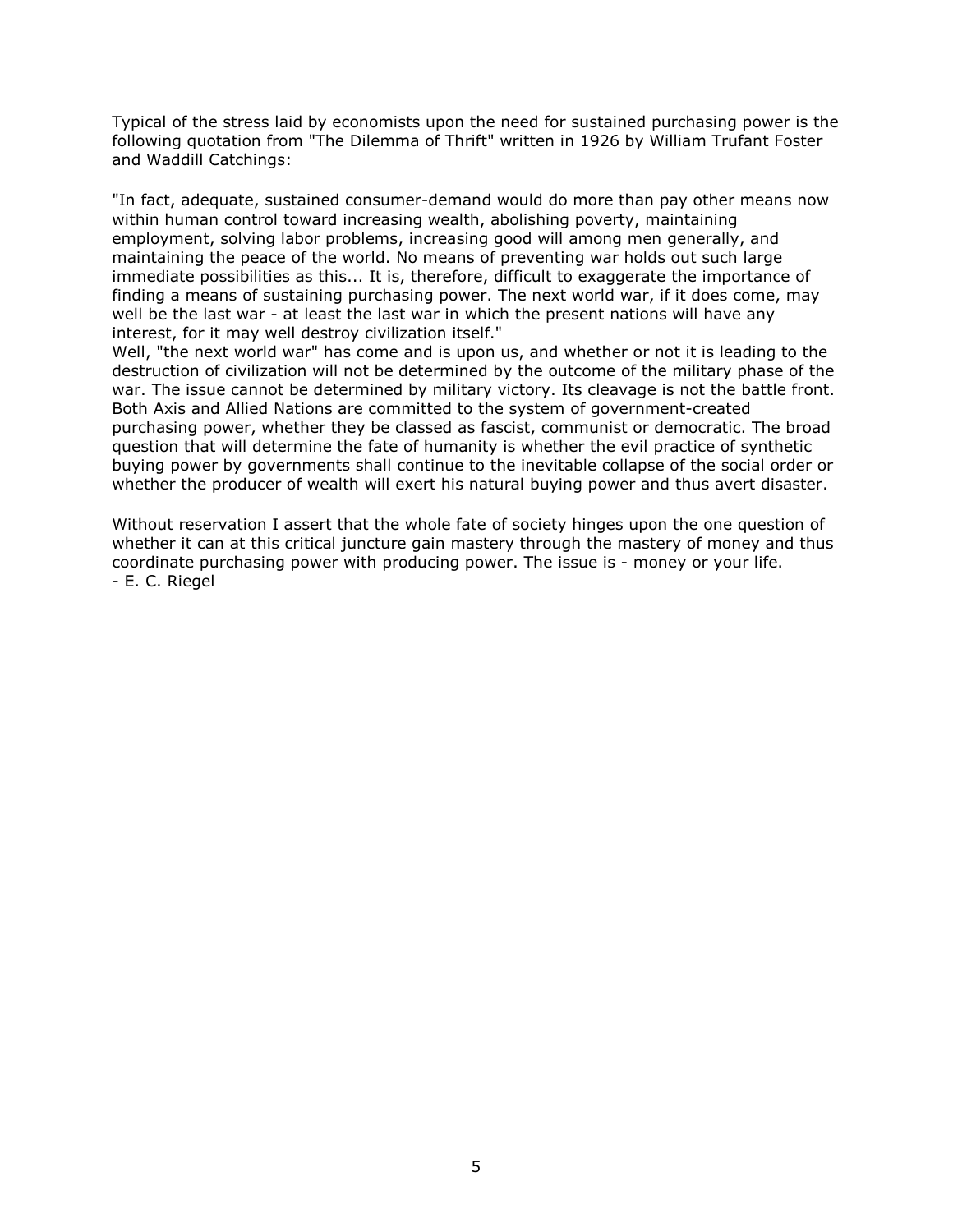## **INTRODUCTORY**

Man has two major problems.

His first problem is: HOW TO PROSPER.

His second problem is: HOW TO GOVERN GOVERNMENT.

The solution of one is the solution of the other. It lies in the understanding and exercising of his inherent money power through a non-political money system.

Because man has not mastered the problem of achieving prosperity, he has turned to government for its solution. Thus he has complicated his problem, for government offers no solution to the problem of prosperity, while its intervention in this primary problem brings the additional problem of how to govern government. When government undertakes to solve man's problem for him it undertakes the mastery of society and it cannot be both master and servant. Thus it has failed in both spheres. By intertwining the prosperity problem with the political problem man has snarled the threads and no solution of either is possible without separation.

When man has mastered money he shall have mastered not only his economic problem of prosperity but also his political problem, for he will see that money has no place in state functions, and, the money power being entirely in his own hands, he will easily master the state and clearly define its services. Thus money must be seen as the means of mastery of all economic and political problems. Until we have mastered money we shall not master any of our problems. Not money, but a false money system, is the root of all evil.

We shall find that money power is inherent in all of us; and that this power can not be exerted for us. We must either exert it or become suppliants to some authority that issues money, and which, when it issues, can do so only in its own behalf. Since we have looked to government to exert the money power, either directly or indirectly by the legalizing of the banking function, we have innocently fashioned our own subjection from which nothing but the correcting of this error ran extricate us.

It is useless to fret over our self-imposed oppressions or to quarrel with our government over ills that have resulted from our having placed upon government the impossible task of issuing money in our behalf. Public officials are just as ignorant of the real cause of economic and political miscarriages as we. However earnestly they may strive to exert the money power in the public interest, they are doomed to failure because the laws of money make it impossible.

The first cardinal truth of money is that no one, whether individual or government, can issue money without buying something. By inviting government to become a money issuer, we invite it to become our customer. Then we quarrel with it if it tries to buy something that we deem within the province of private enterprise.

The second cardinal truth of money is that money must be backed with something, and the act of backing can only be the act of selling. Since we object to government buying and selling anything useful, but nevertheless insist that it issue money, we force it into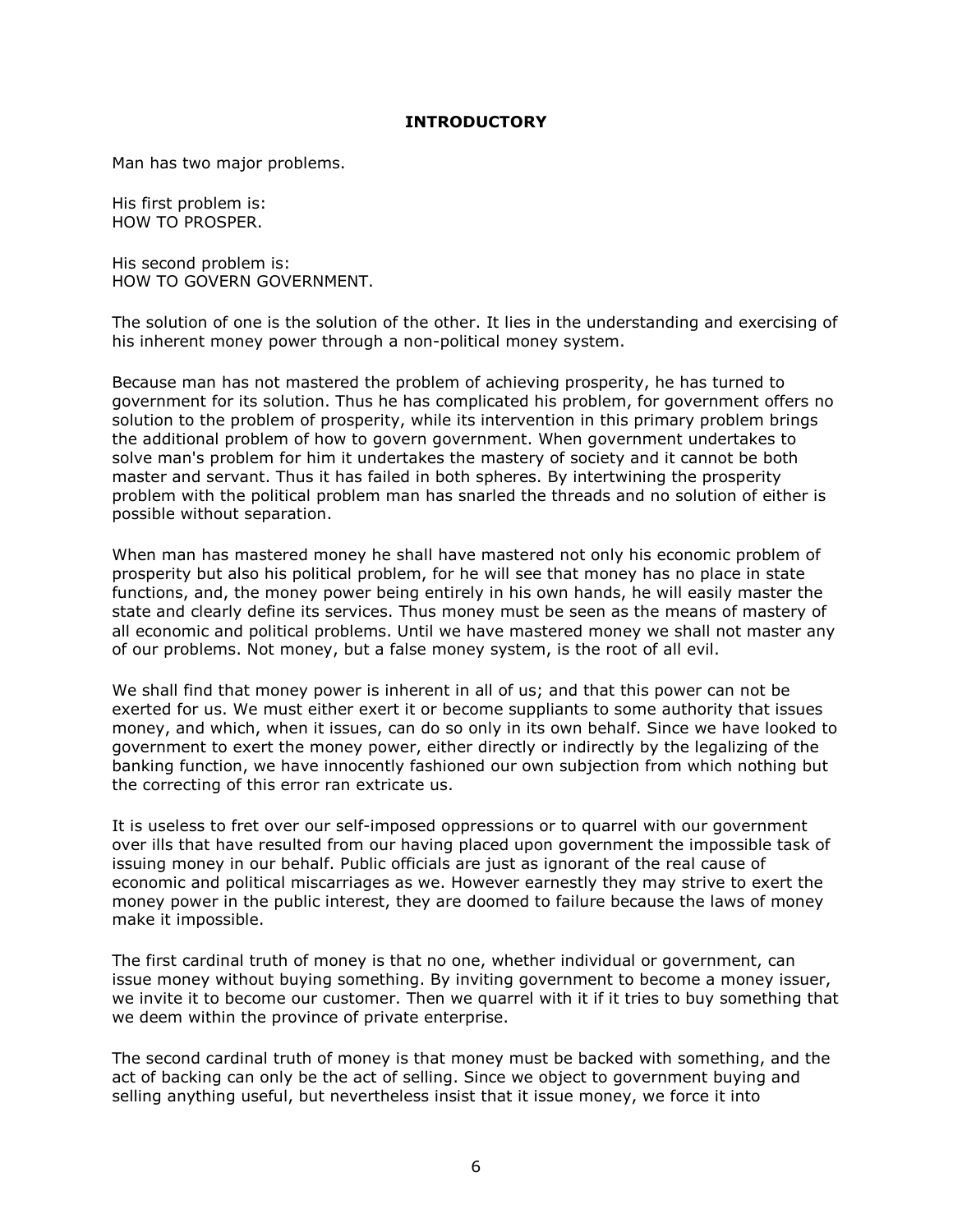boondoggling or public works that do not conflict with our private enterprise. Thus we compel government to issue unbacked money by making it impossible for it to sell anything in exchange for the money it issues. As this process of issuing unbacked money continues, each unit grows weaker and thus the dosage must be increased. Hedged about, as government is, by our objections to its invading private enterprise and yet keeping it under the pressure to issue money, it is ultimately forced to the most consummate public works spending program, which is war.

Obviously, the economy must have money supply; and, since we are too ignorant to understand that not only the power but the duty to issue money resides in ourselves, pressure falls upon government to issue it. To issue money, government must buy something. We divide on what it should buy and from this division arises our favor for fascistic or agrarian or proletarian programs of expenditure. While we do not realize it, nevertheless, our partisanship is merely a preference as to the channel through which the government is to pervert the economy, for perversion it must be, since expenditures by government lead either to government ownership or inflation. Each channel of expenditure has its proponents and opponents and the one that has the broadest appeal and the least opposition is armament building - which in turn broadens into war. Thus Mars is continuously beckoning to the politician as the easiest way out of a difficult political problem. We bring all our ills upon ourselves, including the affliction of war, through our ignorance of the laws of money which no government can alter or suspend.

We must first of all assume responsibility for the solution of our primary problem of prospering ourselves. To do this we must master money. Having done this, we shall find that vicarious money issuing power is a pure illusion and that we can and must exert the money power by and for ourselves. This step accomplished, we shall find that we are no longer petitioners of government but that government is completely dependent upon us. Ipso facto we solve all political problems and end war.

Government must be governed by a principle that defines the separate spheres of business and politics. When we take the money power out of politics, and allocate it to its natural sphere in private enterprise, we establish a proper coordination between the profit and nonprofit motives of society. Without this allocation the two spheres are in constant conflict, breeding all manner of pressure groups and isms that seek to reconcile the irreconcilable. Money is an instrumentality of the profit motive and must be issued and backed only by private enterprisers. Economic and political perversities are inescapable while government is admitted to money power. Since all national governments have, up to the present, been money issuing powers we may justly attribute all the economic and political ills of mankind to this single error. This is a sweeping claim - but it is made deliberately and in full consciousness of its broad implications. We have not yet learned how to constitute government, nor do we comprehend the full meaning of private enterprise and its power to bring universal prosperity.

Empowered, as governments are today, to control the money system, they are a constant menace to the peace and prosperity of mankind. Mad men, selfish men, ambitious men, fanatics and crackpots may at any time seize the reins of government and drive the state like a juggernaut over the people. When government is invested with money power it rises above the citizen and under the profession of protecting him may actually constitute the greatest threat to his well-being and safety. The power which control of the money system gives to government to interfere in and direct and even take the life of the individual should not exist on this earth. No man or group of men is warranted in holding this terrible power over fellow men.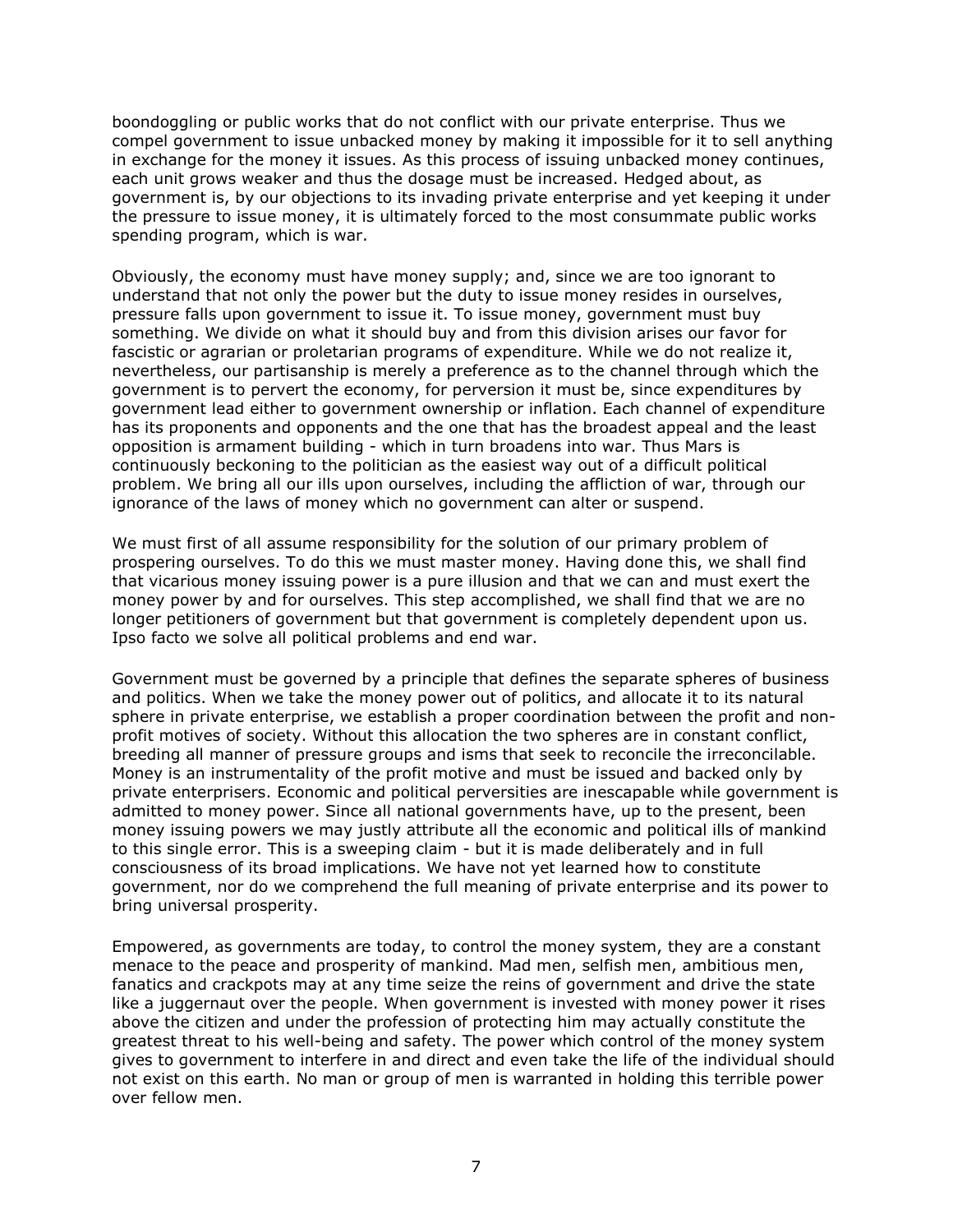Democratic government to date has been a pure illusion. All that has been accomplished by voting or revolting is a change in the personnel of government. The perversive money power remains to serve the evil designs of the dishonest politician and to frustrate the plans of the virtuous. Money power means budget power and it is folly to imagine that the citizen can control government unless he can control its budget.

Political democracy is a system of tolerance; not one of active support. The citizen is engaged with the duties and problems of his private affairs and if government does not especially annoy him he takes it for granted. It is only when it burdens or bothers him that he is stirred to action. As a citizen he functions negatively, i.e., he doesn't trouble to give approval; he registers only disapproval. Since this is the citizen's natural attitude toward government, he must be put in position not only to protest a completed act but also to veto a proposed one. He must have both voting and vetoing power. Therefore government must be so placed that it can have no existence independent of the citizen, and must ask for every penny it proposes to spend. This monetary control by the citizen over the state is the only form of democracy that is effective. Until we have attained it, we merely beguile ourselves with our elective processes.

We must have a broader voting process than the mere marking of a ballot annually or quadrennially. We must vote money - and, to vote it freely and effectively, we must control this all-powerful ballot, without government interference. Thus we will have elections every day and every hour, controlling both business and government by the simple process of granting or withholding patronage. Until we have monetary democracy we have only the shell of democracy without the substance.

As long as we cling to the superstition that we must look to government for money supply, instead of requiring it to look to us, just so long must we remain the subjects of government and it is vain to follow this or that policy or party or ism in the hope of salvation. We can control government and our own destiny only through our money power and until we exert that power it is useless for us to debate the pros and cons of political programs.

## THE FIRST STEP

The first step toward complete economic and political freedom through the ultimate abolishment of the political money system is the establishing of the private non-political money system to demonstrate its feasibility.

The new concept of money is that, to be sound and stable, and adequate, it must spring solely from the same source from which all wealth springs, namely - the people, and that, to effectively coordinate with our mass production system, the people must issue the money necessary, to buy their production.

The program is for state-wise action by the people in their respective states, to set up Valun Exchanges. (The word "valun" is compounded from VALue and UNit and pronounced vallen.) The Valun Exchanges will clear checks for their members and with each other nationally and internationally - making one money system, unifying trade regardless of political divisions, and obviating foreign exchange.

The proposed new money unit is called valun and is to be issued in checks, bills and coins. The valun is to be made par with the 1939 dollar, but entirely disassociated from it and every other political unit. Thus it offers escape from the coming inflation.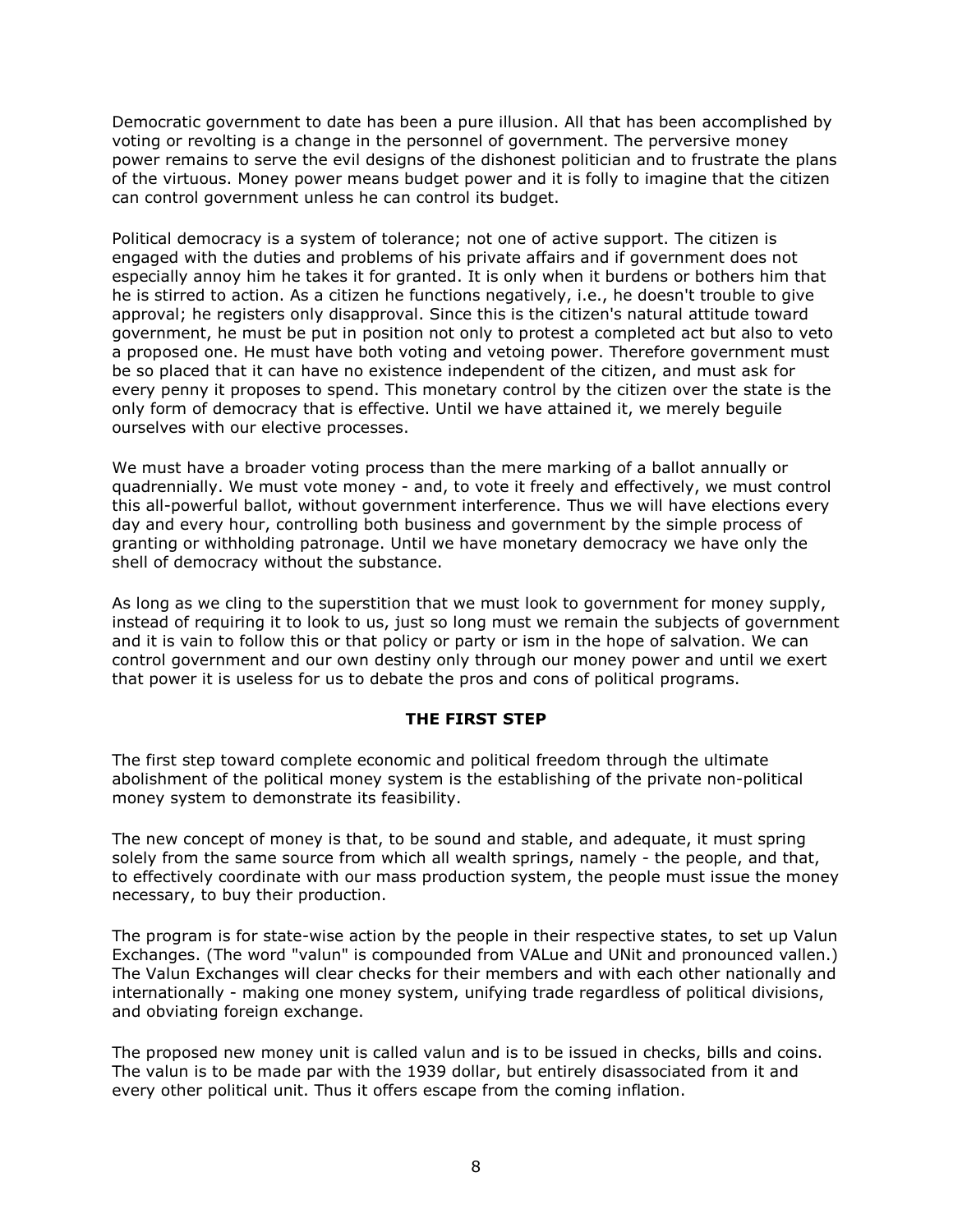The projected plan for a private money system, designed both to perfect private enterprise and preclude political perversions, rests on this basic proposition:

Money can be issued only in the act of buying, and can be backed only in the act of selling. Any buyer who is also a seller is qualified to be a money issuer. Government, because it is not and should not be a seller, is not qualified to be a money issuer.

This cardinal statement brings the money function clearly within and makes it a part of private enterprise, and takes it out of the political sphere. Thus private enterprise becomes truly private, and money is transformed from being a tool of politics and finance to a utility for mass distribution of mass production of goods and services.

By democratic control of the proposed Valun Exchange, each person and business would have the power to create money equivalent to his or its power to produce, and there would be no aristocracy to hold this power exclusively or disproportionately. In brief, the capitalist system would be a popularized and equitable system, because everyone would be a capitalist, and would command the sphere of his own activities. The composite of such command would be a popular mandate for prosperity and peace and economic union of all peoples.

What we have had to date is a politico-capitalism - an unnatural alliance between politics and business, corrupting to both. Capitalism cannot realize its purpose of prospering the people and thus pacifying the world, and the state cannot become a true and impartial public servant until the political money system, the tie that binds them, is severed and the private enterprise money system is instituted.

## EVILS OF THE PRESENT SYSTEM

The present money system has three basic evils:

a) It permits money to be issued privately, only by a limited number of persons and corporations who have bank credit, and makes such credit subject to fee. Thus it establishes credit as a privilege rather than a right, and makes it an object of profit rather than a utility to further the production and distribution of wealth. It denies to producers generally the right to issue money, thus making it impossible to expand buying power to potential producing power. This results in defeating the mass production system.

b) It permits the government to issue unbacked money. The only way the government could back its money issues would be to go into the production of goods and services; and this would compete with private business. Thus the problem offers the two horns of a dilemma, both of which lead to socialization. If it backs its money issues with goods and services (and there is no other way it can be backed), it executes a frontal attack on private enterprise. If it issues money without backing it (as it is doing), it executes a flank attack on private business through inflation - since to issue money without creating equivalent values is to inflate.

c) It permits ambitious or designing or fanatical men who are in control of government to light the fires of war, threatening the lives and fortunes of untold millions. This terrible power lies solely in the political money system since armaments spring from money and money springs from government fiat, whereas it should spring only from the fiat of the people who would thus hold the veto power.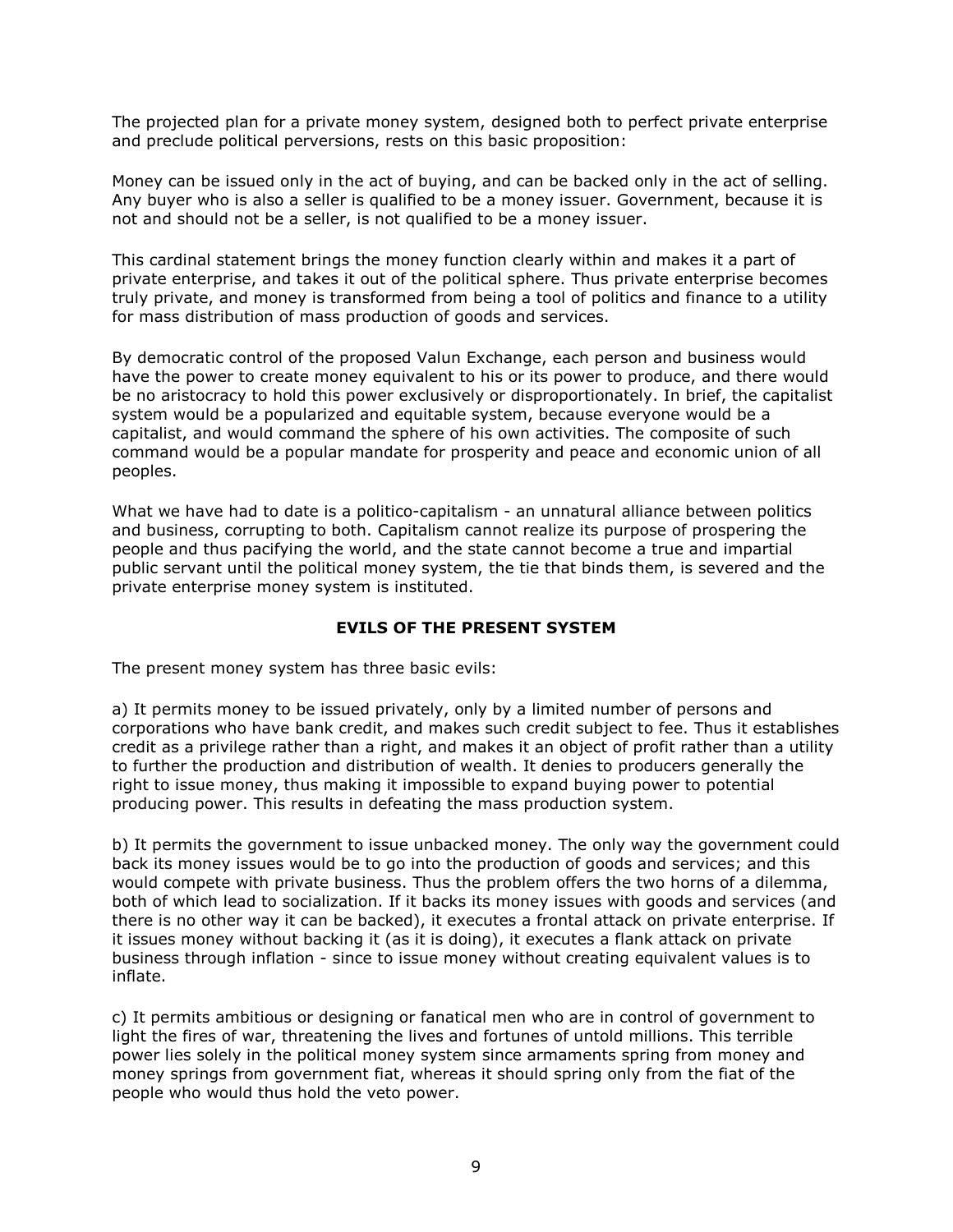## SOCIALIZATION THROUGH SPENDING

Government spending in all nations throughout the world is leading directly, through government ownership, to socialization and the destruction of private enterprise. It is not a triumph of socialistic ideology; it is simply a condition forced by the political money system. Our own government has become a "buyocracy" that operates a bureaucracy employing (December 31, 1943) 3,162,199 civil employees. These Federal employees, residing and operating in our states, outnumber the employees of each state government from three to six times. Our state governments, because they have not the money issuing power, are being subordinated to one centralized government and home rule is being impaired. Besides the 11 millions in the military and the 3 million civil employees of the Government, there are about 30 millions employed in producing for the government, making a total of about 44 million persons working directly or indirectly for the Government, leaving only about 30 millions in private enterprise and local government service.

The "buyocracy" at Washington is literally buying its way into control of our very lives. Yet there is nothing back of the money it so freely issues except what the people put back of it with their labors. The Government, popularly believed to be the backer of money, is in fact the only one that does not back money. Except for postal service, there is practically nothing purchasable from the Government with the money it issues. Even gold and silver cannot be bought from the Government, and therefore these commodities are not back of its money. Private enterprise supplies practically all the backing that exists for our money. Since private enterprise is the sole backer of money, simple logic dictates that it should be the sole issuer.

When government issues money and offers nothing in exchange therefore, the issue is the same as counterfeit money, with this difference: counterfeit money can be detected and extracted from the money supply, while unbacked legal tender merely blends with all other money, making each unit weaker.

The Federal Government, through its "buyocracy," now holds mortgages on two million farms (1/3 of the farms of the nation) to the extent of \$3 billions. It owns 2,500 war plants at a cost of \$16 billions and comprising 1/4 of the nation's entire industrial plants. The H.O.L.C. and F.H.A. and F.P.H.A. own 719,329 city dwellings at a cost of \$2,198,542,204 of which \$1,883,543,602 is temporary war housing. Mortgages held on urban homes amount to \$1,360,154,742. It is constantly acquiring new lands and properties. The following is from the Congressional Record, November 18, 1943, page 9767:

"This total of 363,600,533 acres owned or to be acquired by the Federal Government is equal in size to the combined area of Maine, New Hampshire, Vermont, Rhode Island, Massachusetts, Connecticut, Pennsylvania, New York, New Jersey, Delaware, Maryland, West Virginia, North Carolina, Virginia, South Carolina, Georgia, Florida, Ohio, Alabama, Kentucky and Indiana. It represents 20% of the area of the United States.

"From July 1, 1940 to January 30, 1943, land acquisitions totaling 14,884,244 acres have been acquired or are in the process of condemnation or purchase. This represents a total of 23,256 square miles, a land area nearly equalling West Virginia."

This land ownership (within the states and exclusive of the territories) held by the Federal Government, ranges from a minimum of .02% of the area of Connecticut, to as much as 76.3% of the state of Nevada. Lands and buildings held by the Federal Government become tax free, thus diminishing the tax income of the state in which it is located.

In his recent book, "Bureaucracy Runs Amuck," Lawrence Sullivan says: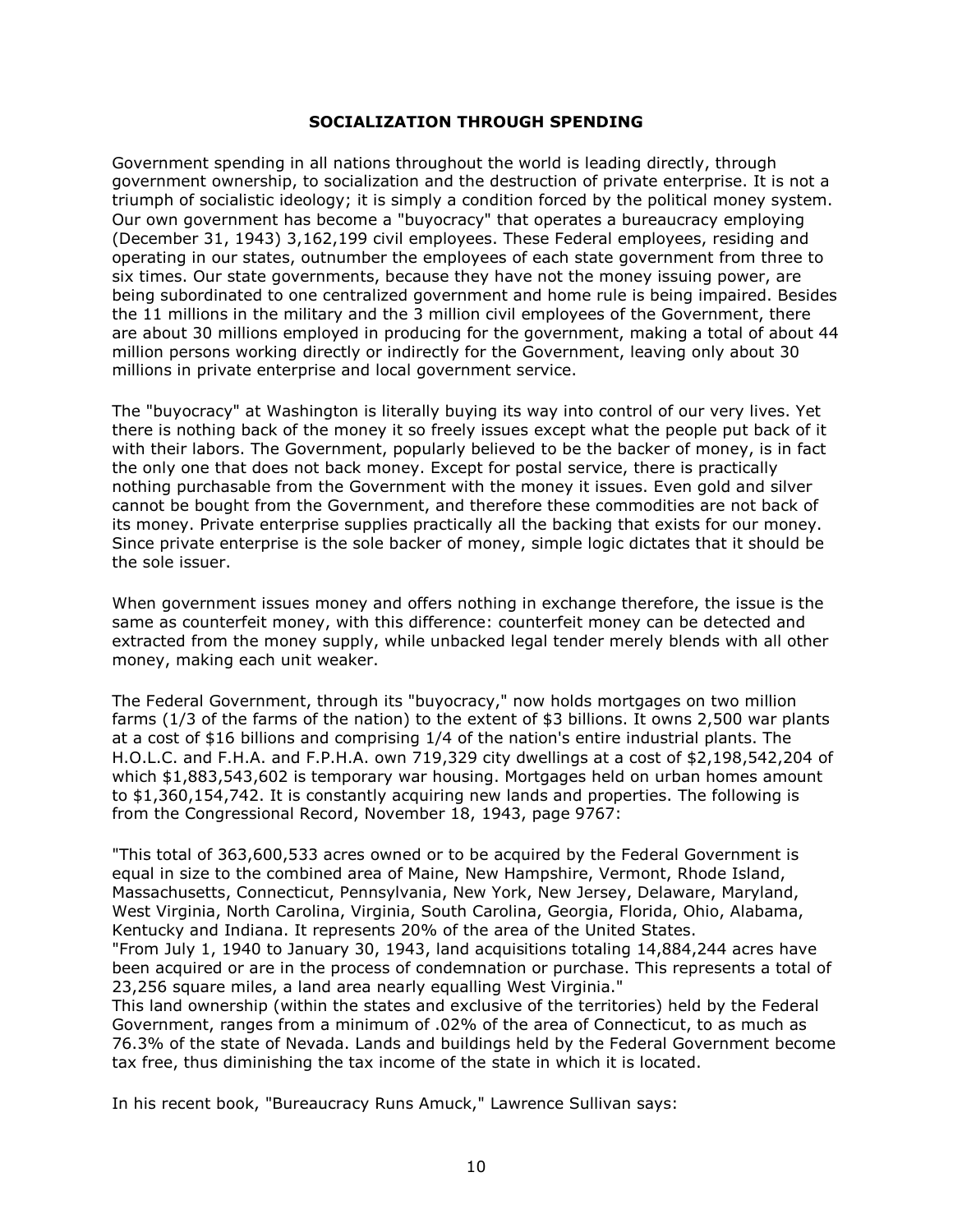"Where shall we turn today to find the acknowledged area of free enterprise? Not in agriculture, surrounded completely by quotas, parities and soil-conservation allotments; not in housing, banking, amusements, insurance, electric power, medicine, labor or shipping. Through all its agencies, the federal government now is engaged directly in forty-six different lines of business activity. And through loans and liens, it has a proprietary interest in 77 additional economic pursuits.

"Adolph A. Berle, Assistant Secretary of State, and one of the original brain-trust elders of 1932, thus presented the official logic of our march to socialism in his testimony before the Temporary National Economic Committee on May 22, 1939:

"...If, therefore, wealth is to be created by creation of government debts, the scope of government enterprise must be largely increased. Briefly, the government will have to enter into direct financing of activities now supposed to be private; and a continuance of that direct financing must be, inevitably, that the government will control and own these activities. Put differently, if the government undertakes to create wealth by using its own credit at the rate of \$4 billion or so a year, and if its work is well done, the government will be acquiring direct productive mechanisms at the rate of \$4 billion worth a year, or thereabouts. Over a period of years, the government will gradually come to own most of the productive plants in the United States."

Continuing, Mr. Sullivan says: "When Mr. Berle uttered this sweeping prophesy, the federal investment in U.S. industry, transport and finance stood at about \$12 billion. At the end of the fiscal year 1943 this investment stood at \$37 billion."

It may serve the purposes of partisan politics for the "outs" to blame conditions upon the "ins." But the causes that are developing the federal government into a "buyocracy" are much deeper than administration policy. The political money system that began before the United States was born, and was given approval by the framers of the constitution, is merely beating the fruit of the parent seed and will not be altered by a change in administration. Crediting the present and all past administrations and all future ones with the most patriotic efforts within the political money system, it must nevertheless operate adversely to both government and people; and this statement applies not only to our government but to all governments. What is happening in America is happening all over the world. The political money system is forcing socialization everywhere and the only escape of private enterprise lies through the private money system which also offers the state its only security against ultimate public revolt. The dilemma previously outlined confronts statesmanship everywhere.

Approximately 60% of everything produced by the people today is being bought by the government. Therefore our current production is 60% socialized. To be sure, this is a war condition from which we hope to escape, but before we can escape, we must pass through the serious trial of inflation, during which our present money system may break down completely. But, no matter how much the dollar may depreciate through the process of government spending and lack of backing, the title to the property acquired thereby will remain with the government.

So let us get this clear: The issue between private enterprise and collectivism is not a matter of choice as long as the political money system prevails. If the government holds the money issuing power, it will either buy out the people and control them or ruin their enterprise system through inflation. If the people exert the money issuing power, they will buy the services of the government and control it.

The source and flow of money determine the social, economic and political outcome. The state being a single unit, its money issuing power develops autocratic control of the people,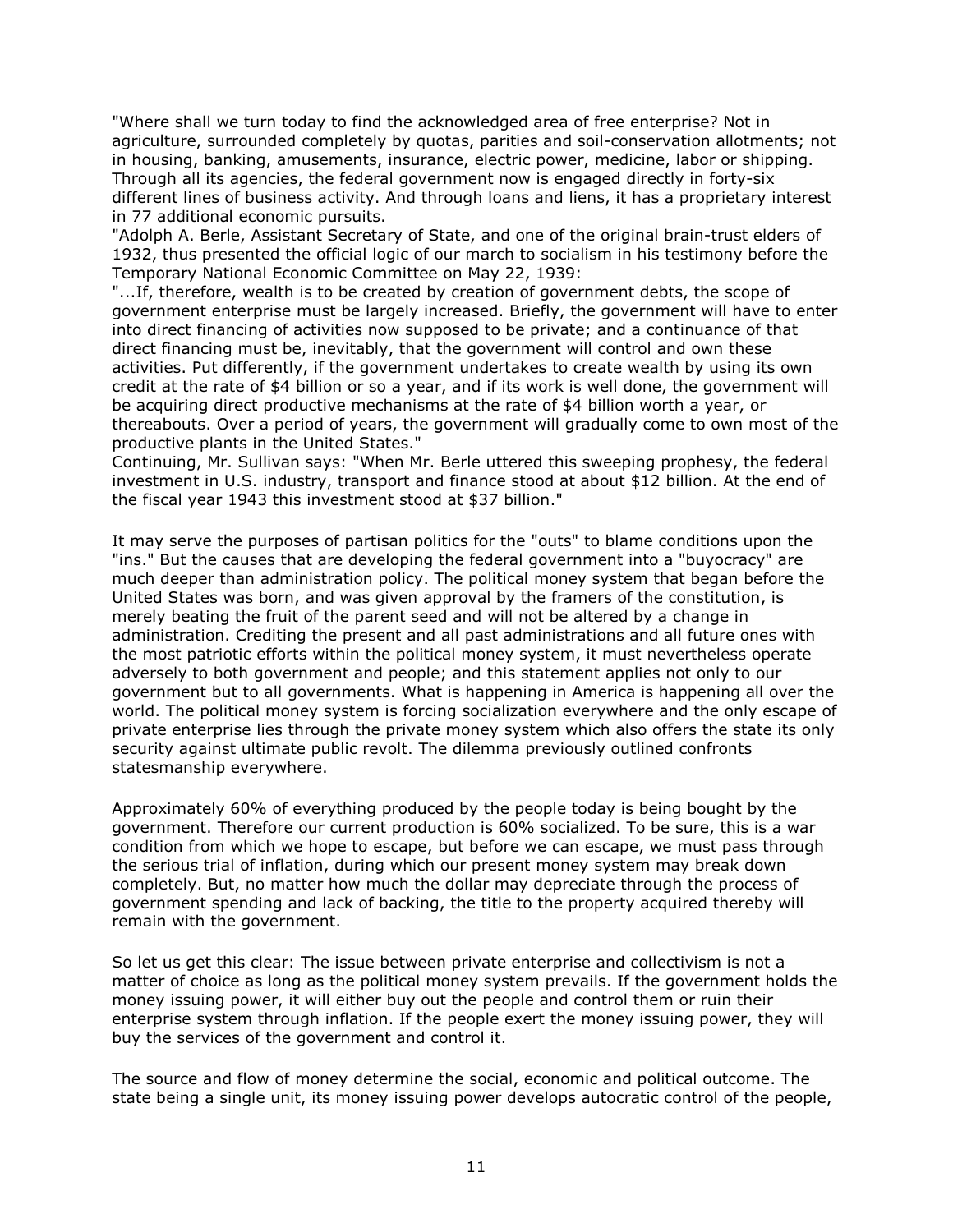but money issuing power in the hands of the people develops - since the people are many a democratic control of the state.

Therefore sovereignty of the people and democracy can be assured only if the people exercise their money power; and dictatorship in some form or other can be realized only by the government's exercise of the money power.

Consciously, or unconsciously, we align ourselves with either private enterprise and democracy, or with collectivism, as we take our stand in favor of either the private money system or the political money system.

If we would oppose collectivism we can do so effectively only by opposing the political money system. If we would uphold private enterprise and democracy we must do so by supporting the private money system.

In the play of propaganda there are many false passes. Let us keep our eye on the determining factor and not be diverted by dissembling phrases and ideological opiates.

As the inflationary crisis approaches, it is fortunate that we have the private money concept that this book presents. We can begin at once with a plan of reconstruction that will reverse the trend toward socialization and forever preclude future disturbances and the economic perversions that are inherent in the political money system. We can build a money mechanism that will coordinate with our mass production mechanism and thus give free rein to our productive capacity. We can assure ourselves that every unit of money is backed by value, and can thus prevent inflation and maintain a stable price level. We can not only abolish unemployment, but we can assure every worker the full enjoyment of his production. We can abolish booms and slumps and maintain constant production. We can end Government deficits and the insidious socialization that follows from it.

If we would accomplish all these things and thus perfect out private enterprise system and save it from imminent inflation and ultimate communization; if we would preserve the sovereignty of our states and our federal system of government, we must adopt a private money system designed as a utility, responsive to the needs of mass distribution. This is a challenge and a bid for private enterprise to vindicate its philosophy and perfect its operation and thus assure its triumph in its issue with collectivism.

# FREEDOM AT LAST

We are really going to be free at last, because we are going to discover that the power of liberation is within us. We need only to comprehend our inherent money power.

Freedom means freedom to manage one's self and freedom from management by others. Obviously then, the political management philosophy, so prevalent today, cannot bring, but rather denies, freedom. It is racing to its doom; we are in the midst of a great revolution.

A new dignity is coming to us. From the wreckage that is being wrought about us, we shall emerge as commanders of our private lives rather than guinea pigs for political quackery. Every social problem, every national problem, every world problem is but the composite of the problems of individuals arising from the evil of external management and from interference with self-management. The individual has been thwarted in his pursuit of happiness; and the sum of these individual frustrations produces social convulsions. We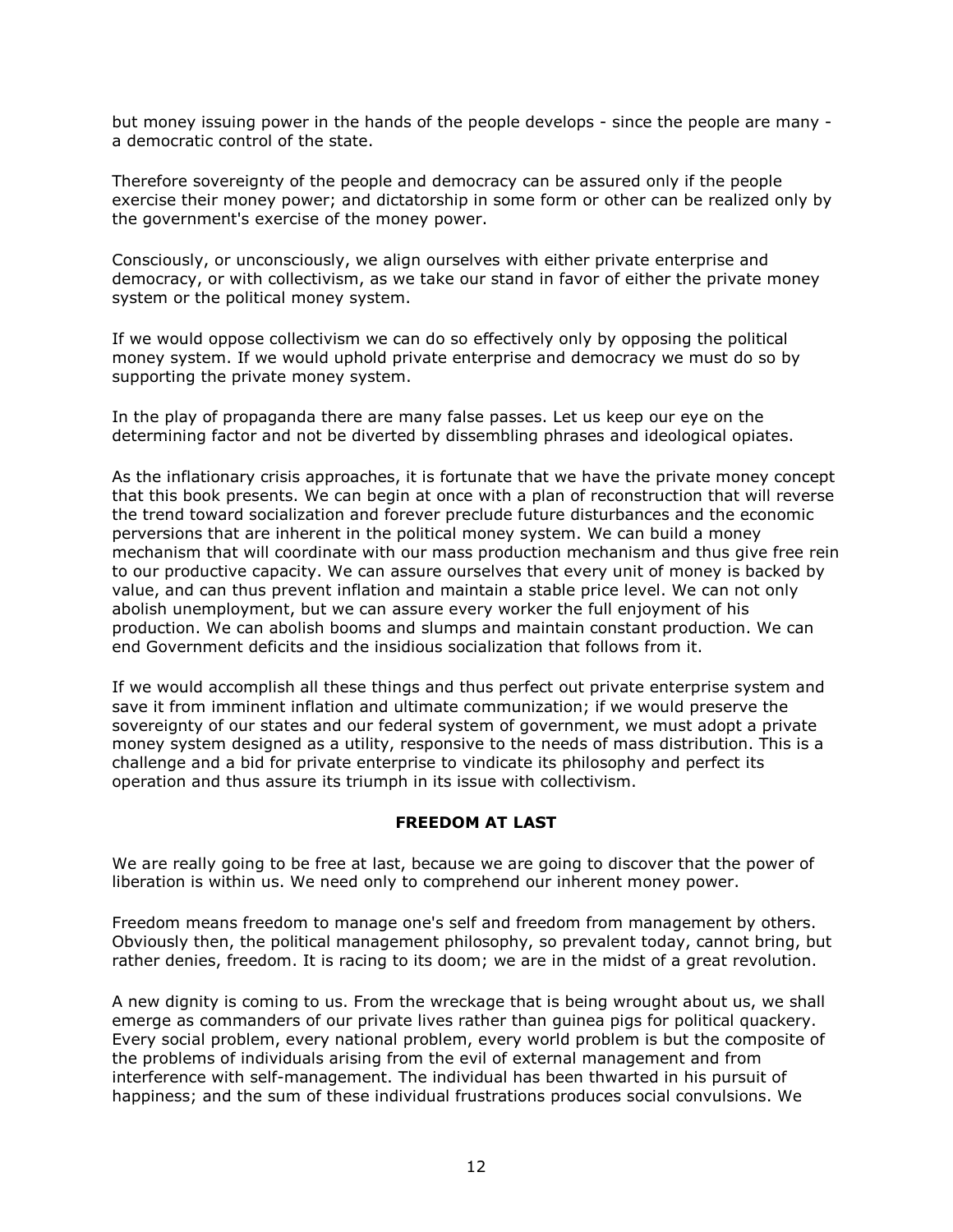have delegated, or been robbed of, too much power; we have exerted too little. We must have a democracy of private dictatorships.

Though our beginnings and our endings be inscrutable, we know that we exist in accordance with a natural plan. Is it not then the basest profanity to rest our aspirations upon manmade laws rather than those of nature? Could anything be more irreverent and vulgar than to entertain political promises which offer to provide for us from the cradle to the grave? Could we live and move and have our being if nature were planless? Why then are we beguiled by political planning? How can we, by entertaining the paternalistic planning of the would-be father-state, be so depraved as to imply an absence or failure of nature's plan? We are meeting a well merited rebuke in the failure of political planning that is falling upon us, a failure from which we shall be turned to introspection and respect for natural laws and the dignity of the individual.

This new-found dignity of the individual will renounce external support and assert the inherent power of self. It will reduce the state to the status of a servant and denounce its pretenses of being a patron and guide. So much power will be self-asserted by the individual that there will be little left for the state to exert. Such sovereignty of the individual will follow from the simple discovery that the money power is inherent in man and perversive when exerted by the state.

This truth we shall know and this truth shall set us free. This freedom, once won, will be the guarantor of all freedoms; the end of all tyrannies of every character. Parchment freedoms, political proclamations, charters and constitutions are hollow verbiage without money freedom - and with it, they are mere surplusage.

Assailing us from all sides, come propaganda, pretense, hypocrisy, incompetence and futility as the result of the malexertion of the money power by the state. We can, we must, we shall become masters of our inherent money power and thus assure tranquility, prosperity and happiness to ourselves and our fellowmen.

Turn if you will from the war's carnage; from statesmen's sterility - from contemplation of the ominous aftermath - and visualize a community of men and women within the community of one of our American states, laying the foundation of a new world order.

Because a group of common folk in one spot of the earth shall have declared the principle that money power is inherent in man, and that money power is sovereignty, democracy shall rise from the blood-soaked earth to triumph over war and economic adversity.

Among the casualties of the war will be the national political money units of the world, killed or maimed by inflation. Born will be the new principle of private money for private enterprise; non-political, non-isolationist, non-manipulative and non-inflationary.

In one of our forty-eight states reside the pioneers of this new order - wherein the will of the common man to work and win in prosperity and peace shall not be defeated; wherein man will govern government and will reflect through it his impulses of honesty, amity, frugality and tolerance rather than be subject to its perversive power.

In one of the forty-eight states of this Union the leadership of the new America will give hope to a distracted world that humanity shall not be frustrated, and that the dictator,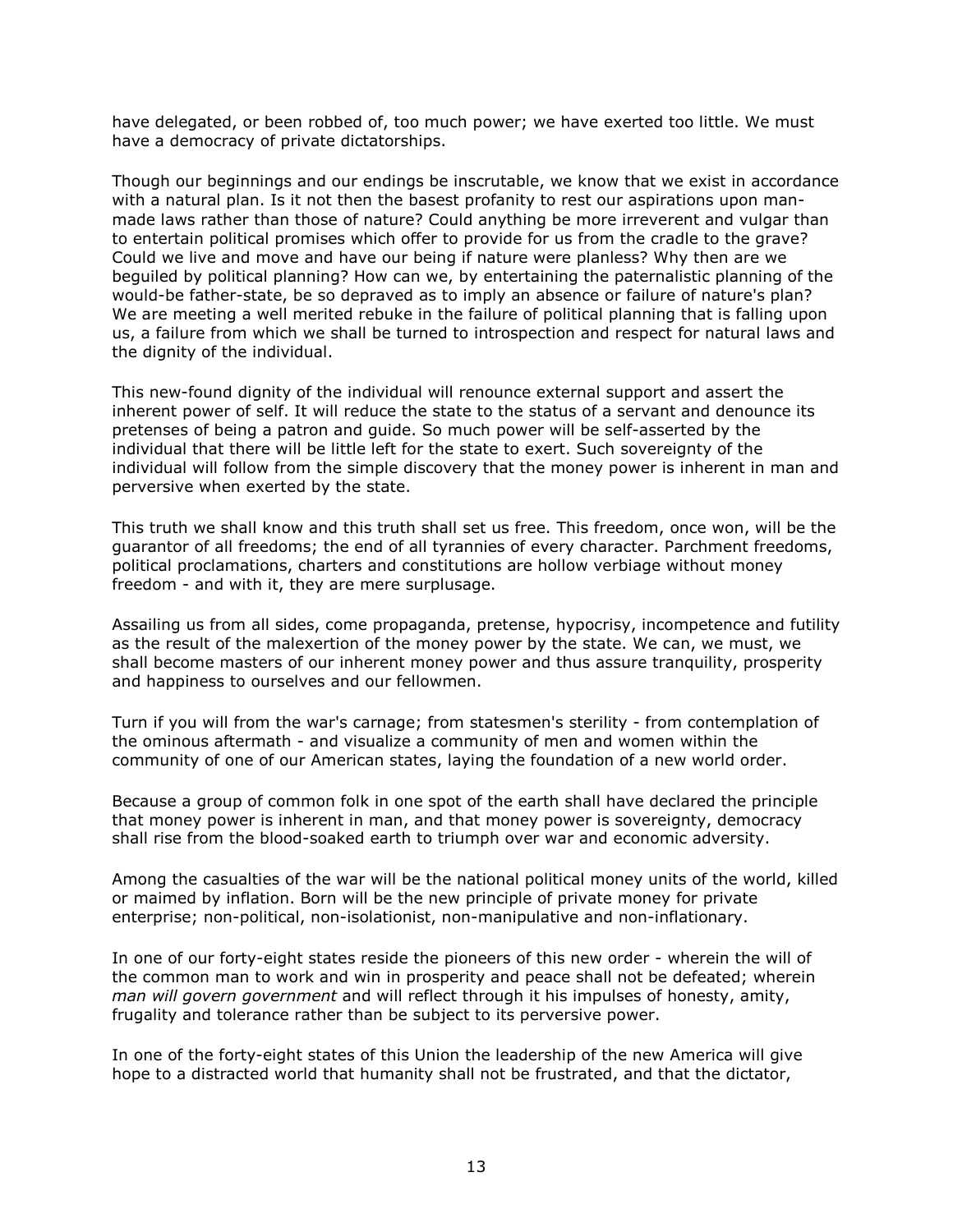political, economic and financial, shall pass from the earth, leaving universal prosperity and perpetual peace.

This book is but a rough draft of the charter of freedom, prosperity and peace that will be projected by the men and women who effectuate its principles in action, in democratic dynamic action, with flesh and blood and mental resolve rather than with paper and ink.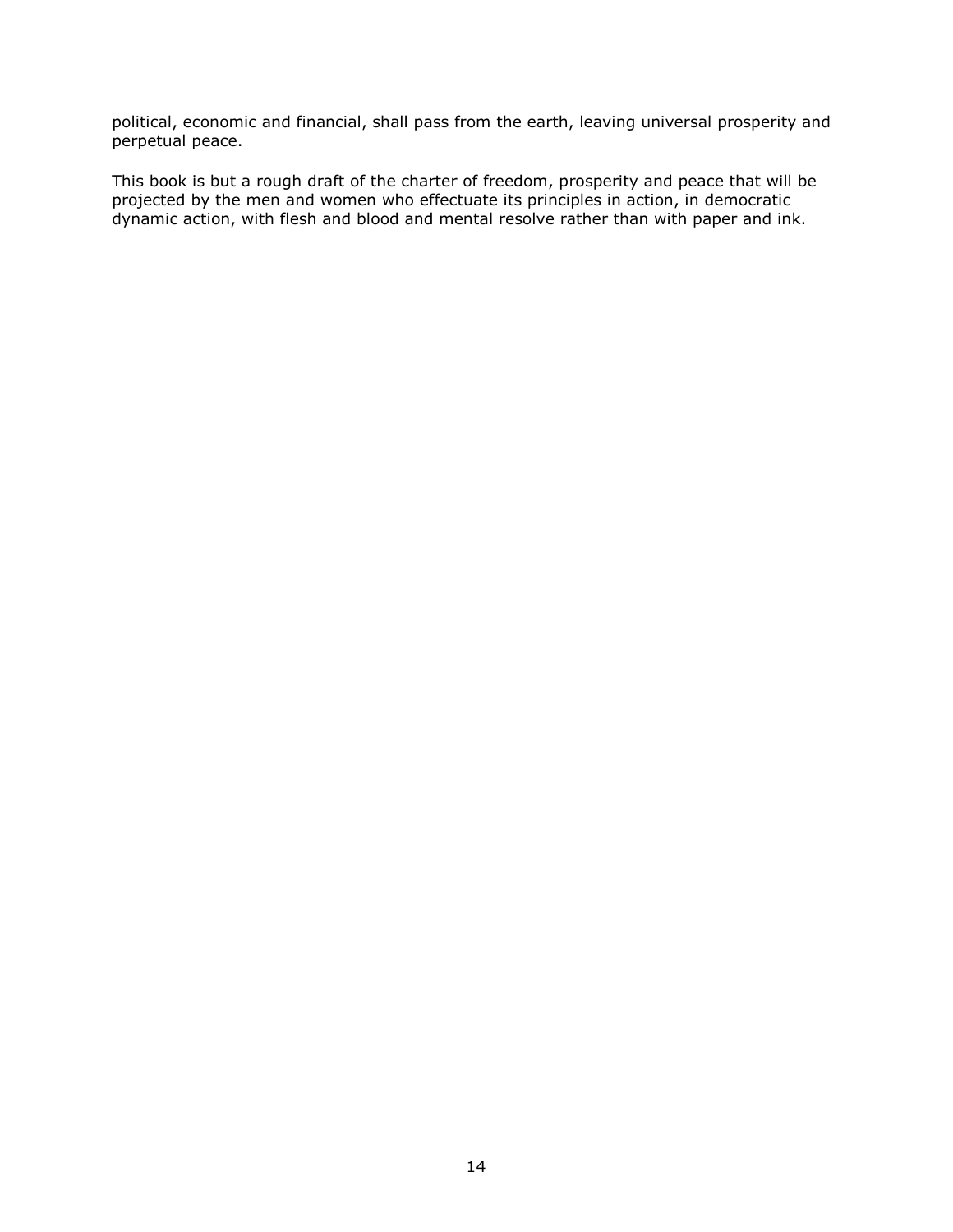#### MONEY MYSTERY

#### THE HERITAGE OF OLD-WORLD ERRORS AND NOW THE AMERICAN DEPARTURE.

Habituated as man has been in using political monies he has forgotten that money had its beginning in private enterprise - where the motive was merely the facilitating of exchange. It fell into the hands of government where it came under the motive of tax deception and public exploitation. It must be rededicated to its primary and natural purpose and to that end must be mastered.

How many wars could have been precluded, how much poverty and misery averted, how much further human progress would have gone had money never become a political instrument, we can only conjecture. However that may be, the blame for the detour cannot be laid upon the politician; since it appears that it was the business men who - when they found that the goldsmiths and silversmiths were cheating - petitioned the state to certify to the weight and fineness of coins. Ironically, they fell into the hands of a greater cheat because the state made clipping of coins a major racket and developed short-changing into a fine art through repudiation and inflation.

The stream of political monies from the beginning to the present day runs deep and dirty, yet to suggest that money can spring from any other source is to surprise if not even to dismay. So has tradition dulled mens' senses. No matter how often the state fails to supply a virtuous money system, men rush back to it in desperation and beg it to try again. Indeed, until we learn that the money power resides in us, we must abjectly beg the state to give us an exploitative system because we cannot return to a moneyless civilization. Yet, no mater how often and earnestly the state tries to provide a true money system, it must fail because of an inherent antipathy between the money issuing power and the taxing power. A money issuer must be a seller who bids for money, not a taxer who requisitions it in whole or in part, as politically expedient and without a quid pro quid.

The early experience of traders with private money was naturally evolutionary. They were being led step by step, toward an unexplored path toward a goal they could not envision. They only knew that simple barter was inconvenient and that the more it was escaped, the greater was progress and the development of wealth. They were fleeing from an impediment rather than pursuing an ideal for they were unable to conceive the money ideal.

Their first expedient to escape simple barter was to hit upon some common commodity that would be acceptable to most any trader and which would not deteriorate in storage. A number of such commodities were used, but it was natural that ultimately gold and silver would be selected as the best suited for the purpose. They were the most portable, because much value was represented by small weight, and they were not subject to erosion.

What had thus been accomplished was the adoption of a representative commodity, designated by weight or measure, to mediate the exchange of other commodities. Though a mediating commodity is not, and cannot be, money, it is interesting to note how the spirit of money crept in at this point, quite unawares. Let us consider the one mediating commodity, gold. There probably has never been a time in all history when the value of existing gold was more than one millionth of all values passing in exchange during one year. Therefore, it could mediate only an infinitesimal part of all values moving in exchange. Exchange acquired, as it had to, something additional to meet its expanding needs. This additional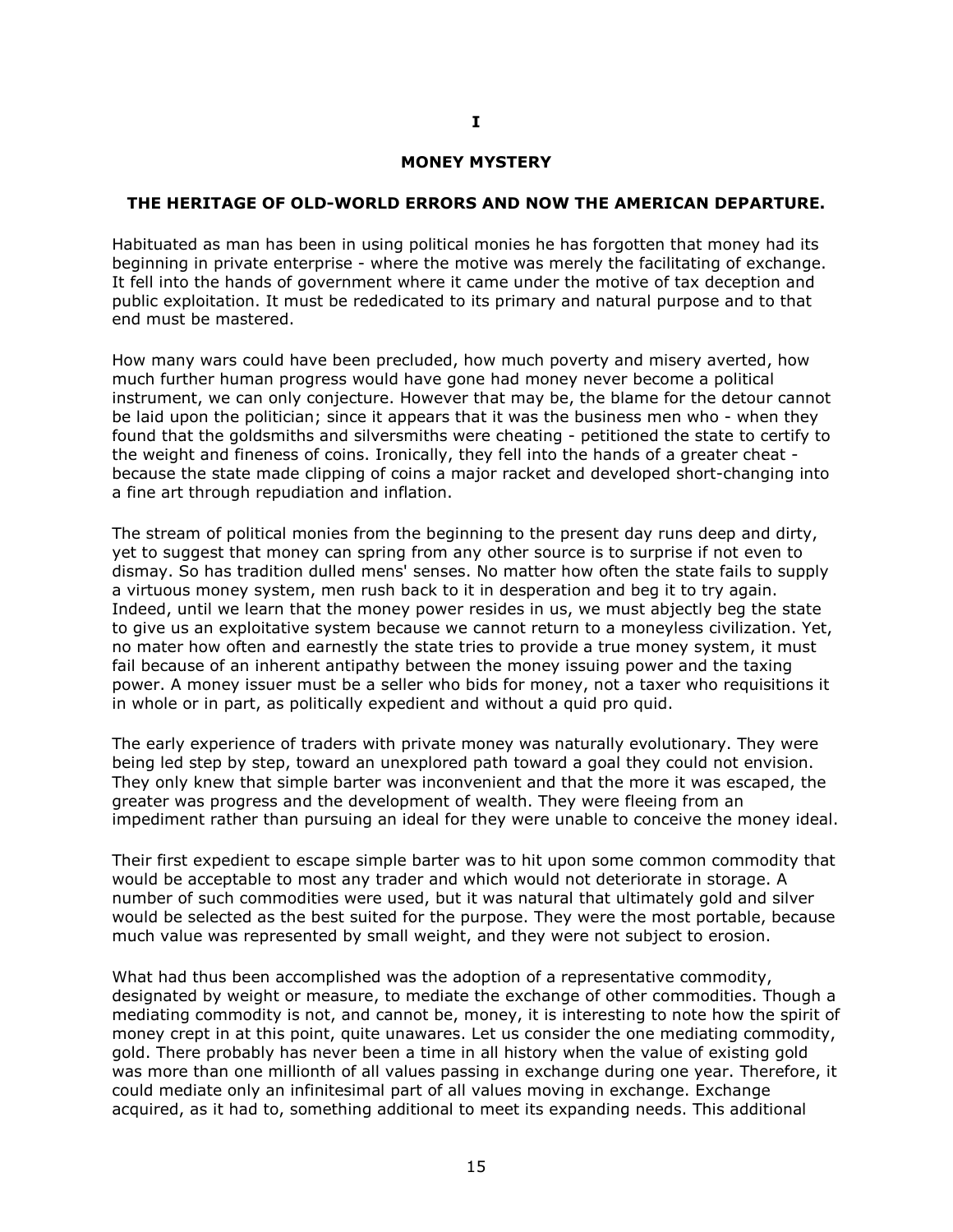element was the spirit of money that attached itself under the urge for greater freedom and larger volume of exchange. Because the spirit of money has never been comprehended, the fetish of gold or materiality, as exchange media, in some form remains.

The spirit or purpose of money is to convert barter from a completed transaction into two halves - with one trader, (the buyer) receiving full satisfaction in value and the other (the seller) receiving the assurance of an equivalent value later from some trader. Thus simple barter, which is a bilateral transaction wherein both traders receive immediate satisfaction, gives way to money exchange, which is a unilateral transaction. A time lag intervenes before the seller receives satisfaction but he has the great advantage of choosing what he wants and from whom. To serve the urge for an escape from bilateral barter to unilateral barter was and is the function of money; and in its incipiency it operated unseen and unsung. It had to come, and did come, and is here; but it is still shrouded in superstition.

Trading continued on a bilateral or whole barter basis, oblivious of the money concept by traders. But money crept in and fulfilled its function of expanding exchange. After the practice of using silver and gold as barter media in terms of weight had become firmly established, the practice of depositing these metals for safe-keeping was developed. Thus metalsmiths, who received these deposits, issued warehouse receipts therefor. Then it was found that, instead of taking out and putting in the metal, the receipts themselves could be transferred. This was the beginning of paper money but only to the extent that the smiths by their cunning developed it.

They found that a certain percentage of metal remained in their possession continuously, and that it was safe to issue receipts or promises to deliver metal against non-existent metal - which receipts circulated as money. This was the birth of the banking business. Thus some receipts (those backed by actual gold) were bi-lateral barter instruments and those not actually backed were uni-lateral barter instruments or money, though traders were quite unconscious of using money. The smiths had created money by trickery and thus expanded exchange to the benefit of everybody.

For specie payments (i.e. actual delivery of metal) it was found that weighing and testing was inconvenient, so the smiths developed the practice of stamping the metal in certain weights and fineness. This was the birth of coinage and it permitted another trick by which money again entered exchange unrecognized by traders. The coins were either falsified by the smiths or "sweated" or "clipped" by others to contain less value and thus exchange was still further expanded through the surreptitious introduction of money.

Next came the bill of exchange invented by merchants to minimize the transportation of metal and this gave money another opportunity to break the straitjacket of bilateral barter. Basically, these bills of exchange were orders for silver or gold in favor of a merchant in another City, drawn against another merchant in the same city. But they tended also to circulate and thus permit the issuer to issue beyond actual power of specie redemption.

These examples illustrate how exchange was mediated in part by bilateral instruments (genuine certificates of deposit of actual values) and in part by unilateral instruments money (based Solely upon common acceptance without reserve for redemption). True, the latter were products of cupidity and were executed by dishonest men but since men were unable to conceive money, there was no other way by which it could emerge and serve its grand purpose of expanding exchange.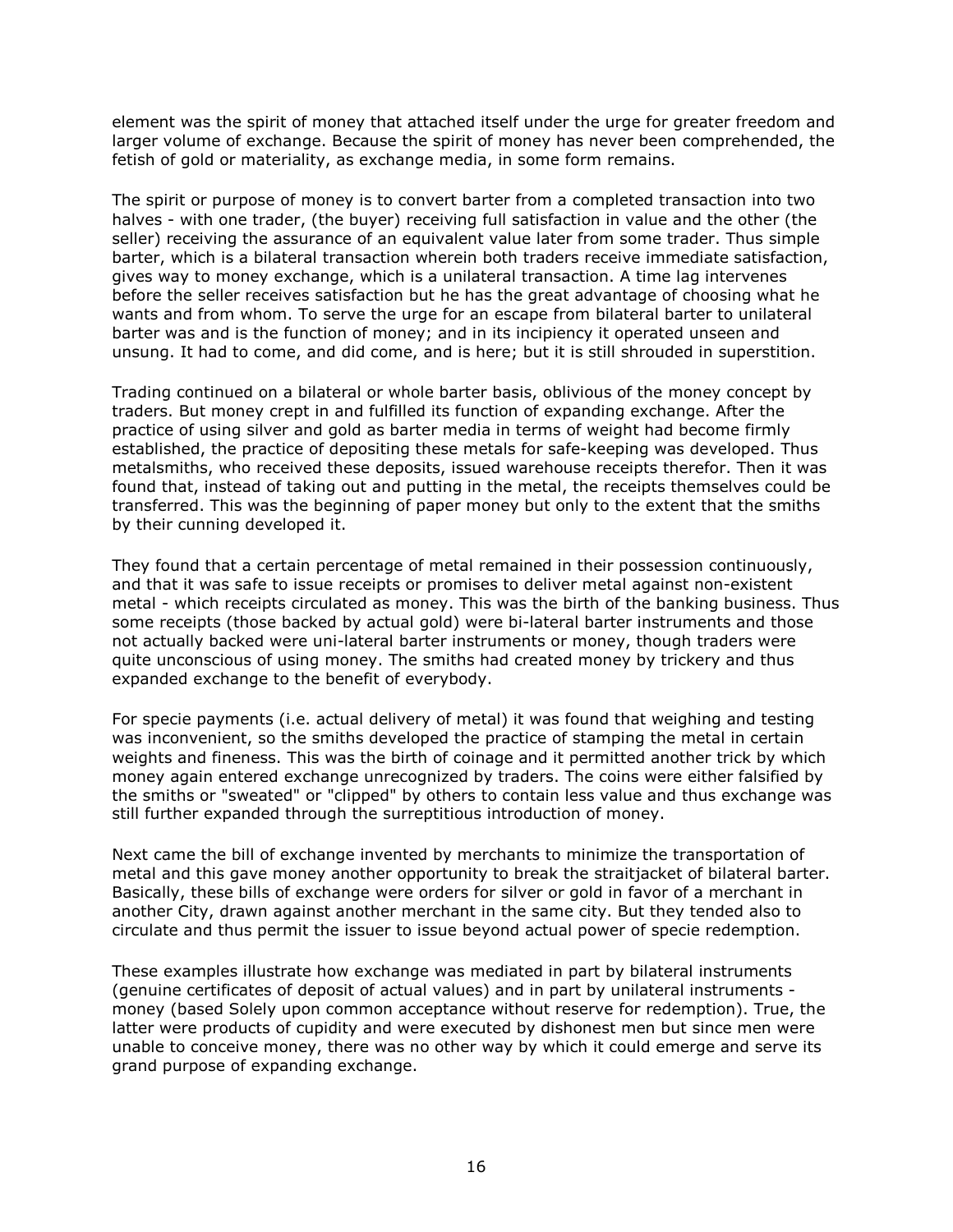By illusion and delusion, money had to break down the barriers of a bilateral exchange system and convert it into unilateral exchange, so that trade could be expanded. In doing so it followed a natural urge, because traders did not really want metal; they wanted exchange power - the power to acquire all commodities; not just one commodity.

It is interesting to note that the spirit of money, which is the spirit of facile exchange, brooded over barter exchange when it was trying to break its bilateral cocoon and emerge as unilateral exchange; and today the ghost of dead bilateral barter still hovers in the minds of some men, in that they try to restore the butterfly to its bilateral shell. They speak sneeringly of "fiat money," not realizing that money can exist only by the fiat of the issuer and that a money instrument is money only in so far as it has no intrinsic value.

So, unable to visualize money as an accounting concept, they cling to the fetish of gold, ever trying by various devices to stretch it to reach the heights of soaring money. These devices range from raising the so-called value of gold to fractionalizing the reserve and finally resorting to debt pyramids that have the most nebulous relation to the magical lodestones presumed to be buried underneath it - a lodestone to which, in actual practice, the man in the street gives not the slightest thought. While he does not understand money, he does not misunderstand it as the so-called authorities do.

While money long since has functioned as a representative of value in all commodities, the superstition still exists that it represents the value of but one commodity, gold or silver and at a fixed price. The absurdity of the standard of value superstition is instantly seen when one realizes that the so-called "value" of the standard commodity is an arbitrary price set by the power of the money unit which is supposed to be supported by that which it supports. The tail is made to wag the dog. Thus, the commodity chosen as the "standard" does not back the money unit; the money unit backs the "standard" commodity. If the money unit were not a power in and of itself, it of course could not raise the price of gold or anything else. The thermometer does not control the weather.

It is evangelical to denounce those dishonest souls who have led us by illusion and delusion into the use of money as a valueless accounting device while we were still clinging to a material concept, but it is not realistic to do so. Without their cunning (in the absence of money mastery) we could not have advanced. This is not to say that such practices should be encouraged; but rather that we should become so intelligent that they are no longer necessary. They involve a parasitism which should be dispensed with - but, in the absence of an intelligent approach to the subject, it is better that we be deluded into exchange, even though it supports parasites and exploiters, because exchange is the neck of the bottle in the productive consumptive cycle, and is therefore the final determinant of human progress. Exchange must be expanded by fair means or foul; for society cannot stand still, and can progress only by expanding exchange.

There was no comprehension of money while it was still a private enterprise medium, but there is reason to believe that tradesmen would have found their way before this, because they were at least actuated by the right motive, namely, the pursuit of a means of facilitating exchange, which is money's sole purpose. When, however, money experimentation fell into the realm of politics the motive changed to suit the purposes of those who used the state for private advantage and thus, for hundreds of years, money has followed the political tangent that leads only to frustration. When, by assuming the control of money, the state intervened in private enterprise, the latter became and remains the political enterprise system and can never be truly private and fully serve society until the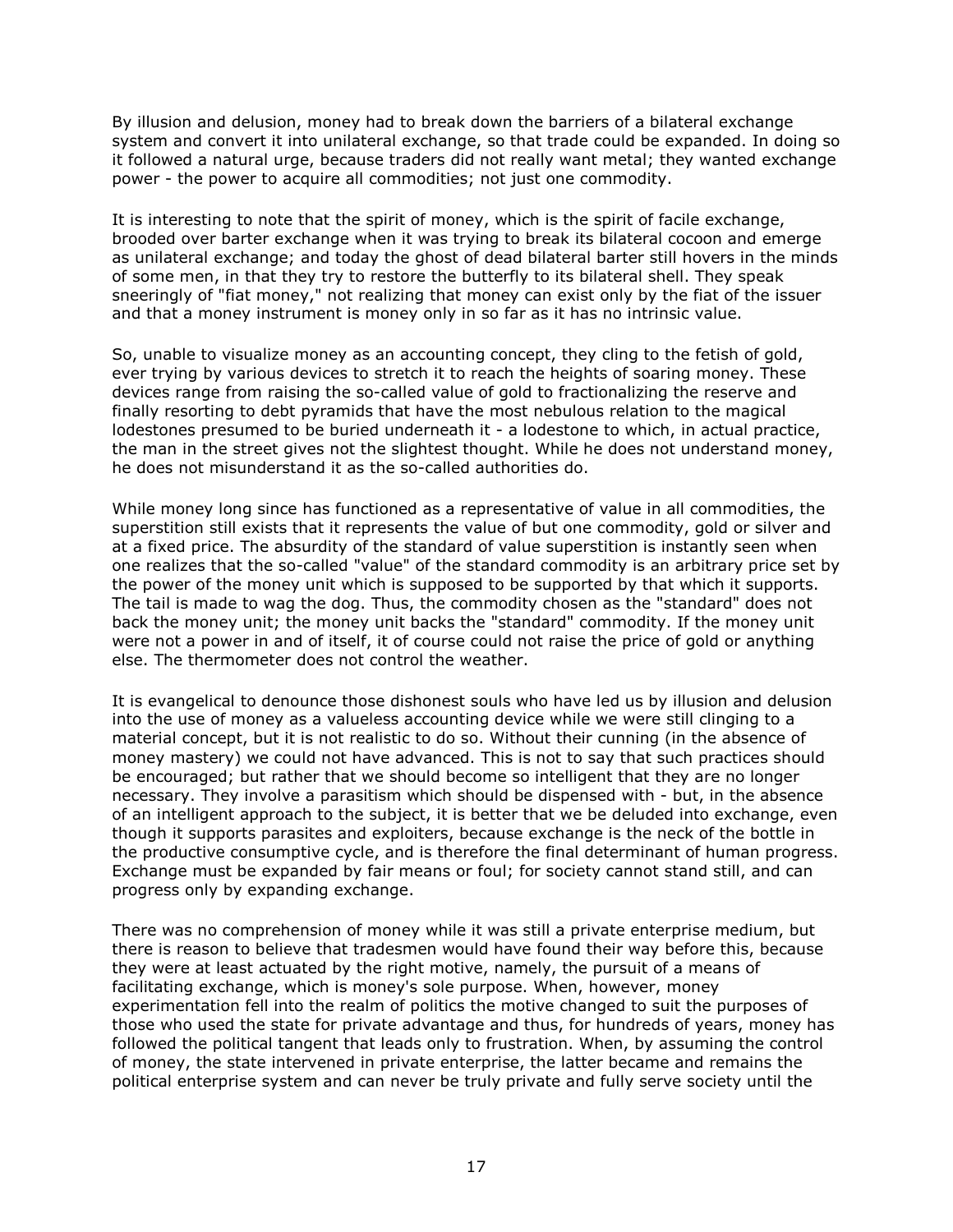money power is recovered from the state and operated as part of the private enterprise system. But before this can come we must master the money concept.

# FRUITLESS SEARCH

Ten years ago, after fruitless search for a money master, we read the public statement of a well known monetary economist that there were only "a few persons in the world who understand the meaning of money." We asked who they were and received the names of 13 Americans and 5 Europeans. Of these international authorities we succeeded in getting the consent of 6 Americans and 2 Europeans to enter a symposium to be presented to Congress which was at that time debating money theories. We submitted the result to the Senate Committee on Banking and Currency and, on June 9, 1934, wrote a covering letter to that body from which the following are the concluding paragraphs:

"The total of 176 answers to the 22 questions showed such contradictions, inconsistencies and disagreements that we feel it a patriotic duty to state that there appears to be no understanding of the subject of money either among contributing authorities or among others whose writings we have studied. No clear principles are established; projected theories are not demonstrable; the basic concept for the construction of a monetary science seems lacking.

"The meaning of money is yet to be revealed, its mastery is yet to be proven, the power of laws to direct or control it is yet to be demonstrated, the medium to implement it is yet to be developed. The people should no longer be mis-led by abracadabra and psuedoprofundity. There must be a break with the past. New thought must challenge the prevailing hypothesis."

The same year there appeared a book by Montgomery Butchard, an English author, entitled "Money" which the author describes as "Selected Passages Presenting the Concepts of Money In The English Tradition, 1640 to 1935." Approximately 200 named and anonymous authorities are quoted. Reviewing them, the author concludes with these words :

"What does this book 'prove'? In any narrow or positive sense it proves, I hope nothing. But if the passages illustrate anything it is the broad and negative thesis that in the history of English writings on the nature and function of money there has been from the earliest times to the present no observable advance."

With this conclusion we fully agree. The following year, the same author turned from the orthodox authorities and examined the so-called new thought on money. His book is titled: "Tomorrows Money By Seven of Today's Leading Monetary Heretics." They are, Silvio Gesell, Arthur Kitson, Frederick Soddy, R. McNair Wilson, C. H. Douglas, G. D. H. Cole and Jeffrey Mark. This is the author's concluding comment:

"The seven theories agree, by direct assertion or by inference, that measures of monetary reform will at least initiate the remedying of our economic and social ills, and that these monetary measures should include at least:

- 1. Public (communal, national) control of money and monetary policy.
- 2. Public control, direct or indirect, of prices."

Thus the so-called heretics still wear the mantel of orthodoxy - because the two measures stated are cardinal to all money theories heretofore extant, and both are false. America too has many sincere would-be money reformers, and some accused of heresy, but all, so far as we know, accept the false premise that government must issue, control and manage money and prices. Thus their efforts are innocently devoted to various schemes to improve upon perversion. Government should not issue or control money; and it is not the function of money to control prices. Money is a neutral agent whose sole function is facilitating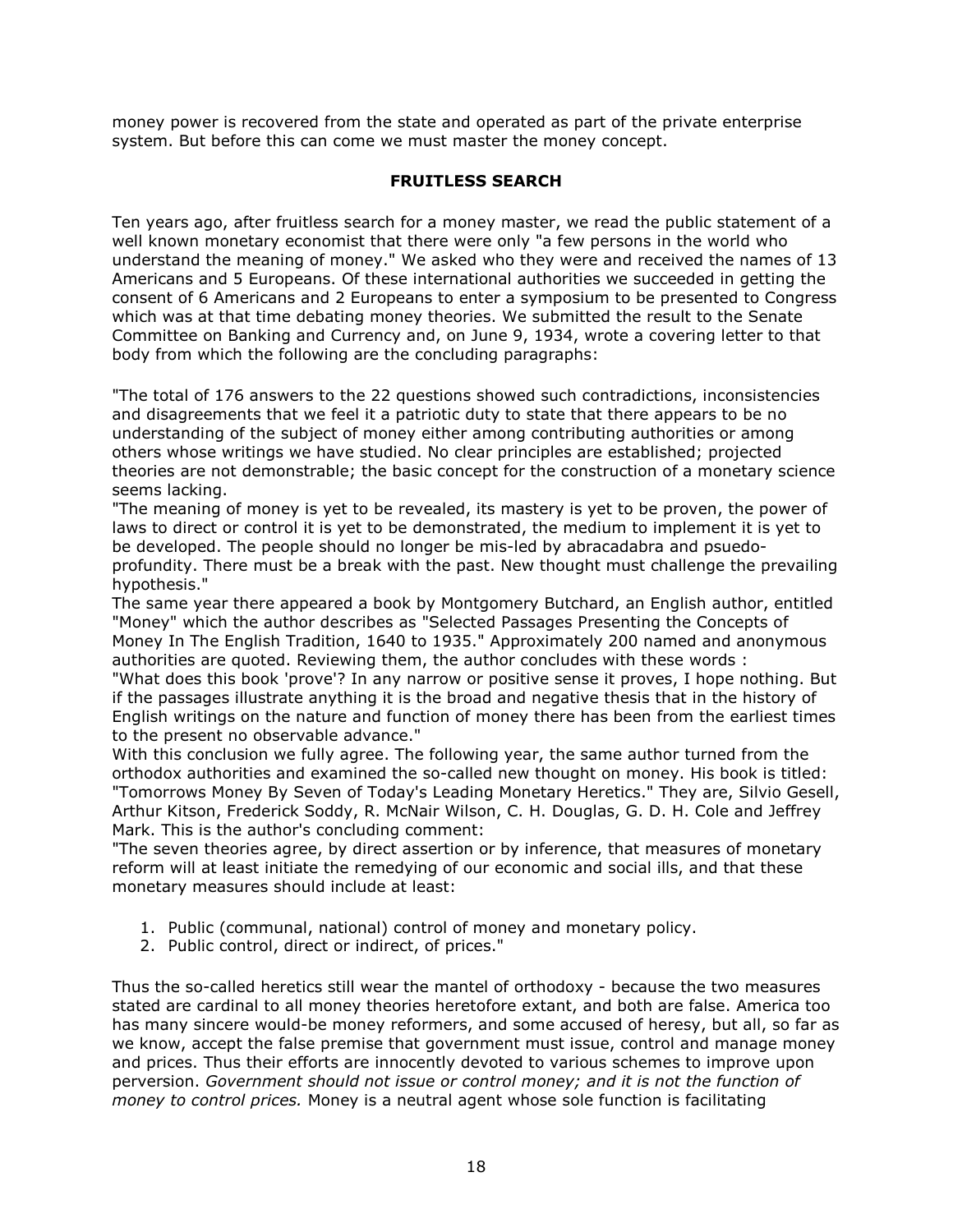exchange, and not influencing prices in any way. Our English contemporary must look to America for heretics, and, we believe, will find them only in the Valun school of thought.

Americans think in the English tradition, which is no better and no worse than any other, for they are all alike in fundamentals. There has been, until now, no independent American approach to the problem of money. By strange coincidence, in the very year that Americans declared their political independence of England, an Englishman, Adam Smith, put them under a mental subjection that still holds sway though it is utterly inconsistent with our Declaration of Independence and our political principles. The father of Political Economy states its purposes in "The Wealth of Nations," thus:

"Considered as a branch of the science of the statesman or legislator, Political Economy proposes two distinct objects. First, to supply a plentiful subsistence for the people, or more properly to enable them to provide such a revenue or subsistance for themselves; secondly, to supply the state or commonwealth with revenues sufficient for the public services. It proposes to enrich both the people and the sovereign."

Here is written, and by our schools accepted, the bald paternalistic and autocratic principle which we denounce in all our political declarations and which must be renounced if man is to attain his true dignity and freedom. Yet it dominates our practices more and more as we flounder in our perplexities. We divide only on the *degree* of paternalism and government management of our lives that such a philosophy provides, not on the principle. By this theory the government and the people are set up as separate entities; with the government as a sovereign patron of the people. How can the government (which, under the American political philosophy, is nothing but a creature and dependent of the constituency) "supply a plentiful subsistence for the people" or how, except by leaving them alone and not burdening them with tires, can it: "enable the people to provide such a revenue or subsistance for themselves"? How can man be a dependent of the state? Does the citizen tax the state? Is not the state merely a corporation created by man to render services at a price and must not that price be paid by the citizen to the state? And is not the ability to pay such price, for such service, conditioned upon the citizen's free and untrammeled power to carry on his production and exchange enterprises? If we fall under the delusion that economic betterment can be gained by means of a power inherent in the state are we not unwittingly on the path to communism and complete frustration? Is not the doctrine of Carl Marx but a logical extension of the theory of Adam Smith? How can we accept one and quarrel with the other? Once we accept the principle of paternalism, how can we defend the principle of the sovereignty of man? From these false theories that we have borrowed from the old world has sprung the idea of managing the people by money and we have accomplished nothing but perversion and gross miscarriage of our wealth producing capacities, and nullification of the inventive genius of our scientists that might have carried us much further had we a money science capable of distributing what they have shown we are able to produce. It is the state that must be controlled by the citizen through his money power; not the reverse. We have tried the impossible experiment of combining in the state a political democracy with an economic autocracy; the principles of Jefferson and the principles of Adam Smith. Political democracy cannot work without economic democracy; and the money power is the franchise of the latter.

If America is to vindicate her leadership of political theory she must also provide leadership of economic theory; and the two must be in harmony. Such dual leadership means casting traditional economic theories to the winds, just as was done with traditional political theories.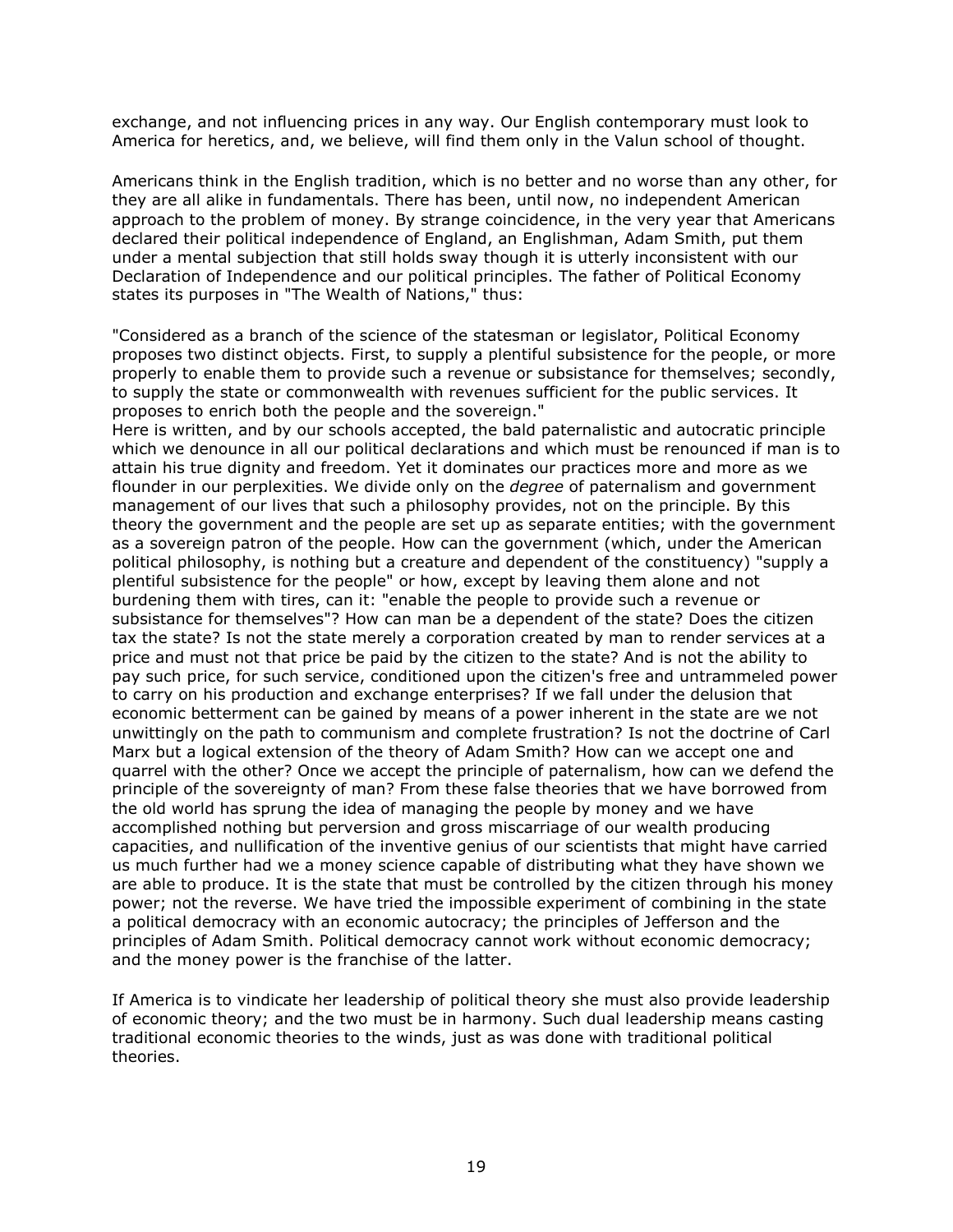## POLITICAL ECONOMY A FICTION

Political economy is a fiction. Economy can have but one sphere, namely, in the practice of the individual. Political economy implies that the state can have a separate existance as a creative force, whereas, it is but one of the instruments of the individual's economy. All wealth - all economic planning - can spring only from the individual for his private guidance; and in him resides both the political and economic power. The ballot is his instrument of political power; money his instrument of economic power and the former is futile without the latter. He is a dupe, who believes that government can be both his servant and his patron, i.e., that the state can develop an economy to enrich him. He must govern government as he governs himself; and he must provide for government as he provides for himself. Any power existing outside himself is only that which has been delegated by him, or has escaped from him; for he is the one and only power-house. He cannot delegate his money power, if he would, because it is inseparably linked to his buying wherein he must exert his private discretion. To issue money, one must buy, to buy, one must appraise. Hence, the money issuing power is undelegatable and unusurpable.

Assertions such as these can be reconciled with the American political theory of democracy; the old-world political and economic philosophy of divine right and descending blessings, cannot thus be reconciled. We are doomed to failure in our political experiment unless we declare our monetary control of both the state and our private affairs and this can be done only by the separation of money and state. Man's natural money power cannot be vicariously exercised in his behalf; he must either exert it or suffer the exertion of a money power adverse to his interests. The only freedom we have retained against the encroachments of the state is the freedom to struggle against perversity. If we use that freedom intelligently we will overthrow the political money power and attain money freedom, the guarantor of complete economic and political mastery. It is utter folly for us to imagine that we have freedom when the very life blood of our private enterprise is controlled by government and our political power thus nullified.

Money, like everything else, began in private enterprise. It must be an exclusive instrument of private enterprise untouched by the state which is a public enterprise outside the sphere of competition, securing its income not by the necessity of winning patronage but by tax impositions and therefore not qualified to exert money power. Had the early businessmen realized this, money would not have become a political instrument; and untold miseries, revolutions and wars would have been averted. It is for us now to rescue it; and, to do so, we must lay hold firmly with our minds on the theory before we put our hands to the practice. That is the purpose of these studies.

As we close this chapter on the past let us bury the fetish of value in money. The banker sneers at "fiat money;" the layman sneers at "fountain pen money," thus betraying the universal ignorance of money.

The purpose of money is to obviate the transference of value one way in exchange. It substitutes credit for value, but the credit is social credit, i.e., it rests upon the common creditability of the trading community. The money instrument, however, springs from the fiat of the issuer, a fiat that asserts that the issuer is, under the money pact, qualified to issue. The actual creation of money instruments can take place only by fountain pen - using that term to include all graphic processes. Thus all money that has ever existed or can exist is fountain-pen-fiat money.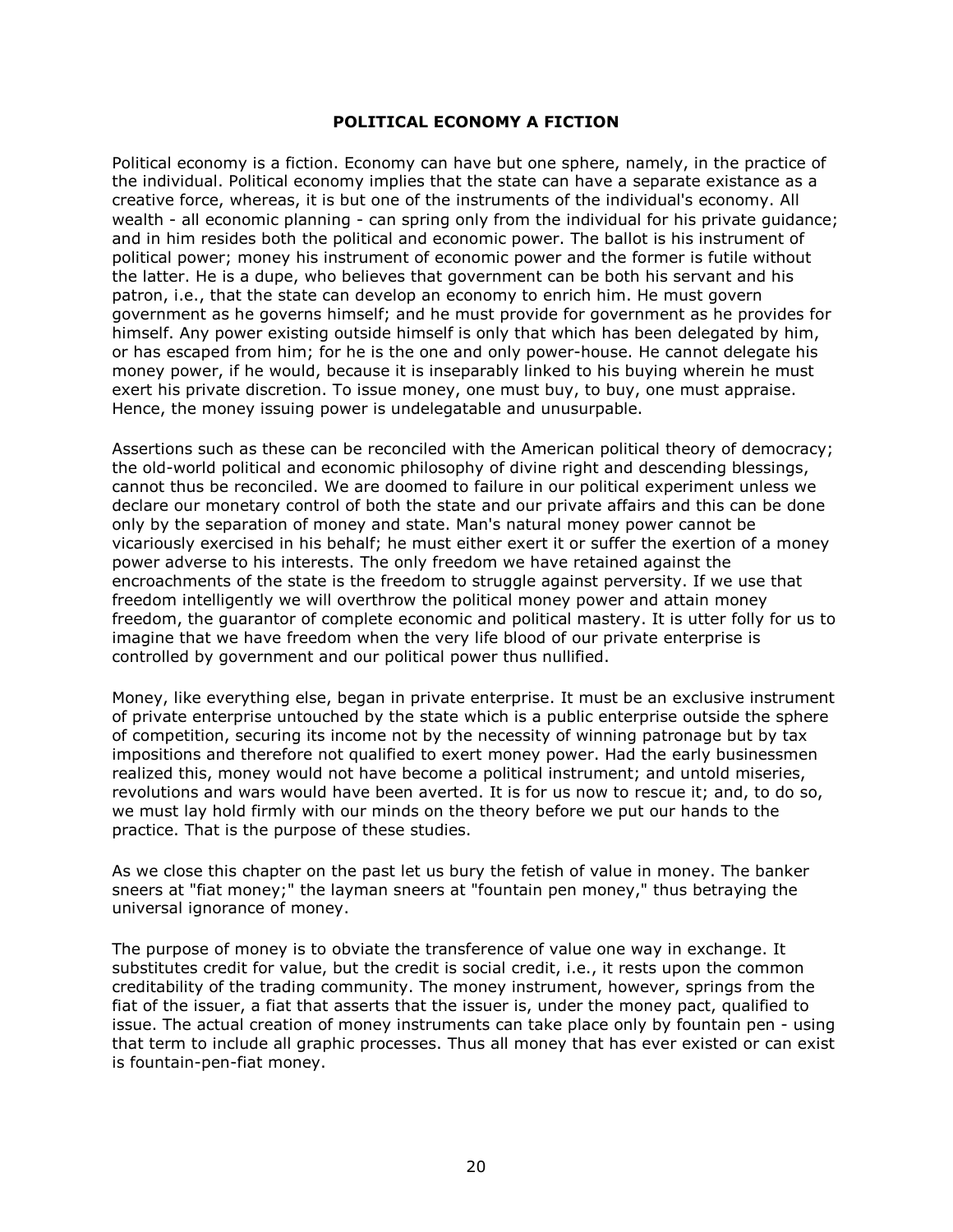Any valuable thing, such as metal in coins, is not money - it is commodity, and to the extent of its value displaces money in the coin. Money is a memorandum, a credit instrument, a bookkeeping device to effect split barter and is money only to the extent that it obviates delivery of value by the transmitter.

Since all money is fountain-pen-fiat money, the only question we have to decide is whether its issuance shall continue to be the special privilege of a few or the right of all. By such decision we determine the fate of humanity.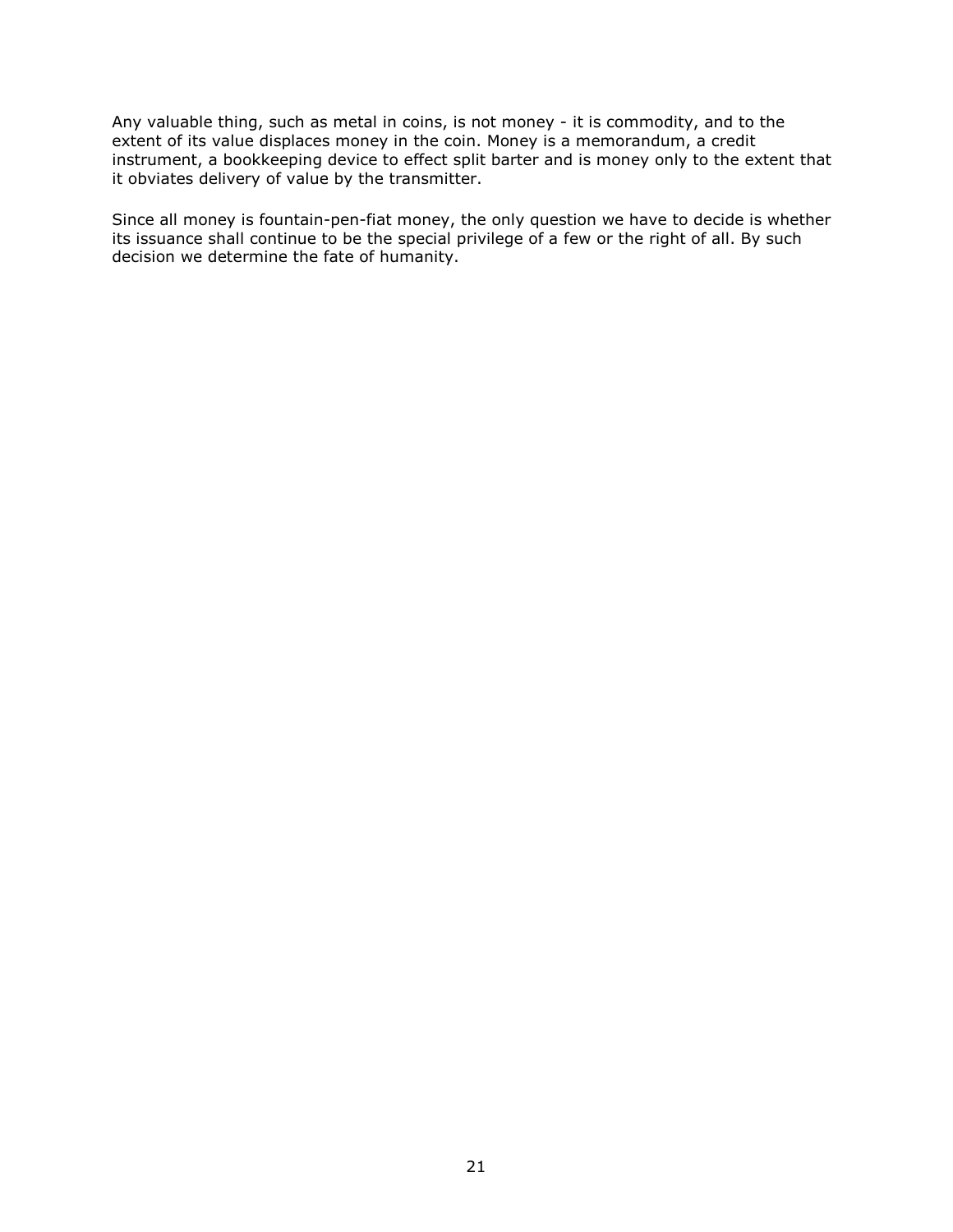#### HOW MONEY DOMINATES

#### HOW THE POLITICAL MONEY SYSTEM PERVERTS ALL ECONOMIC ACTIVITIES AND POLITICAL POLICIES AND BREEDS WAR

As has been stated, the purpose of money is to split barter into two parts so that the seller is free to find his source of supply later and elsewhere. This is the sole purpose of money. Any effort to use money to serve another purpose is perversive; and this statement condemns the entire managed money philosophy.

In a succeeding study (No. 5) we will have a complete definition of money. At this time an effort is made to bring our minds into accord, as to the source of money, by the following challenging statement:

There has never been and can never be an issue of money except by a buyer in the act of purchase.

Any effort made to refute this statement (and strong effort to do so should be made) will bring a great clarification of the subject. But we must understand what "issue" means. Paper and ink or coinage do not make money. These are but evidences of *intent* to issue. They have no more significance than writing a check and leaving it in your check book. No actual issue can take place until there has been an exchange for value. In other words, issue is not effected until accepted by the seller who surrenders value therefor. Issue is solely a concomitant of purchase, and inseparable from it. This being so, it follows that there can be no such thing as political power to issue for the community; no vicarious money power. To issue money, the issuer must buy.

When a government issues money it exerts merely its *economic power to buy* and not its political power. A government's political power over money is purely negative, in that it fails to sponsor the economic power of others as buyers to issue money. When it grants subsidies or pensions or any other benefits, it merely relaxes its negative power and sponsors the power of the recipients to issue money to the extent prescribed. No issue takes place, however, until the recipients of the alloted money power issue it by some purchase. Government cannot grant the issue power to the citizen; it can merely give sanction to the natural issue power which resides solely in the buyer, and which he can assert without sanction by the use of a unit other than the Government unit. Nor can the citizen delegate the issue power to the government; it cannot be delegated or conferred, it is inherent in the buyer. The prohibition by government against the private issuance of money applies solely to the political unit; there is no prohibition against the private issuance of a private money unit.

If it is a fact - and it is - that money can spring into being only from a buyer in the act of purchase, and that no one, whether government or private individual or institution, can issue money for another - we are obliged to answer this all-determining question:

Which buyers shall be permitted to exert their natural money issuing power; and which shall not, and why?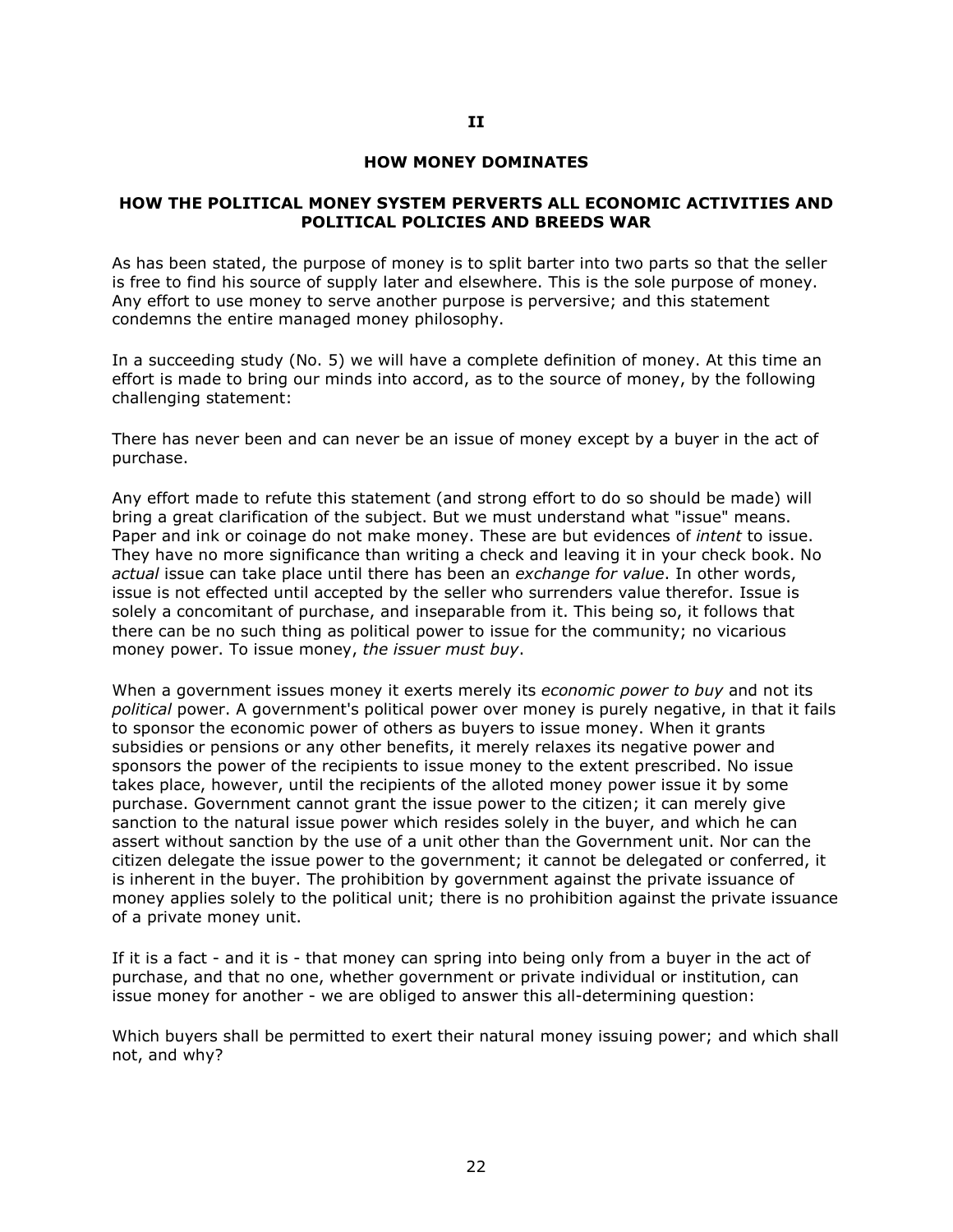We will deal with this question when we reach the constructive part of our study. The purpose now is to show that the question has been answered in the political money system, thus:

The national government is the only buyer that by right can issue money and it can release the power in others at its discretion.

So we see that the political money system follows the divine right theory and ignores natural rights. It is by far the most subjecting tenet of autocracy ever asserted; and the denying of it offers man the greatest liberation ever attained by the assertion of human rights.

Let us trace the consequences of this, the postulate of the political money system. Having asserted exclusive money issuing power, the government is immediately confronted with problems inevitably springing from a false premise. The first is:

How can the constituency support the state without private enterprise and how can private enterprise function without money-creating power?

Obviously, this exclusion, unless modified, defeats politics as well as private enterprise. The state, by its own spending, provides some circulation, giving to the recipients of its patronage, the power to release, by further buying, what money they receive therefor. But this is not enough for the economy. Some additional supply must be created. By the postulate of the political money system the entire nation of citizens is declared incompetent to issue money - yet, since the state can issue money only by buying, there is not (unless the state goes extensively into industry) enough money for the economy. What is the solution of the dilemma?

By a mental quirk the conception is hit upon that although a citizen is not responsible enough to create political money, he may be competent to create substitute or credit money. But this brings another problem. How can the state, which professes to be democratic and impartial, grant credit to some and deny it to others? A solution of this problem is found by delegating to bankers the power to "loan" at their discretion; and laws are passed to authorize them to permit business men to "borrow" and thus create, not political money, but a substitute private money. By this process the state hides behind the banker, and escapes the political embarrassment of separating the sheep from the goats. The banker thus becomes a sub-autocrat over private enterprise, and a double standard money system is created, i.e., a primary and secondary or substitute.

In the process of "loaning," the banker authorizes the "borrower" to create private bank dollars; but the note evidencing the "loan," the deposit created thereby and the checks drawn against the deposit, all use the simple word "dollar" without qualification. Thus private or substitute dollars and political dollars become mixed in bank deposits and a double standard is thus established though without differentiation on the banks' books, thus bringing a train of delusions.

Since the government does not provide the banks with political dollars to loan, the banker must utilize promise-to-pay dollars; but these are based on false representations - since there are not, of course, enough political dollars available to make good the promises to pay political dollars. Having, however, given the banker a monopoly on the business of licensing business men to create substitute money, the government finds it must put a limit upon the banker's avarice and accordingly provides usury laws. But the banker is under no law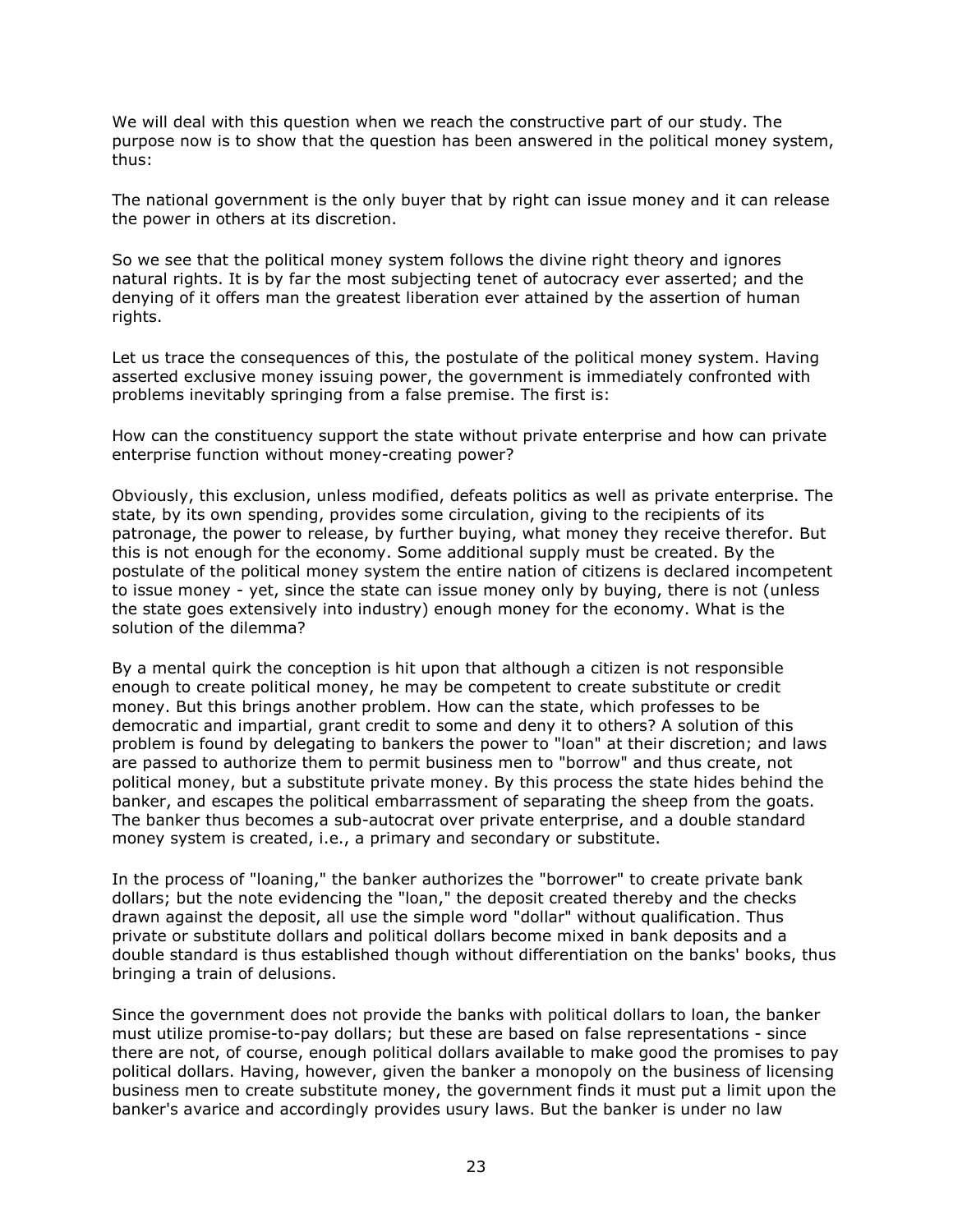requiring him to "grant loans" - while business is under the necessity of seeking loans. Hence - to induce the banker to make "loans" - other considerations are offered, and this explains how the banker gains a powerful position in industrial and mercantile corporations. The political money system, we shall see, is the creator of the very monopolies the government professes to be opposed to and against which it passes futile laws.

What actually exists, though arrived at by error rather than design, is a conspiracy between the government and the banking interests to put private enterprise in a position whereunder it must pay tribute to the money lender to gain the exchange power it needs to function, and which, if it were intelligent enough, it could provide for itself without consent or tribute payment. This conspiracy develops an aristocracy of business, composed of those who are recipients of immunity from the prohibition against the assertion of money power. The grant of immunity comes from the throne, vicariously issued through the banker. This aristocracy, by reason of the competitive advantage it enjoys (due to a money power it is permitted to exert, but which is denied to others) throws the burden of the cost of the tribute system upon the ostracized part of the community. Thus competition becomes perverted producing a perverted enterprise system.

As we have seen, the political money system consists of two wings, the government and the banks, and two kinds of money, political and private substitute. Let us examine its functioning. Assume first, a government of limited functions and expenditures and a balanced budget. Such government creates through its expenditures an amount of circulation that is inadequate for the economy. The deficiency must be supplied through the banks (insofar as they permit) and thus a conservative government magnifies the importance and power of the banks.

# MYSTERY DISPELLED

There has always been a mystery about the banking function but it is very simple. The banker is authorized by the government, within limits, to "loan" money to "borrowers," and this involves the following process: The bank credits the account of the borrower with a sum as a deposit against which the borrower may draw checks which will be honored by the bank on presentation. The bank holds a claim upon the borrower for the amount of the loan, plus interest, which is payable at a later specified date. As the borrower writes checks he creates private substitute money which, with any unused credit remaining in his account, is sufficient to meet the principal of his note when due - provided he can retrieve the money he has given out before that date. He does not and cannot, however, create the sum necessary to pay the bank its interest. This sum must come, if at all, from the supply of political money.

The idea, therefore, that the banker creates money is upside down. He actually depletes the money supply of private enterprise by setting up against it an obligation to deliver a sum (the interest) for the creating of which no power has been granted to the "borrower." To illustrate: assuming the annual rate of discount to be 6%, the banker credits the account of the borrower 94 and holds his note for 100. The deficiency of 6 cannot be created by the borrower and must be extracted from existing money supply, which can only be political money since the deficiency in substitute money exists also in all other bank loans. Thus at a rate of 6%, the banker creates over a period of ten years a 60% deficiency between the money created by the loaning process and the sum of the debt incurred thereby. This deficiency is held in suspense during the illusive "boom" phase - but manifests itself when the call or "depression" phase occurs. It is plain, therefore, that the banking system is the manufacturer of the business cycle of boom and depression that develops through the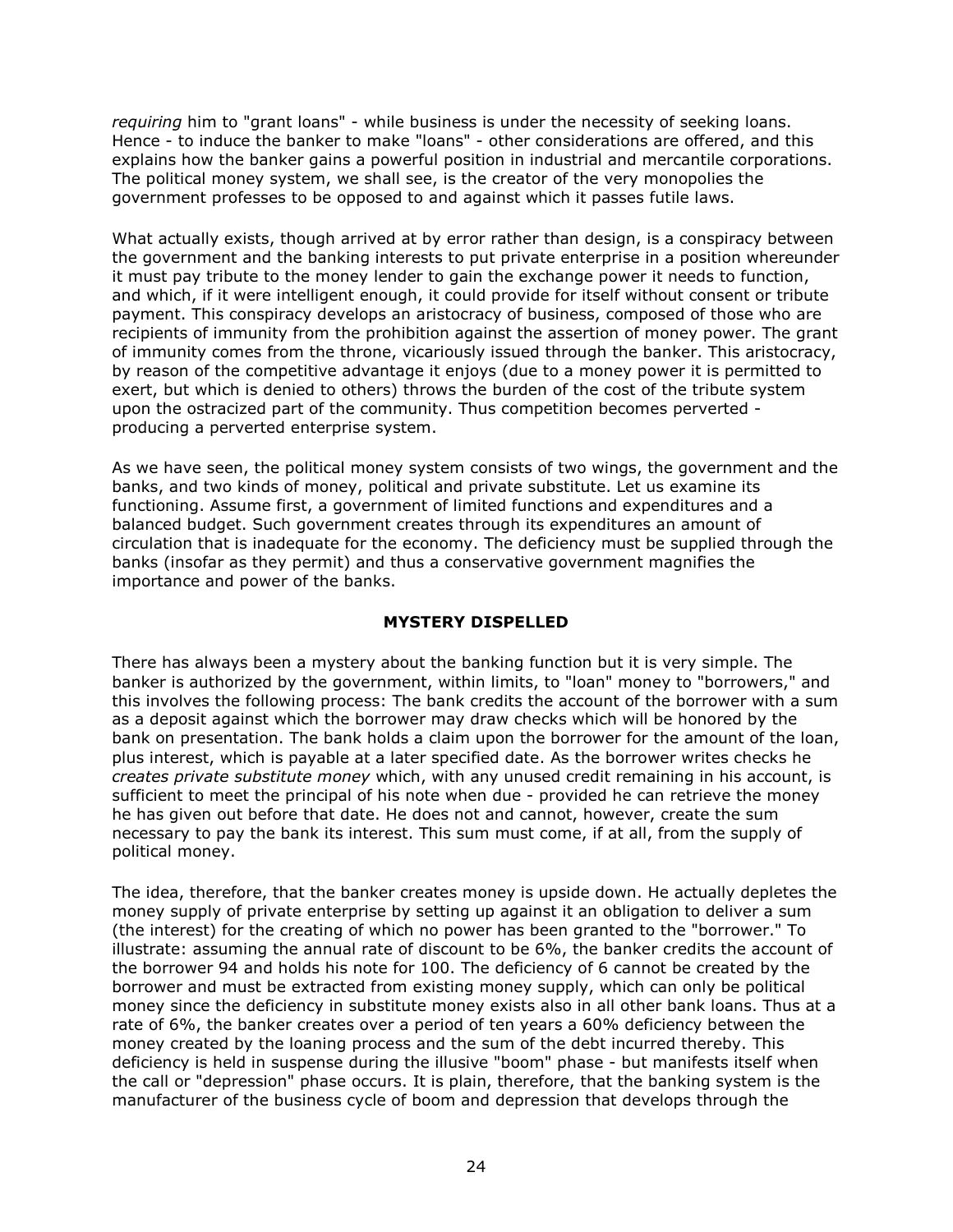positive action of loaning and the negative action of calling loans. It is also plain that its basis is a conspiracy between the state and the banking system against private enterprise, since the banking business and its function are the result of government's assertion of money monopoly, and of the denial of money power to private enterprise, except as licensed by the banker on the perilous basis just outlined.

Contrary to popular belief, the banker is neither a money creator nor a money lender. He merely profits from the ignorance of businessmen by charging them for authorizing them to create money, a function that is natural to the buyer and which he can exert without cost if he is intelligent enough to form a reciprocal enabling pact with other buyers. The process involves no cost and, therefore, justifies no fee. Since the money is created only by the act of buying, the banker, of course, does not lend it, and since he is not the buyer, he does not create it. Money cannot be loaned or borrowed until it has been created by the act of buying. Therefore it is correct to say that a savings bank makes loans, but a commercial bank makes no loans. It merely permits "borrowers" to create money. thus increasing the money supply. Non-banking corporations, individuals, pawnbrokers, etc., loan money from the existing supply. Therefore interest may be justified in these cases of actual loans, whereas, it cannot be justified where the "borrower" is the actual creator.

Political policy may vary the effects of the political money system, but it cannot bring virtue out of a vice. In the foregoing example we assumed a conservative government policy which resulted in magnifying the power of the banking system over private enterprise with its evils climaxing in the deflation phase of the business cycle. Let us now contemplate a spendthrift government policy.

# SPENDTHRIFT FISCAL POLICY

By emitting large sums of money through public works and bureaucracy and extending loans and distributing bonuses, subsidies and benefits - the state relieves the economy's need for petitioning the banker, but this does not dispose of the banker. It merely alters his status; since the government loans, that create new money, still go through his books. It may seem absurd for the government, which has declared itself the sole fountain of money, to go a-borrowing to the banking system which it has created to authorize the creation of substitute money, but political expediency dictates this course. Having, by its spendthrift policy, diminished the banker's private loan business, it must provide for him. By going through the motions of "borrowing," the government provides for the banking system a subsidy without which the system would collapse - thus causing economic hardship, since the banks serve a very essential purpose in check clearance. So the government, which is the sole money authority, goes through the make-believe of borrowing from the banks even though it could write checks on the Treasury with the same force and effect as if drawn on a bank depository.

This process - of going into debt by the government - produces an entirely different effect from incurring of debt by private "borrowers." A private "borrower" can produce only private substitute dollars by the promise-to-pay process. When the mixture of substitute dollars in the pool of political dollars reaches the saturation point and the banks begin calling "loans" and depositors begin demanding cash, somebody is bound to be caught short. These are usually the marginal enterprisers who, being on the outer fringes of the banking perimeter, must default to their banks (which are usually the smaller banks) thus forcing them also into bankruptcy. Thus money supply is diminished by wiping out deposits, depression is suffered for a period, bank competition is reduced and the cycle renews itself by a new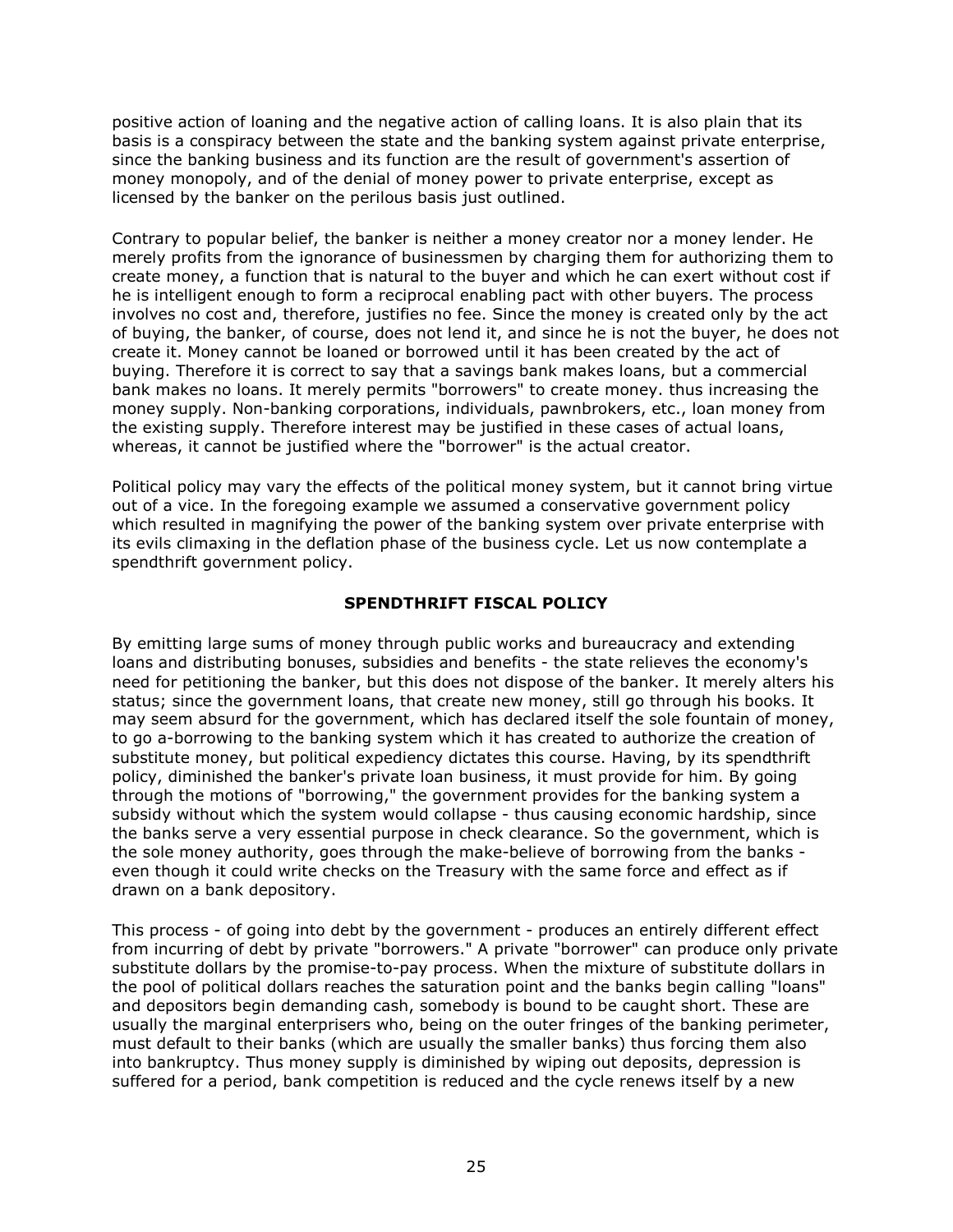season of bank "loans." Not so, when the government does the borrowing and distributing of money.

The private borrower-spender creates substitute dollars which mix but do not blend with political dollars. Sooner or later they are extracted by the process of deflation and bankruptcy. When the government borrows it pledges itself to supply currency money on demand and as it creates additional supply, but, under a natural law of money that old, making a new or weaker unit. Being the sole money power, the government has unlimited power to create additional supply, but, under a natural law of money that it cannot suspend, it automatically reduces the power of each unit in the market place unless there is an equivalent goods supply. In no event, however, is there any hazard by banks in "loaning" to the government; since, regardless of how much the unit falls in power, the same affect is had upon the bank's deposit liabilities as upon its "loan" assets. In other words, there is no double standard of dollars and substitute dollars when the government "borrows", for the government can print and deliver any amount of cash demanded. Thus the old and new dollars are indistinguishable from each other and are of the same power. Therefore no public or bank panic can arise to precipitate deflation and hence there is no safety valve in political inflation as there is in bank credit inflation.

Only one action can bring deflation from political inflation. That is the deliberate purpose of government to do so by switching from a deficit budget to a surplus budget, thus making a net deduction in the money supply. This being politically inexpedient, the nearest approach to a corrective that may be expected is a discontinuance of added inflation by the adopting of a balanced budget policy.

# END OF BANK CREDIT CYCLE

In the political spendthrift policy, banker profit is no longer the motive of money expansion, for the banker is now reduced to a subsistance rate of interest and loses all opportunity to gain commercial and industrial ascendency; since his loans are no longer to private enterprise but to government. Political expediency - rather than profit - is now the criterion; and in acting as dispenser and lender of money, government gains direct control of private enterprise.

Pressure groups now form and march on the nation's capitol, and money power is distributed under the vague profession of being in the public interest - but is always received by particular interests. After this process establishes a definite trend, we see how the political money system reacts against the government with a disease that endangers both the state and private enterprise. This is the disease of inflation.

Because it requires super-human courage to deliberately reverse the inflation by adopting a surplus budget - or even to arrest it by a balanced budget - only two courses lie open to the government. These are, (a) to continue the inflation until the money unit is destroyed and the economy is thrown into chaos and thereafter adopt a new unit, or, (b) take over private enterprise and by summary process destroy exchange; in short, adopt communistic dictatorship.

Thus we see that private enterprise is constantly in the throes of one type of cycle or another. The banking cycle inevitably follows from a conservative government policy; and the inflationary cycle inevitably follows when the government acts as the money provider. The private enterprise system is merely a football that is kicked by banker or government and the goal posts are cycles of one type or another. In either process there are large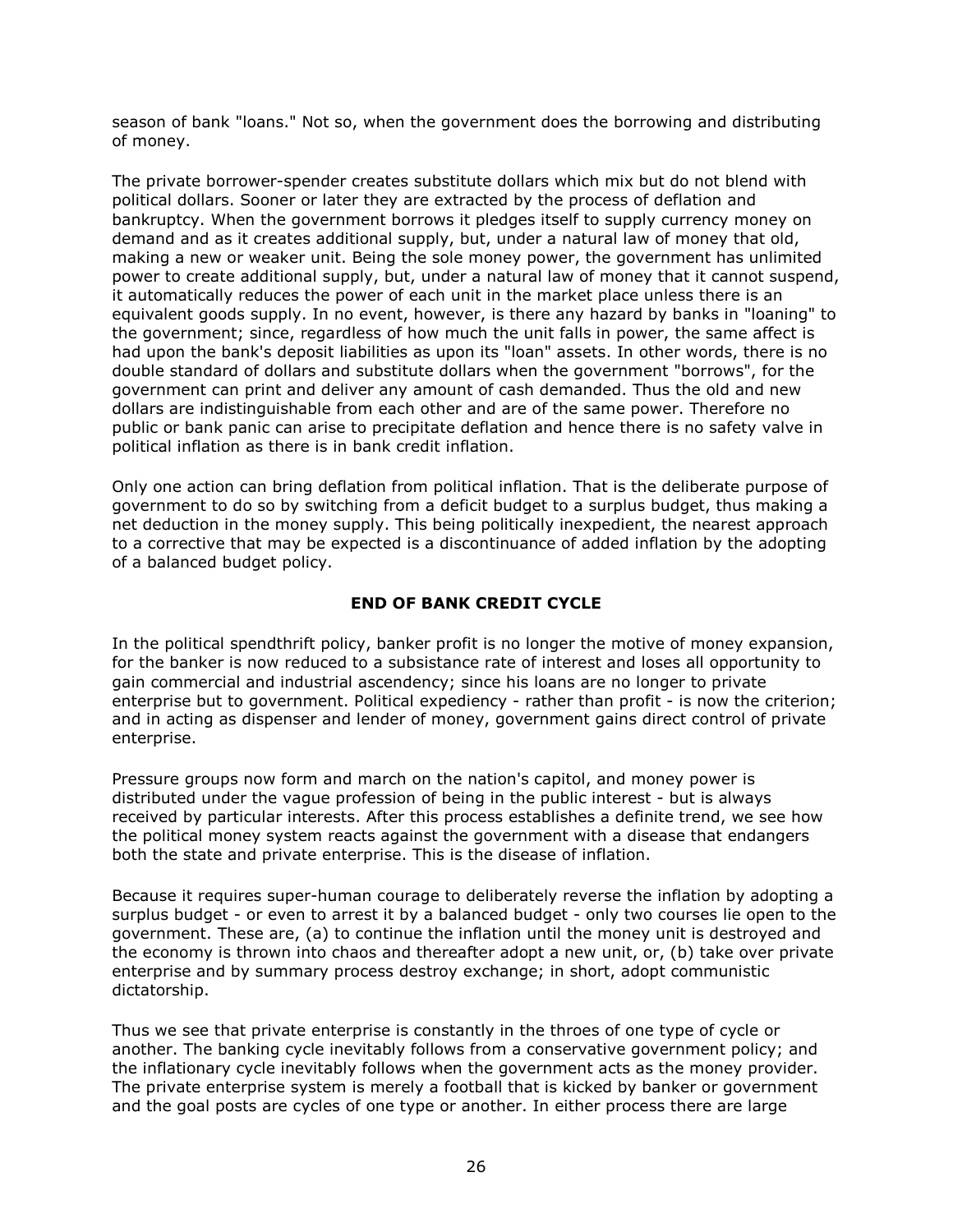segments of the community that are touched but little by the flush phase of the cycle; they are in want in both types of cycles and both phases thereof because they are not permitted to invoke the money power in either case.

The very essence of the principle of private enterprise is the power to acquire and dispose of property. Since to acquire or dispose of property requires exchange and since the government or its creature, the banker, may veto exchange by withholding the exchange media, it can be seen that there is no private enterprise system in the full sense. Ours is, and has been from the beginning of political money, a political enterprise system, completely dominated by government directly or through its satellite, the banking system.

There is an analogy between the patent granting power of government and its money granting power. When a citizen invents a device, the government grants him, through the patent office, a monopoly on the sale of it. When a citizen produces anything, he is at liberty to use it; but, if he wishes to sell it, his ability to do so is dependent upon his ability to find someone who has the money. Since buyers can have only such money as the government distributes through its purchases, loans and gifts (or such substitute money as its creature, the banker, will authorize) it may be seen that buying is subject to grant, just as, in the case of a patent, selling is subject to grant. In the case of patents, the patent holder is the grantee of veto power; in the case of money, the banker is the grantee of the veto power. These two are the breeders of our monopolies and of the two, the money granting and vetoing power is by far the greater. It in fact makes possible the acquisition of the patent granting power from inventors who, not having money power, are obliged to sell to those who have. The government, which promulgates laws against monopolies in restraint of competition, is itself the author of these twin creators of monopolies.

The political money system cannot help but operate adversely to the small enterpriser because his capital resources, on which banking credit is based, entitles him to such a small credit that the process of qualifying involves an expense far out of proportion to the possible interest income for the banker, and his profit possibilities are too limited to excite in the banker desire for participation. Therefore, probably 95% of all enterprises are below the banking line. The usury laws are, in effect, laws against loaning to small enterprises because they confine loans to sums that are profitable at the maximum rate stipulated. Thus enterprisers are divided between the aristocratic-monopolists and the ostracized "untouchables." While the little fellows must engage in cut-throat competition, the big fellows have only a modified competition. To get from the nether to the upper level, the investment banker offers to smaller units the escape of amalgamation and thus he sits in on the profits and management of the new aristocratic corporation which thus acquires a competitively privileged position over the remaining nether group. Thus the political money system forces bigness as a means of survival. To be little is to be excluded from money power.

Unless we find a method whereby each enterpriser shall be able to create exchange power commensurate with his size, we practice only sham competition and make a mockery of socalled free enterprise.

It must be obvious to any thinking person that our progress from primitive to modern standards is due entirely to the specialization of labor and that specialization of labor implies the efficient producing of commodities that are not directly usable by the producer. This implies the necessity of facile exchange of products between producers, and that production can only be as profitable as exchange is facile. Therefore; whatever limits the facility of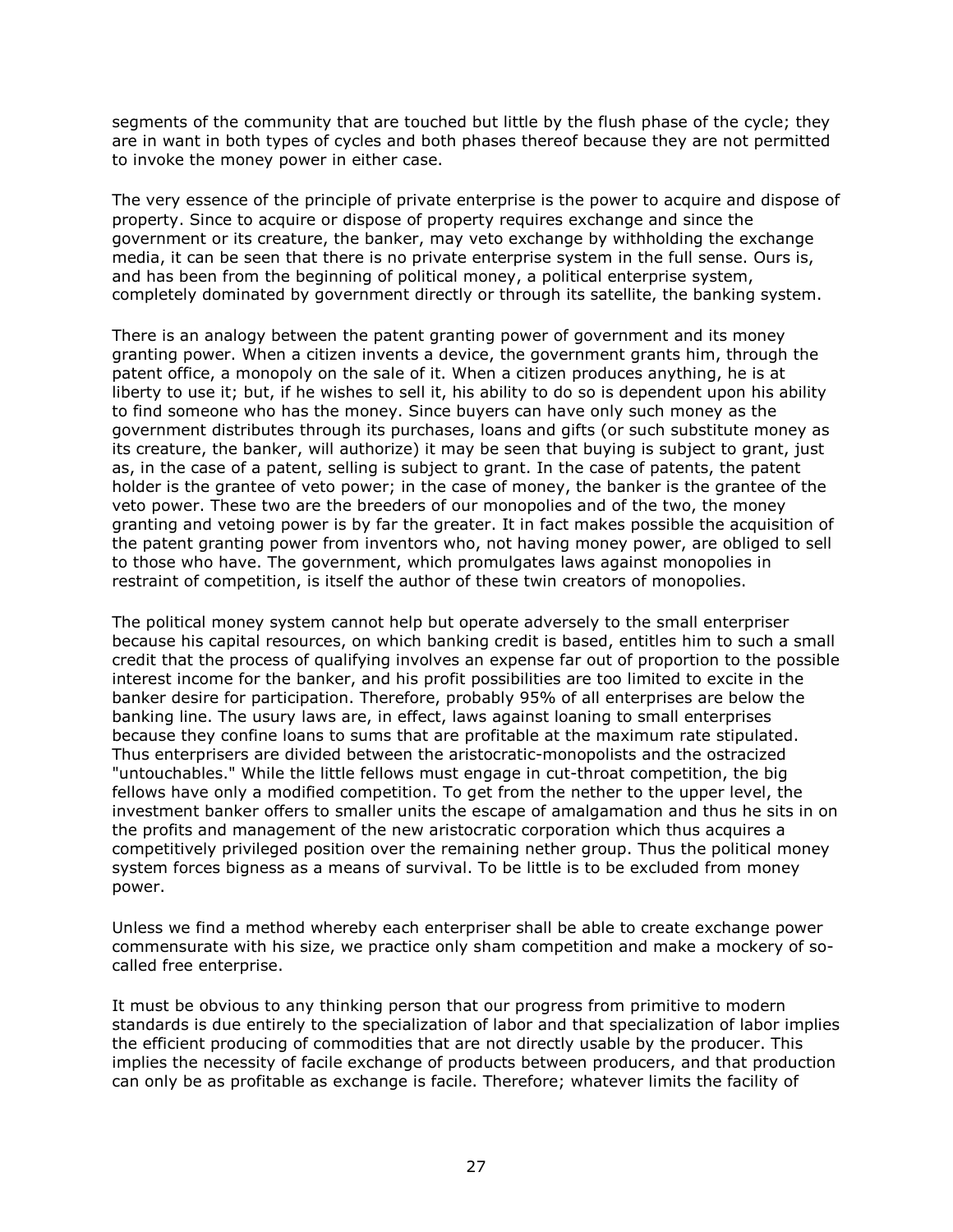exchange limits the efficiency of production since production beyond the capacity of exchange is waste.

# EXCHANGE IS BARTER

Exchange proceeds by barter, always has and always will, since values will exchange only for values. The introduction of money into the exchange process is merely to split barter into two parts so that each part may seek and find its reciprocal. Thus we see that we do not abandon barter; its essence remains, only its operation is improved. It would be shocking to our sense of freedom if the government, or a creature of government, should try to make whole barter transactions subject to special permission. We would denounce it as intolerable tyranny. Why is it that we tolerate the idea that split barter can take place only when the trader holds a certificate (money) issued or authorized by government or a substitute certificate issued by a banker? Why is it that a whole barter transaction needs no license, while a half barter transaction requires it? Why is it that a shoe maker and a pants maker can exchange their products without interference, but if they wish to buy one another's products by means of money, they are subject to a veto power?

How can we possibly develop the full inventive and productive genius of man when such a veto power exists over private enterprise? How can there possibly be free competition and fair play when the power to defeat it lies in the hands of political usurpers and their grantees? How can a government, however well disposed, possibly provide money for private enterprise since, as we know, it cannot issue it without buying, and the more it buys the more it invades private enterprise and develops state ownership? If the producer of wealth cannot invoke the money power to exchange that wealth, is not wealth production hampered and need we seek any further for causes of our economic and political maladies? Is it extravagant then to say, that our economic and political ills are all traceable to our false money system? Why must our genius for increasing production be forever thwarted by man's inability to requisition his production into consumption?

The political money power which involves an unnatural function of the political system asserts a dictatorship that perverts not only business but government itself - as autocratic power must always do. It is idle for us to debate the comparative merits of democracy and dictatorship when the die is already cast by the government's usurpation of the money power. The ability of the citizen to control the government simply does not exist while he is put in the position of a suppliant to such government. Since money is indispensable to us and since government controls money, we must beseech the government and thus we are subjects - not citizens. This process of winning governmental benefits begins as paternalism; but, as larger numbers seek to secure special favors, its paternalism develops either into communism or political and economic convulsion. We cannot be freemen as long as we are money slaves; and under the political money system our subjection becomes progressive.

# MONETARY AUTOCRACY

Compare the states of the American Union with the Federal Government, and the virtue of government without money power, and the vice of government with that power, is apparent. Yet the states are not entirely without money power - since they can create substitute money through the banking system, just like private corporations. But this power is limited, because the banker is under the same caution and hazard when loaning to state and local governments as when he loans to private borrowers. They become hazardous risks if they maintain an unbalanced budget.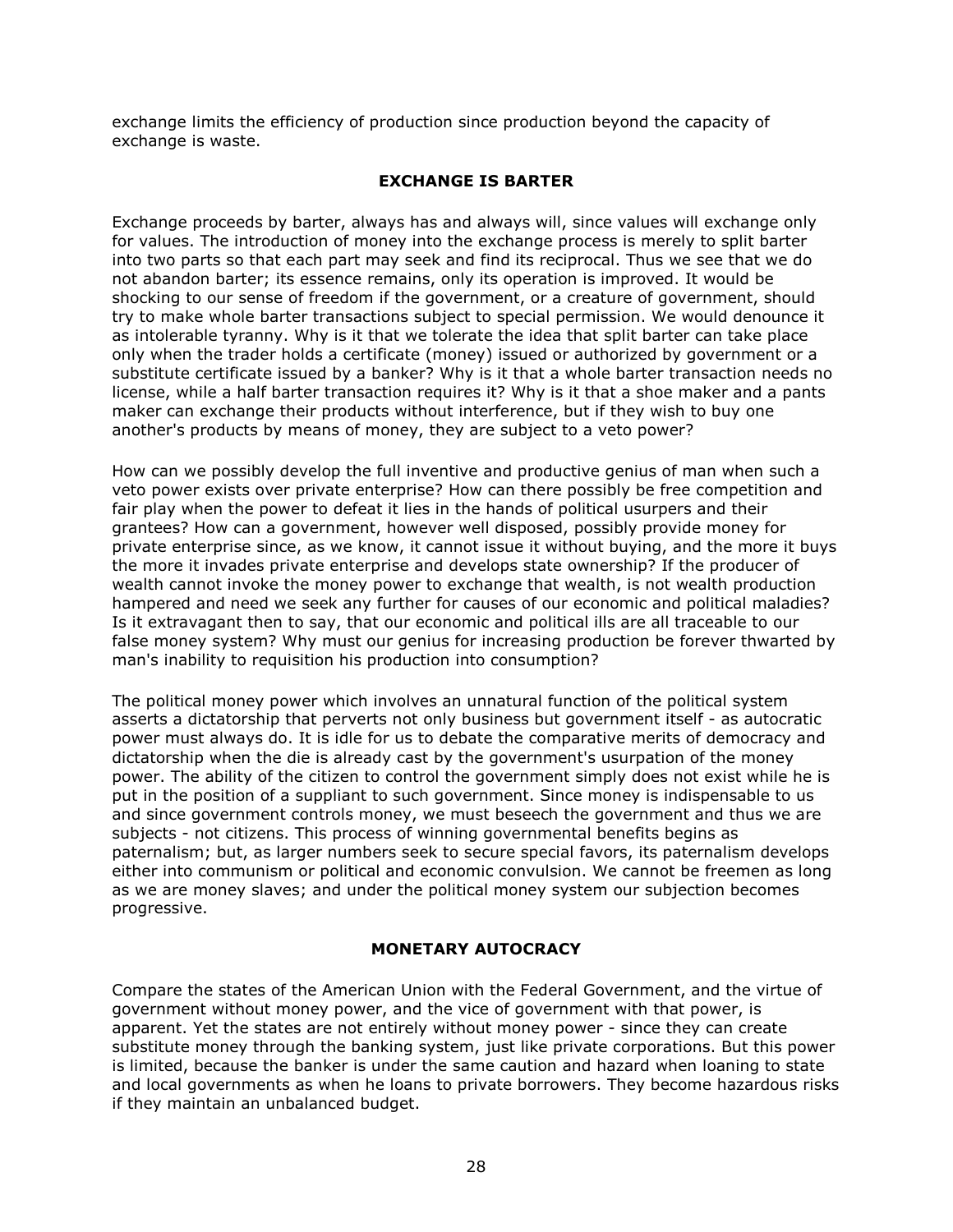The states are really nations that have mutually agreed to waive their rights to raise tariff and trade barriers, coin money and make war. They never intended to surrender their sovereignty to the Federal government and of course, under the ignorance that has universally prevailed, never realized that in surrendering the money power to the Federal government they were impairing their sovereignty and subordinating themselves, nor did Alexander Hamilton and his contemporaries contemplate such eventuality. But it turns out to be so.

A money power government inescapably draws power to itself at the expense of those that have surrendered this power because the money power, as we are now finding out, is a very deceptive taxing power. A non-money-power government must, at least, approximately balance its budget and to do so must levy obvious and painful taxes. Thus the constituency, conscious of the cost of government, holds such government in check. Also, since such government is not a fountain of money, it is not the object of money pressure groups and hence does not develop bureaucracy.

Contrast this with the Federal government which is the money sovereign. It is the fountain of money, and can emit money without regard to tax levies, and therefore is not under effective taxpayer restraint. It can also meet any call for funds by money seekers, and of course it attracts them. With the constant bids it receives for grants or loans or subsidies or expenditures it is in position to win concessions from the petitioners; and becomes the logical overseer of such funds, developing naturally a bureaucracy and assuming more and more governing functions.

If it decides to distribute the costs of a program over the states, these states must raise their share the hard way through taxes, while it provides its share the easy way, by merely borrowing and increasing its deficit. If it were obliged to present the bill promptly to the taxpayer, as the states must do, the taxpayers would protest and end the largess. But the taxpayer is kept under the illusion of getting something for nothing until a later day of reckoning. The policy of deficit financing, which is a policy of partly deferring taxes, has been going on for twelve years with pyramiding effect. It cannot now be stopped short of collapse. The unlevied taxes which constitute the deficit will break upon the citizenry with catastrophic suddenness through the process of inflation, leaving them bewildered as to the cause. Yet inflation, in its runaway phase is but the breaking of the tax dam that is hidden behind the deficit. Through higher prices the people must pay their delinquent, though unlevied taxes.

What we have in the United States is 48 democracies crowned by a monetary autocracy that is subordinating these democracies and their citizens by its money power. It is a law and power unto itself. Both the citizens and their state and local governments must approach it hat in hand for it controls the life blood of the nation. It is imperiling both the economic and the political structure.

Political government is a social system whereunder the citizen, in whom the primary sovereignty resides, surrenders a part of his natural freedom in exchange for real and fancied benefits; but the well-spring is always the citizen and the flow of power cannot be reversed. This is the democratic ideal. Under the American system our states are the repositories of sovereignty from the citizen and in turn confer powers upon cities and other local governments within the state. In entering the Federation, the states surrendered certain powers to the national government - but not with the intent of subordinating themselves. What is it then that has subordinated them and magnified the powers of the Federal government? It is solely the money power which not only subordinates government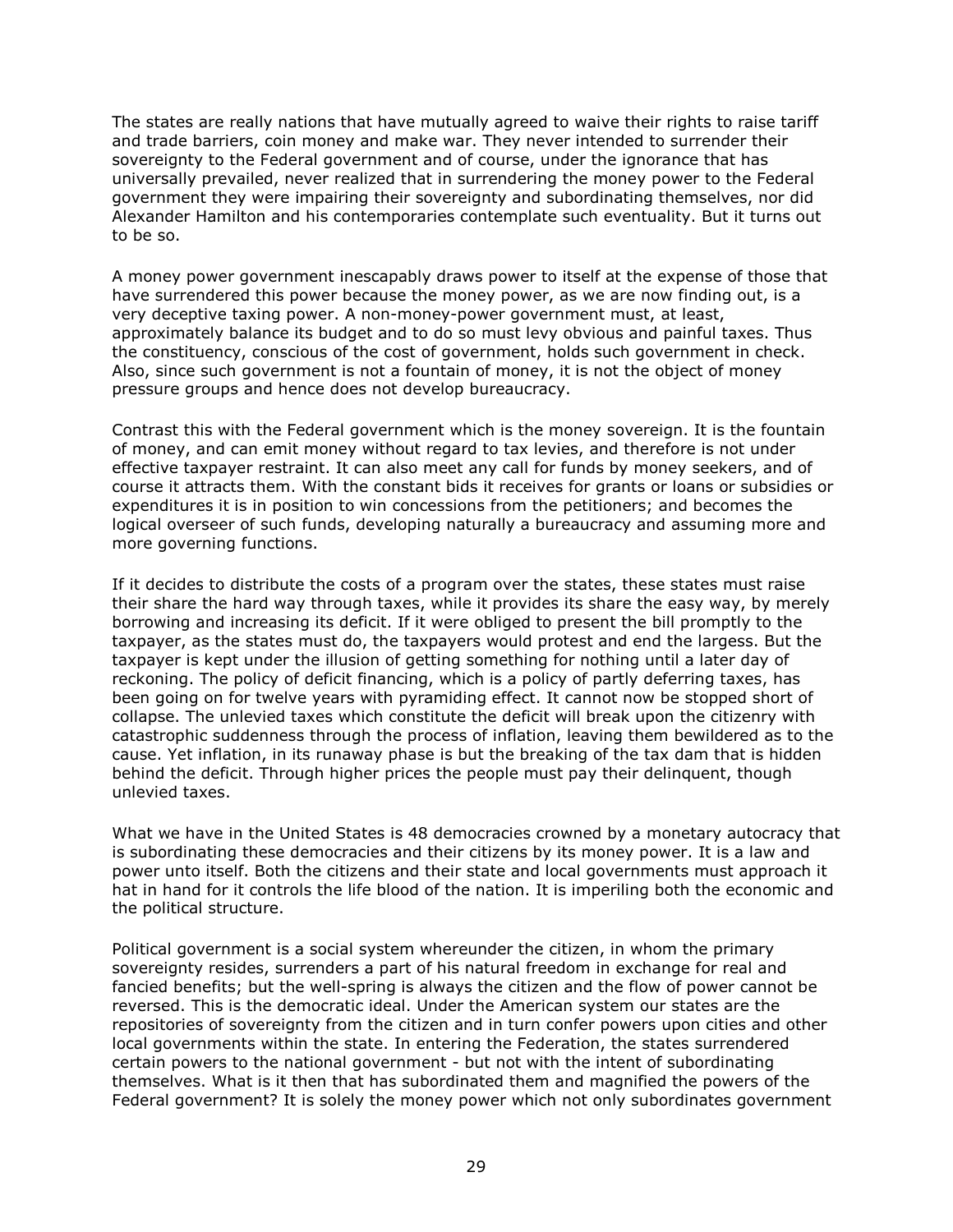but the citizen himself because money power is sovereignty. Take away man's money power and he has lost his sovereignty for he becomes a suppliant instead of a master. Let it repose in one government and not another and it will inevitably subordinate the one without it. Money power is the very essence of sovereignty and the failure by the citizen to assert it renders democracy futile.

# MONEY POWER IS WAR POWER

The war making power of the U. S. Government and of every other national government is beyond the control of their citizens solely because of the political money power. How could Germany, Italy and Japan have prepared for war except for the deficit-making or moneyfabricating power? In short, how could any people be brought into aggressive war except by financial deception? Can war be planned or carried out on a cash basis unless the people are in favor of it? Certainly not. The money power is the war power; and the appetite for war in politicians is created by their frustrations in their domestic affairs - frustrations that are the result of the impossibility of operating a successful economy under the political money system. The political money system starves productive enterprise but finances lavishly the destructive activities of war.

If the government were obliged to come to the people for money instead of vice-versa, the people would keep government under control and operate their economy satisfactorily with prosperity and peace resulting. The peoples of the nations do not make war. For them peace is the natural and permanent order. Wars are planned and perpetrated by politicians and their diplomats; and the money power of government is the means by which the people are maneuvered into wars

This does not imply that wars could not occur if the money power were exclusively in the hands of the people. It means that the veto power would be in their hands and the purpose of the war must be purely defensive, since it is inconceivable that they would finance aggressive war.

So, summing up, we find that the political money power makes constant economic war upon us; and, in the extremity of its frustrations, it takes our blood in military war. Old men suffer a life time of trials from it; young men suffer death at its hands.

Let this be said as an indictment of ourselves and our ignorance - and not of the motives of the men who run our governments. They (with few exceptions) are deeply concerned with the problems of private enterprise and public service and peace, and strive earnestly to make democracy work. We would not impugn their motives, but we would point out their follies and their failures. They, as well as private citizens, are victims of a system that could not work to the benefit of the state and industry even if the law makers and administrators were endowed with the wisdom of a Solomon and the virtues of a saint. Good motives are no justification for the violation of natural laws.

We have not even made a beginning in democracy by merely putting at the disposal of man an occasional ballot to choose who should he his governor under a system that is inherently paternalistic and autocratic. Man must have untrammeled command of a daily - an hourly ballot which he casts in the market place to support the things and services he desires and which he withholds from others and which he transmits to the state or denies it according as it merits his patronage. He must have the power to create this money ballot in a measure commensurate with his power to produce and serve his fellow man without hindrance from his servant, the state. The moment we limit or thwart or bias this money power, which is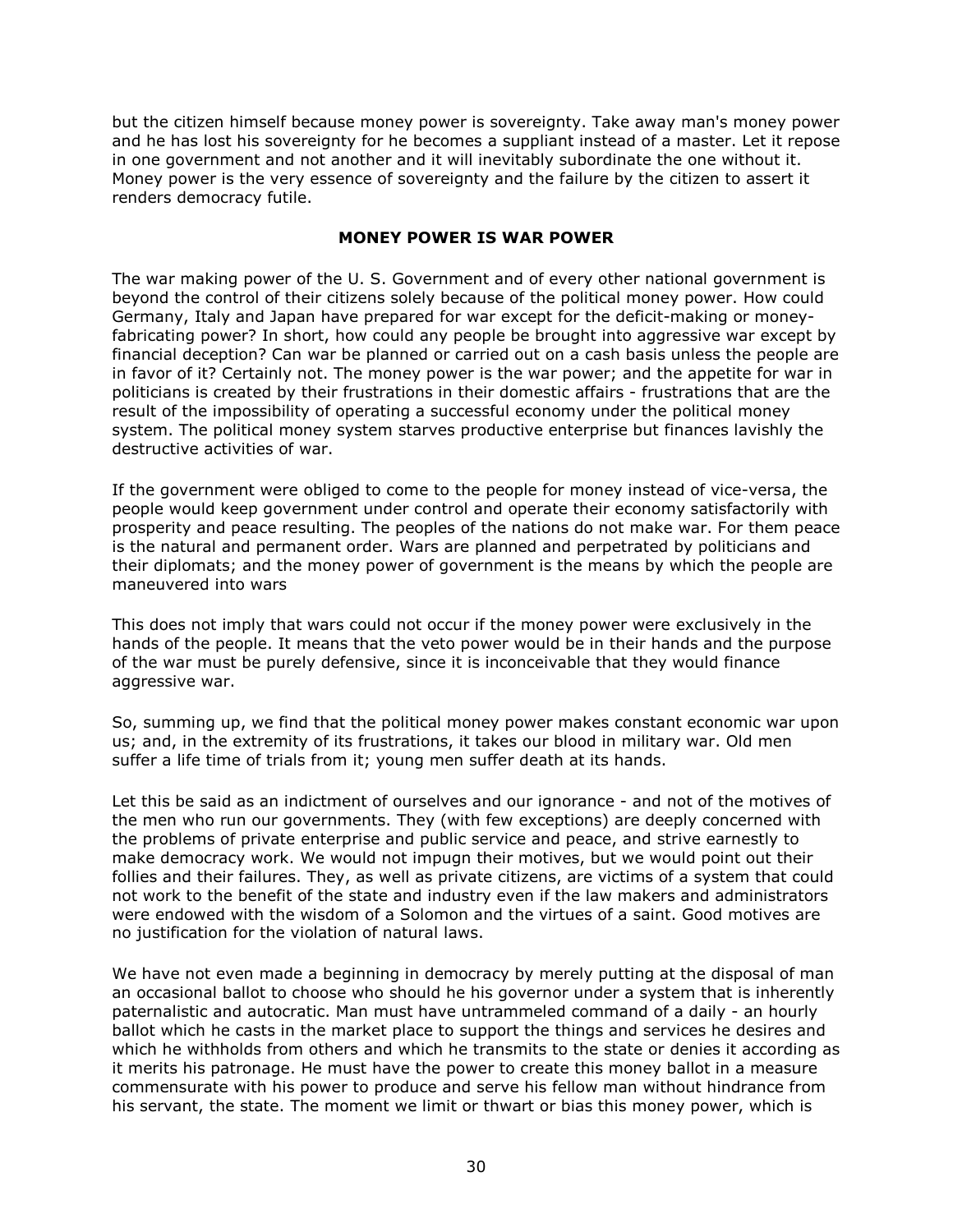natural to man, and the very criterion of his sovereignty, we pervert democracy beyond the power of any political ballot or any parliament to remedy. Money power cannot be separated from democratic power without miscarriage and ensuing frustration - political and economic. Democracy implies the sovereignty of man; and, since man cannot be sovereign without the money power, there can not be democracy under the political money system.

Until, through the assertion of his money power, man can requisition from industry all he produces, and put government under his direct patronage, human aspirations will be unattainable.

Since to create or issue money is to buy, and there is no other way money can spring into existance, the government spending program leads inevitably to government ownership and dictatorship and citizen disposession and subjection. The challenge is clear. Either we shall assert, through our money creating and buying power, mastery over our economic and political affairs, or the money creating and buying power will continue to be asserted by government to our utter degradation.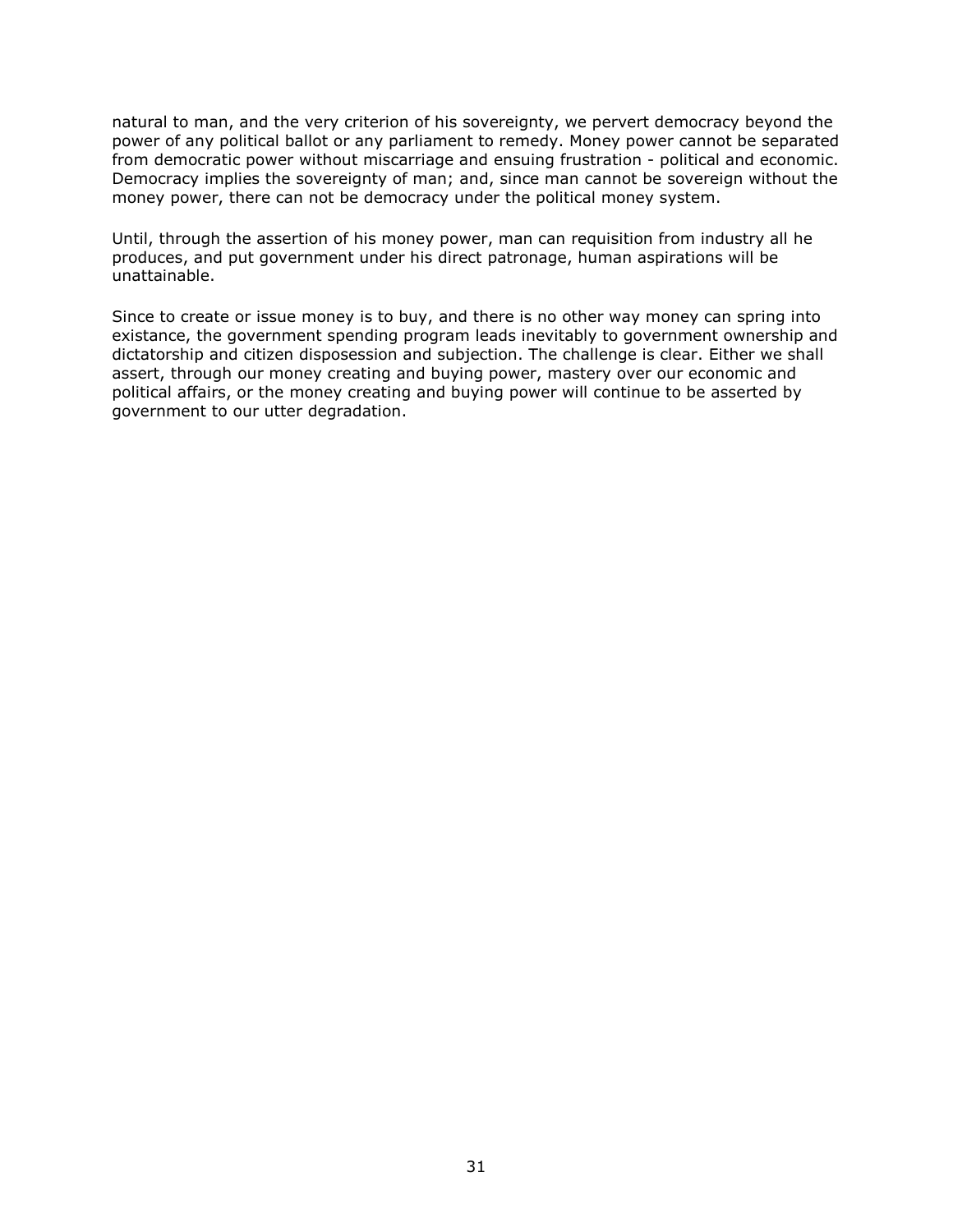## III

## THE COMING CRISIS

#### THE THREATENING INFLATION CHAOS AND HOW TO AVERT IT

After 12 years of sewing the seeds of inflation, we must now reap the harvest. By examining the causes and effects of inflation we shall be able to meet the coming crisis with the minimum of hardship.

Inflation means the creation of money units without commensurate creation of wealth. The release of inflation, i.e., the affect of inflation, is to raise prices when the expanded money supply meets the goods supply in the market. We have been creating inflation for 12 years by increasing money supply out of ratio to goods supply; and during the past three years we have even diminished civilian goods supply while accelerating the increase of money supply. We have, however, as yet, released very little inflation, i.e., very little of the excess money supply has gotten into the market place. This means that we have been restraining and storing it, thus creating an explosive situation.

To understand the present political inflation, we must distinguish it from so-called bank credit inflation. When, as has been pointed out, substitute dollars are created through the banks, it is not the banks but the borrowers who create them. The borrowers in writing checks, create bank or substitute dollars; and, on the presumption that they receive full value therefore, do not create inflation, since these dollars are backed by actual wealth. All the purchases resulting from the loan are bought with bank dollars, save one. The loan provides for the purchase of everything but the banker's "service" - the interest charge; this cannot be paid, with bank-created dollars.

Thus, what we call a bank inflation is merely a boom caused by releasing exchange power which in turn releases productive power, but creates a potential absorption of government dollars by reason of the necessity, at some later date, of taking from the supply of government dollars a sum to meet the banker's interest charge. This interest charge has created nothing; and is, therefore, unbacked by wealth. When, by the calling of loans, government dollars are extracted by the creditors from the total money supply, a deflation of money supply occurs and there appears a surplus of unsaleable goods. Thus we see that the bank-loan-interest system always creates unbalance between money supply and goods supply; and that what we call the depression phase of the business cycle is but the flower of the seed that was planted in the boom phase. Interest increment is in fact money decrement. This is the termite that feeds quietly and insidiously upon the circulatory system and depletes the money supply, thus diminishing consumption and production, producing depression.

The depression or deflation phase of the business cycle always follows the boom phase by reason of ultimate loss of confidence by the creditors; and thus there is an automatic reaction and termination to bank credit inflation. Not so with political inflation.

Since the peculiar position and function of the banker in the scheme of our economy is so universally misunderstood, and even by the banker himself, a few more words devoted to clearing up the mystery may not be amiss.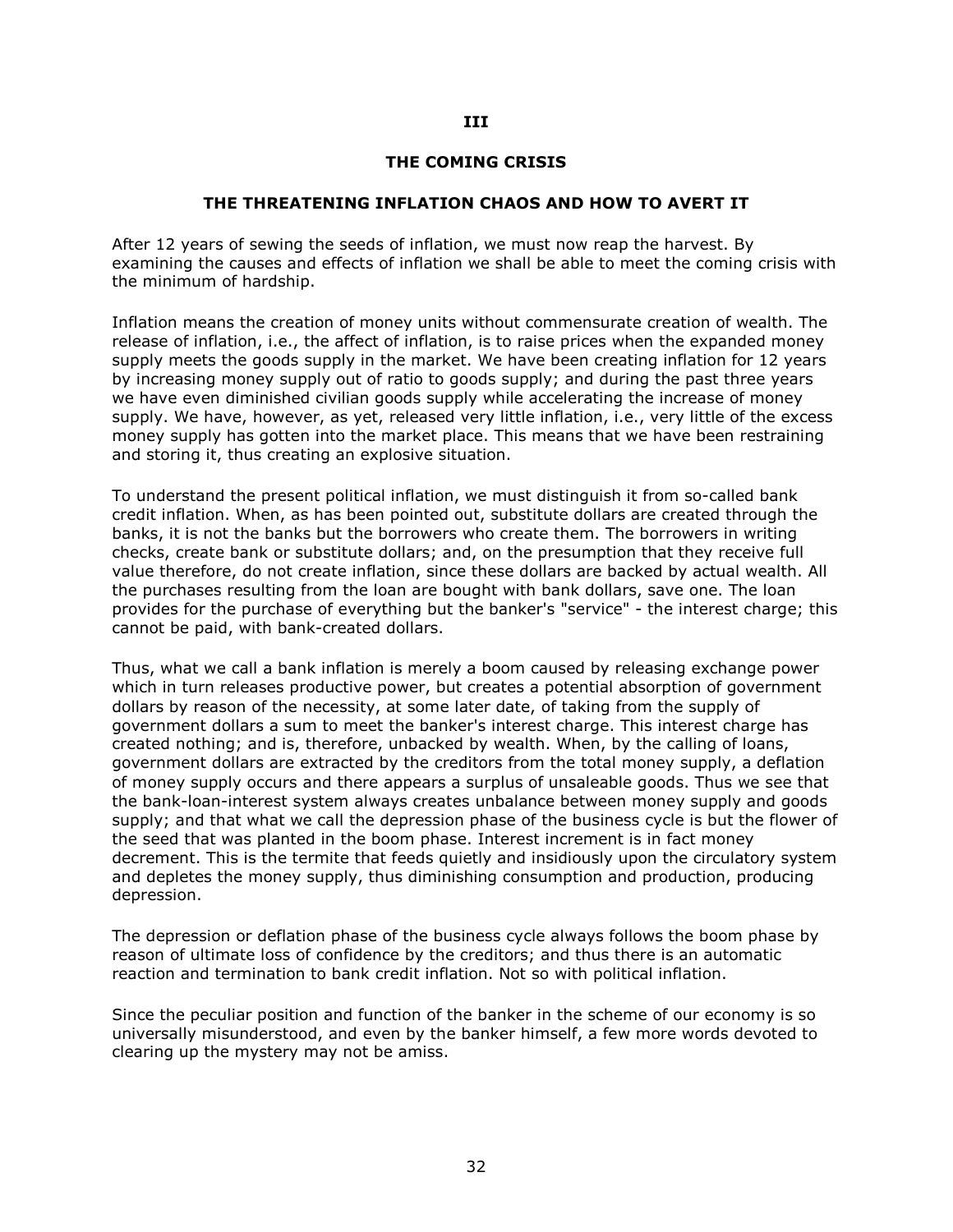The banker is the holder of a government license to speculate in money. As has been stated, he neither creates nor loans money. He permits businessmen, for a fee, to create substitute money by a "loaning" process in which he takes this position toward his "borrower": "If you will pay me a fee I will establish a credit on my books that will enable you, by drawing checks, to create businessman's money. I will take the position, with all my depositors, that they may draw either businessman's money by means of checks payable to some one else through a credit on the books of some bank, or I will deliver Uncle Sam's money on demand."

The banker's pledge is a legal fraud because it professes that all book credits established by the "borrowing" process are warehouse receipts for currency, which is true only to the extent of currency actually held or available. Thus banking has merely evolved from the original goldsmith-banker's false representation of holding gold to back all his outstanding promises to the modern method of professing to have 100% currency backing.

Under this system it follows that as businessmen's money expands through "loans" and the sum of Uncle Sam's money remains the same or diminishes or expands but slightly, the banker's undertaking grows more hazardous and in due course it becomes so manifestly impossible of fulfillment that a scramble begins for currency by banks and depositors, resulting in a money panic and depression.

To distinguish this condition from a political inflation, substitute Uncle Sam as the "borrower." Since Uncle Sam can deliver an unlimited sum of Uncle Sam's money, it is obvious that the banker has nothing to worry about and can "loan" an endless amount of money and instead of producing ultimately a panic for money, the effect is to produce a panic for goods to exchange for the plethora of money.

A political inflation can be arrested or reversed solely by government action. Here the debtor - the government - controls the situation, because, unlike a private debtor who promises to deliver more than he can create, the government can make good its promise to deliver any number of dollars. These dollars, however, grow progressively smaller, but nevertheless fulfill the government's loan obligations which are written in the simple word, dollar, without specification of power. A dollar is whatever the government issues as a dollar - it has no fixity.

A political inflation, therefore, has no automatic corrective; it is speeded, retarded or reversed entirely by government action. Action to arrest or reverse may take one or both of two forms, namely, repudiation of promises, or budgetary action to balance or create a surplus from which to retire obligations. To balance the budget means to retrieve as many dollars as put out, thus ceasing to feed the inflation further. A surplus budget means retrieving more dollars than put out, thus deflating the money supply.

## GOVERNMENT TAKES OVER

We are at present in a political inflationary movement which during its life, and probably forever, has ended the menace of bank credit inflations and deflations. This is due to a radical change in political policy, adopted in 1933 after the depression beginning in 1929. In previous bank credit deflations the government did not intervene but allowed the depression to run its course and the cycle to renew itself. In this instance, however, the government took over the banking function by expanding the money supply. There is now no way by which the banks can recapture their function because there is no way by which the government can let go of it. The banks are now mere pensioners on the government's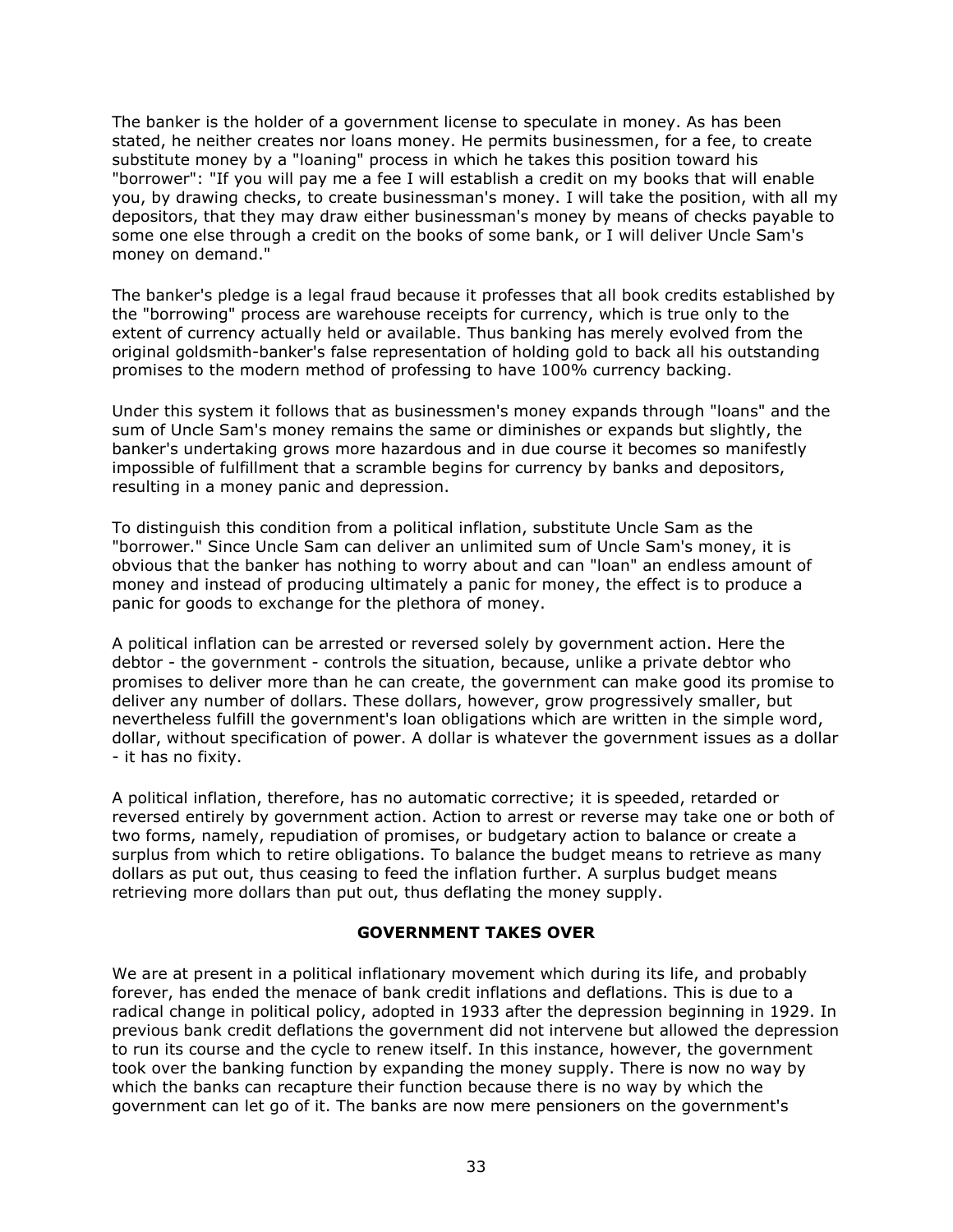hands; and, as previously explained, it is politically expedient to keep them alive by the sham process whereby the government professes to borrow from them. As an example of their reduced position, we may compare the average interest rate of 4 1/2%, paid by the government for financing the last war, with the average rate of 1 3/4% at which this war is being financed.

Another index that points the same trend is the fact that total private debt - corporate, farm mortgage, urban real estate mortgage and state and local government - rose from \$72.4 bns in 1916 to \$90.8 bns in 1919, an increase of 25.5% while in this war there has been a rise in the same brackets from \$125.3 bns in 1939 to \$129.2 bns in 1942, or only 3%. On the other hand, the Federal debt rose from \$1.2 bns in 1916 to \$25.6 bns in 1919 and then declined, while in this war it rose from \$47. bns in 1939 to \$112.5 bns in 1942, and rose to \$171.2 bns in 1943. At the end of the last war (1918) the Federal debt was only 19% of the combined private and public debt, whereas, today, in the middle of the war, it is above 60%. Since private and state and local debt are practically standing still, and public Federal debt is rapidly expanding, the relative positions of the two classes of debt will undoubtedly be reversed, with Federal debt being 80% of the combined total of private and public debt, instead of 19% It the end of the last war.

Banks no longer have any influence upon monetary matters; the government now controls the situation completely; and in forecasting we have to consider, therefore, only political expediency and political action. This is an entirely new condition in America, and we therefore have no precedent to guide us. Many persons will be misled by using old guides and therefore expecting deflation to follow this inflation as deflation has always followed previous inflations. This is total inflation; there will be no deflation.

The banking system is being used now, not to create substitute or bank dollars, but to create government dollars, because the government is the borrower-creator. The supply of government dollars is now so great that the admixture of substitute dollars offers no hazard whatever, and the day of bank panics is past. Banks will no longer fail; they may, however, liquidate and retire from business. This depends upon whether the increase in their expenses, due to the inflation, will be counterbalanced by increased income from government loans. Such increased income will probably come automatically without a rise in the interest rate. Banks are now taking about 40% of the government's securities and private investors, 60%. As the inflation progresses this latter percentage will diminish and the former will correspondingly expand. Private investors will show increasing resistance to bond selling, and the banks will absorb what the public doesn't take. Thus increased volume of loans will produce increased income for the banks, without increase in the interest rate.

## GOVERNMENT DEBT EXAMINED

So much misconception exists on the meaning of the so-called government debt that it needs to be analyzed. It is not properly called government debt; it is a taxpayers' debt. It arises solely out of a postponement of tax levies to balance the budget. It means that the citizen has been getting government service and disservice at a cost that in part has been on the cuff. By the borrowing process the government has been inducing its security holders to advance the unpaid cost to the taxpayer; and, for his thus "holding the bag," government pays the security holder an interest which is added to the taxpayers' obligation. The government is only a middleman between the creditors and the taxpayer-debtors. How it will serve their respective interests depends upon political expediency and the reactions of both classes. To be sure, the security holder and the taxpayer are often the same person, but not always - and rarely in the same degree. Also the taxpayer consciousness may be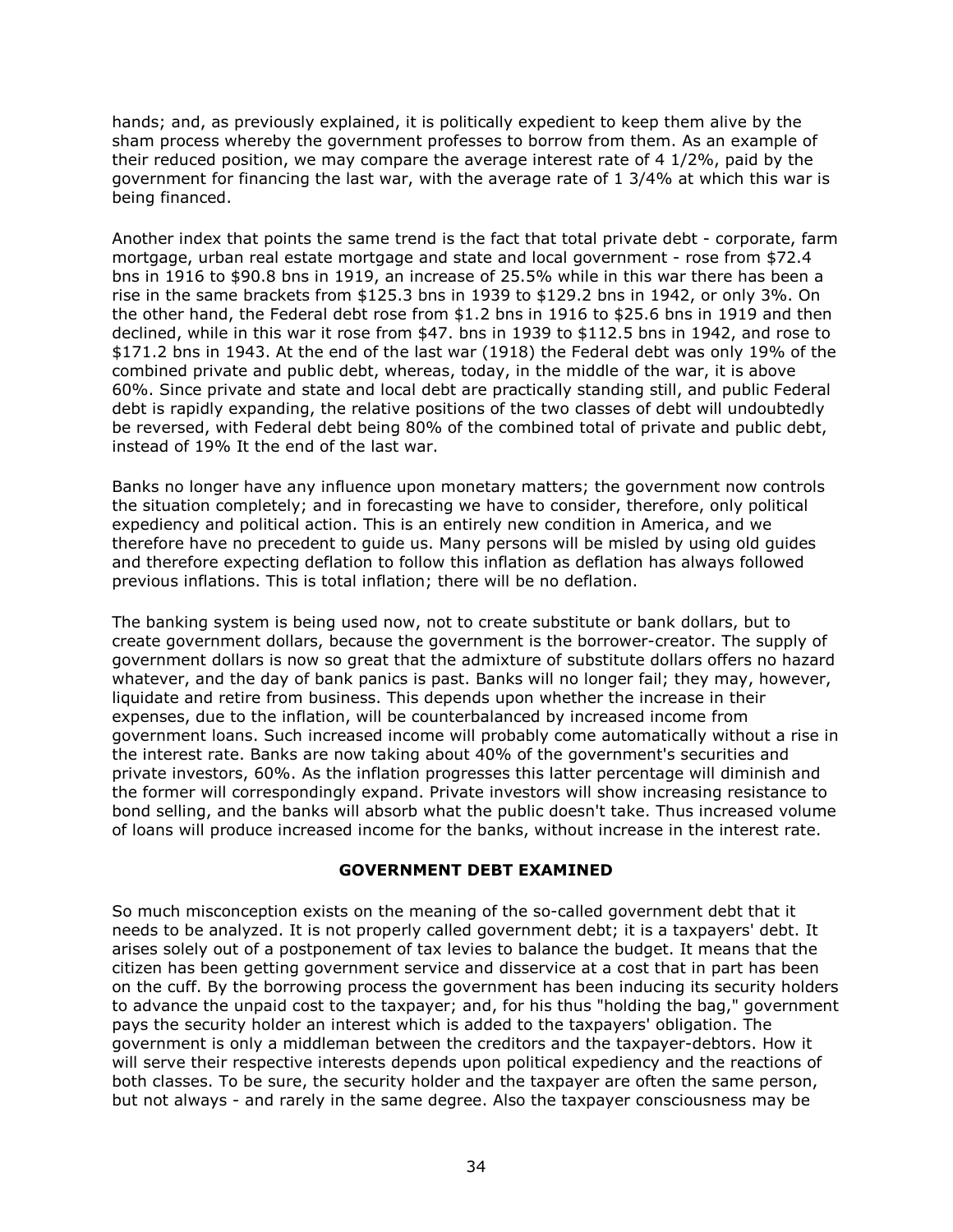keener than the creditor consciousness or vice versa. We shall speak of the two as investor interest and taxpayer interest.

There are two ways that the taxpayer interest can be made to pay its debt to the investor interest. One is the bald and bold way of levying taxes to create a budgetary surplus out of which to pay the security holder. The other is to pay the security holder on demand while continuing a deficit policy. The latter is undoubtedly the way it will be paid as the former is politically a dangerous method. This latter course means of course, releasing funds from Government securities and increasing the pressure of liquid funds on the diminished goods supply.

What are the retards and the inducements to this process of liquidation? We have price ceilings and rationing. These are restraints to price rises but they are effective only as long as the people remain under the illusion that non-spending means savings. The price rises have as yet (May 1944) not been large enough, and the continuity of the rise has not been long enough, to destroy this illusion. Some people are already aware that money saved, declines more in principal than it accrues in interest; but they have another illusion, namely, that there will be a deflation as has been the case with every drastic price rise before in our history. On the other hand the inducement to the security holder to liquidate is the persistent and henceforth accelerating price rise - forcing some to sell to meet current expenses, and causing others to become panicky.

What are the indices that the liquidation trend is approaching? One is that shown in the increasing amount of refunding that becomes necessary; and the best example of this is Series E Savings Bonds. In January 1942 the redemption as compared to sales was less than 1/2%. This has risen until in December 1943 it was 25% and in March 1944 it was 42%. Another index is the comparative percentage of securities held by banks to the total. Comparing July 1942 with December 1943, we find the former date showed 38% held by banks and the latter 43%. As private individuals and corporations take less, the banks must take more and thus the increasing percentage of bank holdings is a reflex of the increasing public sales resistance.

There is no power that can reverse this trend toward liquidation except a drastic increase in taxes; and the government, having lacked the courage to adopt this policy thus far, will of course not regard it as politically expedient in this critical stage of the war and an election year, nor will the next administration whether Democratic or Republican be super-human. Rather, the incumbent administration will beat its breast, make many demagogic pronouncements of its faithful effort to protect the consumer and many denouncements of "profiteers," "black markets," "chislers," "racketeers," and 'bootleggers;" and this will in large measure deflect criticism from itself to defenseless tradesmen who will be the objects of the thus aroused public wrath. If we have a Republican administration next year, it will blame its predecessor.

What are the evolutions and culmination of the above stated liquidation trend? As more security holders, for various reasons, convert into cash it will, of course, be for the purpose of buying. This, with the greater spending of the cash and bank deposits already available, will force prices up with increasing speed - and this, in turn, will force greater liquidation and greater price rises. Thus, by the diminishment of the power of their dollars, the taxpayer interest will pay against its tax delinquency and the investor interest will take a loss. The debt claim will be paid in full, dollar for dollar, but the dollars will buy less and less.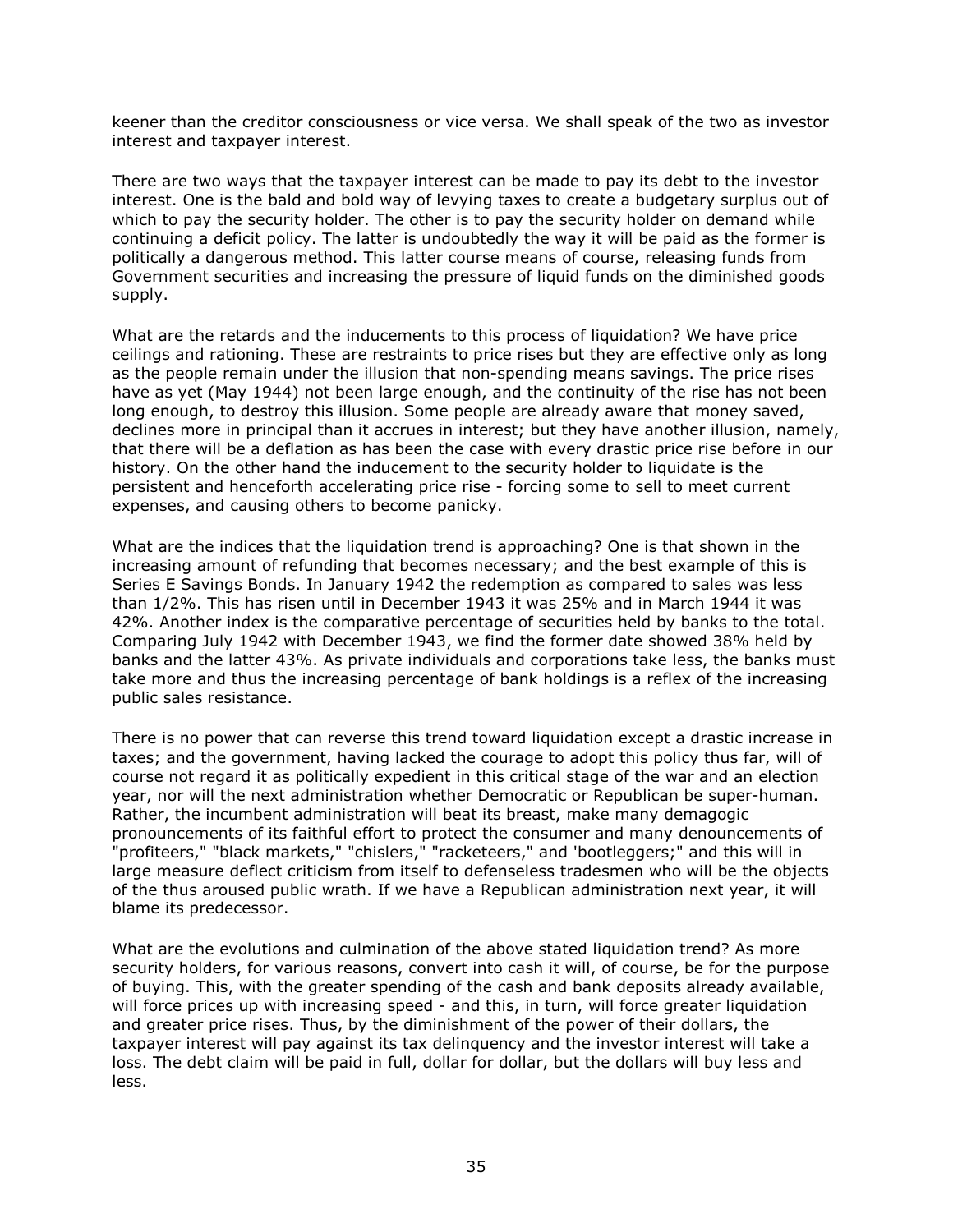The process of liquidation implies that the public holding of securities will diminish and bank holdings will expand not only commensurately but plus because the government will be obliged to issue not only refunding securities but additional amounts to cover its current deficits which will expand as prices rise. To illustrate; the public now (May 1944) holds about \$110 bns of government securities. Assume that the saturation point is \$150 bns after which public holdings will decline through liquidation. Such liquidation implies more money in the market places, with consequent price rises. The government must therefore, make added appropriations to cover its scheduled purchases. Assume the price rise during a year averages 50% while the government's expenditure is planned to be \$100 bns. By the price rises, the total expenditures would be upped to \$150 bns and if the tax receipts were 40 bns, the deficit would be \$110 bns; and this sum, plus the refunding of say \$50 bns of the public's liquidated holdings, would mean that \$160 bns would be thrown upon the banks. Assuming that they already held \$75 bns, their total would then be \$235 bns.

# THE RUNAWAY PHASE

At this point the inflation would have gained its momentum and we will assume that in the next year the public would liquidate its remaining \$100 bns, and the price rise may be estimated at 1,000%. If the government's expenditure is planned at \$150 bns it would thus be boosted to \$1 1/2 trillions. Its income might be planned at \$75 bns and rise to say \$225 bns making a deficit of 1 trillion, 275 bns which would have to be absorbed by the banks bringing their total to 1 trillion, 500 bns, which would be the total of all securities outstanding. There would then be approximately this sum of money in private hands, either as bank deposits or currency in circulation. These figures would continue to mount until the end.

While this fanciful outline is only a skeleton, it is not overdrawn for a total inflation such as we anticipate. It is not irrational to up the government's planned expenditures by 10 to 1 while estimating an increase in its planned income by 3 to 1 because there is a lag in the income tax which is the main tax levy. The irony of the tax measure against inflation is that it is a preventative and not a cure, since it cannot overtake the inflation once it gets its momentum. In the insipiency of an inflation statesmen do not lay sufficient taxes and in the flood they cannot. The picture also does not ignore the fact that about 20% of all securities privately held are held by insurance companies which are not so apt to liquidate as individuals and other corporations. They will however, be obliged to pay out vast sums for loans and cash surrenders, especially to the white collar workers whose income will not keep up with the price rises. Thus these companies will be compelled to liquidate to some extent and will choose to some extent to do so for investment in real estate to preserve their reserves. Their new business will also virtually disappear and their current income will fall short of current outgo.

The astronomical increase in bank loans as shown is not unlikely - for it must be remembered that so-called loans to the government are not like private loans, and have no limit of safety. A loan to the government means merely placing two figures on the books of a bank, each offsetting the other and each being of the same quality, and varying equally in weight. As we have pointed out, the process is but an empty gesture whereby the government subsidizes the banks through the interest payment. Whether the government orders the bank to mark on its books a million or a billion or a trillion is but a matter of adding cyphers; but these added cyphers are very welcome to the bank, since each is an egg that hatches more interest income for the bank. It is quite possible that in the general demoralization of runaway inflation, the banks may even recklessly extend private loans, seeing that there would be no hazard in spewing some substitute dollars in the flood of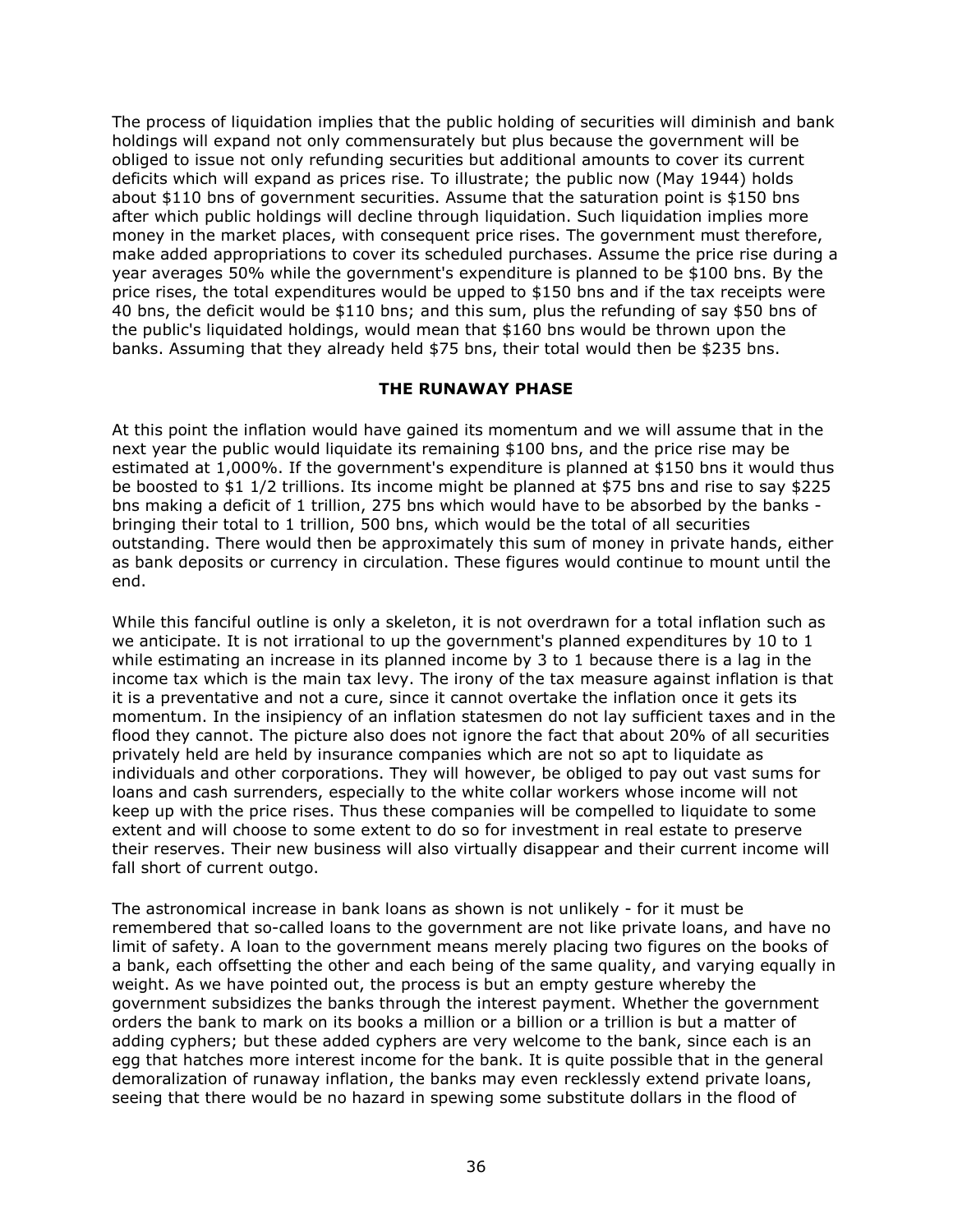government dollars. The base of government dollars is now so broad that there is no danger in adding a structure of substitute dollars.

What is the end? The end is what is called stabilization or official ending of the inflation. This will be accomplished by exchanging a new unit for the existing dollar at a ratio of one new for some multiple of the old. This multiple may be from 100 to 1,000 depending on when the government chooses to end the agony without probability of the malady carrying over into the new unit. If the total bank deposits and currency outstanding prior to the stabilization were, say, \$2 trillions and the conversion under the stabilization were at the rate of 1 to 200, the total money outstanding after the stabilization would be 10 bns of the new unit and prices would come back to about 1/200 of the pre-stabilization level. The slate would be wiped clean. Nobody would owe anybody because all public debt and all private debt would be wiped out.

The public will have sold all securities back to the government and the \$2 trillion mentioned in the hypothesis would be the aggregate of bank deposits and currency. Only the banks would hold government securities and all would be equivalent to cash and would be wiped out with the currency by the stabilization decree. Thus the government would begin a new fiscal era without a dollar of debt, and the taxpayer obligation and the security holder claim would be liquidated. The complete obliteration of debt with a complete new shuffling of the cards is a consummation that may have a popular appeal and therefore make total inflation welcome to a large number of our people.

### THE HUMAN SIDE

This is a cold mathematical picture of a coming collapse. It lacks all the colorings of human reactions of reason and emotion but in reality the experience will be anything but cold; it will be wrought and fraught with passions. Men cannot calmly watch their fortunes fade especially when others are profiting by the fade-out - and broadly speaking, the entire debtor class will benefit by the depreciation of their debts and many men, foreseeing this, will pile up debt as a means of thus acquiring property cheaply. Trust funds visualized by their testators as permanent, will be wiped out; and not only private individuals dependent thereon but educational institutions, hospitals and charity institutions will find themselves bankrupted. Insurance companies may weather the storm, but their benefit payments will decline to a small fraction of what the insured paid in and the companies will emerge emaciated and shrunken, if indeed they survive. Government's entire social security benefits, with soldier bonuses, will likewise be reduced to the vanishing point unless the government sees fit to increase payments as the dollar declines, thus feeding the already raging flames of inflation.

Many businesses, following the normal markup on costs without anticipating replacement costs, will be wiped out and their owners added to the unemployed. Social unrest will intensify race problems. Drinking, dissipation and immorality will increase. The climate will be riotous, rebellious and dissolute. America will be tried as she never has been tried before - but the whole experience will be bearable if we prevent exchange from breaking down. If we fail in this we will not only paralyze production and consumption at home but will also be obliged to withdraw from the war if peace has not been previously signed. The end of the war may precipitate the runaway phase of inflation; but inflation may force the end of the war. The one will not necessarily wait upon the other.

The first crisis will come when the rapid rise in prices will make it impossible for our credit practice to continue. The seller will not be able to bill goods on credit terms when the dollar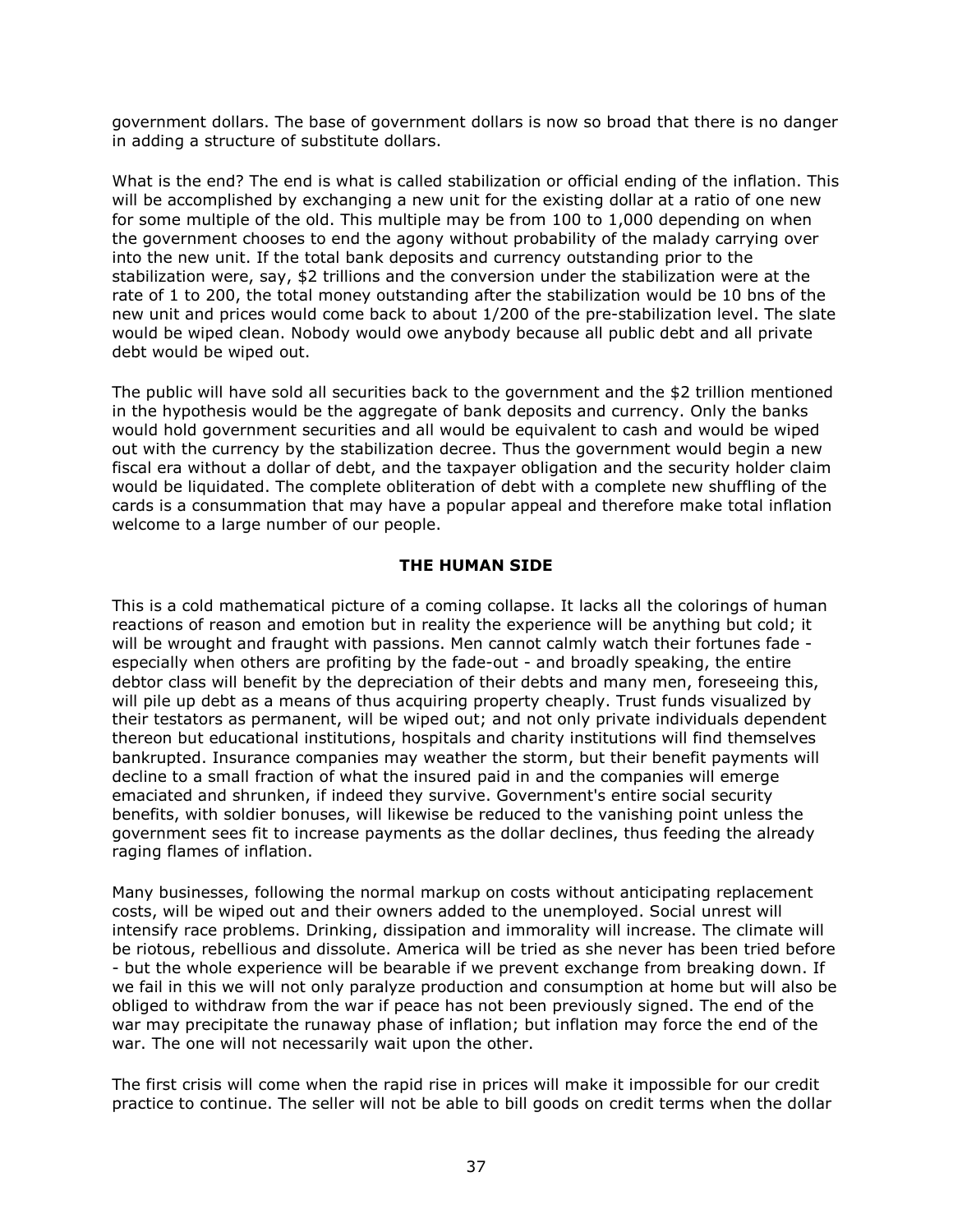on payment date will be worth an uncertain amount less; and when it will be to the advantage of the debtor to delay payment to take advantage of further decline. This breakdown of our credit practice will be a serious inconvenience - more so than in any other country that has gone through or will go through inflation, because credit practice exists hereto a much greater degree than elsewhere. We will be forced to a cash basis, which does not mean a currency basis. We will continue to use our checking system, but there will be a great increase in currency.

The Supreme test of whether we can avert the decline to barter - and possible riot, rebellion and revolution - lies in our ability to provide a stable money unit and thus preserve our money exchange. The time will come when the dollar will decline so rapidly that it will no longer be feasible to conduct trade in terms of it - with barter the only visible alternative. Simple barter is extremely difficult for a society that has been as highly specialized as ours is, and that has grown away from the soil. Farmers will not ship food to the cities if, before they can buy with the money they receive, it has declined to some uncertain or perhaps vanishing point. On the other hand, while they would barter, they are so far removed from the city dweller that contact is impossible without transportation. But railroads could not operate on a barter basis; they must stop rolling when the dollar stops rolling. With transportation broken down, city people will face starvation and with such a threat, order cannot be maintained and violence may ake any course.

## PREVENT CHAOS

If total inflation, as outlined, cannot be seen as a probability, it should be contemplated as a possibility and a preventative of chaos adopted. The solution of the problem lies in switching business from the unstable dollar to a new unit that will remain stable regardless of the decline of the dollar to the vanishing point. This would not save past dollar contracts from going through the inflationary process, but it would permit new contracts to be made covering the current business of life in terms of the new unit. If we can keep money exchange operating we can avert all the chaos of decline to barter which for us would be virtually impossible. Under such conditions the inflation could run its full course without destroying orderly life. No country that has gone through total inflation has had the opportunity of utilizing this unique escape from the chaotic phase.

The valun concept is the result of studies begun 10 years ago and is not presented as a mere emergency measure. It is presented as a true money system, to serve in place of the existing political money system at all times and places. It happens, however, to come now as a salvation from chaos in the impending crisis. The valun can step into the breach and save the American people from severe misery and bloodshed; and, after the crisis can remain to assure equitable and stable exchange - and preclude all future inflations, deflations and other evils that beset us under the existing money system.

Disastrous inflations as the result of political efforts to subsidize the economy by means of deficit financing are common in history - always followed by continuation of the political money system which breeds the malady. The American people have now the opportunity to demonstrate to the world that America's first political inflation shall be its last, and may also be the last in the world if other peoples follow our leadership in setting up the private enterprise money system.

In the second half of this course of studies the valun and the valun system - the proposed private enterprise system - are described in detail. The purpose of this study is to point out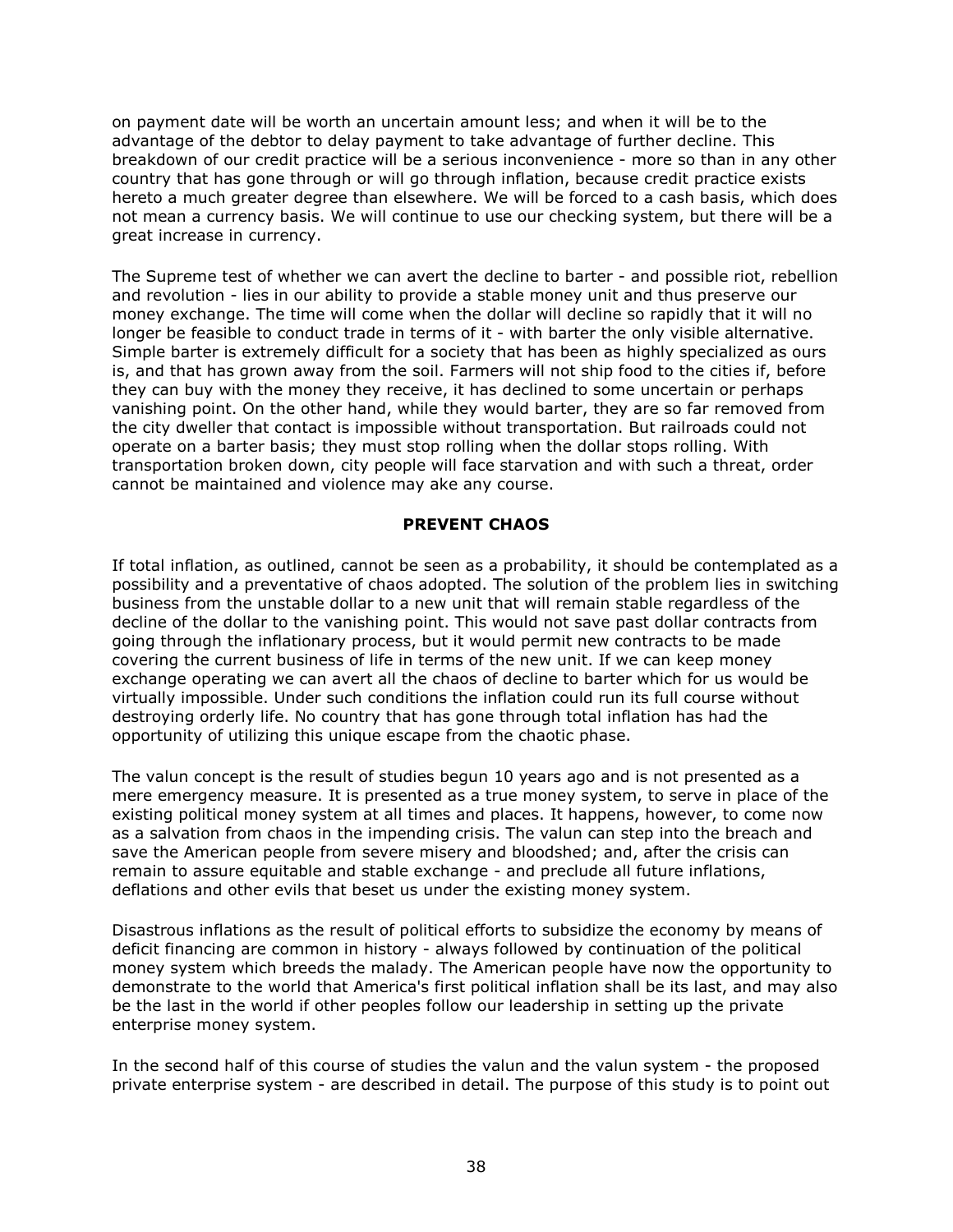the seriousness of our present monetary situation and the urgent need for the adoption of the valun system now to avert untold miseries.

### ADDENDA

As an example of a stabilized bond and in contrast to those now prevailing, we have been privileged to copy from the private collection of Mr. Farran Zerbe, the following indenture of a bond of the revolutionary era:

## STATE of MASSACHUSETTS BAY

No. 6025

## £373-3-9 The First Day of January A.D. 1780

In Behalf of the State of Massachusetts-Bay, I the Subscriber do hereby promise and oblige Myself and Successors in the Office of Treasurer of said State, to pay unto Charles Steward or his Order, the Sum of Three Hundred and seventy three Pounds 3/9 on or before the First Day of March, in the Year of our Lord One Thousand Seven Hundred and Eighty one with interest at Six per cent per Annum: Both Principal and Interest to be paid in the then current Money of said State, in a greater or less Sum, according as Five Bushels of Corn, Sixty-eight Pounds and four-seventh parts of Beef, Ten Pounds of Sheeps Wool, and Sixteen Pounds of Sole Leather shall then cost, more or less than One Hundred and Thirty Pounds current Money, at the then current Prices of said Articles - This Sum being Thirty-Two Times and an Half what the same Quantities of the same Articles would cost at the Prices affixed to them in a Law of this State made in the year of our Lord One Thousand Seven Hundred and Seventy-seven, intitled, "An Act to prevent Monopoly and Oppression." The current Prices of said Articles, and the consequent Value of every Pound of the Sum herein promised, to be determined agreeable to a LAW of this State, intitled, "An Act to provide for the Security and Payment of the Balances that may appear to be due by Virtue of a Resolution of the General Assembly of the Sixth of February One Thousand Seven Hundred and Seventy-nine, to this State's Quota of the CONTINENTAL ARMY, agreeable to the Recommendation of CONGRESS, and for Supplying the Treasury with a Sum of Money for that Purpose."

M. S. Dawes Witness my Hand

 Committee R. Cranch H. Gardner, Treasurer

Observe the fidelity of this bond. It is payable in "the then current Money of said State" regardless of whether that be the English pound or revolutionary money, provided, however, that the holder should receive either more or less as may be required to purchase the commodities in the quantities named. (The reason the second sum stated is different from the first is because the latter was a fixed unit printed in the bond as the basis for computation, while the first amount is the actual loan and is written in by pen.) Another interesting revelation is that at the time the bond was issued, inflation had carried prices 32 1/2 times the level fixed by a futile price control law, ("An Act to prevent Monopoly and Oppression") passed just three years before.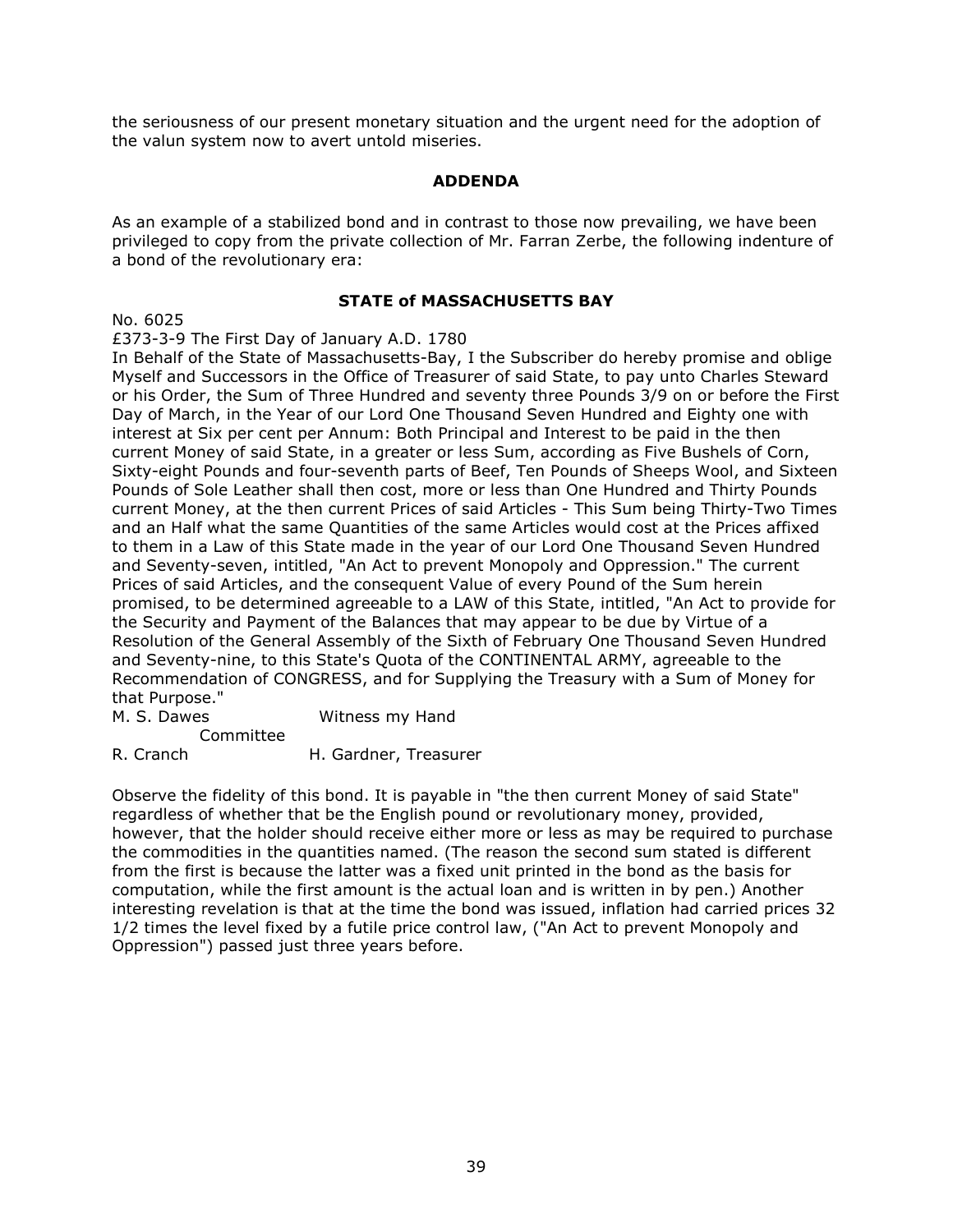#### MONEY FREEDOM

#### THE CONSUMMATE ECONOMIC AND POLITICAL IDEAL, ENCOMPASSING ALL **FREEDOMS**

The freedom thought in any language has always expressed the most common ideal of man in all ages of his progress. Every page of history records the fervor of peoples in their pursuit of freedom. Passionate denunciations of tyranny, paeans of praise to the blessings of freedom, and countless charters proclaiming it constitute the theme song of civilization.

Next in depth of meaning and universal consciousness is the word money. Money, because it came into use only in the later history of man has not so long a tradition, but is so profound that it is almost synonymous with the word freedom. Certainly the joining of money and freedom make a most comprehensive statement of human aspirations. Money freedom encompasses all freedoms.

Freedom is man's natural state; it cannot be conferred upon him. He Was born in freedom. Then why has he been pursuing it from the beginning? It is because he desires freedom plus prosperity and in the pursuit of the latter he has compromised his freedom. Partly through his own cupidity, and partly through the cunning of exploiters, the urge for progress has ever carried him into entangling circumstances that denied him both freedom and prosperity. Yet both must be attained to enjoy either fully. Freedom to live and move without command of wealth is an empty freedom. We must have the freedom of prosperity.

The most difficult problem that man has encountered in his social progress is how to make use of government without self-subjection. It required centuries to explode the pretense of divine right to rule. It took centuries to effect separation of church and state. It has required additional centuries to promulgate the principle of separation of money and state and, through it, to envisage money freedom which is freedom's acme.

Governments today are constituted by consent of the governed and in their constitutions safeguards of freedom are incorporated against governmental invasion of private rights. This aim of converting government from ruler to servant has been constant. The most masterful effort was made in the drafting of the Constitution of the United States, where (under the Jeffersonian theme: "That government is best that governs least") the most intelligent and jealous endeavor was made to obviate the evils of centralized authority and usurped powers. After the founders had made the draft replete with "shall nots," the several states caused to be written into the document, through the Bill of Rights, ten more prohibitions against governmental invasions of private rights. But the money power, the most insidious, the most pernicious one of all, was not only unprohibited but was actually enthroned.

Throughout the history of man's struggle to master government the process of whittling down power showed steady gains; but, when money emerged, a new factor entered. Ignorant of its nature, men thought its emission and control should be a function of government. The projecting of the money power, (by tradesmen with whom money originated) into the hands of politicians and the accepting of that power by the latter, seems to have been effected in complete ignorance (by both parties) of its far reaching implications. We of the Valun school of thought now realize from our study that the money power is a constitution of and by itself and that its acquisition by government meant a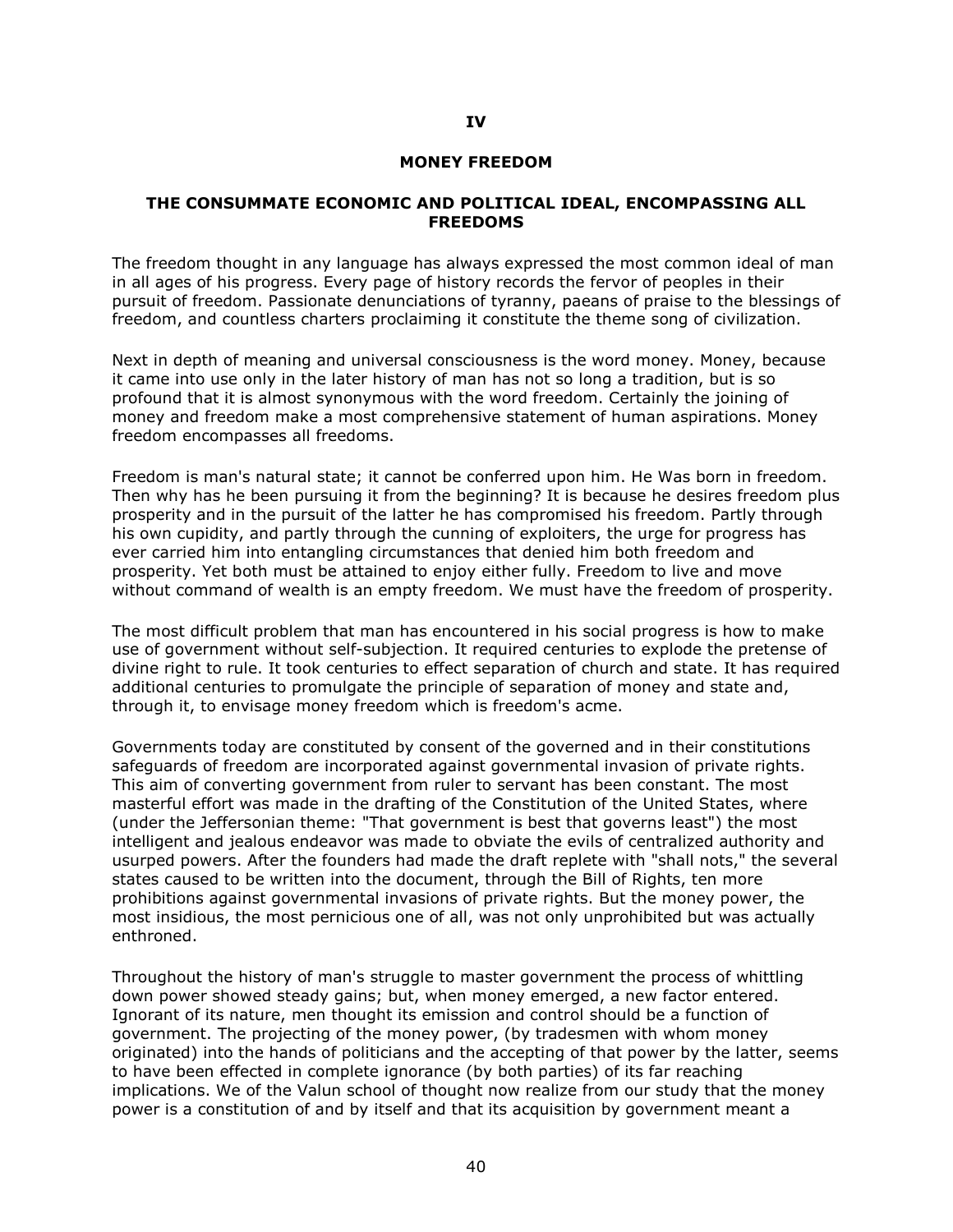second constitution that tends progressively, as money becomes more important in men's lives, to neutralize the political constitution, no matter how jealously the latter was constructed. The letter of the political constitution may be faithfully observed by government and yet its purposes may be defeated by the money power of government which is its second, its economic constitution. Hence the contradiction and confusion in our political principles and practices.

The dream of democracy and the craftsmanship of constitution builders, therefore, has been defeated. We see now the gradual subordination of the political constitution to the economic constitution, with increasing governmental powers and diminishing private powers. Yet this has required no change in, nor disrespect for, the political constitution. Nor does it imply a greater lust for power by politicians. Strange though it may seem, it is and always has been, a movement from the people, urging the government to exert a perversive power. Even the politician is unconscious of what is the impelling cause of the growth of government and the decline of private enterprise. It is a world trend, but its most striking manifestation is observable in the United States.

The thirteen American colonies, when freed by the revolution, became independent nations and, after the manner of old-world nations, each set up its own money system. Later, when they federated in the thus created government of the United States, it became the sole political money power and thus was centralized at Washington the greatest potential money-creating machine the world has ever seen. The power, through money, to defeat democracy has always existed in the Federal government (as in all modern governments) but it has been slow in manifesting itself. Only in recent years have we come to appreciate the force of it.

# THE JOKER IN THE CONSTITUTION

Let us examine the joker in our constitution out of which grew the colossal evil from which we now suffer. It lies in Article 1, Sec. 8, Par. 5, to wit: (The Congress shall have power) "to coin money, regulate the value thereof and of foreign coins." Here the ignorance of money by the founding fathers, which still abides, is recorded. The very brevity of the provision shows that the drafters had no comprehension of the subject they were dealing with. Literally hundreds of thousands of words have been written by Congress into monetary laws in an effort to discharge the obligation implied in the quoted words and nothing but perversion has been accomplished. The Constitution might as well have declared that Congress shall regulate the course of the planets. We now know that money has no value and that, therefore, the "regulation" of the value of money is an absurdity. We know that money can be issued only by a buyer in the act of purchase; and that the implied function of government issue of money for the constituency is therefore also an absurdity.

While the above quoted constitutional provision is literally meaningless, the implications that have followed from it are the most important of the entire Constitution. These eleven words involving the most significant power in the entire document, constitute the germ of error that can nullify all other provisions because they imply the monopolizing by government of the money power - a power which should and must remain with the people, and can be wholesomely exerted only by the people. But the people, relying upon an abortive constitutional provision, fail to exert their natural powers. From this false start, we have come to the most unforseen consequences.

Under the political money system there are but two sources of money. One is issue by the government; (and its grantees) and the other is issue by borrowers, through the banking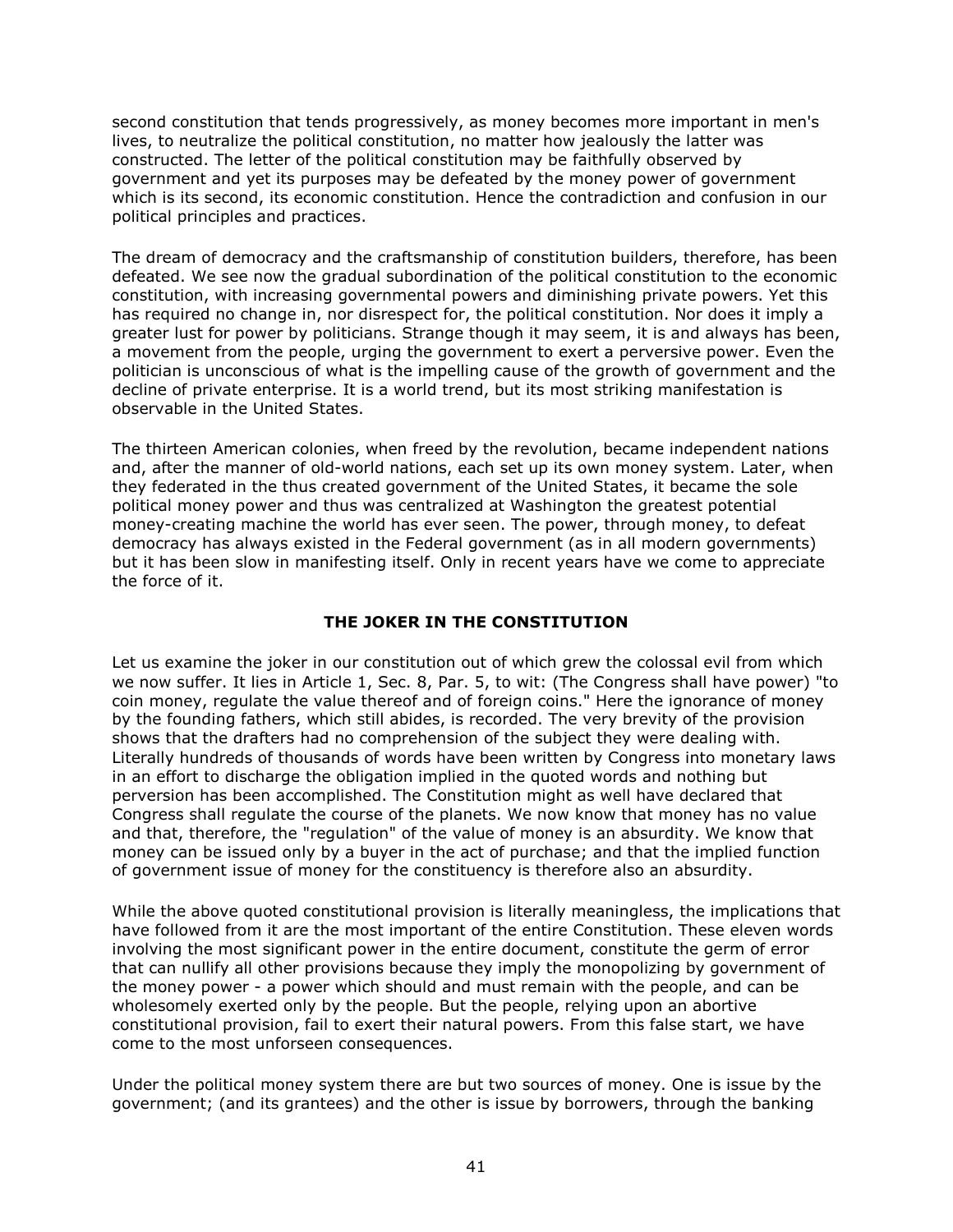system. The government issue springs solely from government expenditures; since there is no other way it can issue. This is the basic or legal tender money - and constitutes the only actual dollars, either in currency form or in promise to issue currency. Through the banks, those business men who have bank credit, are permitted to issue promise-to-pay dollars. It is important to recognize that there is only one source of primary or legal tender money, namely the Federal government and only one source of substitute money, namely, the borrowers from banks. Thus our money supply is monopolized.

It is important to remember that neither primary nor substitute money can be issued except by the act of purchase. In other words, if the government is to issue money it must buy something; there is no other way that it can put money into circulation. Since modern society is completely dependent upon money circulation, it is plain that we are not freemen but subjects because we must beseech our government for this life blood. But we are not subjects by government mandate; we are subjects by dint of ignorance and inertia. Government does not deny us the right to exert our natural power to issue money; we ourselves thrust upon government the impossible function of vicarious issue power.

Due to the evolution that has taken place in the past 12 years, the banking system is now impotent and the government is virtually our only source of money. Now witness the anomaly of our position. For the presidency we vote each four years; for the House and the Senate we vote each two and four years, respectively. These are our mandates. This, so far as the Federal government is concerned, we call our political democracy. But we must vote dollars several times each day for our economic needs. These dollar ballots are controlled by the government.

## OUR DEMOCRATIC ILLUSION

We have been pursuing the illusion that by voting political ballots biennially and quadrenially, we controlled our affairs. While the government must beg us each two years for our political ballot, we beg the government every day for our economic ballot. Since we are dependent upon our government for our daily dollar ballot, there stands over our political democracy a monetary autocracy. Therefore, we are not democratic governors; we are economic subjects. The most scrupulous respect may be shown by the government for all the prohibitions incorporated in our political constitution against governmental invasion of our private rights, and yet we ourselves gradually destroy the substance of these rights leaving only empty shells, clay idols.

The process whereby parchment freedoms become sterile is quite simple. It begins with the fact that we need a constant money supply to effect our exchanges whereby we live. The supply is completely in the hands of government. We beseech the government to issue it. The only way the government can issue it is by spending. There are two spending courses open to the government. It may spend for some non-productive purpose, such as relief, pensions, subsidies, non-liquidating public works, bureaucracy or war. Such expenditures create dollars with no or very little marketable value back of them, and the result is inflation or depreciated dollars. Such expenditures have dire consequences. Government's alternative is to spend for income producing projects. This puts government in business and private enterprise out of business. This is communism. It is not necessary to determine which is the greater evil, for, both lead to the demoralization of both business and government. Yet who is to blame? Surely not the government. The whole process was started by popular clamor under the theory that the government owes every citizen a living and the false notion that government can provide it through its money power.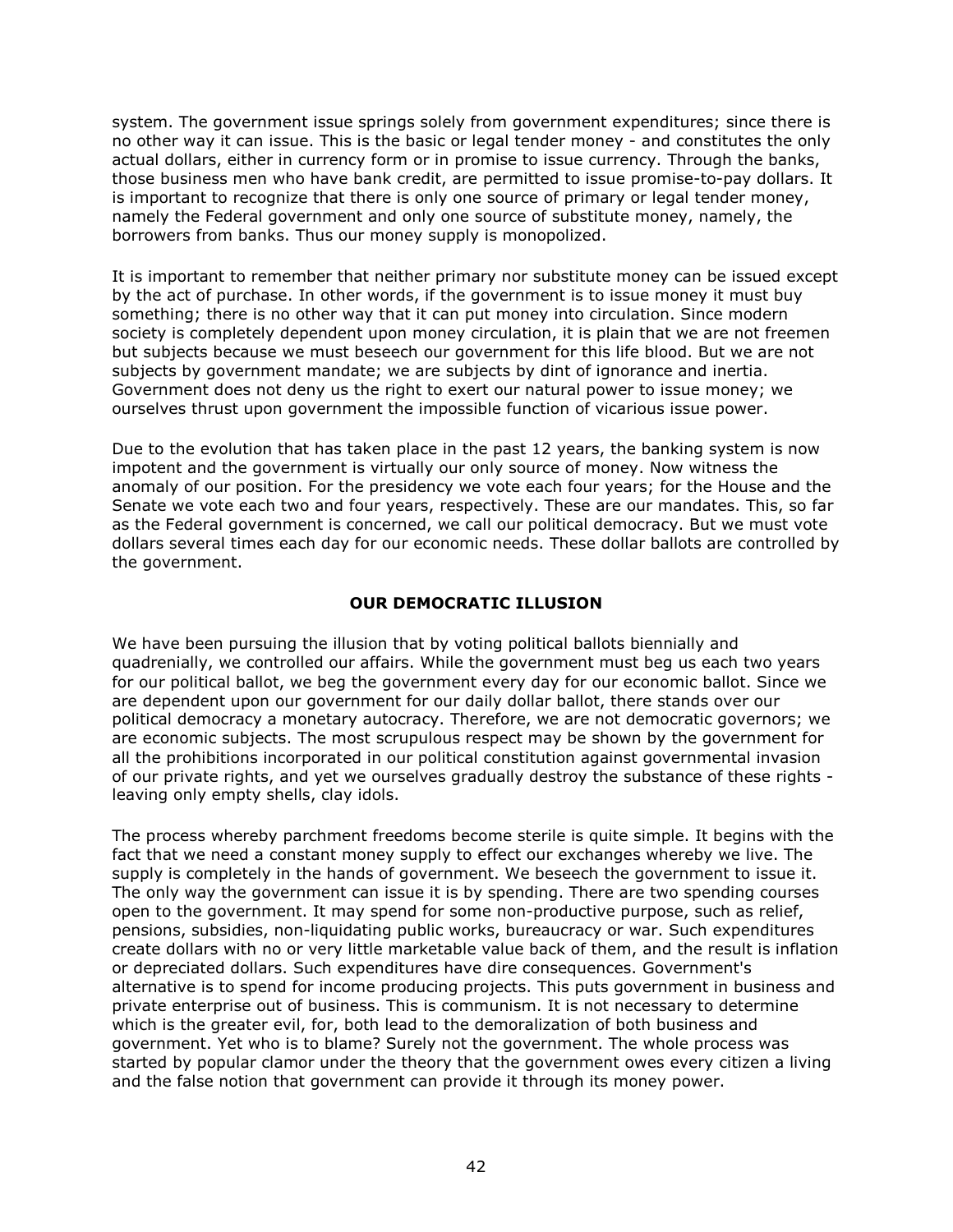Is not every public expenditure the result of pressure by some large or small segment of the citizenry? And are not these pressure groups impelled by the necessity of petitioning government since it is the only source of the economy's life blood? How can we blame the government for spending and on the other hand, how can we blame those who invent schemes for spending, without which our economy would stagnate? It is the false concept of political money power that converts citizens into petitioners, and makes government a dispenser of patronage instead of a public servant. This power of patronage utterly destroys the democratic system of government - since the people cannot be both petitioners and rulers. The product of countless centuries of slow and laborious and bloody striving for the subjecting of government to the citizen is being destroyed because we have failed to master money and, by pursuing government for it, we fashion our own subjection. If we do not master money, and exert our money power, we will not only destroy democracy but we will destroy government - since government cannot survive unless it has popular support.

# LOCAL GOVERNMENT SUBJECTED

Observe how the power of patronage is sapping the vitals of our multiple form of government. The Federal government makes grants of money to the states and the states in turn make grants to the cities and towns. Thus subserviency is established and home rule destroyed. The subdivisions of government designed to be independent within the limitations established by the federal and state constitutions tend to become satraps of a single government. On the theory that governments have only the resources they can raise through taxes, it may seem strange that the local and state governments do not go direct to their citizens for funds. The explanation of this lies in a secret of the money issuing power.

State and local governments have only the power to create substitute dollars through borrowing from banks. Besides this source of new dollars, they can draw only on existing dollars of their citizens through taxes or loans. When they borrow from banks they must promise to return U. S. dollars, which they have no power to create and they must approximately balance their budgets or the banks regard their promises as hazardous and therefore they are limited. That is why all the states and local governments combined have a total indebtedness of less than 8% of that of the Federal Government and the states alone, less than 2%.

The Federal government needs not balance its budget and can borrow endlessly, because, when it borrows, it promises only that of which it has an endless supply - and thus banks making loans to the Federal government take no risks, because all they promise their depositors is the same thing that the Federal government promises them, namely dollars of constantly diminishing purchasing power. Thus we see that the Federal government, because it has the money issuing power, has not the limitations of state and local governments; and can therefore subsidize them and, through this power of subsidy, control them. Freedom from the necessity of balancing the budget means freedom from the necessity of collecting taxes from the citizens by the usual and obvious and painful method. But the citizen does not thereby escape taxes. He merely has them imposed upon him in a deceptive form through inflation.

This subtler form of taxation, which only the Federal government can employ, permits the citizens to retain more dollars and even enjoy the illusion of riches; but each dollar becomes weaker - with more and more dollars required to pay the cost of daily living. It is inflation taxation; and because of their ignorance of money, the people are led to believe that the demanding by the merchant of extra pennies with each purchase, is due to avarice on the part of private enterprise. Thus the government escapes the resentment that would be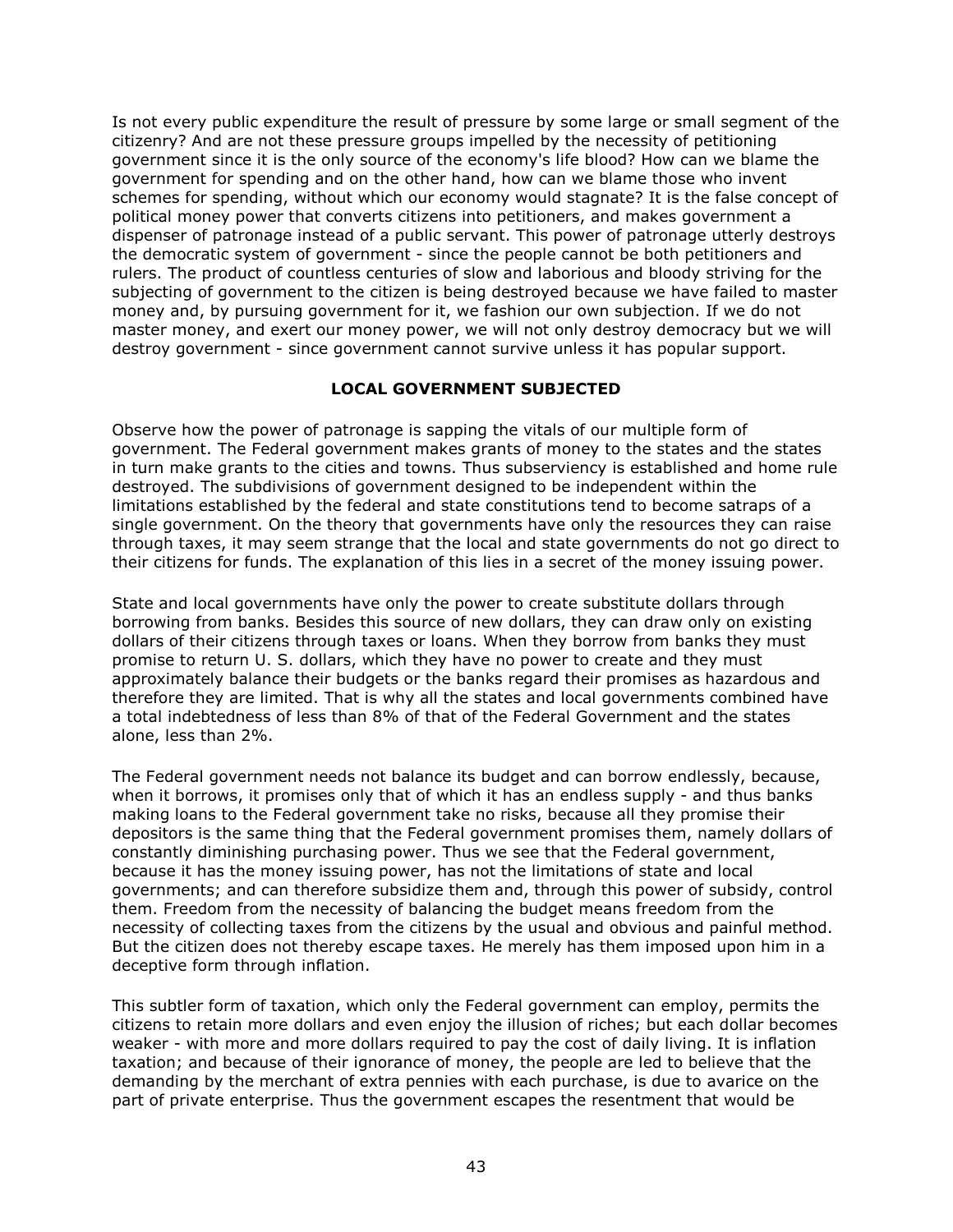manifested if the budget were balanced and the cost of government were paid in direct above-board taxes. By this easy method of escaping public surveillance the government creates deferment of the day of reckoning - but the reckoning must come with shock to both the economy and the state.

This does not imply that a political money system under a balanced budget policy is or can be good. Some fiscal policies of a money issuing government are less evil than others; but it is impossible for them to be wholesome and beneficial to the economy and to the social order, because, when the power to issue is monopolized, the failure to issue is an evil, just as is the act of issuing. Both constitute dictatorship over the economy. Either the people must have the money issuing power or the democratic power is lost. No power can transcend the political money power, once we accept its dominion, because money is a license to buy and a license to buy is a license to live. We are dependent upon money; and when any power outside ourselves controls money we are dependent upon that power.

## SELF-SUBJECTION

Nor does this positive statement imply intended tyranny, for, we repeat, government is forced to become a patron of the people by the people themselves. It is helpless, because, due to a traditional error, it has undertaken a function that natural law precludes it from exercising in the public interest. We beg ourselves into subjection and the government into perversion. Yet we must beg because we need money and ignorantly regard the government as our only source of supply. The great delusion of the people is that communistic dictatorship can come upon them only through conspiracy and use of military power and that a revolution must occur. Evolutionary processes, subtle and pernicious, operating through the government's money power, can bring it upon us by our pleading for money - and even against the will of the government itself.

There is at this time before Congress a bill to subsidize the press through government advertising. Did some one in the government propose this? Oh no, it is a plea by a group of newspapers thirsting for funds from the magical fountain. If this project is successful many newspapers will spurn it at first but conditions will force it upon them. With the press under pay of the government, can it be free? Yet no one can say that the constitutional guarantee of freedom of press or speech has been violated. The churches are in need of funds. If they fall under government subsidies, as they must if the trend continues, will we have separation of church and state? We have freedom of assembly, yet it costs us money to assemble. Is not this money which we have to receive by the grace of government equivalent to a license to assemble and discuss? Is not our whole life based upon money license - since we do not exert our natural power to create money but seek it from our government? It matters not that we individually do not beseech the government; the fact remains that those from whom we receive it are the beneficiaries of special privilege and oblige us to pursue them. Removed from contact with the fountain, though the Constitution guarantees us the right of bargain, we have less bargaining power than those who can take the bucket to the well.

Freedom of press, freedom of religion, freedom of trade, etc., do not mean that press, church and trade are to be free from control. It means that their only control shall be by their private customers. Now, if the government becomes their customer, they fall under the natural customer control - which is not political but economic. If this second government, the economic government, by reason of the peoples' inability to buy, steps between them and the supplier, the suppliers' customer consciousness will extend to the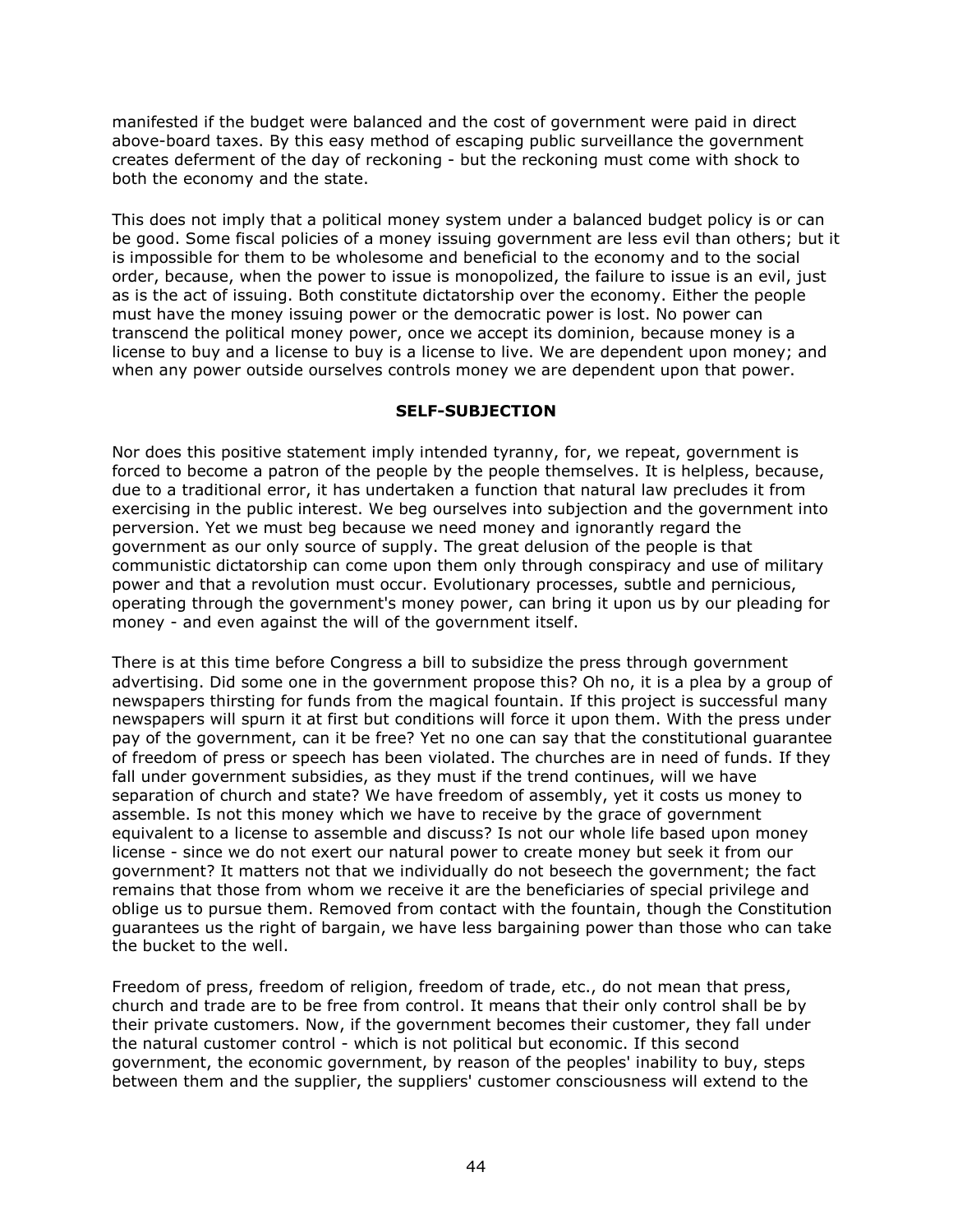government, and not to the people. The power of patronage cannot be suspended; it is natural.

To satisfy the public clamor for price control, the government is resorting to a back-door subsidy payment to producers, suppliers and carriers - to compensate them for losses in observing price ceilings. Thus the government becomes a customer of these industries; and is not the customer always right? Do not most of the relief beneficiaries decide that the incumbent administration is worthy of support because through its influence they receive relief checks from the government? Is not the farming industry influenced by what benefits it receives directly from government? Are not most of our industries now "customer conscious" toward the government? Does the right of private property and free enterprise retain its substance when one customer tends to dominate?

Is not the postwar problem, that now excites so much concern, but a problem of getting out from under the patronage of that overpowering customer, the government? And are not private enterprisers torn between the hope that they may again depend upon the private consumers and the fear that they cannot function on that alone without government patronage? Are we not approaching complete demoralization in a complex of hopes and fears due to our dependence upon government money power? Have we not become enervated addicts of artificial stimulation?

What we must learn from our experience thus far and what we face - is the fact that no government, no matter how well intentioned, can create money without evil consequences; because it can create money only by spending - and that spending must be either nonproductive, and hence inflationary; or it must be productive, and thus be invasive of private enterprise and productive of communism.

## MONEY ABOVE MAN'S LAWS

Money is a law unto itself; political statutes cannot amend and no power can transcend this law, which ordains that the issuer of money commands the sphere of its influence. By giving the money power into the hands of the government we gave it a second, an economic, constitution that prevails by unseen and unsung processes over the political constitution and may destroy the government itself. There is nowhere a prohibition against our exercise of our natural power to issue money; we merely fail to exert it - and, by our ignorance, we thrust upon the government the impossible task of vicarious money issuance. The government cannot issue money for us; it can issue it only for itself; and we can get it only on the rebound. This is a law of money that the government cannot alter. In its effort to deliver money to us it can but create perversion and economic and political maladies.

Money, to be sound and wholesome to the economy and to the government, must be issued only by private buyers under the safeguard of competitive bargaining for private profit. The people must control the money power; and, through it, control their economic and political affairs. Only through the exercise of our natural money power, which is our actual sovereignty, can we gain freedom, sound government and prosperity. This is money freedom. It means tranquility within the state and peace without. It means equality of opportunity. It means freedom from want; freedom from fear. It means life, liberty and happiness realized. It is the substance of all freedoms, without which the statutes ordaining them are but empty shells.

How can the individual possibly be assured of life, liberty and the free pursuit of happiness when the very means thereof is controlled outside himself and he is too ignorant to assert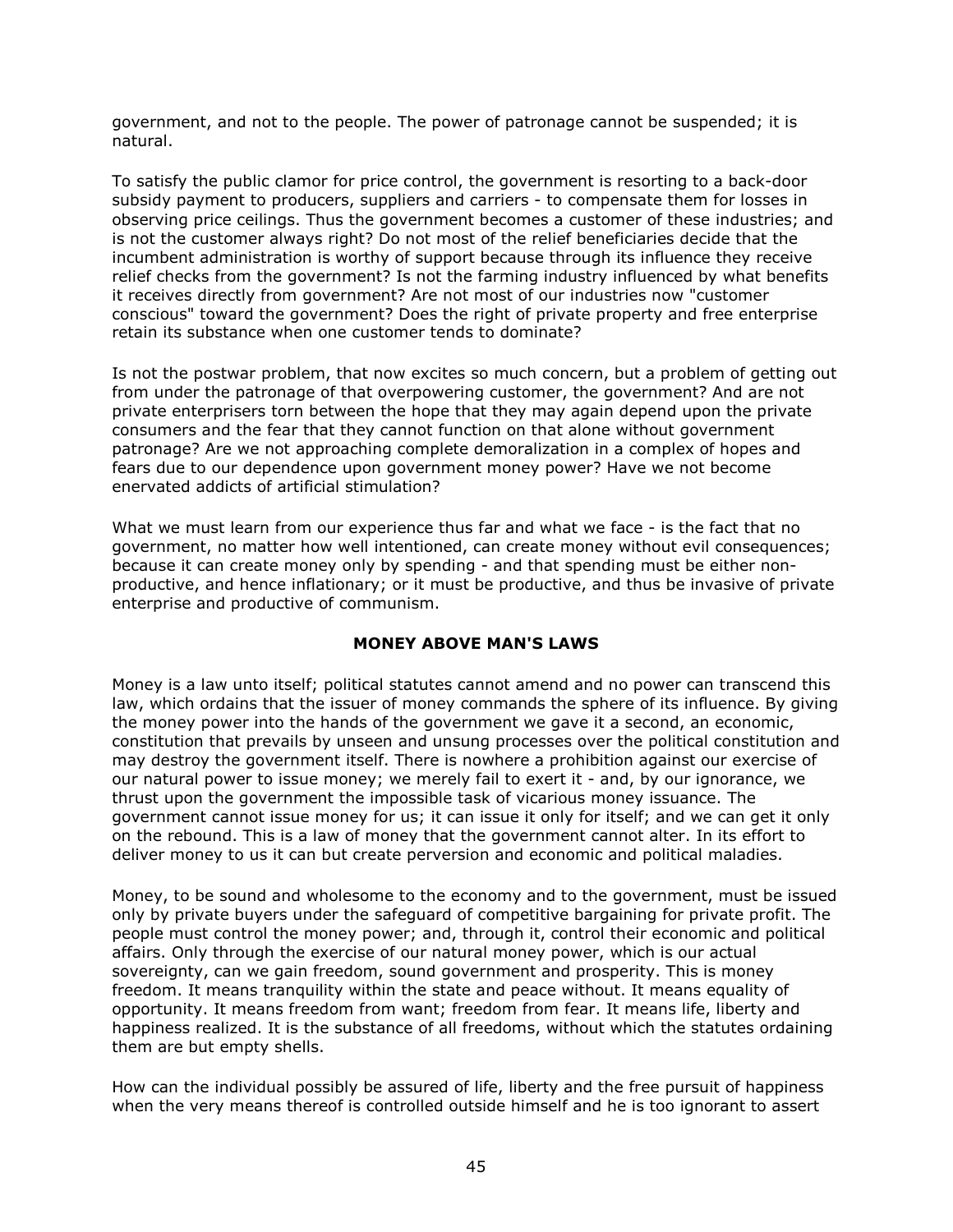his inherent powers? How can we proclaim the dignity and supremacy of the individual and the subordination of the state when the mace of his power is not even within his consciousness? What is life without the power to enrich it and fashion it to private taste in the fullness of one's own purpose to produce and enjoy? What is citizenship without sovereignty? What matters a constitution full of prohibitions against invasion of private rights when we do not recognize our most precious right - and by this failure sap the substance of all other rights leaving only the fetishes?

## AMERICA'S OPPORTUNITY

America gave to the world the greatest political document ever conceived by man. America now has the opportunity and the challenge to give to mankind - through a universal, nonpolitical money system - the greatest of all charters of freedom. That charter will liberate society's vast wealth producing forces, unify the peoples of the world on the economic plane, preserve and effectuate democracy - and banish war and poverty from the earth. Such a charter can be written only in terms of money freedom.

All the issues of the great war in which the nations are now engaged, all the problems of postwar planning, all the hopes of humanity for a better world, resolve themselves into but one question: can man in this crisis master money? Our whole thinking on this subject must be revised. The obvious lack of a science of money, after centuries of experience with it, should suggest to everyone that there is involved in past thinking and practice, a basic error. One may go to the parliaments, to the academies, to the counting houses, to the market places, in search of an understanding of money and it cannot be found. Instead of mastery, we find mystery.

No one need feel any inferiority in confessing lack of comprehension of this subject, for ignorance is universal except among those who dare to challenge the orthodox concepts. There is not lack of sufficient intelligence to master the problem; it requires only the courage to break with the old concepts and open the mind to new. If we have not this courage in this grave crisis, we are lost. If we cling to old ideas while men are sacrificing their lives, the dead shall have died in vain. The blood of the dead cannot requite the brains of the living.

Money freedom is a new cause in human progress. It has as yet no clarion. Ours is but a thin small voice in a world clanging with steel. But all the greater is our responsibility. We are custodians of an idea - and ideas are more powerful, more enduring than steel. The inscrutable wisdom that inspires men to undertake new causes, often, and in fact usually, commits to humble and obscure persons the task, the honor and the privilege to nurture the struggling cause, and, by so doing, not only serve humanity but become lifted out of their obscurity.

Let each of us assume leadership in the circle of our contacts no matter how limited, with the devout purpose of bringing to our fellows a new gage of freedom, a new inspiration and a new hope of a better day. And this day and every day can be bettered by devoting the mind to a constructive cause, rather than leaving it prey to the depressing thoughts of war and destruction.

Let us not ask despairingly, "what is this world coming to?" Rather, let us assert confidently, "this is what the world is coming to and I am part of the great constructive power that moves it." If we here and now resolve to grasp the opportunity that fate has brought to us,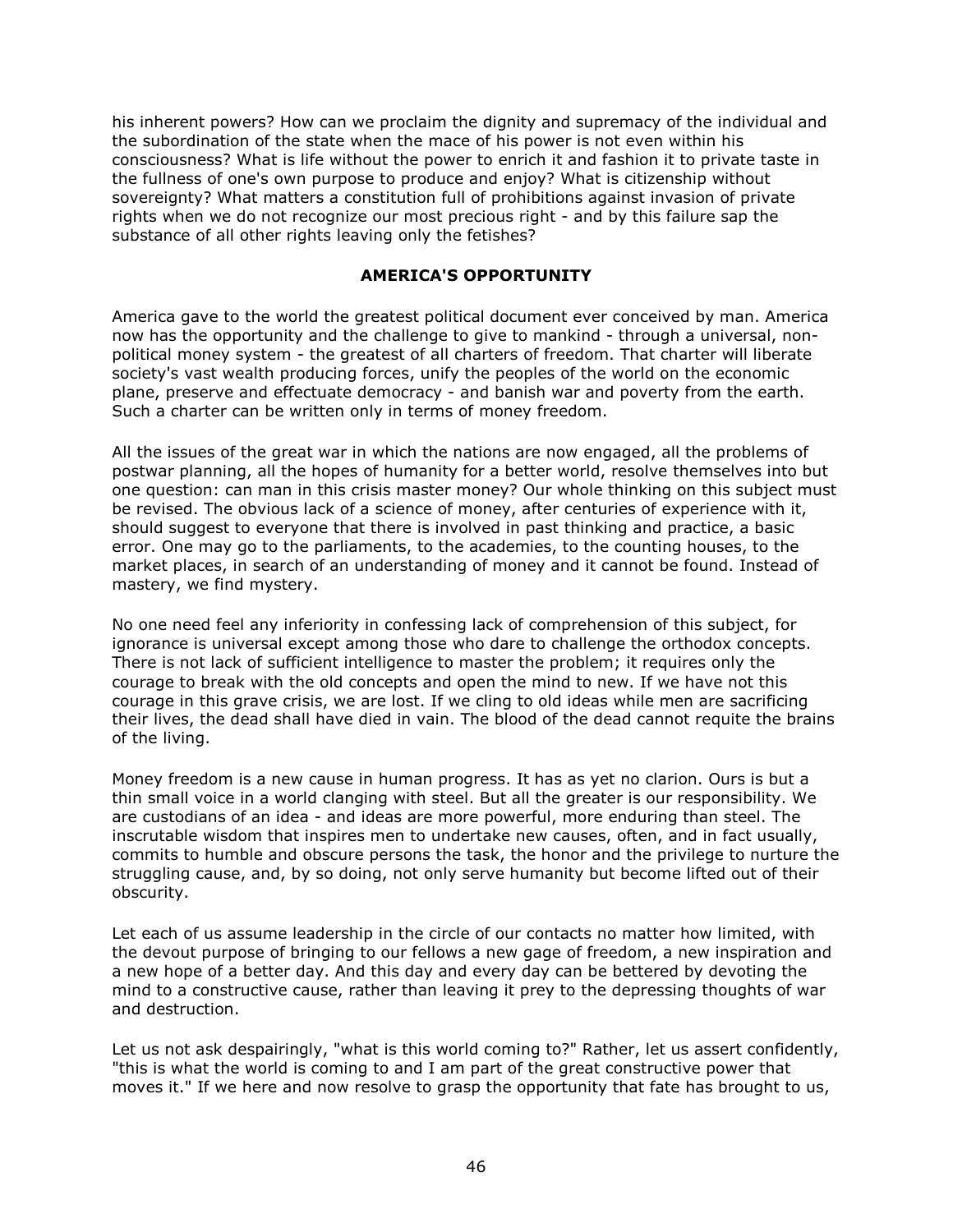we shall have recollections of this day that will pay dividends of satisfaction and pride as long as memory lasts.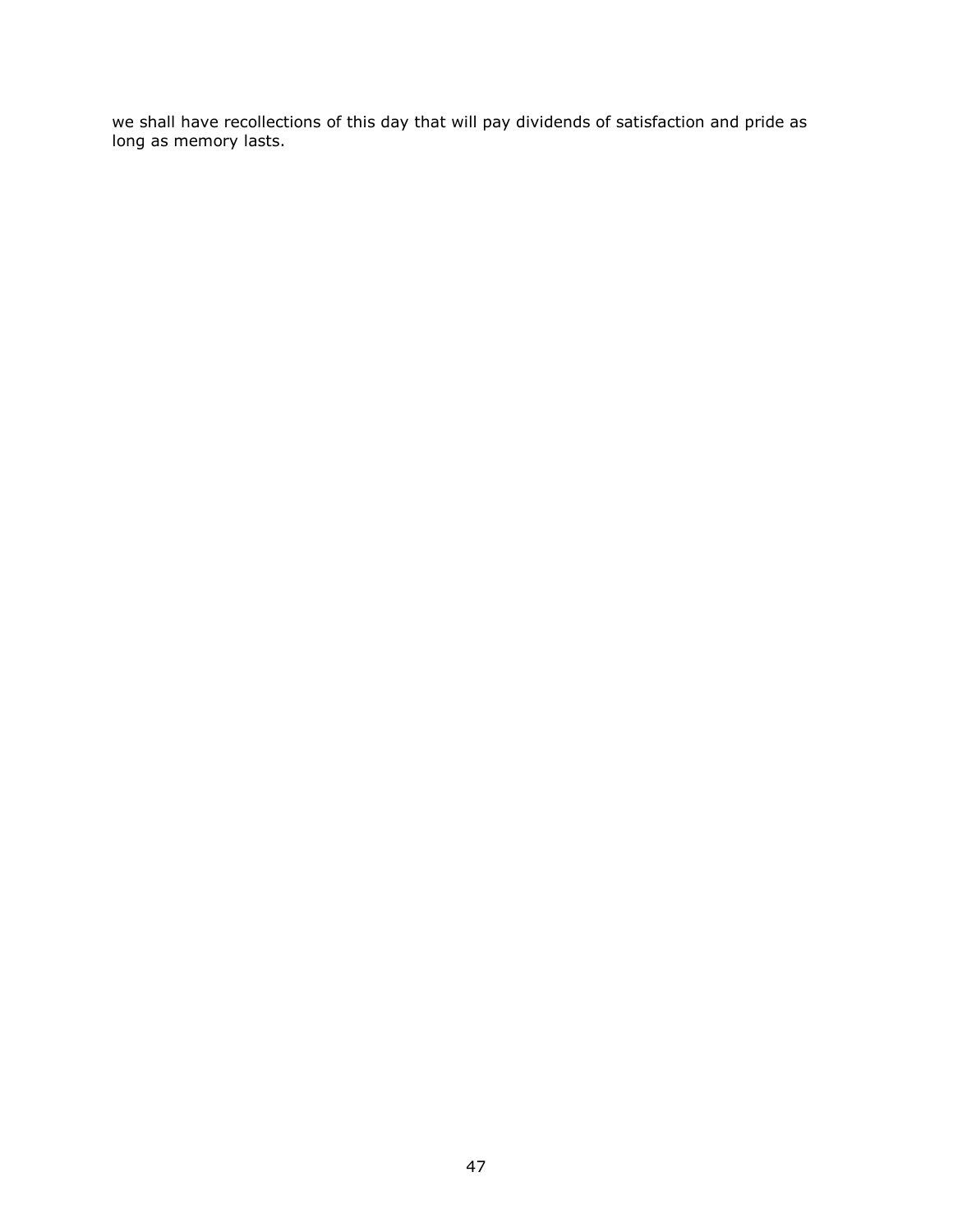#### MONEY MASTERY

#### THE ASSERTION OF MAN'S INHERENT MONEY POWER AND THE DENIAL OF POLITICAL MONEY POWER

To criticize the political money system is not enough. Our study must have a constructive end; and this requires money mastery. Let us approach the subject through the economic sequence that developed the need for money.

Man has learned that he can maintain a bare but precarious existance if he devotes his thought and labor to garnering or producing only those things that he consumes. To rise above this level of life he must become efficient in some occupation that produces exchangeable wealth. This specialization of labor could yield no profit unless there be other men who likewise specialize; and it is further necessary that they meet to exchange their products. This implies a meeting or market place. Thus we see that three attitudes are basic to man's rise and continued progress, to wit: (a) the profit motive, (b) specialization of labor to gratify the profit motive, and (c) exchange to realize the profit.

The profit, or progress motive presses man toward means of greater production and he finds it in specialization of labor. Greater production necessitates more exchange to realize the profit; and thus exchange becomes the neck of the bottle of production and consumption. Exchange, then, is the measure of human progress and limits or expands production because production (beyond subsistance) is purposeless without it. Therefore man can be only as wealthy as his exchange is facile.

It is interesting to observe that trade continued for many centuries as a purely private affair based upon mutual interest and understanding among tradesmen. While it was subject to robbery and tribute and tax imposition, the idea of the state regulating it or issuing certificates of permission did not occur to any one. The tradesman's conception of trade was that it rested merely upon the mutual advantage of both traders and subject to the hazards of banditry. The political factor did not enter. This free and self-reliant attitude was lost when money became an instrument of state power. With the progress of time, trade psychology has become more and more enslaved by the superstition that trade by money must be state regulated and permitted.

This false attitude has come about because man has not understood money; and has believed that, in passing from representative barter exchange into money exchange, he was passing from barter to a higher plane, where, by political magic, there was conferred upon him a power that he could not exert without the sanction of the state. In truth, trade has not risen, and cannot rise, above barter - because it is inconceivable that one trader will surrender value without being assured of receiving value. Through money, barter has been merely improved by introducing a time lag between the surrender of value and the requisition of value, during which lag the money instrument certifies the right of the seller to make the requisition at his pleasure upon one or more traders in the trading community. The money instrument acquires no value, the value resides solely in the thing or things to re-requisitioned.

To believe in a metallic or other "standard" or identify money with any commodity or "backing" or "coverage" or "reserve" or to attribute value to it is to confess inability to master the money concept. The money concept is a concept in accountancy and is as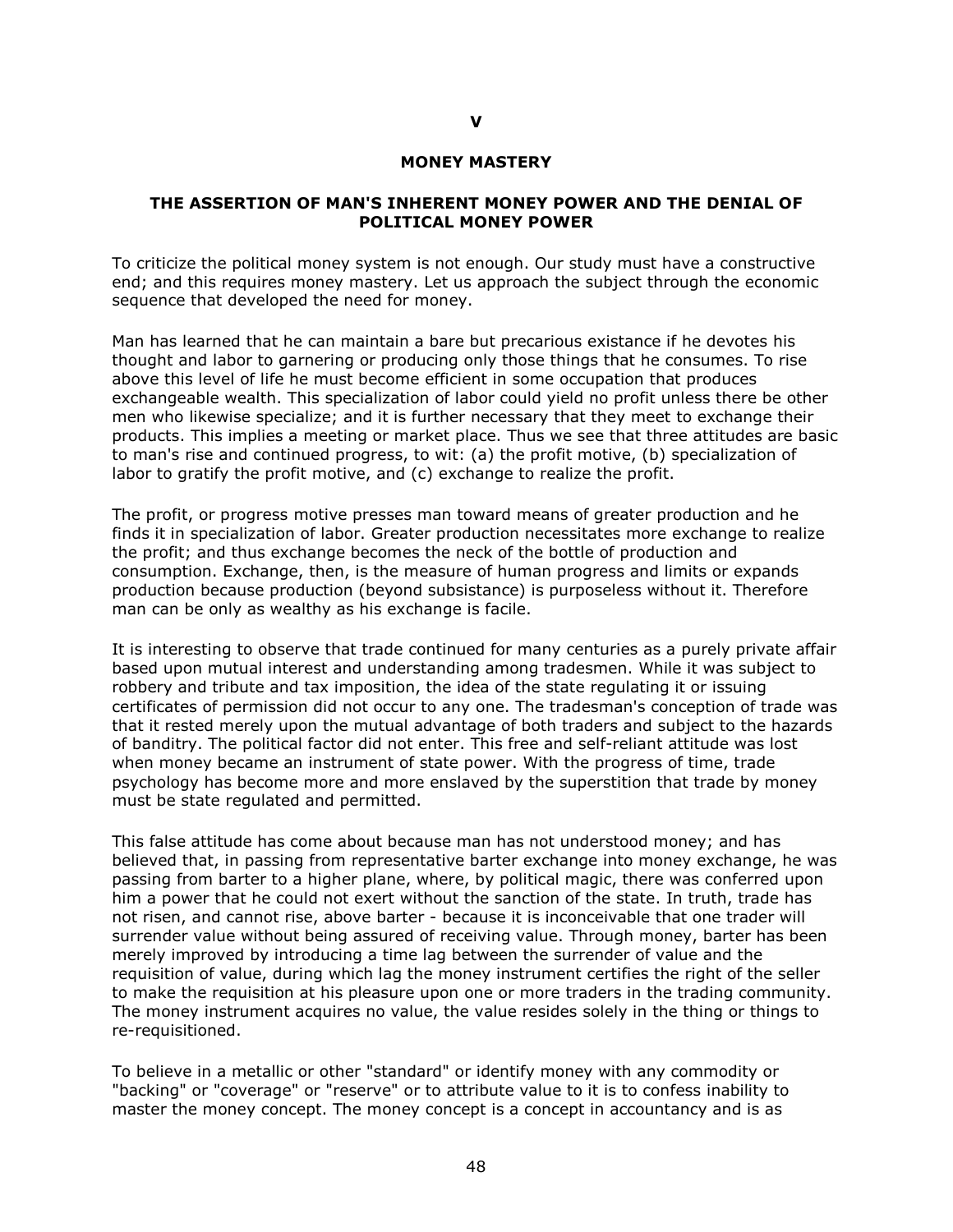abstract from value as mathematics. Money is the mathematics of value and is valueless in the same sense that mathematics is valueless. No amount of value can create money, but when men form a compact to trade with each other by means of accounting, in terms of a value unit, a money system is formed, and money springs into existence when any of them, by means of the act of paying for a purchase, incurs a debit in the accounting system. Conversely, money is destroyed by the process of selling in which a credit is earned against the previously incurred debit. Yet value is neither created nor destroyed by the process of creating and destroying money because money is but a concept.

Every lawyer knows when he draws a contract that the real contract exists in the minds of the contracting parties and that the paper and ink are but the evidence of the contract. Likewise, the substance of money is a tradesmen's agreement to carry on split barter. The money instrument is but the evidence and accounting device for split barter, consummated under the tradesmen's agreement.

To be sure, the unit in which it expresses itself involves a special concept; but this concept is in no wise related to the state or politics. It involves no legislation; no executive power; no judicial power of the state. It is but the conception of value abstracted from image, and cast into mathematical relativity. In simple or whole barter we evaluate things by comparing them with each other; and rarity and desirability (the law of supply and demand) influences us in valuing things high or low. It is not necessary in simple barter to realize that all values are multiples of a common denominator which is the minimum unit. In money exchange it is necessary for us to comprehend this before we can master money and determine a unit which permits us to mathematize value.

It is not, however, necessary for us to isolate the minimum unit of value any more than it is to find the smallest physical unit before we understand physics. We need only to know that there is a unit that is the lowest value and that all values are some multiple of that unit. Nor can we conceive of a multiple of the indeterminate lowest value unit except in some physical form and then the multiple is also indeterminate. For practical exchange purposes we must have some valuable object, which contains an indeterminate number of the indeterminate minimum value units, and accept it as our money unit.

We must also realize that there is a maximum value; and this value is life itself, the most comprehensive conception of value that the mind is able to conceive. Between the minimum value unit and the maximum, all values range in relativity. As life becomes invested with more objects of value, each holds a smaller number of the minimum value unit, but the sum total of value of all objects is the same; it is life. Value units are invested in, or divested from, all objects by the minds of men reacting on each other and producing what we call the market price.

It is essential to understand that objectivised value has no fixity, but is constantly in flux under the operation of the law of supply and demand. But, while all objects gain or lose in value, no value is lost; because, under the very concept of value relativity, value that escapes from one object must invest itself in one or more others - and the total remains the same. Understanding the fluidity of value, we will not, of course, manifest the folly of trying to find or create an object of fixed value to adopt as a money unit. Let us now pursue the subject by example.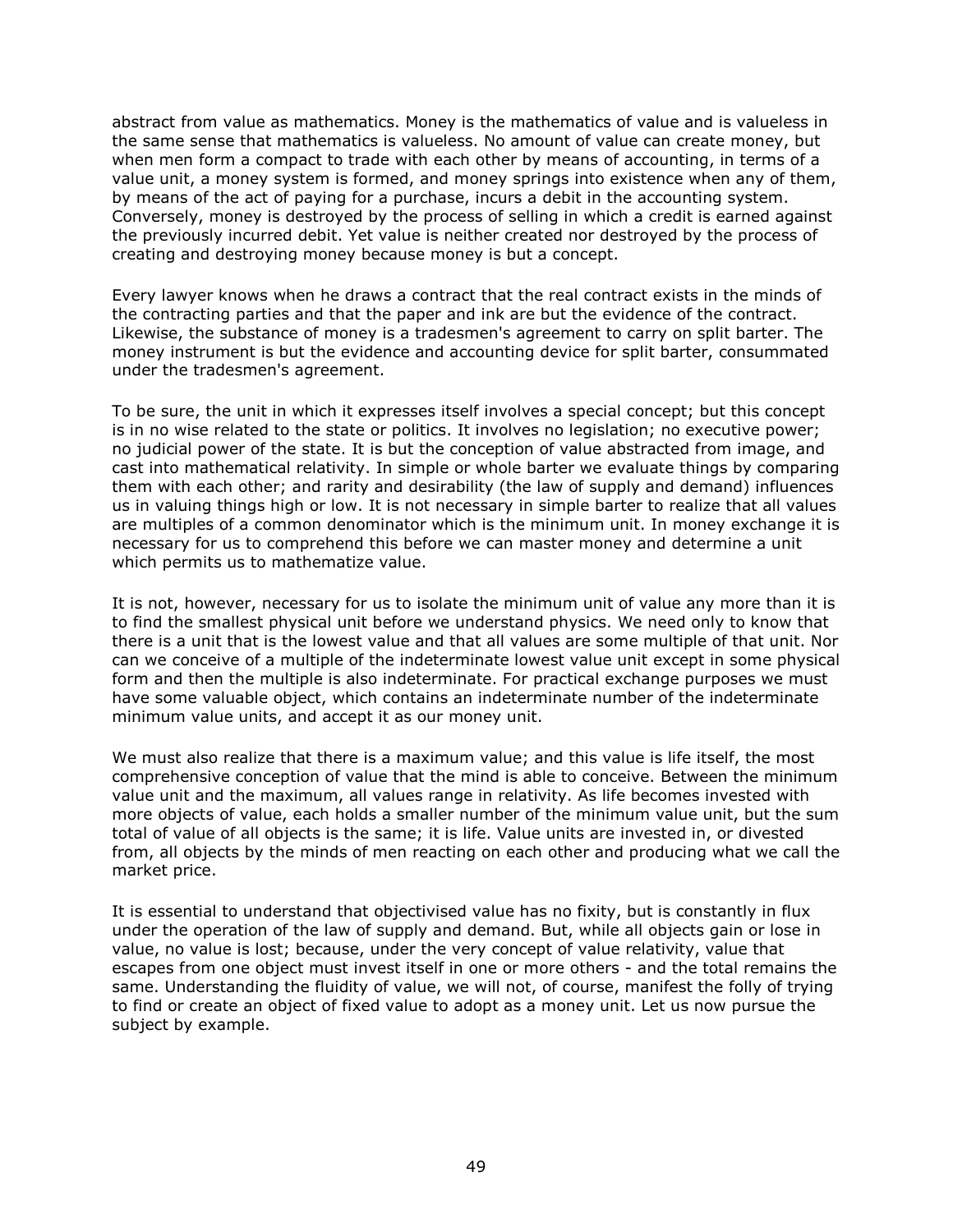## A HYPOTHETICAL EXCHANGE

We will imagine a group of tradesmen joining together to develop a money unit and a money system. They meet at the market place and bring their commodities. Trading is a process of value relativity and this requires a positive pole. When the pole is determined, it becomes the figure one; and thereafter value relativity may operate mathematically. Any one of the commodities in the market could serve as the pole or figure one. We will arbitrarily name the sheep as the trading unit and assume the following table of value relatives.

| sheep           |                             |
|-----------------|-----------------------------|
| barrow of sand  | .10                         |
| pair of shoes   | .50                         |
| trousers        | $\mathbf{1}$                |
| harness         | $\mathcal{D}_{\mathcal{L}}$ |
| chicken         | .10                         |
| bushel of wheat | .20                         |
| bushel of corn  | .10                         |
| COW             | 3                           |
| horse           | 5                           |
| candle          | .01                         |
| hoq             | $\mathbf{1}$                |
| ounce of gold   | 5                           |
| ounce of silver | .50                         |
|                 |                             |
|                 | 19.51                       |

One each of all the commodities in this imagined universe of values total 19.51 units or 19.51 times the unit which is the sheep. We will now assume that the same traders bring the same commodities the next trading day and of course in the meantime the law of supply and demand has been operating and values have changed and they range thus:

| sheep           | 1.10  |
|-----------------|-------|
| barrow of sand  | .10   |
| pair of shoes   | .40   |
| trousers        | 1.10  |
| harness         | 2.00  |
| chicken         | .10   |
| bushel of wheat | .18   |
| bushel of corn  | .11   |
| COW             | 2.75  |
| horse           | 5.25  |
| candle          | .01   |
| hoq             | .91   |
| ounce of gold   | 4.90  |
| ounce of silver | .60   |
|                 |       |
|                 | 19.51 |

Our universe of values has not changed in total; but the relativity has altered. What was lost by one commodity was picked up by another and this illustrates that nothing is lost and nothing is gained in the sum total - which is life - but some things make up a greater part of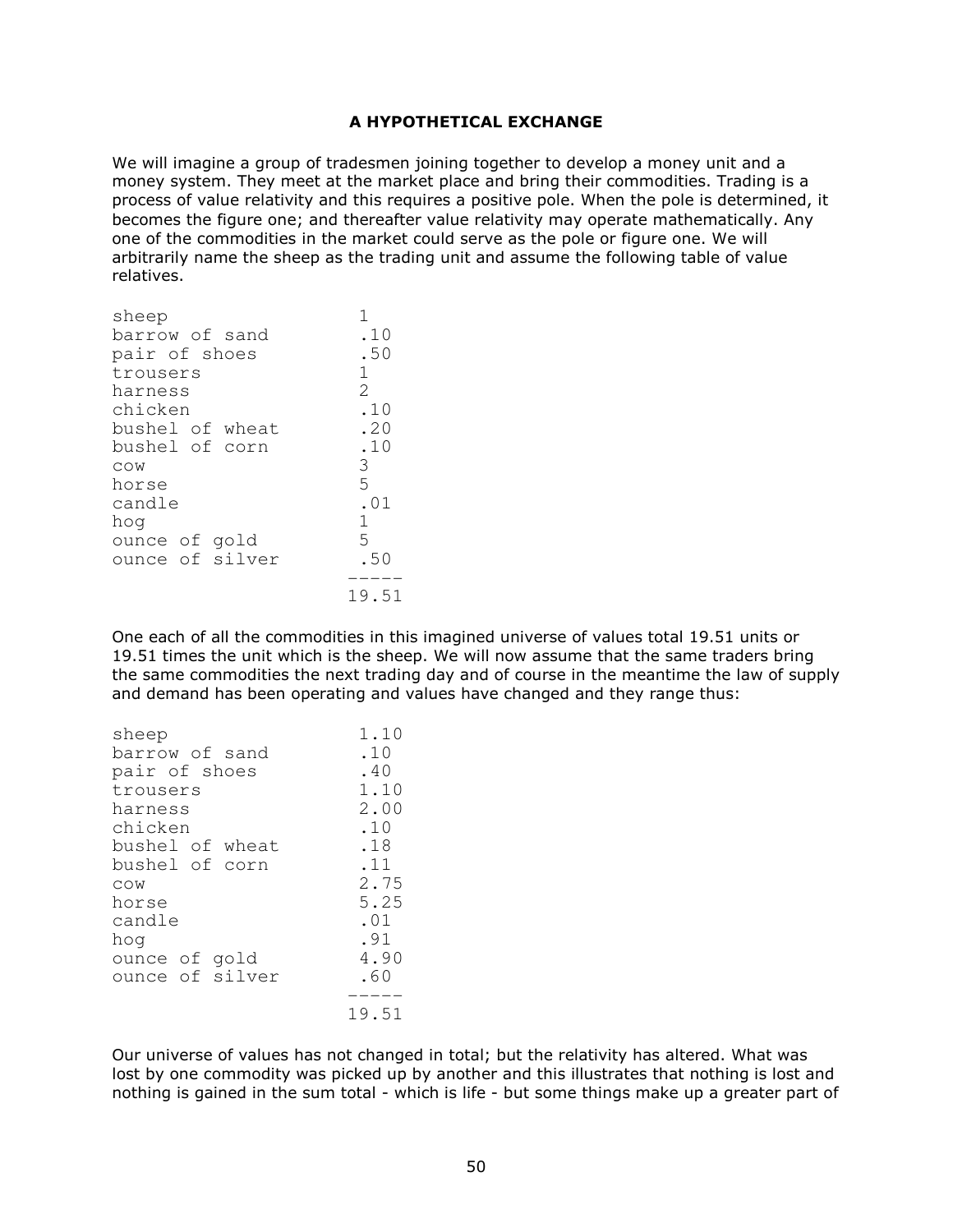the whole and some things lesser. Had we introduced in this hypothetical universe of values, one or more new commodities on the second day or dropped one or more as worthless, the same total of value units would be had. The multiplication of each item by the total supply of that item would make no difference as the supply or scarcity of each is reflected in the price as shown. That, in fact, is what makes the price and the price changes.

But what has become of the unit? Has it changed? Not at all. The unit is not the sheep but the value of the sheep at the time it was adopted as the unit. This demonstrates that while we can initiate a unit only by visualizing some object of value, we cannot freeze that sum of value in that object; since it, like every other object, is in constant value flux under the law of supply and demand.

The unit, once it is adopted, is like a keynote to the orchestra of trade and loses all identity with the object with which it was identified at the outset. This liberation of the unit from the concrete to the abstract is the most difficult concept in the money science; and it is because of its non-comprehension that the standard or fixed value idea has been projected and has almost universally deluded the academic world. The gold standard is stoutly defended by economists and bankers who cannot master the concept of an abstract value unit - and therefore cling in desperation to the standard or fixed value idea, which is an illusion. The common man, on whose mental attitude the whole money practice depends, knows nothing and cares nothing about the fiction known as the standard, because he is not called upon to explain money. It is the so-called thinkers and teachers who thought up the standard idea because it alibis for their lack of comprehension of the abstract value concept.

## NO COMMODITY STANDARD

There is, of course, no commodity standard; because the law of supply and demand cannot be suspended in favor of any commodity. Price pegging of a commodity such as gold or silver can prevent price variation, and this gives the appearance of stability, but it cannot peg value. In the foregoing list of commodities we have included gold and silver; and, in the second market day example, have shown both to have varied in price. To give the illusion of stability to gold or silver, or any other commodity, it is necessary for some power to make a market for it at a price above its actual value; and thus they seem not to vary. But pegged price is not value. Such a delusive scheme is not possible in a private money system because no private trader would be strong enough to support it; and of course, there is no purpose in it if no one is to be fooled. It is part of the window dressing of the delusive political money system; and can be perpetrated only by a government - since, under the political money system, governments have an endless supply of money to waste on such make-believe.

The whole "standard" idea is concocted under the mistaken belief that the issuer of money is the backer, whereas in reality, it is the seller who backs money. To issue money is the function of the buyer; to back it is the function of the seller - the only one who puts value back of it. The people, by accepting money, have always backed it. The government has merely requisitioned it through taxes, which is the only way it has of retrieving its issue.

In our hypothetical money exchange nothing has, as yet, been said of money instruments, and, before we go into that, it is well to realize that the money concept must come before the money instrument; and that there may be an actual money exchange without instruments. When traders are able to evaluate things in terms of an abstract mathematical unit, they have conceived money; and may carry on money exchange without record or instruments. Of course, this is not feasible to any great extent; but we should understand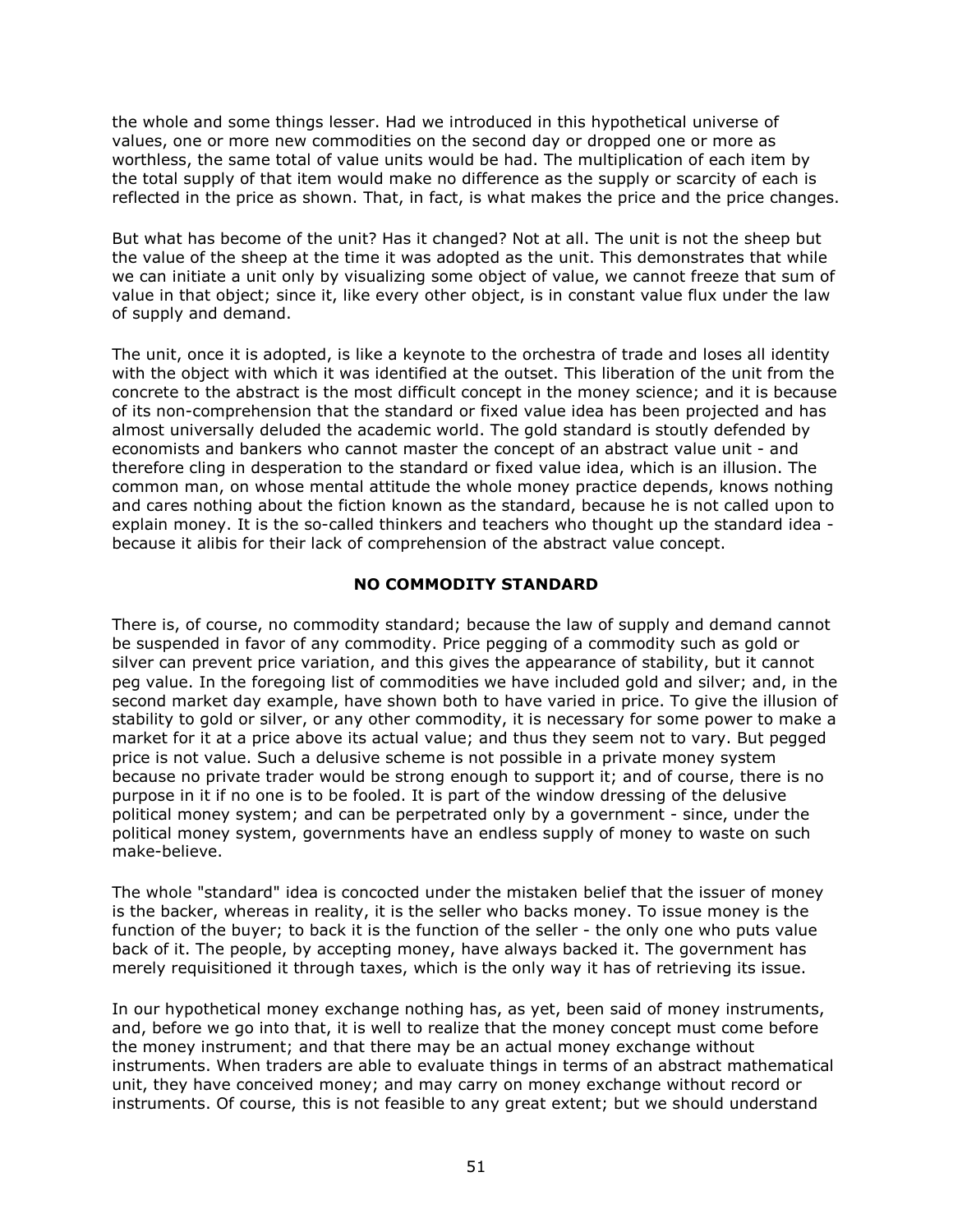that money, first of all, is a concept; and that bookkeeping and instrumentation that follows is but the record of transactions consummated in the concept.

If a farmer approaches the village storekeeper with the question; "What are you giving for eggs?" and the store-keeper answers, "a peck of corn or three yards of calico," the trading is on a whole barter basis. But if the answer is, "30 cents" the trading is on a money or split barter basis. A deal may be struck whereby the farmer turns over 5 dozen eggs and gets credit on the dealer's books for \$1.50 - against which he orders merchandise - and this method may continue indefinitely without a single money instrument passing between them, and yet these transactions would be perfect money transactions. They would constitute trading by means of money simply because the traders were able to state prices in terms of an abstract value unit. It is important for us to realize that the sum of money instruments used in trade is far from coextensive with the sum of money transactions. Offsetting items are common in business, thus reducing the need for money instruments to settle balances.

## FOUNTAIN PEN MONEY

Let us assume that our hypothetical community of traders - finding the need for instrumenting their exchange with money instruments - hire a bookkeeper to keep track of their transactions. Each member of the exchange might receive some blank pieces of paper on which he directs the bookkeeper to debit his account, and credit the account of the seller, a specified number of money units or fractions. Nothing need be deposited with the bookkeeper to authorize such orders; and this implies that the traders would be authorized to start the exchange with a bookkeeping debit or over-draft. Let us pause now to realize that money can spring only from a debit and not from a credit, thus showing that the basis of money is a pledge to surrender value on demand - a pledge which, as we shall see later, is a mutual or compound pledge, and not a private debt and which, incidentally a government is not competent to make, because it is not able to redeem it.

If we assume that in a trading day in the hypothetical exchange buyers issued checks in the sum of 950 units; and that each trader deposited his checks with the bookkeeper, the bookkeeper would have 950 units as a total bookkeeping entry but - let us also assume that as he entered them on the accounts of the traders, the offsets showed a net debit of only 50 units to the accounts of those who overbought and the same amount as credits to the accounts of those who *under*bought. Therefore the actual amount of money in existence at the end of clearance is only 50 units; whereas money transactions to the extent of 910 units have taken place. It is even conceivable that there might remain no debit balance; and hence no money whatever in existence in spite of a healthy money exchange. Money is created by the process of incurring a debit and is destroyed by the process of offsetting a debit.

This demonstrates that the volume of money extant has no relation to the volume of business transacted in its name. The volume of money extant is determined by the amount of deferred spending or "savings" that exists. In the example, those traders with credit balances have a claim upon values held by other traders and these traders who have debit balances are the money issuers and have proclaimed thereby their obligation to other traders. This demonstrates that money, whether evidenced by a bookkeeping record or by currency, is but a medium of evidencing barter balances - and, since it never equals the values that were negotiated in its concept, it is absurd to think of it as having value. Also, it is absurd to think of a reserve or store of value which backs or supports the money extant. It is a claim upon no particular goods and no particular trader but upon any goods in the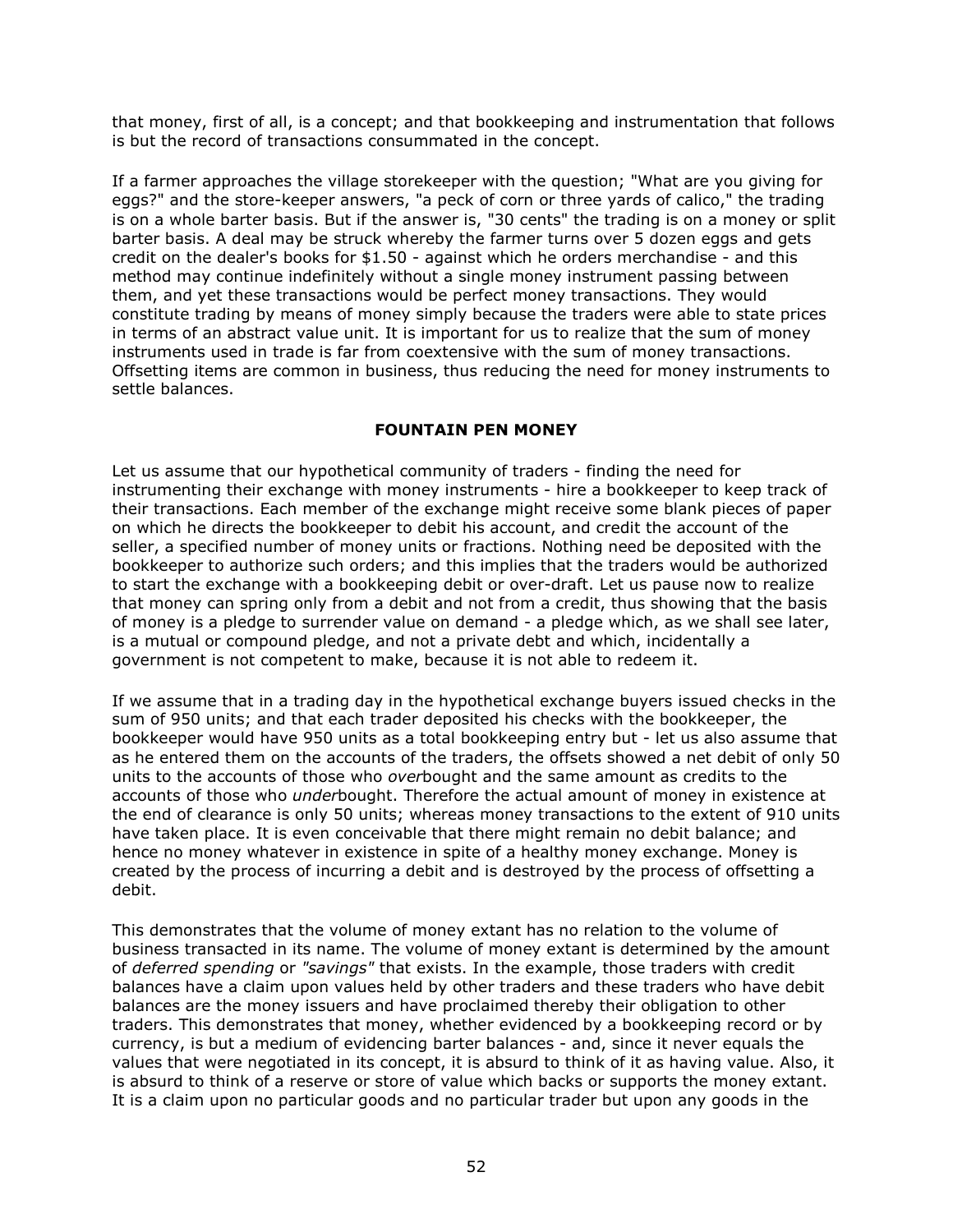hands of any trader. In that sense only, is there a store of value back of money instruments, extant and potential. All efforts by ignorant money planners to particularize money, by setting up "redemption funds" and "guaranteeing authorities" are therefore contrary to the real and only purpose of money - which is to enable trade to escape particularization, and to enter into generalization.

The essence of money exchange is a traders' pact to issue money for purchases from any trader and to accept for sales to any trader - not at any fixed prices, but at prices made by the current operation of the law of supply and demand.

## INTRODUCING CURRENCY

To comprehend the use of currency instead of checks in the trading example, we need but visualize a piece of paper or coin, with appropriate legend, requiring no signature by the bearer or identity of the issuer and supplied by the bookkeeper in exchange for a trader's check. The bookkeeper would debit the account of the currency recipient the amount of his check and would credit the account of any trader who turned back the currency. Since the currency could be obtained only by writing a check for it, it would be as much a creation of the check writer as the check. It is thus impossible for money to issue, whether in check or currency form, except by a buyer and the actual issue takes place only in the act of paying.

It will be observed that in our imagined exchange no outside factor has entered; and it is impossible to see how any should enter, or could supply any element lacking by the traders themselves. They have all the values that are traded. They have all the needs that are to be supplied. They have all the powers to form a pact that affects solely their own interests. They take nothing from any one. They interfere with no one's rights. Their trading practices cannot possibly have any adverse affect upon any one except those who are denied thereby an opportunity to exploit them. To be sure, they must establish rules of practice for their exchange; but this too they are competent to do without outside assistance.

The most essential rule they must establish is the determination of the debit or money creating limit for each member. Debit power or money-creating power is the very energy or life blood of the system; and to restrict it unduly would be adverse to all. On the other hand, to distort it by permitting it excessively to some and insufficiently to others would cause maladies. This problem is dealt with in detail in Study No. 7.

Deferring for later consideration the determination of the amount of the money creating power or debit limit to be authorized to each participant in a money exchange, we will now consider the qualifications for such participation. There are two classes of participants in a money exchange. Any person who accepts money, becomes automatically, a participant in the exchange that authorized the money. He acquires thereby the power to requisition value from another participant by merely transferring the money which he has received. Such participant requires no formal membership or further qualification. This class of participants we will call credit power participants. The credit power participant (called Class B in Study No. 9) can buy only after he has first acquired money by selling. He has not the power to create money.

The other class of participants are those who have formally qualified for membership in the exchange and secured thereby the power to buy before selling or in other words, command debit or over-draft power. These participants are the money creators and we will call them debit power members. (called Class A in Study No. 9) To determine the qualification for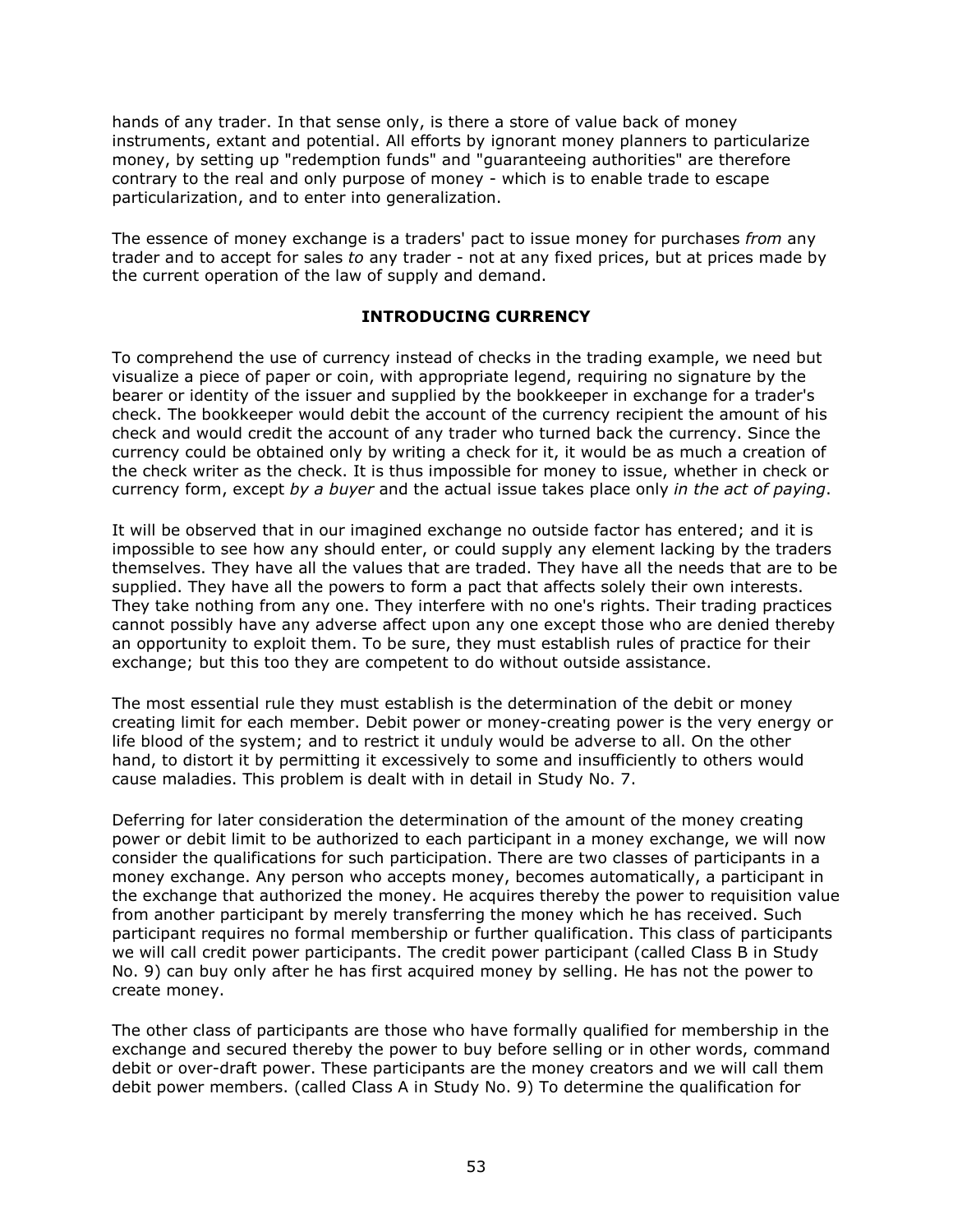such participants we must understand the pact with which they establish the money exchange.

The money pact is a mutual pledge of *competitive* traders to buy and sell in terms of an abstract value unit, and to issue money instruments in terms of such unit within prescribed limits, and to accept such instruments issued by any member of the pact for value at competitive prices.

Competitive traders are put, by competition, on an equality of discipline, which makes them ideal participants in a money exchange as debit power members, because each sees to it that no money is issued except for value received - and no one is enabled to force a price upon another that is not the result of free competition. Thus every money unit issued is backed by actual exchange value; and the unit and the price level remain stable. The disciplinary control of competition qualifies competing traders, as responsible parties, to enter, with others similarly disciplined, into a money pact.

Any trader who, by reason of political grant, is freed from competition is not a desirable participant in a money exchange because he is in position to force money to be issued above the actual free exchange value of his product. This introduces an inflationary element in exchange which tends to raise the whole price level, or, in other words, to alter the power of the unit.

## GOVERNMENT DOES NOT QUALIFY

Any monopolist is a disturbing factor in exchange and the worst type of monopoly is political government. Government is a public non-profit enterprise; money is an agency inherently devoted to private profit enterprise and free exchange. Government has no competitive restraints; it does not sell its service by inducement. It makes no over-the-counter bid for its issue. It merely levies upon the wealth of the community without regard to the value, or any means of determining the value, of its services. It has no free exchange method of backing its money issue and lacking that, it is not qualified to issue.

Governments are operated by fallible men who are not individually responsible for their acts, as are men in private life. The reaction from their false action falls upon the citizen and not upon the officials. The paternalism that the political money system has permitted government to affect is the reverse of the truth. The citizen is father and the government is child. The citizens must nurture and discipline government and their exclusive control of the money system is the essential implement therefore. To lose it is to lose sovereignty. A government with money power can free itself from citizen control, and pervert the economy by injecting into it unbacked money.

The cost of government must be borne by private enterprise but government can and should be denied the power to insinuate the cost into the price of commodities and the cost of living. It can and should be obliged to present its costs openly and obviously, so that it will excite the resistance that any excess may justify. To permit government the money creating power is to enable it through an unbalanced budget to increase the cost of living and deceive the citizenry on the actual cost of government and thus free itself from citizen control. It must, therefore, be confined to the status of a credit power participant in exchange. In other words, before it can spend money, it must collect it from the sum already created by the citizens. It must be unable to create money by the debit power which power must be confined to private enterprisers. This compels it to maintain a balanced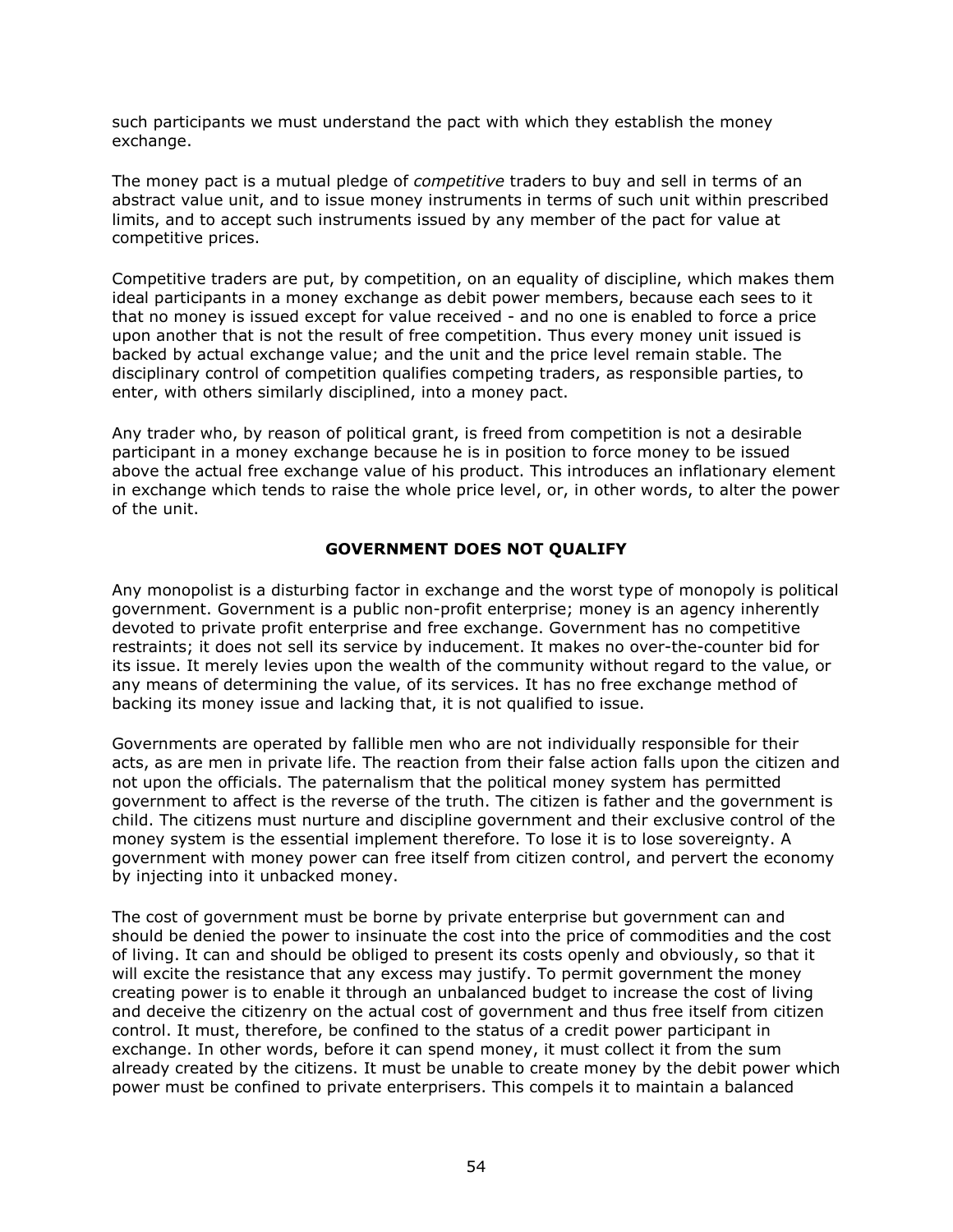budget and protects the economy against inflation, which is its worst enemy, and assures the citizen economical and responsible public service.

Thus we see that money mastery means not only economic mastery but also political mastery. It reserves to the citizen-trader the essential part of his sovereignty, and brings both government and business under democratic control.

The proposed exclusion of government from money creating power is stated as an ideal and does not imply that a private money system cannot operate without this as a condition. A private money system will probably have to begin while the political money system is operating; and therefore, the extent of the participation of the state in the private money system will probably not be a question at the outset. Nor does the principle of the governmental non-participation in debit power imply that such participation is ruinous to a private money system. It is perversive, but all money systems in the history of money have been perversive and money systems will operate, no matter how perversive, because a money system of some sort is indispensable and trade will use any system in the absence of a better one.

In conclusion it is perhaps appropriate to define money, and contrast our definition with the orthodox definition or description.

The word money has two meanings:

(a) a concept of abstract value as a unit of computation.

(b) an instrument expressing, in some numeral of the unit of computation, a consummated half barter transaction and involving traders in a pact to accept it in exchange for a value equivalent to that which it mediated in the previous exchange.\*

\*Trading by means of money may be practiced in the concept (a) and under the pact stated in (b) by means of mental or written record and without the use of negotiable or transferable instruments.

The conventional "definition" of money is as follows: Money is a medium of exchange; a measure of value; a store of value; and, a standard of value.

This is a statement of four functions that money is supposed to fulfill, in the confused orthodox concept.

MEDIUM of EXCHANGE. This is so broad that it conveys no comprehension. A vehicle, a memorandum, an agent, a verbal intercourse, etc. are media of exchange. If we say "a medium of split barter," the statement becomes definitive, because only money can serve this purpose. The word "exchange" includes whole barter, (in which a commodity and not money could act as a medium) as well as split barter.

MEASURE of VALUE. Money is not a measure of value. Value can be measured only by value and money has no part in the process of evaluation. Having no value, it is not a criterion of value. Money is merely a means of expressing value after it has been determined. Money (the concept) is the language tool of split barter. Money (the instrument) is the evidence of a consummated split barter in the sum of the unit.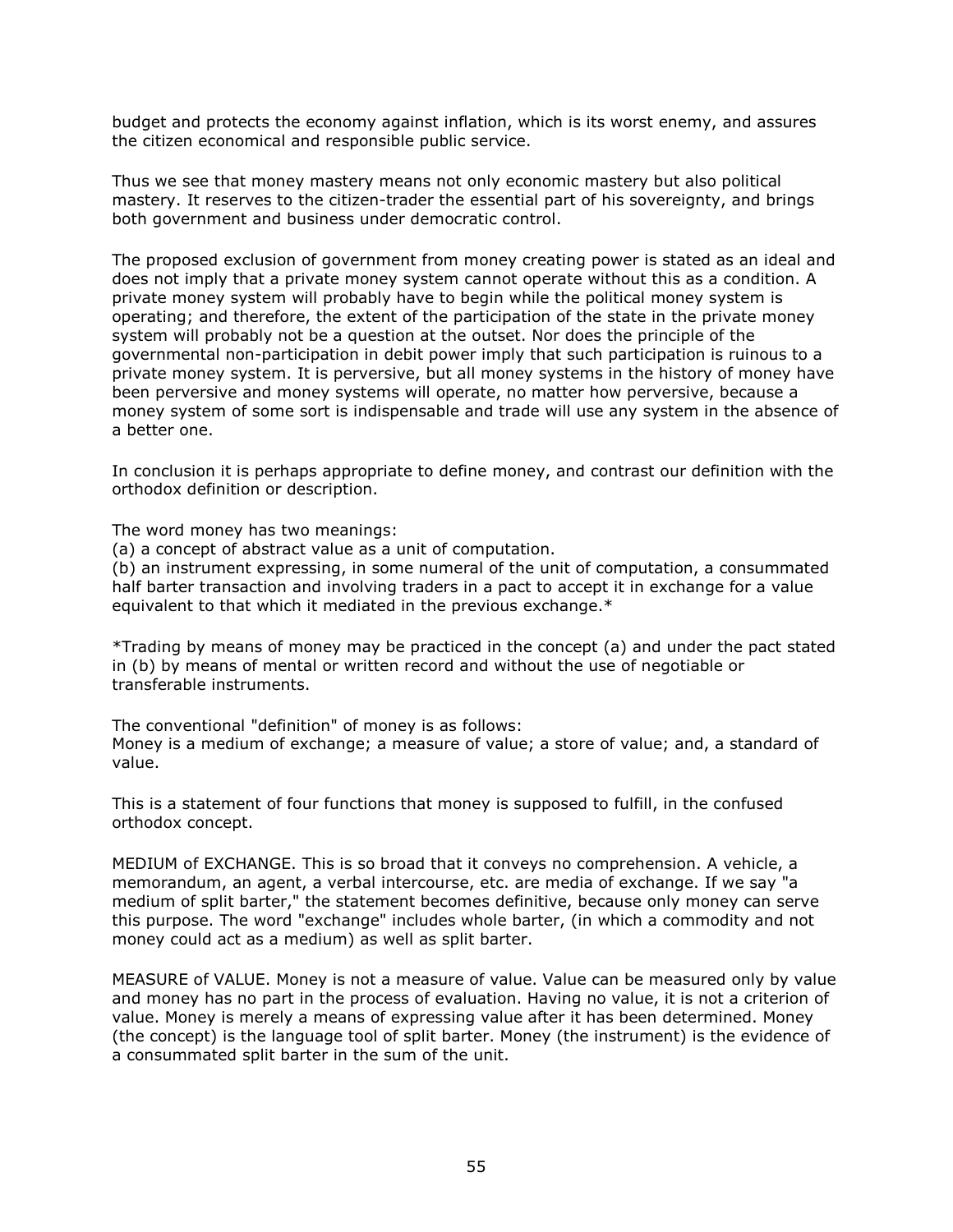STORE of VALUE. This apparently relates to the instrument or record of money credits. To say that it is a claim on value is the nearest concession we can make to the statement. The value that the money instrument or money record holds a claim upon, is in hands other than the money holder and is not stored, pledged or in any way identified, end the extent of its claim thereon is dependent upon the fidelity of the money system. If "store of value" refers to the intrinsic value of coins it is also false. For instance, if a silver dollar contains 36 cts worth of silver, the coin is 64% money and 36% commodity.

STANDARD of VALUE. This approximates "measure of value," but is an effort to capture some of the superstitious quality that attaches to the idea that money rests upon a standard commodity.

These "definitions" are part of the arsenal of abracadabra that help to confound the student and obscure the teacher's ignorance of the subject of money. The two meanings of the word money, the concept and the instrument or record, are indiscriminately mixed in this parrot jargon.

The four cardinal truths of money practice are: The Purpose of Money, The Source of Money, The Backing of Money, and The Democracy of Money.

THE PURPOSE of MONEY is to facilitate barter by splitting each transaction in halves, obviating the delivery of value by one trader (the buyer) and permitting the other trader (the seller) to make requisition for his half upon any trader at any time. This is the sole purpose of money. Any effort to employ it to influence prices or control trade is perversive.

THE SOURCE of MONEY is the trader (the buyer) who receives his half of the barter. Since it arises out of the buying process, and is based upon the evaluation of the acquired value made by the buyer, it is obvious that it can have no other source, and is *created only by the* act of paying for a purchase.

THE BACKING of MONEY. Money is given its material backing by the seller through acceptance in exchange for value. Its moral backing is the buyer's pledge to accept it for equivalent value in free exchange.

THE DEMOCRACY of MONEY. Since trade is democratic, and since money is an instrument for facilitating trade, and since it can arise only from a trader in the act of buying, and be backed only by a trader in the act of selling, it is obvious that money is an instrument of democracy and the essence of man's sovereignty over business and government.

# JOINING PRODUCING POWER AND MONEY POWER

These declarations involve a complete revolution in the rationalizing of money. For the first time the source of wealth and the source of money are seen to be identical. Heretofore, economics has located the source of production at one point and the source of money at another, with the result that synchronization and balancing of issue between wealth producing power and money power were impossible. Under the valun concept, the two are united, synchronized and made coextensive so that there is never shortage, never surplus and never lag. The individual thus conveys his services with one hand and requisitions his fellow worker's product in equal measure with the other, keeping production and consumption ever in balance at the highest level. This guarantee of mass distribution and consumption is the perfecting factor in the American system of mass production.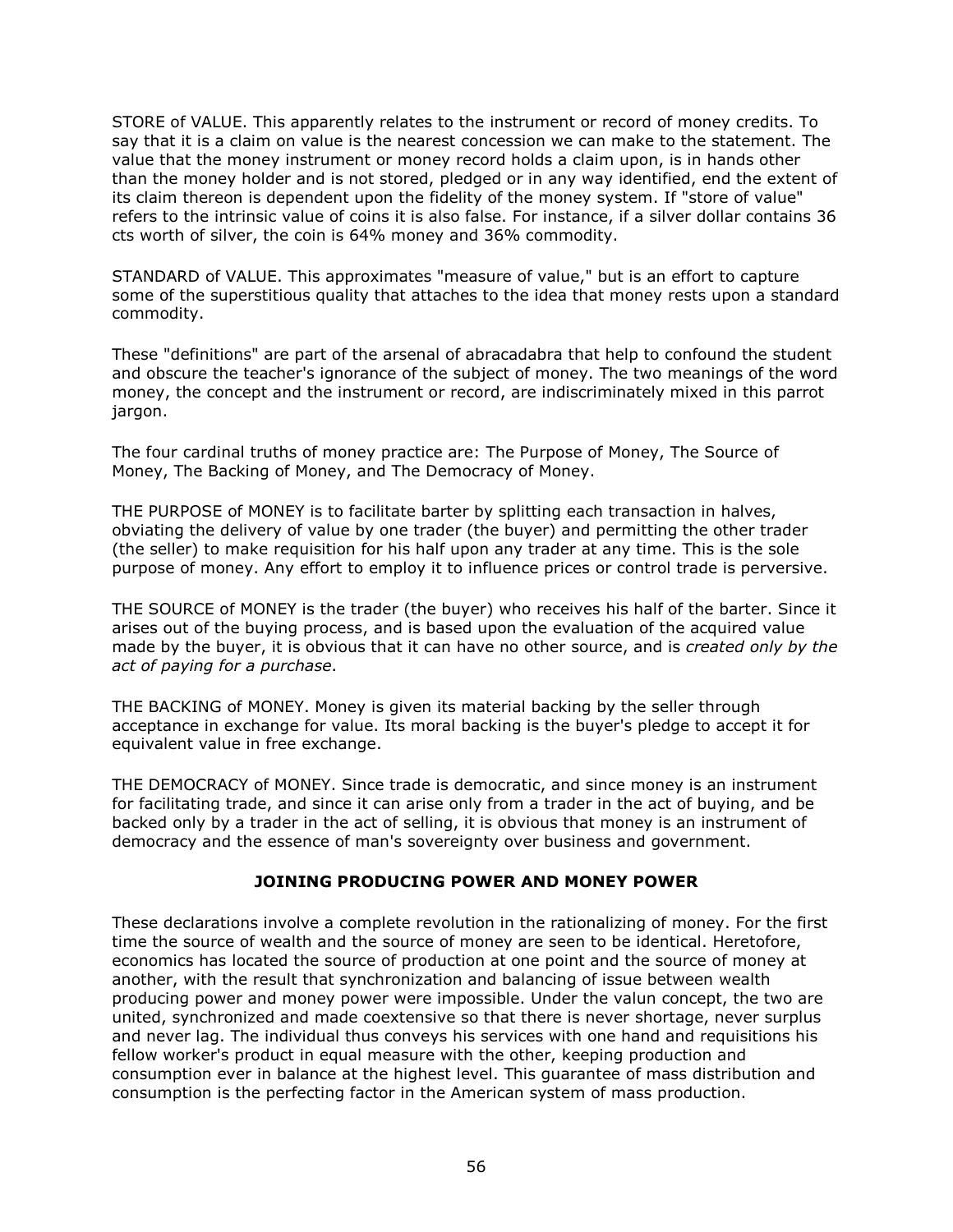The old concept of money is that the worker must first get the consent of a power outside himself before he can requisition value. Thus his purchasing power is restricted and this, in turn, reacts on his selling power and this limits his productive power. In other words, the old method, by limiting buying power necessitated reduction of producing power and defeated mass production, while the new concept permits buying up to the capacity to produce.

There is no purpose in increasing mans capacity to produce, if his capacity to consume is not commensurately increased. As explained in Study No. 7, each of us is his own customer. Every man must buy all he produces, or surpluses develop at some places and scarcities at other places, throwing the economy out of balance. Therefore it is not only the right, but the duty of every man to buy the products and services of others up to the value of his own production. If this is accomplished, our scientific men may develop the mass production technique to the ultimate. If it is not accomplished, they are stymied.

If we can coordinate consumption with production we may develop our mass production to the point where the fullness of production will itself bring about the diminishment of hours of labor, the abolishment of child labor and the labor of the aged, and give us less work and more leisure, until the ideal balance between work and leisure is attained. That our production engineers can do their part in this aim, there can no longer be any doubt. The only question is: will we master money as they have mastered production? If we do not, we defeat them and thwart the attainment of this great social aim and the vindication of the private enterprise system.

## THE SURPRISE WEAPON

Society is in the twilight of a passing day. The state now undertakes to finance the economy, and, since a free economy is manifestly impossible where the state assumes the responsibility of supplying the money circulation, the politician is compelled to choose between fascism and communism. Under either choice liberty is abolished and the people are enslaved. As the planners all over the world adopt their devices for a managed economy, and ideologists and sloganizers prepare their implements to condition the minds of men to their control plans, and the cause of human freedom seems defenseless, there falls into the hands of the people a *surprise weapon* that will turn the tide of battle and give the people mastery, not only over their private affairs, but, over the would-be political planners. This weapon is the people's money power as defined in the following pages. It will change the whole course of human events into the paths of liberty, prosperity and peace.

THE VALUN PRIVATE ENTERPRISE MONEY SYSTEM, being non-political, has no nationality or boundaries. It is therefore naturally a universal money system, though it may begin in a local trading area anywhere and extend anywhere regardless of political boundaries. It offers, therefore, a new basis for the international union of peoples on the economic plane quite independent of their political differences.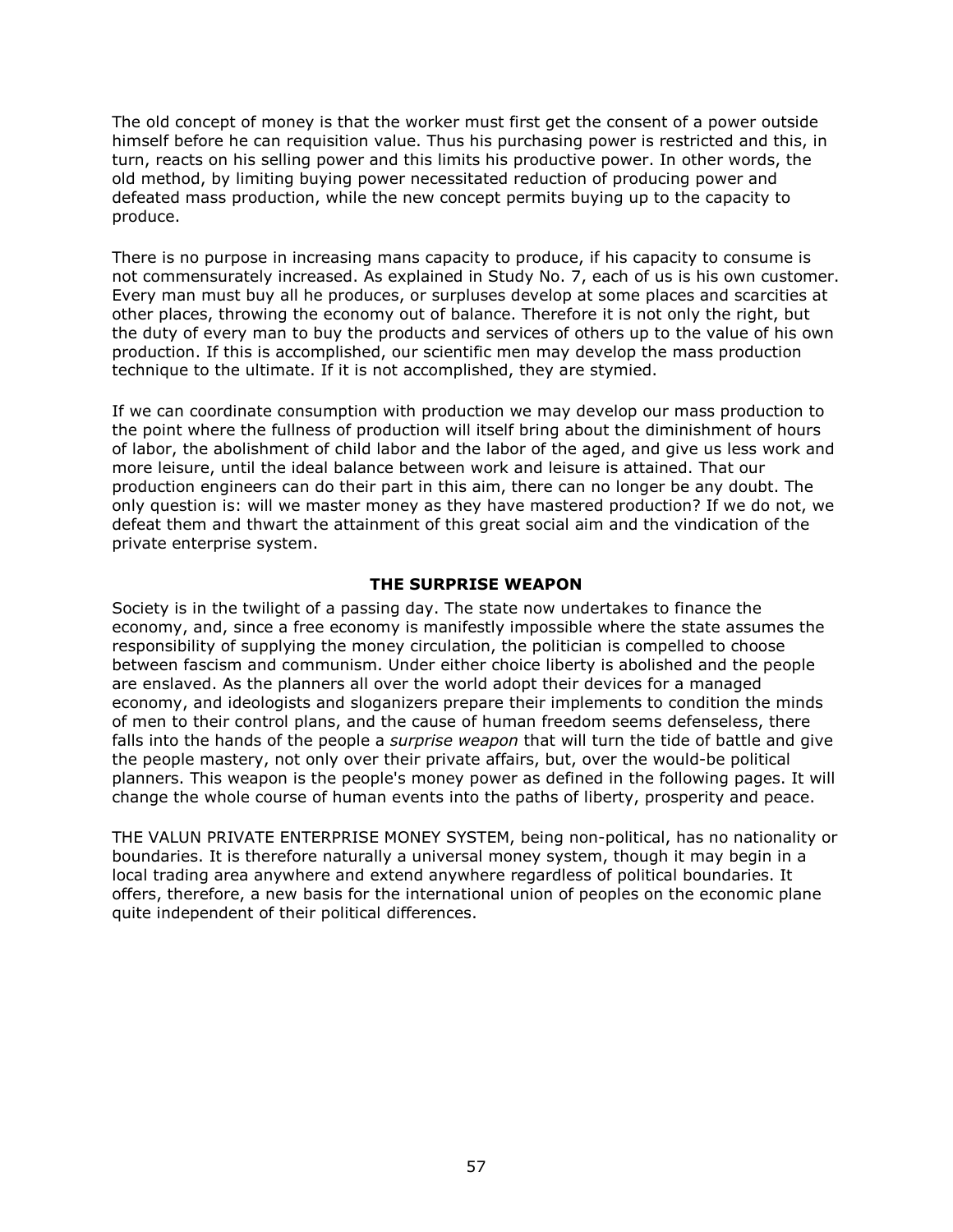### VI

#### HOW THE MONEY IS ISSUED

#### CHECKS AND CURRENCY AND THEIR BASIS

A money system is a vast accounting mechanism. The private accounts that are kept on the millions of ledgers of private tradesmen are all auxiliary to this master ledger which determines the meaning of the terminology in which these individual accounts are kept. Disturb or distort the master ledger and you affect likewise all the millions of subsidiary ledgers in the economy. Society must have a stable money system to preserve its own stability.

When businessmen resolve to set up a money system, they agree to hold in trust for each other goods and services that are pledged against the drafts which they have issued in the form of money. These values - that are held in trust by all for any who may present a money draft therefor - constitute a vast pool, not housed at one place, but scattered throughout the trading sphere. This vast pool of goods and services is the basis or backing for the outstanding money supply. "Reserves" and metal hoards are but window dressing. Only that which is purchaseable is back of money.

While all the traders in the Exchange hold values in trust, none knows who actually may present an ownership claim therefor by the tender of money, and whether there is warrant for such tender. Therefore there must be a central bookkeeper, with an all-seeing eye, that keeps account of who holds values and who holds claims thereto. Some means of conveying this information to and from the central bookkeeper must be available.

For the purpose of fixing in our minds the fact that money exchange is accountancy and that no value attaches to the money instruments, let us assume that the central bookkeeper operates by telephone, without money instruments. A telephones the central office and states that B has ordered some merchandise at a given money price and asks whether B's account will permit the charge. On being assured that it will, the goods are shipped and the central bookkeeper debits B's account and credits A's. Thus a perfect money transaction has been consummated because values were stated in terms of a money unit and value has moved only one way, and from which there has arisen a debit and a credit warranted by the rules of the money system. Yet no instruments have been issued, and thus there is nothing material upon which the mind can fix a value or attach a superstitious power. This demonstrates that money is first of all a concept in accountancy and that it may be expressed verbally. We may go further and assume that, in confirmation of the above transaction between A and B, B sent to the central bookkeeper a duplicate of A's order. Still we think of the transaction as a simple bookkeeping transaction and there is no superstition attaching to the duplicate order.

Let us hold to this bookkeeping concept and assume that, with the order for the goods, B sent via A an order known as a check directing the central bookkeeper, to debit his account and credit A's account, and that A sent this to the central bookkeeper instead of a duplicate order. In spite of the fact that the check is known as a money instrument, it is still nothing but a bookkeeping memorandum - and is not in the least mystifying.

Now we will assume that B calls up the bookkeeper and says that it is inconvenient to write checks for petty transactions; and asks if the bookkeeper hasn't some plan for obviating check writing. The bookkeeper says, "yes; I have some bills, in different denominations and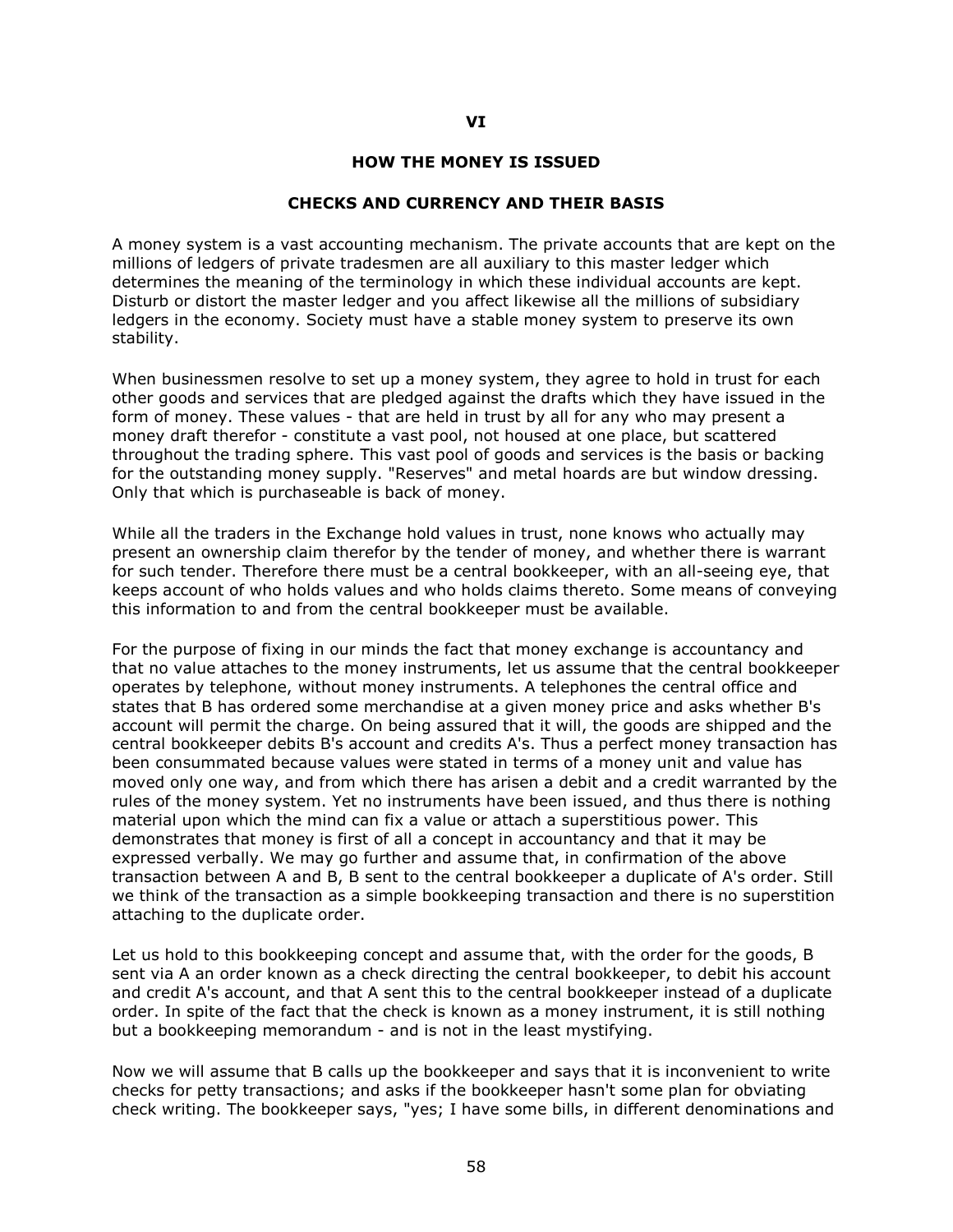coins, that require no signature and are good in anybody's hands" B asks how he can get them. The bookkeeper says: "send me your check for the amount you want and I'll give them to you. I will debit your account for your check in the regular way." Now, because nicely engraved pieces of paper and pretty coins meet the eye, we are in the zone where the greatest superstition arises. To most persons these instruments are money, and nothing else is money. Yet these are but bookkeeping instruments like the check and the duplicate order. In essence, they are the same, but the check is better suited to the purpose visualized than is the duplicate order, and the currency is better suited than is the check for certain purposes. Neither the check nor the currency accomplished anything more than did the telephone call; all were instrumentalities of bookkeeping and each effected a money transaction.

How does the currency spring into existence? As we have seen, someone had to order and authorize it. The bookkeeping method is to set up a special currency authority who has caused to be fabricated the pieces of paper and coins. When a check is written for it, the amount of the check is debited to the account of the check writer who receives the currency and the same amount is credited to the currency authority. Thus the currency is just as much a creation of the check writer as is the check which requisitioned it. It becomes the equivalent of a certified check payable to bearer. No mystery, no magic, nothing awesome. When the currency returns to the bookkeeper, it is credited to whoever returns it and charged back to the currency authority where it is held subject to some other requisition for it. Note that the currency sprang out of a book account, just like the check and that both, therefore, have the same basis.

The currency under the valun system will of course be manufactured at some central plant where adequate safeguards will be set up against theft; and the counterfeiting problem will exist as it does with any money system. It will be the duty of the Central Board of Valun Exchanges to provide the currency in bills and coins on demand of the various Exchanges, so as to provide uniformity and central control.

The promise to pay and promise to redeem or exchange - forms that are used on existing money instruments - will not be used. There is nothing to pay and nothing to redeem in true money. Its purpose is to requisition goods and services, and not to requisition some other form of money. The check form need but say, "Credit the account of ...................... and debit the account of the undersigned." The currency bills need but carry the word VALUN and the denomination. Coins need carry only the word VALUN with the fraction they represent such as  $1/100$ ,  $1/20$ ,  $1/10$ ,  $1/4$ ,  $1/2$ . The name of the  $1/100$  would be cend, (Esperanto) the five cend piece might be called the quin, the ten cend piece, the tenth. The material from which the coins would be stamped should be the most inexpensive that would serve the purposes of wear and weight. Some concession might be made to the vending machine industry.

To enable the valun system to render the check clearing service rendered by banks without their luxurious quarters and extensive units and branches - it is proposed that only one Exchange be set up for each state; in any satisfactory quarters, even if it be in an industrial section. This plan precludes the necessity for members to visit the Exchange, and relies entirely upon the mails for conveying deposits and returning vouchers. Such a plan must provide the means for drawing and depositing currency; and to serve this need it is proposed to have Valun Currency Counters in business neighborhoods.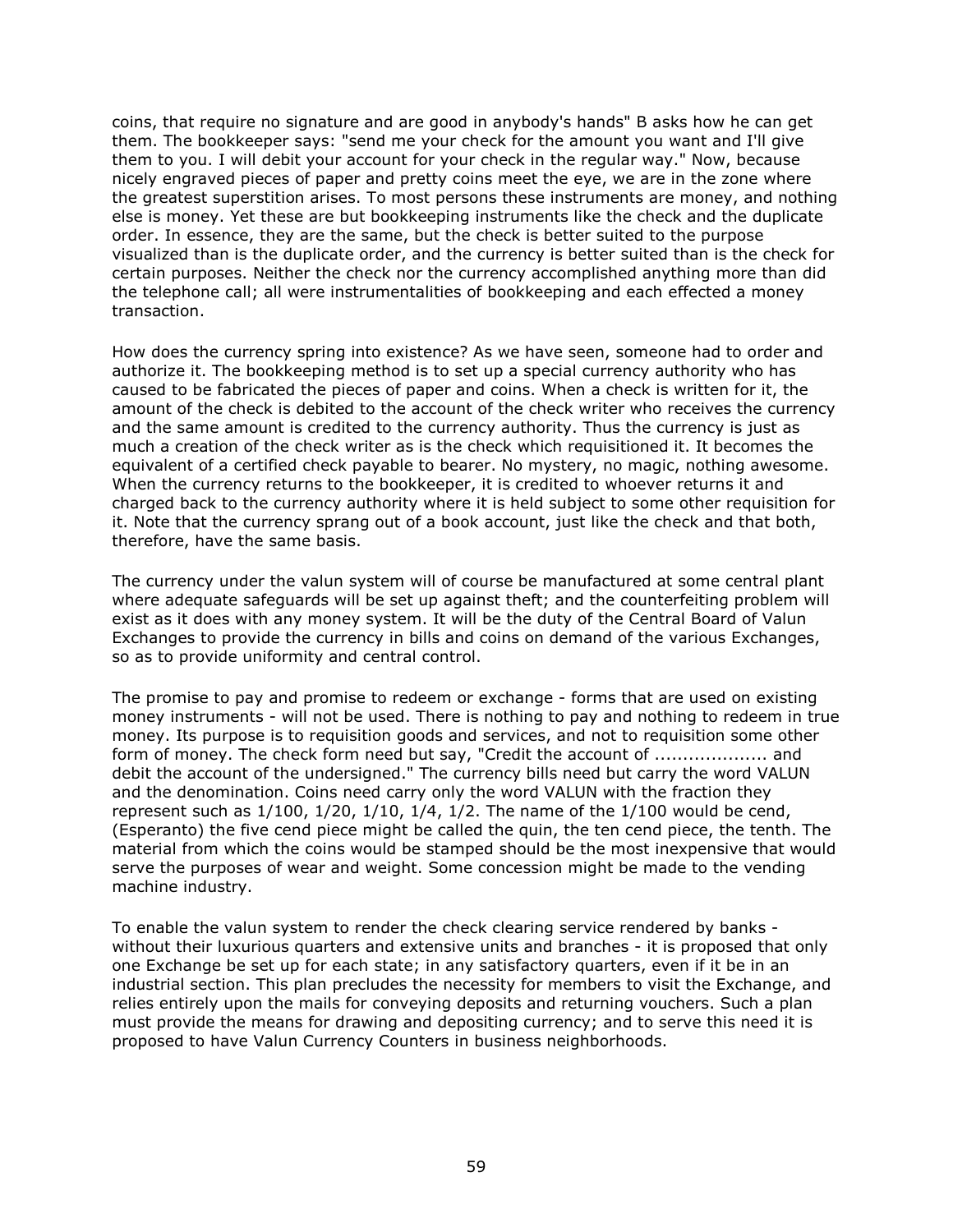### NEIGHBORHOOD CURRENCY COUNTERS

A Valun Currency Counter would be authorized by a franchise issued by the Valun Exchange to an applicant member located in a business neighborhood where there might be sufficient demand to justify. The primary function of the V.C.C. would be to accept deposits of currency or checks for currency on demand. Members requiring currency would issue checks payable to the Counter dealer - who would surrender the currency just as is now done by banks. If a member wished to dispose of currency, the Counter dealer would issue his check for it. If the member wished to store cash with the Counter dealer overnight or the weekend, he could do so and be guaranteed against loss. The Counter dealer would of course have to provide himself with a safe and adequate burglary protection. The currency would be available to the Counter dealer from the Exchange by some safe conveyance; but it is believed that there would be but little occasion for currency to return to the Exchange because a dealer finding himself long would probably also find some other dealer, in the same city or neighborhood, who was short - and who would buy the surplus with his check.

The secondary function of the V. C. C. dealers would be to buy valuns for dollars, or dollars for valuns, at the current rate of exchange. Since all valun members would (at the outset) be obliged to do business on both a dollar basis and a valun basis, and since some nonmembers would sometimes come into possession of valuns, the need for such "foreign exchange" service is obvious. The existence of such a money market would serve the additional purpose of establishing an official differential between the dollar and the valun, for the purpose of pricing goods and services in both units.

The Counter dealers would be organized in the Valun Currency Counters Association and would report their valun-dollar dealings daily to their central office where the exchange rates would be determined after business hours every day, and wired to the members of the Association every morning. These rates would of course be determined by the law of supply and demand. If valuns be in greater demand than dollars, the dollar price of valuns would rise. If there be greater demand for dollars, the dollar price of valuns would decline. It is expected that there would be a continuous trend favorable to the valun (i.e., the dollar price of valuns would show a trend rise) but there may be reactions, and the daily variation would probably be irregular.

The V.C.C. Association, as it announced the daily exchange rate, would supply a guide to merchants for the double pricing of their wares in valuns and dollars. Thus if the valun rate were announced as \$6.65, it would mean that any merchandise bought by the merchant on a valun basis and given the usual mark-up, would be multiplied 6.65 times to get the dollar price. If an item be bought on a dollar basis and given the usual markup, a deduction of 85% would be made to arrive at the valun price. This percentage would be announced publicly every day so that buyers, as well as sellers, would know the differential.

There would be no agreement among dealers to follow these price differentials; and this would not affect the scale of prices of different dealers. However, if a dealer did not follow the differential in his valun and dollar pricing, the tendency would be for buyers to purchase, at the Currency Counters, valuns or dollars whichever gave them an advantage with the merchant who had failed to follow the official differential in his pricing. This in turn would work to the disadvantage of the merchant when he came to convert his dollars or valuns, one into the other. The influence of the Valun Currency Counters would therefore be to make the differential between dollar and valun uniform in all shops, however much their price scales might vary. At the outset, the practice would be to quote prices exclusively in dollars, with the discount for valuns. As valun trading gained the ascendency the practice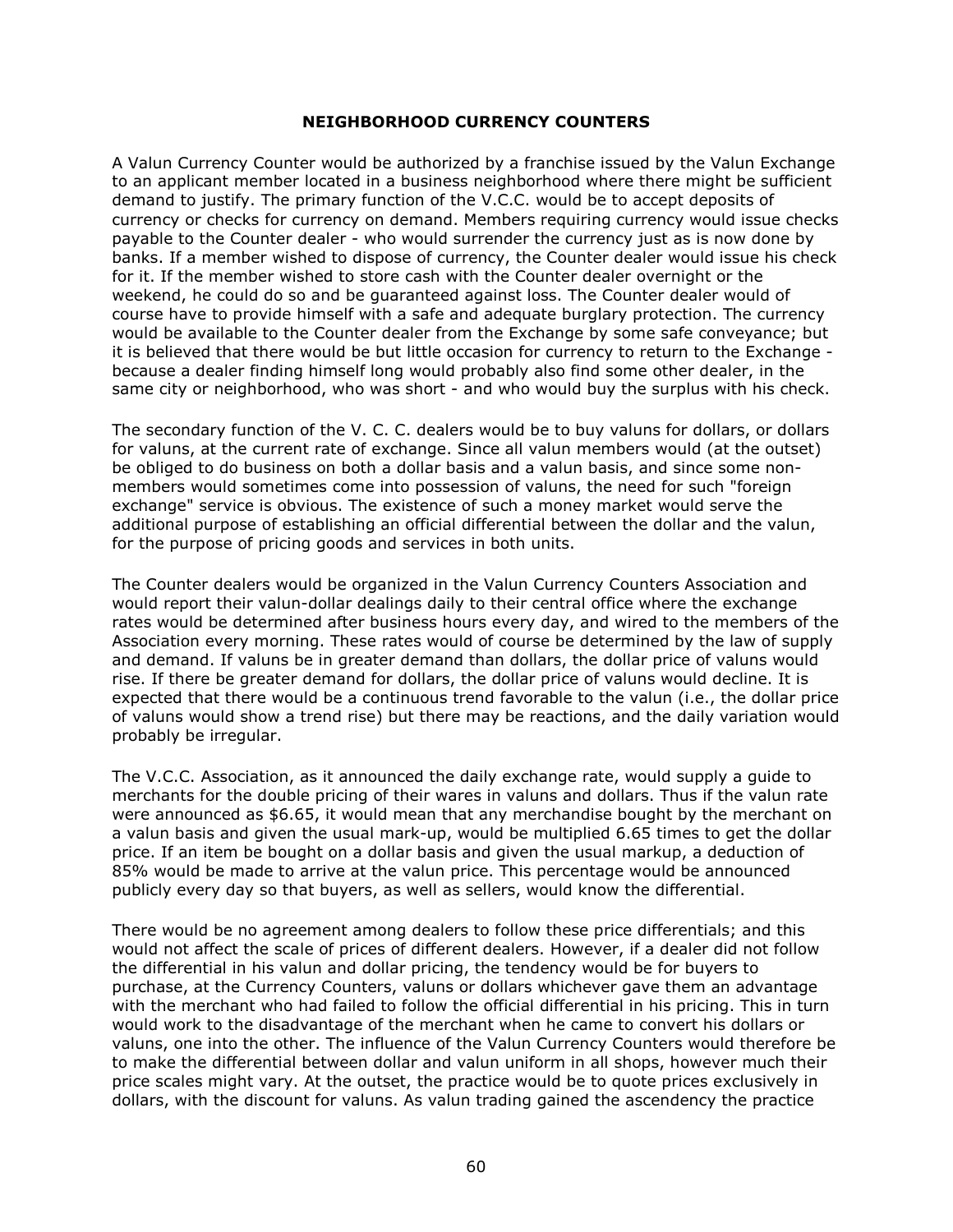would probably be adopted of quoting exclusively in valuns, with the premium rate in dollars.

The Valun Currency Counters would be privately owned and conducted under the terms of the franchise issued by the Valun Exchange. All services rendered by them would be subject to an appropriate fee which would be stipulated by the Exchange or regulated by competition. Whatever the cost to the members might be, it would be less than the cost of maintaining branch Exchanges after the manner of the present banking system with its many units and branches luxuriously equipped.

The checks that pass through the Exchange would be its continuous stream of income by reason of a charge on each check cleared, and this per check charge should be minimized by economies wherever possible. There is in the valun system no need to do the pretentious thing - to inspire public awe and blind confidence. There is no occasion for window dressing or display of any kind. The system is to be a matter of fact institution - serving the simple needs of exchange, reflecting the democratic control of its members, and serving them essentially as community bookkeeper.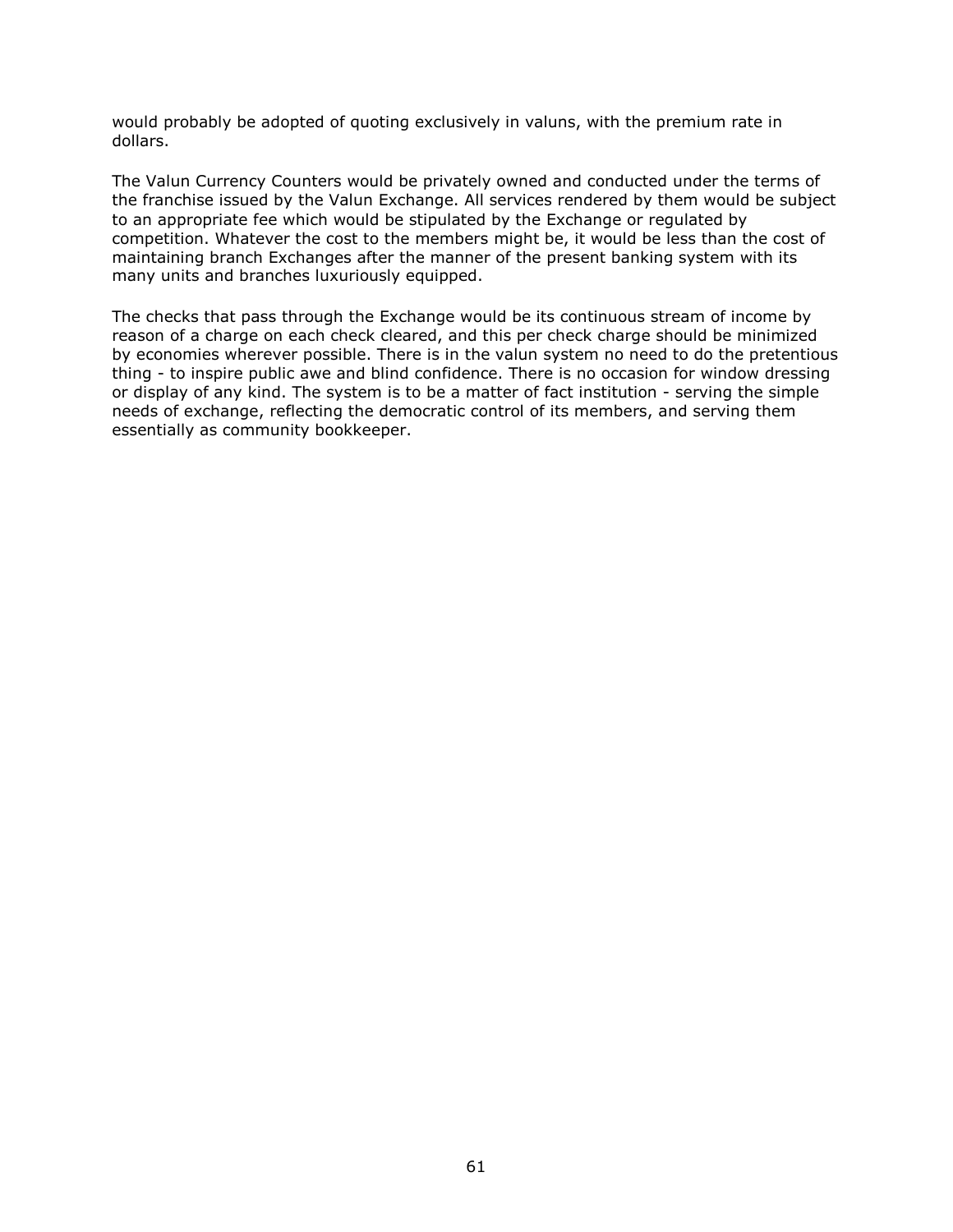## VII

#### EACH ISSUER'S LIMIT

### DETERMINATION OF EACH PERSON'S LIMIT OF MONEY ISSUE AND ITS REDEMPTION AND THE MAINTENANCE OF ADEQUATE SUPPLY WITHOUT INFLATION AND DEFLATION

We come now to the crux of our problem in determining the money issuing power. Through the traditional bank credit practice, which is an outgrowth of the ancient aristocratic attitude, our minds have become habituated to attributing creditability to possession of material resources. We should be careful not to borrow mental attitudes from the autocratic political money system which we are undertaking to renounce.

There is no psychology of grant in our system. Everything is predicated on rights and mutual interest. There is none among us who is endowed with special powers, hence there is none that can favor others. We are pursuing the ideal of a true money system because money exchange is indispensible to all of us. We are interdependent. We are interdependent because we have discovered that we call exploit ourselves fully only through others.

If we make all we consume, we must live a very low standard life. If we make things that others consume and others make what we consume we raise our standard of living. This requires exchange and as we have seen, money is merely a device for facilitating exchange and hence a means of exploiting our own wealth producing capacity. But let us not be confused by the exchange process. It does not, or at least should not, alter the rule that we consume only what we produce and produce all we consume.

Though each of us is but a very small part of the vast mechanism of production and perhaps apply our minds and hands directly to none of the things that we use and consume, yet all we acquire is of our own making. Regrettably, most of us have made even more than we have acquired because our unfair money system has caused others to gain some of our production through the deceptive processes of exchange.

If we make all we consume and consume all we make, does it not follow that each of us is his own customer and that a true exchange system is one that permits us to buy from ourselves everything we produce and nothing more? if I be a shoe maker and desire an automobile, I can make that automobile by making shoes and when I have made an adequate number of shoes, I should come into possession of the automobile. The transformation of the shoes into the automobile is the service that exchange renders to me, and the transformation of the automobile into shoes and other things is the way exchange serves the automobile worker. The function of exchange is to transform our production into the things we want.

If we would be fundamental in our thinking we must conceive it not only the right but the duty of each of us to consume all we produce, or, putting it in exchange terms, we must buy all we sell. If we would sell, we must buy and, therefore, the solution of the problem of selling our services adequately is to buy them adequately, indirectly by buying the services of others. The reciprocating movement is that others buy their own services, indirectly by buying ours. To permit the natural action and reaction of exchange to bring us boundless prosperity and security each of us must be enabled to invoke it through our inherent money issuing power.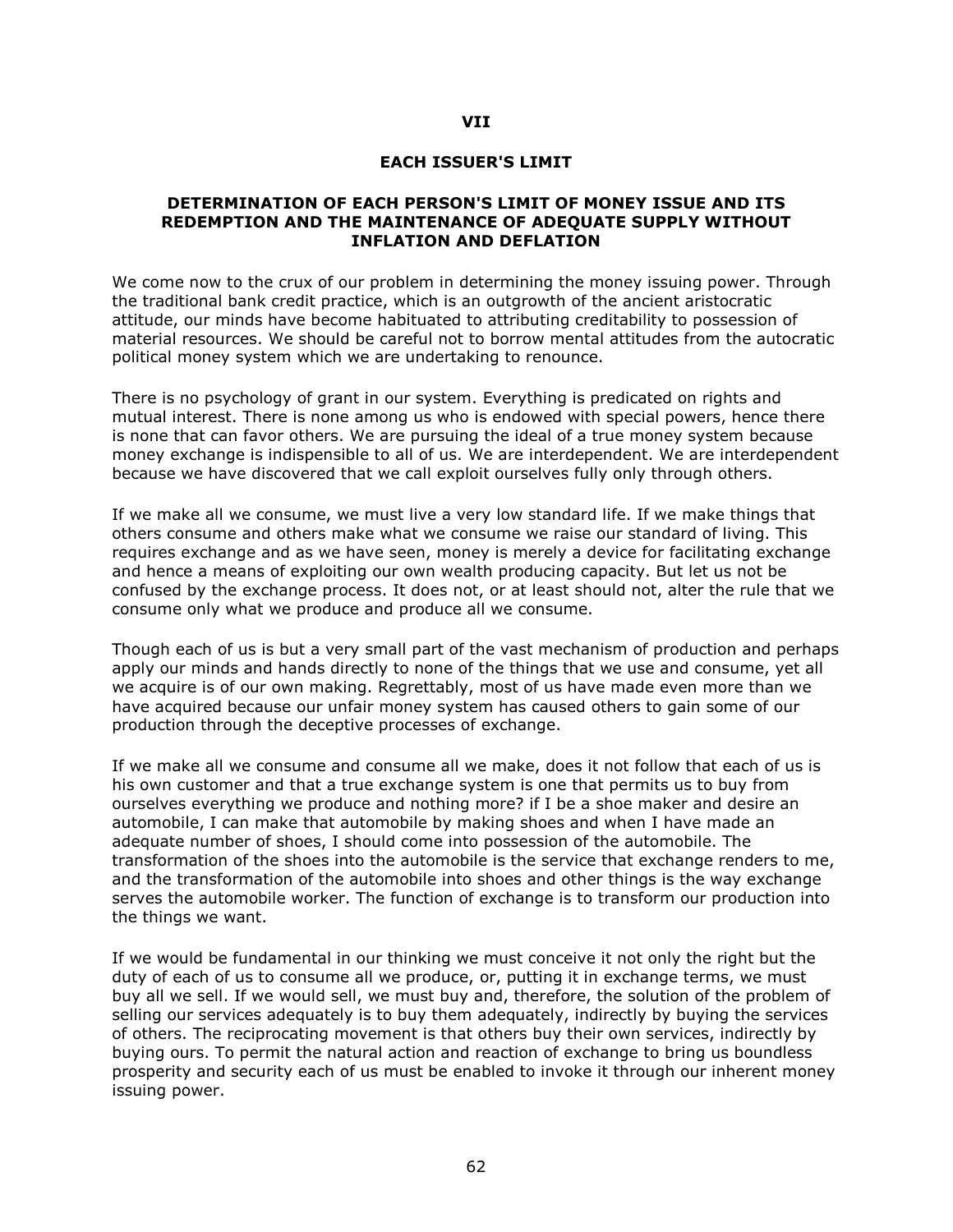All our economic ills are traceable to the folly of believing that our buying power can be vicariously exerted, i.e., that the government and those few who have bank credit can do it for us. They can no more buy for us than they can produce for us. The wealth producing power must be coordinated with the money issuing power and reside in the same places namely, in everyman.

If exchange plays no tricks on us, all of us are working for ourselves; all of us are buying from ourselves; all of us are selling to ourselves. Now what are we buying and what are we selling? We are all buying and selling the same thing. This is human energy, mental and physical. There are infinite varieties of human energy in physical form but, basically, there is but one commodity in exchange and that is human energy. It is the only value.

## LABOR MONEY

Others have comprehended this and from this premise - that all value is labor, and that money is based on value - have reached the conclusion that money must be based on labor, and rightly so. The fatal error, however, that labor money planners have made is that they set a measure of labor, such as an hour, as a unit of value. This destroys the entire function of exchange, which is to evaluate labor. When exchange is not free to evaluate, it is impeded, and when exchange is impeded, production is retarded.

While it is true that labor, mental and physical, is the only value - and therefore the sole commodity that passes through exchange - it does not follow that labor is uniformly valuable. To state that all value is made up of labor, is not to state that all labor is equally valuable or even that all labor is valuable. Labor may be wasted; it may be so unintelligently applied that it is worthless.

In the many efforts to set up a labor money system, we see how logic based on a sound premise has been frustrated by the old habit of undertaking to establish a fixed unit of value for money. This inability to comprehend the abstract value unit which our system comprehends - has been the undoing of all money planners of the past. In truth, all money systems that have existed, and all that can exist, are labor money systems because there is nothing else upon which a money system can be based, since it is the sole value. But a money system can, and all thus far have, distorted the exchange process of evaluating labor to the prejudice of the many and the advantage of the few.

We are all laborers and therefore fountains of wealth, in that we emit human energy, but we must direct that energy the way our fellow laborers would like it; and in the measure in which we respond to this demand will our energy be valued - and not by the time we have consumed in projecting it, nor by the sweat and toil that we have sacrificed. In turn, our fellow exchange participants must project their energies to our liking. These processes of projecting and evaluating energy are the function of exchange and, after evaluation has been determined, money expresses the evaluation; but money, if it is true, will have no influence whatever in determining the value. Money is not a measure of value; it is a method of stating a value determined by exchange.

The ideal we are striving for, therefore, is to keep money neutral in the exchange process; and to do this we must make it available to anyone who wishes to utilize it within certain bounds. These bounds are not easy to determine.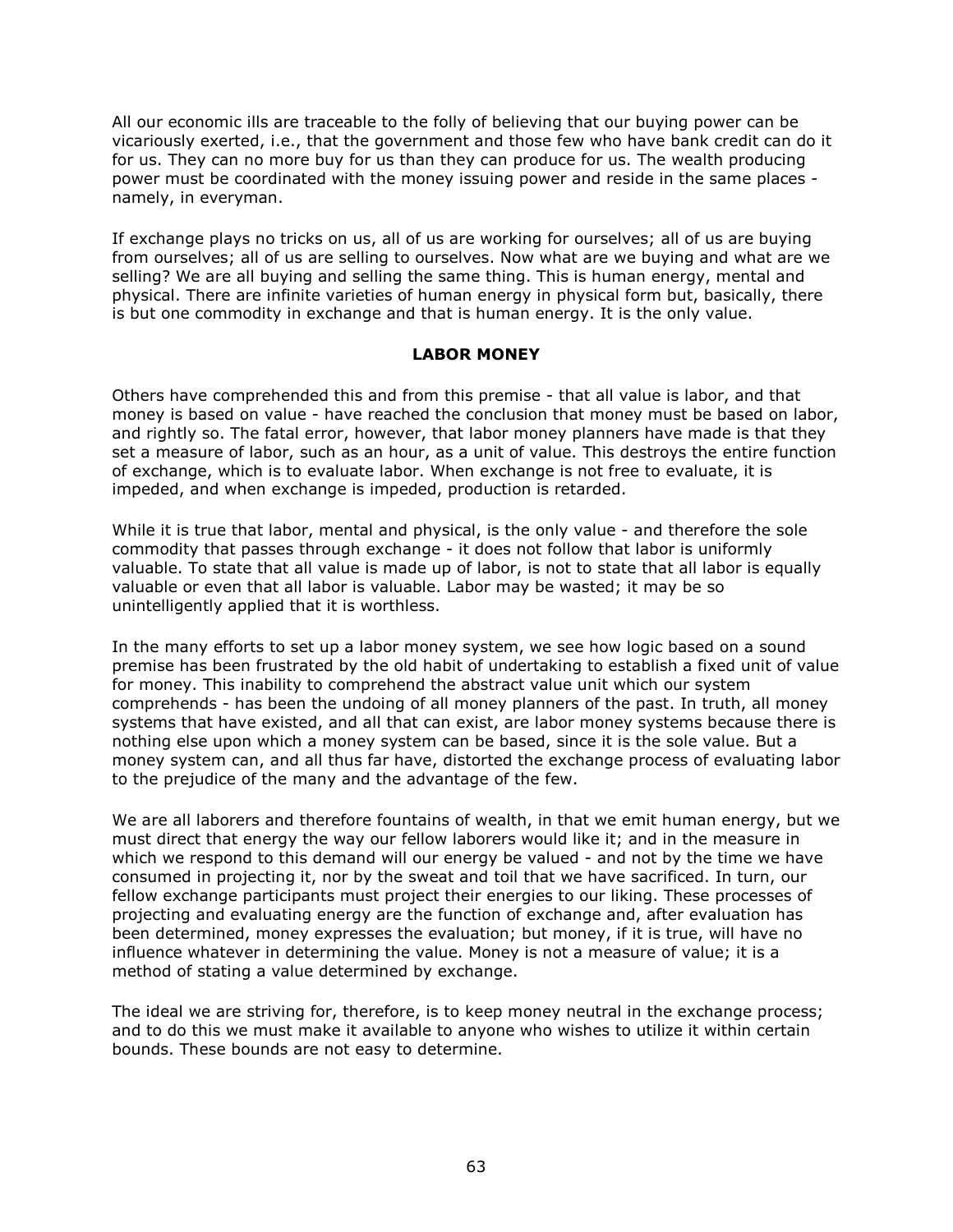The principle can, however, be simply stated thus: Every person or corporation is entitled to create as much money - by buying, as he or it is able to redeem - by selling.

As we have pointed out, each of us is basically his own supplier and his own customer. The exchange process is in fact a shuttle movement. The shuttle goes from us laden with our energy and returns it to us transformed into the energy of others. Or it comes to us first and we return it. The movement is initiated by money power; and whoever lacks money power is unable to start the shuttle. An economy that restricts its shuttle starters, limits its productivity. The power to start the shuttle is really the power to buy from one's self, i.e., the power to create demand for one's own services. A true money system must make this power available to all.

While the power to buy induces demand to sell, it does not follow that this reciprocal invariably reacts on a particular buyer, for he may not have the particular value for which a demand has been created. Therefore, we cannot solve the economic problem by merely providing money power and multiplying shuttle-starters. If the problem were as simple as this, we could establish the money creating power for everyone without limit on the assumption that selling would automatically balance buying in each case. Buying does create demand that reacts on some seller, but not necessarily on the one who created the demand. There is, however, no way of determining in advance whether a particular buyer may create demand for his own wares or services. Since this is so, it is obvious that exchange can operate only on a trial and error basis. The problem we must solve is how large a margin of possible error shall be alloted to each member of the Valun Exchange.

# A STARTING POLICY

The best that we can do is to set up a policy subject to amendment as experience may dictate. While there is possibility of error this should not intimidate us, because greater harm can follow from erring on the conservative side. Exchange must not be impeded even though some exchanges fail to realize their ideal. It is better to allot too much money power than too little - because it is impossible for successful exchange operators to willfully abuse this power; while it is possible to starve potentially successful operators.

To illustrate: Suppose a member has a debit power of 10,000 valuns, i.e., has the power to overdraw his account to the extent of 10,000 valuns. Assume that he has drawn down for his buying to the extent of 5,000 valuns when returns began coming in from sales; and these current income credits on his account then equaled or exceeded his current expenditures. It would be impossible for him to create more valuns, because they could be created only by diminishment of his income - since the income would cancel valuns as fast or faster than he could create them. Money income destroys money creating power, as money can spring only from a debit balance. Only the moneyless can create money.

The normal experience of business is that income and outgo keep approximately abreast of each other; and our purpose is merely to provide a margin of discrepancy. In some industries this is larger than others, due to the length of their turnovers. Some industries, particularly the farming industry, must expend for a long period before returns come in. Others - for instance, the retail grocery business - have a lag of only one to two weeks between outgo and income.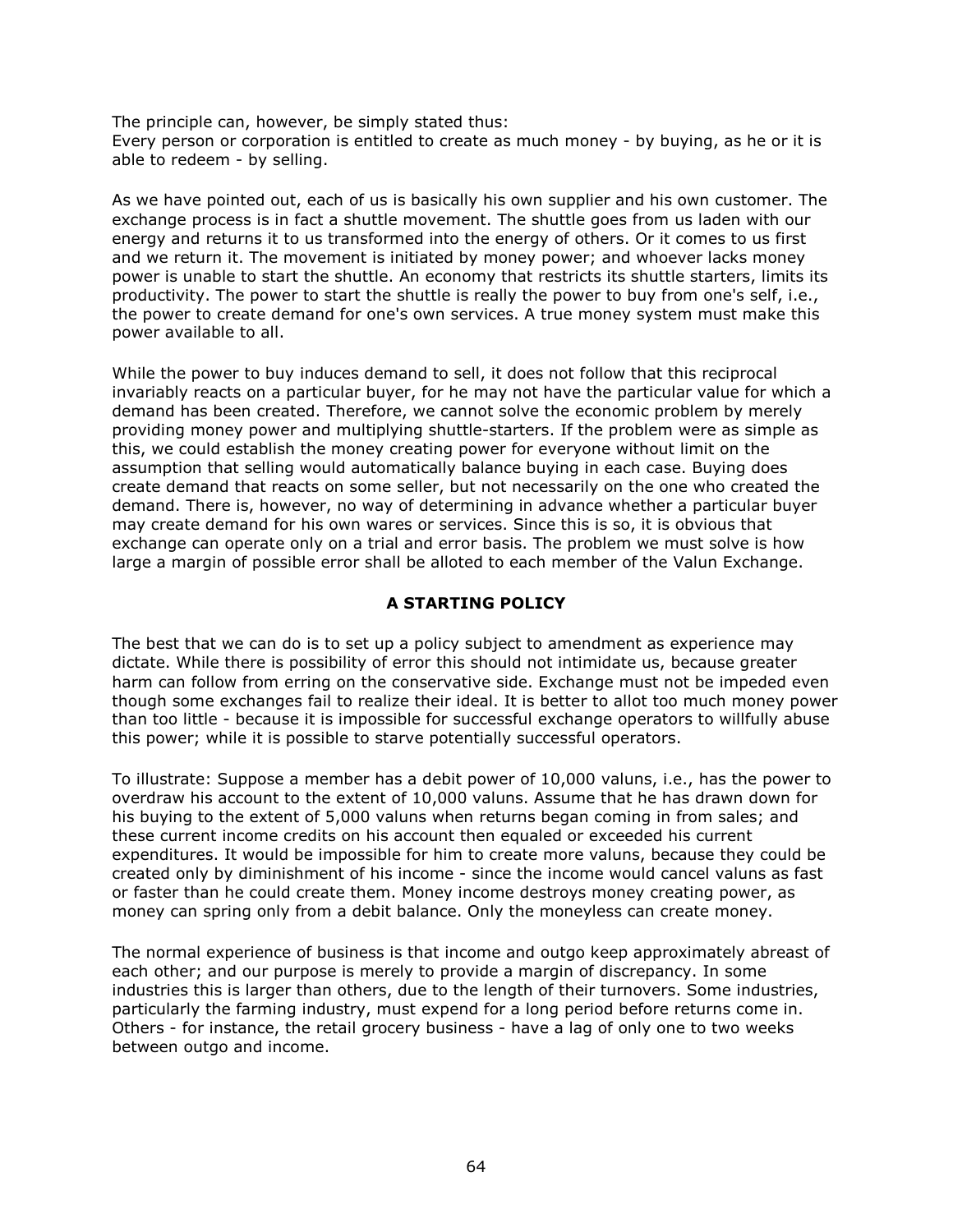A study of the turnover of various industries should be made as a guide for variations from a general rule. As a general rule for the initiating of trading on the Valun Exchange, we propose the following.

Each employer would list with the Exchange the names of employees who are members of the Exchange - together with the amount of salary payable to each over a three months period, including officers and owners. The amounts, so stated, to constitute the debit limit of each such employee.

Each such employee-member to be authorized to write checks up to the limit stated. The amount of the stipulated salary to be credited to the Exchange account of the employee as earned and simultaneously debited to the employer's Exchange payroll account. Checks written by employees to be debited to their accounts. No further payroll process would be necessary. Thus the money creating would begin by employees writing checks for their needs. If employee A had a salary of 100 valuns a month, his debit power would be 300 valuns. In other words, he could overdraw his account up to 300 valuns.

The employer would have two accounts, a payroll account and a commercial account. His payroll account to have a debit limit equal to his total payroll for three months. His commercial account to have a debit limit of 1/2 this amount or as much more as the class of his industry entitles him to as determined by the industry study of turnover.

To include all members in debit power, thus providing for those who are on no payroll, a minimum of, say 100 valuns might be provided for every member.

These debit limits would not be loans, no instruments would be executed for them and the actual debit would be the amount of overdrafts on the account. There would be no term to them; and they might be maintained indefinitely. The reason for this is that they constitute the money supply and are necessary to exchange, and there is no reason for making them rotating. Debit balances on some accounts of course imply credit balances on others.

Therefore it would be impossible for all members to have debit balances at the same time. Some might start their check writing against a credit balance and never have a debit balance and some might remain chronically on the debit side.

Under the above proposal, exchange would begin by consumers purchasing at retail, and by employers purchasing at wholesale. At the end of the initial 3 months period, the employer would find himself with a debit to his payroll account equal to the total earnings of his employees during that period. This would be the limit of the payroll account. For his employees to continue their drafts, he would have to draw on his commercial account - in which would have been deposited all his receipts, and in which he would have a debit power of 1/2 his three months payroll.

## EXAMPLES

An example: An employer has 50 employees and their total pay per month is 5,000 valuns or a total of 15,000 valuns over three months. Besides this debit power on his payroll account, he would have 7,500 valuns debit power on his commercial account or a total of 22,500 valuns. Only his employees could draw against the payroll account. At the end of the three months his payroll debit power would be exhausted; and, to continue the power of his employees to draw against his payroll account he would have to transfer to it from his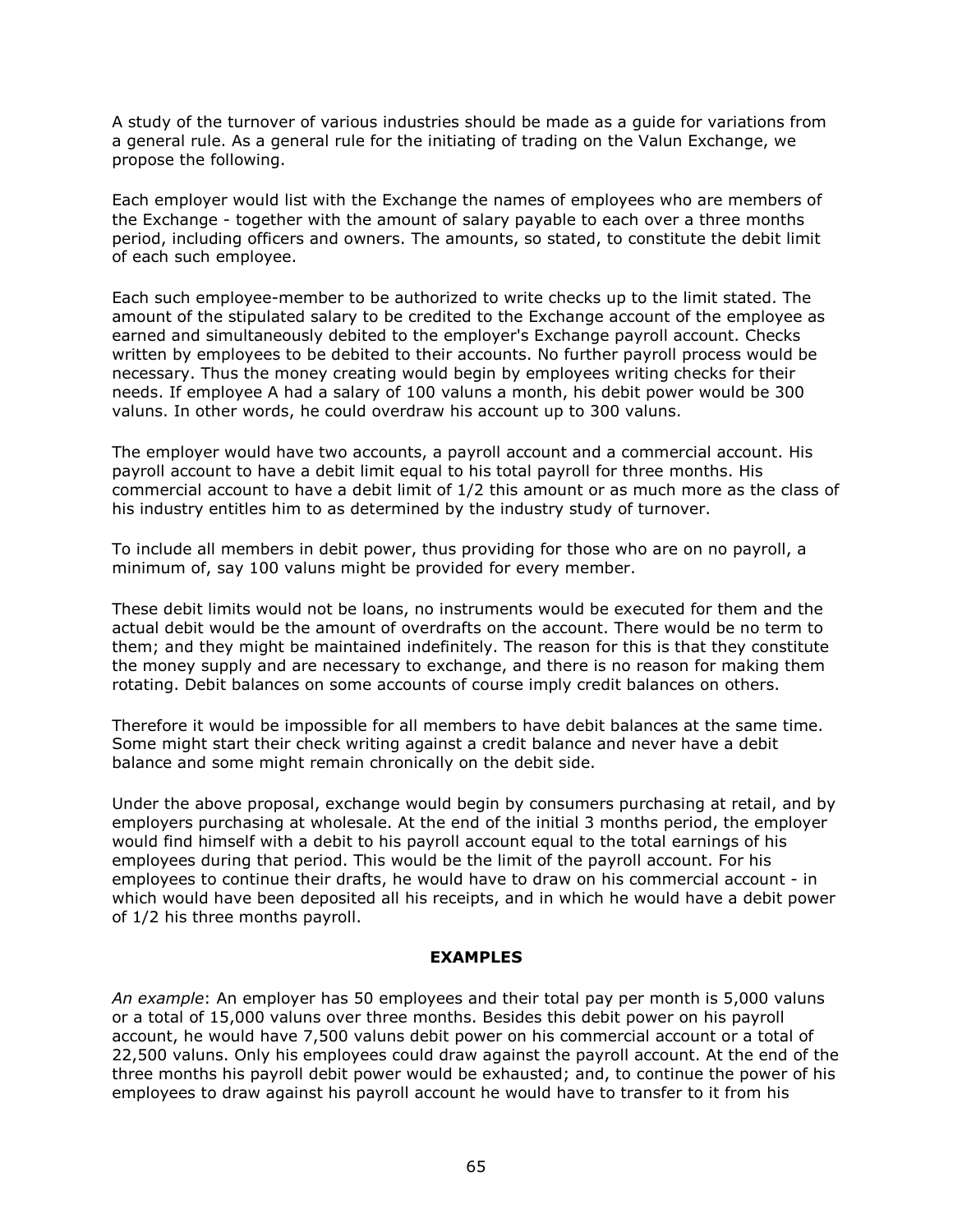commercial account enough to provide for the next three months. Employees would have a permanent debit power equal to three months salary.

Employers would have a debit power the first three months equivalent to 1 1/2 times the three month's payroll during the first three months, and one third of such sum permanently.

As stated, the proposed debit limits are merely an estimate of what would provide sufficient circulation for a start. Demand for additional debit power would not be a matter of individual request, but rather the determination from the industry study of turnover, which industries required more and how much. The determined amount would be allotted to every member within the particular industry in ratio to his sales for the previous year or six months.

As for employees, the debit limit for each would be automatically adjusted by the wage or salary, with the only question being, whether the three month period is adequate.

Persons who are not on a salary basis, such as the commission salesman, the news dealer on the corner, and others who are neither employer nor employee would come under the minimum debit limit which might be, say, 100 valuns. Professional persons, such as doctors, lawyers, ministers, architects, engineers, etc., like farmers, would be classified under the industry survey with an appropriate debit allotment assigned.

Each member, with his debit limit assigned, could then, within such limit, create fountainpen money by the mere writing of checks. If any currency be required, he would present his check to the nearest Currency Counter dealer and receive bills and coins as desired. If he should exceed his debit or over-draft limit, his check would be returned just as it now is when he exhausts his credit balance in a bank.

There would be no payroll problem for either employer or employee. The Exchange would automatically credit the prescribed pay to each employee's account each pay day and the employee would enter his pay in his check book. Of course, any check received by any member would have to be mailed by him to the Exchange for credit to his account and debit to the account of the check writer.

Under this plan of employee money creating power, employment is given a stimulus; because each employee brings to his employer his own debit power, and the employer has a three months deferment of wage payments. This is a vital contribution toward the sale of labor services because it makes the payroll less forbidding. Each employee becomes a capitalist who brings not only his services but his own financing. Each employee in effect buys his own services. This puts money power at the most vital point. It also cushions unemployment; because an employee laid off need not stop buying unless he has exhausted his debit limit.

## MONEY POWER THE STABILIZER

Once we have established the principle of debit power for employees, we have released a power for stability that is not possible when this power is confined to employers or sellers of goods. How far we may go in this direction can not be forecast but it is plain to be seen that debit power at this point can positively prevent depression because sustained purchasing power means sustained employment demand.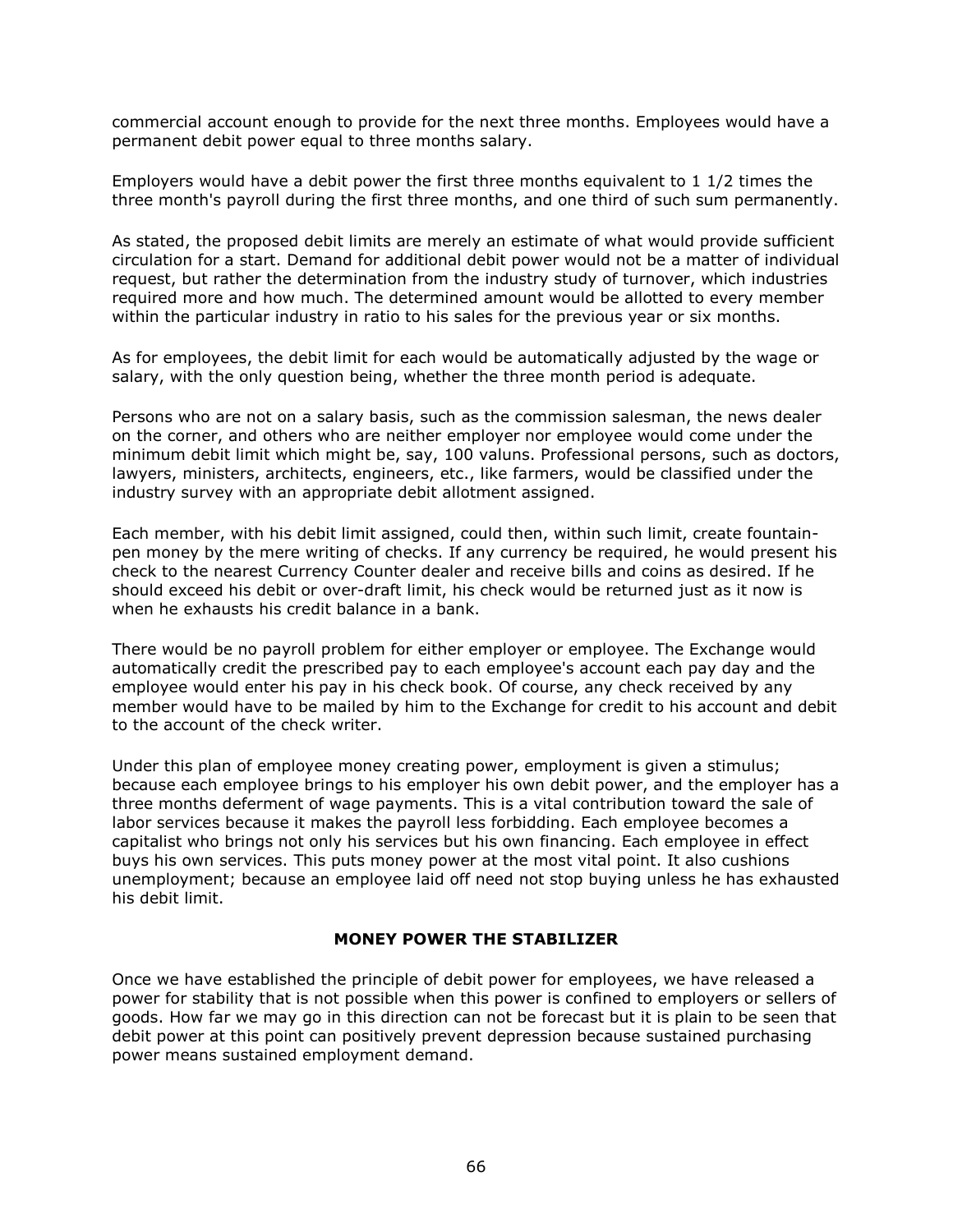When goods show a tendency to accumulate in warehouses, it indicates that employees have not been paid wages high enough to buy the goods they have produced. Reduced production then ensues; which means reduced employment, and this in turn implies reduced purchasing - thus accentuating the unbalance between goods supply and money supply. Perfect competition should preclude this unbalance between goods supply and money supply because it would compel adequate wages. But can we hope for perfect competition? While the political money system is the greatest disturber of competition, there are other disturbing influences, also attributable to political intervention.

If there be no recourse other than to introduce a compensatory force to balance the inequities of imperfect competition, the valun system will be found ideally suited therefore by reason of the simple measure of continuing debit power even with a discharged employee. This would prevent the depression spiral from forming, and would nip a threatened depression in the bud.

A depression means shortage of employers and surplus of employees; but is it not made less menacing when money creating power resides on the employee side of the employment line? Would it not induce some employees to step across the line and become employers (since employment does not mean an immediate drain upon available funds) thus tending to restore the balance between employers and employees?

The aim of the valun system is to establish a true money system, and to rely on competition to keep the economy on a steady keel. It is not inspired by the aim to establish a compensatory system for inequalities that may exist in exchange; but we point out that, if a compensatory program must be pursued, the valun system supplies the need effectively.

# CONSTANT DEMAND

Since constant employment, with resultant constant production and constant consumption, is the ideal of an economy, may we not resolve to make it actually so by regarding the employer-employee relationship as existing between the whole body of employers and the whole body of employees rather than between individual employers and individual employees?

If we take this attitude it is simple to provide - in the Valun Exchange - a central employment bureau where employee-members are registered with full information of their qualifications. Should any be laid off, they could continue to draw on their account to the extent of 1/2 or 3/4 of their recent salary until some other employer or their former employer reengaged them.

This policy can be justified on the ground that there would be no disemployment unless employees had been underpaid - thus making it impossible for them to buy the goods they had produced - and the disemployment compensation is to correct this previous inequality.

During the disemployment period consumption would be continued while production would be retarded, thus tending to restore the balance between production and consumption. The employee in effect would buy himself back into employment; because his consumption would induce demand for production, just as his previously stinted consumption had brought about his disemployment.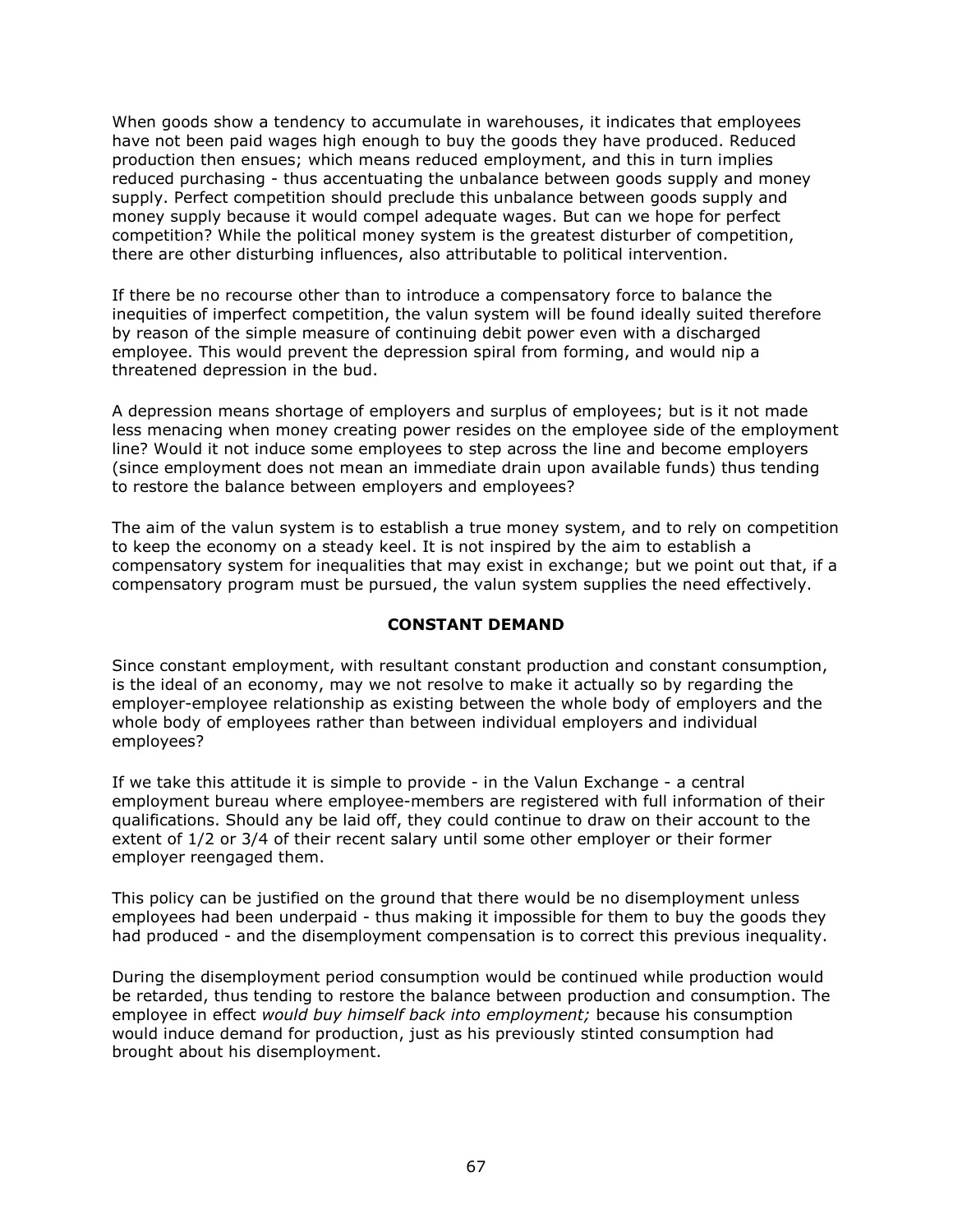Would this issuance of new money during non-employment be inflation? No, it would not. Inflation is the issuance of money against a non-value. Here we have the issuance of money against values previously produced and priced abnormally high, so high in fact, that there was not sufficient money supply in the hands of employees to purchase them. In other words, the condition of unemployment was produced by an *inflation of goods supply* causing prices to decline - and the action proposed is a deflationary influence upon goods, causing prices to return to their norm.

If, however, we must choose between a higher price level, with continuing employment, and a lowered price level with unemployment, the choice would be unanimously for the former.

We can resolve the membership of the valun system into a community within the general community - an inner community where the evils of the political money system are barred; and where other evils, that may be inescapable, are compensated for, and the economy thus kept on an even keel.

It is not the purpose of this study to outline arbitrarily a debit policy. Debit policy is the vitals of the whole system and if the principle of the democracy of the money power is respected, all else is a matter of judgment and preference as willed by the members through their elected servants.

It is possible not only to assure continuity of prosperity of all employed members of the Exchange, but also to even absorb gradually the unemployed from among the nonmembers. The cycle of production and consumption need not begin with production; it can begin with consumption. An unemployed person may actually buy himself into a job by consuming existing goods, thus inducing demand for labor. Since a person having valun debit power can spend his valuns only with suppliers who are members of the Valun Exchange, his demand can be directed only within the system; and thus all reaction remains within the valun community.

We shall not have fully comprehended human rights until we recognize the right of every man to proffer his services to society by the practical means of requisitioning the services of others through his power to issue money. In an exchange society man's only means of employing himself is to employ others and thus induce the reaction of demand for his own services. In sheer justice, therefore, we cannot deny to any man the right to issue a draft upon his own energy, even though, at the time of such issue, he is unemployed.

## FEARS UNJUSTIFIED

The fear of moral delinquency, as a hazard to debit power exerted by individuals without discrimination, can be dismissed because of the unity of the accounting system. A Valun Exchange would be a St. Peter's ledger on earth which could condemn a faithless man to economic perdition. Under the political money system, every bank is an individual issuer of credit and there is no central ledger; and one may default repeatedly and still remain in the economic community. Not so in the valun system. There is only one ledger of debits and credits. Nothing is expected of any one who issues valuns through his debit power other than that he will accept valuns when tendered for goods or services at the current market price. If he fails in this, it will soon show up on his account. If he has been willing to deliver his wares or work at competitive prices and has found no takers, the fault is not moral. If he wilfully refuses to accept employment or patronage, he automatically brings upon himself ostracism from the entire valun community. This self-imposed injury is much greater than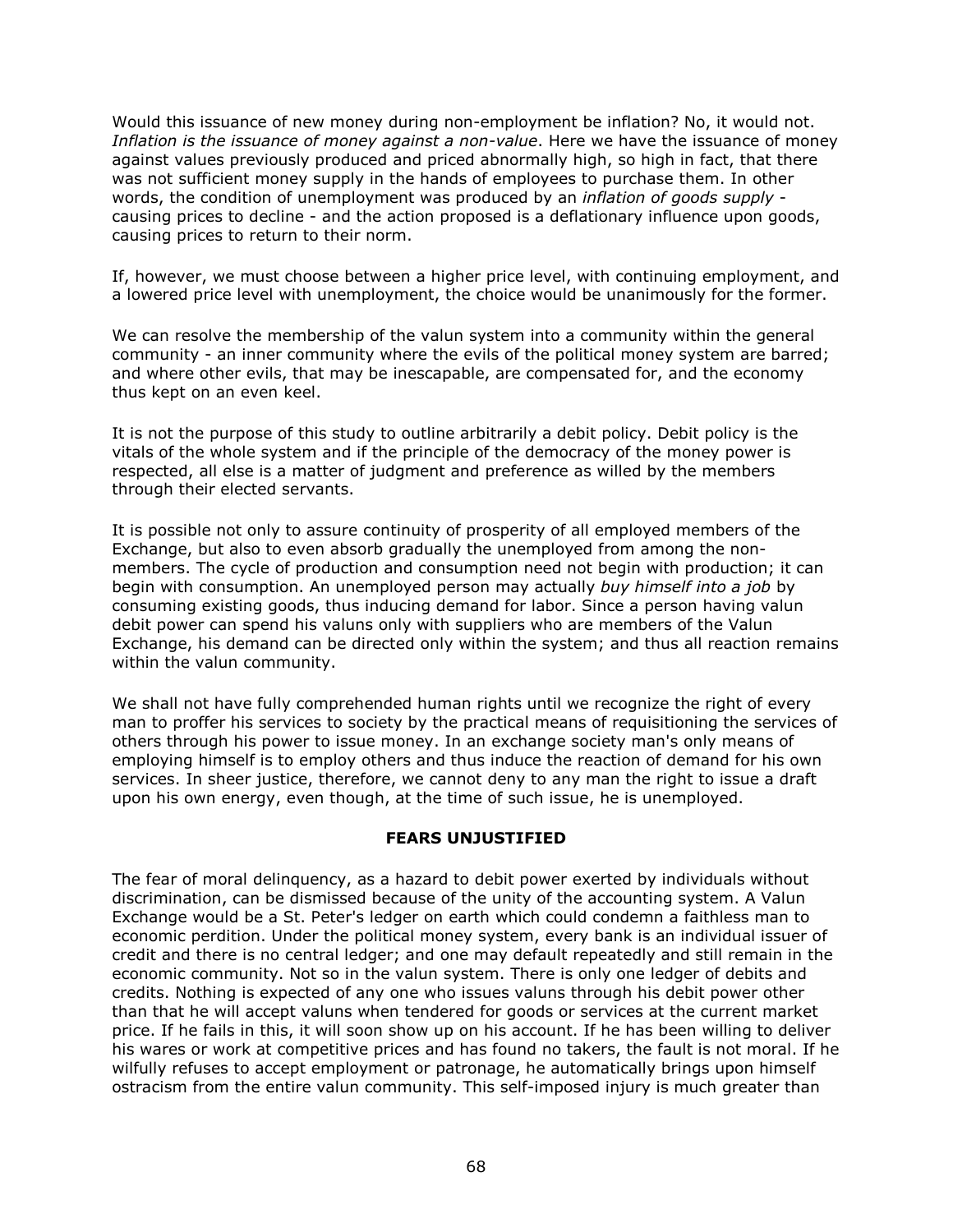any harm to the remaining reputable membership - which will go on functioning without noticing his departure.

There will be honest failures - since men will continue to be fallible - and the system should provide some way of reestablishing the debit power of such persons; but this is one of the matters that may be left to the common sense of the members to decide.

The question as to what becomes of unsatisfied debits that result from failures, is not one that is peculiar to the valun system. Losses in business are absorbed in the price of goods and this is one of the influences that tend to raise prices. There are, however, other influences that tend to reduce prices - notably the loss of currency, which in turn is countered by the presence of counterfeits. These factors are not serious and may for the purposes of this study be ignored.

We may assume that every issuer of valuns will redeem with goods or services all the valuns he issues; and the failure, for whatever reason, to do so can not be as harmful to the economy as is a pessimistic policy which would hamper exchange. It is far better that money be issued beyond its actual redemption than that it be issued below its possible redemption - since the latter course hampers exchange, and this in turn retards the production of wealth. Idle man hours are a more serious loss than unredeemed money and the former must never be hazarded by pinching the latter. Interrupted production is the only loss that is a net loss.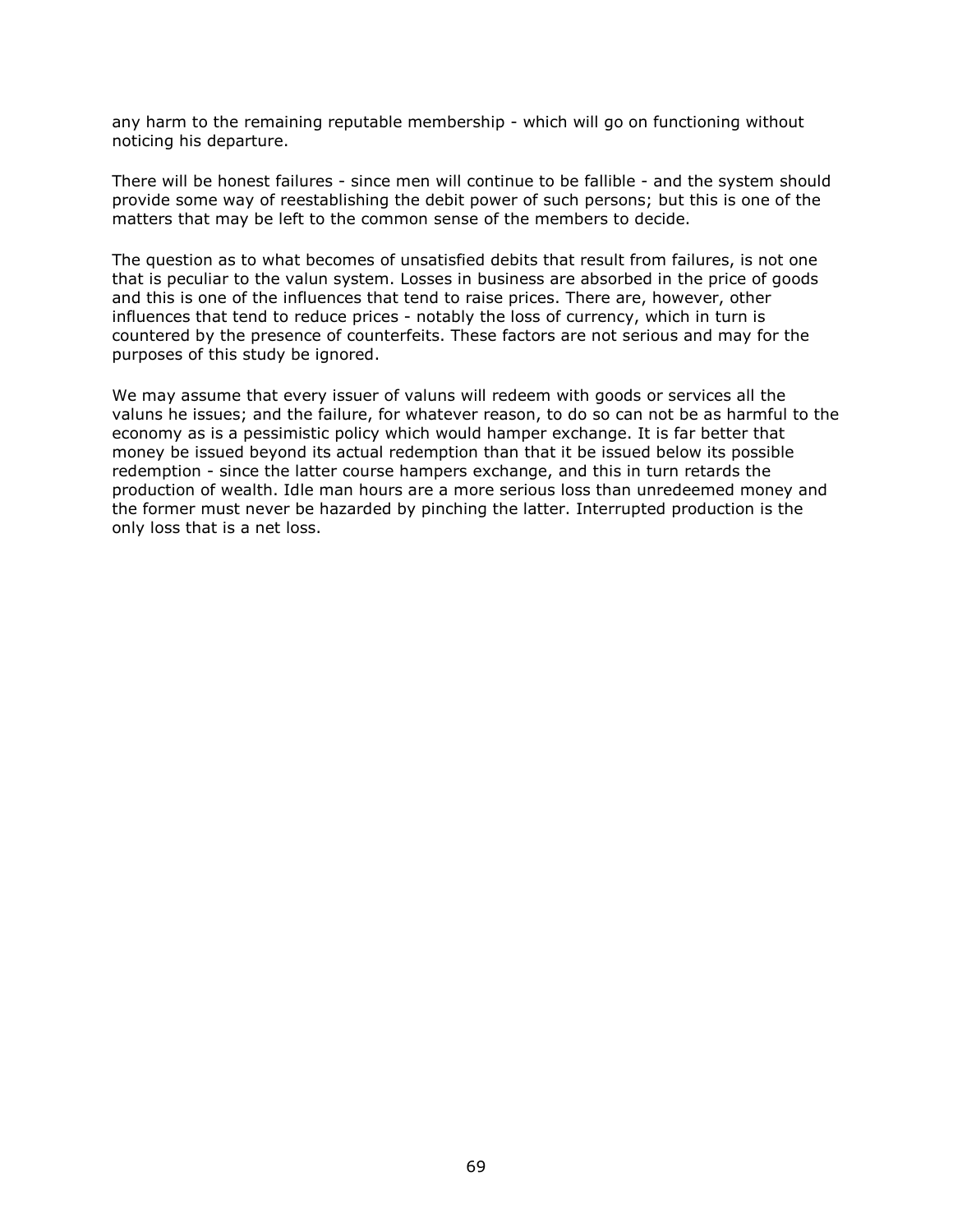### VIII

### HOW THE UNIT IS TO BE DETERMINED

### THE METHOD OF FIXING AND STABILIZING

A money unit that is not sponsored and controlled by a political government naturally has no political boundaries; and is in its nature a potentially universal unit. The valun, being a non-political private enterprise money unit, is boundless in the scope of its operation; and, if successfully launched in any locality, may and should spread to all parts of the world.

There is, of course, nothing to preclude any organizations of private enterprisers from adopting valun principles and setting up units by other names, but, if this should prove to be the case, they will be as foreign to each other as are the present political units, of which there are some sixty. The probable evolution, however will be an extension of the valun because, if it demonstrates its success, there will be no need to imitate it - since participation in the valun system will be open to all. An universal monetary language is advantageous to all; and therefore to set up another language is to defeat the purpose of trade, which by nature is interdependent and unionist.

Thus we may approach the problem of determining and defining the valun in the consciousness that we are creating an implement of world trade as well as one to serve the members of the initial Exchange that may be organized. A review of the present polyglot money units of the world may help us in gaining this universal consciousness. All the money units of the world rate numerically lower than the dollar except the English pound which is higher.

To comprehend the meaning of the varying positions of money units in the scale, it will be helpful to refer back to the catalogue of value relatives in Study No. 5. In this example we took the sheep as the unit, thus making it the figure one and other commodities were set in mathematical relativity thereto. Thus the horse, for instance, became 5 because it was presumed to be five times as valuable as a sheep or as valuable as five sheep. Had we taken the horse as the unit, it would have become the figure 1 and the same value relationship would have made the sheep .20 or one fifth of a unit. Had the candle been taken as the unit, the sheep would have been rated 100 units and the horse 500 units. Thus we see that rating a unit numerically higher or lower does not indicate its standing in the scale of creditability.

What does indicate the standing of money units, in the scale of creditability, is the record they maintain in holding their initial position in the numerical scale. For instance, the English pound, before it began to decline, was rated at 4.86 to the American dollar. It is now officially quoted at 4.03; and, if the American cooperation in artificially bolstering it were withdrawn, it might fall as low as two or lower. That it was set originally at nearly five times the numerical level of the dollar reflected neither credit to it nor discredit upon the dollar, but that it has fallen below that level indicates discredit to it.

### MONETARY ISOLATION

Political money units are artificial isolationist criteria, whereas trade is by nature unionist. Therefore trade, that should have no boundaries or difference in language, is made polyglot.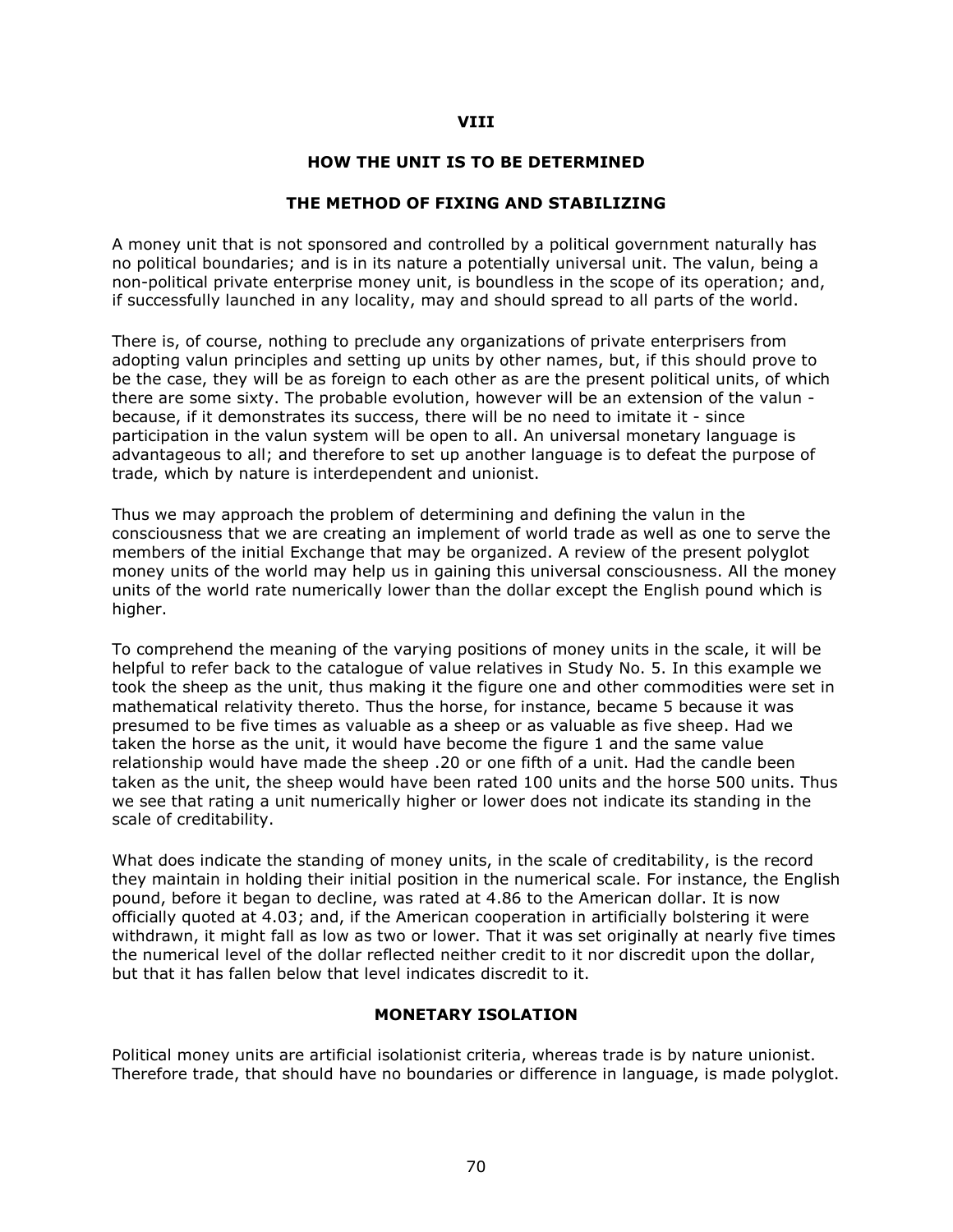It becomes necessary therefore, in international trade, to translate one political unit into another. This is called foreign exchange.

Here another sphere of relativity is created in which, as in all relativity, there is necessarily a positive pole - or the figure one. The premier unit among money units, or the figure 1, is determined by the criterion of stability among those nations having the largest foreign trade. The unit that varies the least in its power in internal trade becomes the world standard. The world standard, since the English pound surrendered its leadership, is the American dollar - which has been standard during the present century.

It happens that prior to 1934 the U. S. government committed itself to give \$20.67 for an ounce of gold, and since then has been committed to pay \$35. per ounce, but the fact of the original commitment had no affect upon the international rating of the dollar, nor was it changed by raising the price of gold. It meant merely that the equivalent of the dollar could be expressed in a weight of gold. The dollar is and has been for nearly a half century the international money standard regardless of the policy of the U. S. government in pegging the price of gold. Therefore all foreign exchange is dollar exchange, however some minds may be confused because of the gold pricing. As the dollar declines the purchasing power of gold declines - showing that the dollar, and not the gold, is the controlling factor. Gold does not exert its purchasing power directly upon other commodities, but vicariously through its patron, the dollar. Therefore dollar decline means gold decline. This tandem decline will continue until \$35 per ounce will be (due to the depreciation of the dollar) an insufficient price for gold. Gold and the dollar will then part company and gold will trade on its actual value like all other commodities.

As all political units are foreign to each other so the valun will be foreign to all, including the dollar. In due course, if the valun demonstrates the greatest stability, it will wrest leadership from the dollar, and become the international money criterion. If and when that point is attained it will signify the doom of the political money system, and the approaching end of all national or political monies; and the world will then be united on the economic plane, regardless of its political divisions.

As stated in Study 5, any commodity or unit of value may be adopted as the money unit. However in the presence of existing money units it is expedient to make a new unit either par with or a fraction or multiple of, some existing money unit. Obviously - because the valun is to begin in the United States, and because the dollar is also the international standard - it is advisable to base the valun on the dollar. As is explained in Study 5, this implies only the key note or the starting point; and thereafter the two units become separate entities. It does not, should not and cannot imply any fixity of relationships. But if we wish to start the valun par with the dollar we must identify the dollar by date; because here has been wide variation in the power of the dollar during its lifetime. The following table, made up by the Federal Reserve Bank of New York, shows the price level, which conversely shows the increase or decline in the power of the dollar from 1913 to 1939.

#### YEARLY AVERAGE 1913 - 100

| 1913 100 |        | 1918 162 |             | 1923 169 |            | 1928 170 |        | 1933 130 |        | 1938 152 |        |
|----------|--------|----------|-------------|----------|------------|----------|--------|----------|--------|----------|--------|
|          | 14 100 |          | 19 178      |          | 24 170     |          | 29 170 |          | 34 136 |          | 39 151 |
|          | 15 102 |          | 20 202      |          | 25 172     |          | 30 163 |          | 35 143 |          |        |
|          | 16 116 |          | 21 170      |          | 26 171     |          | 31 150 |          | 36 147 |          |        |
|          | 17 141 |          | 22 162      |          | 27 169     |          | 32 136 |          | 37 155 |          |        |
|          | $+41$  |          | $(1)$ $(2)$ |          | $( ) \cap$ |          | $-2.0$ |          | $+12$  |          |        |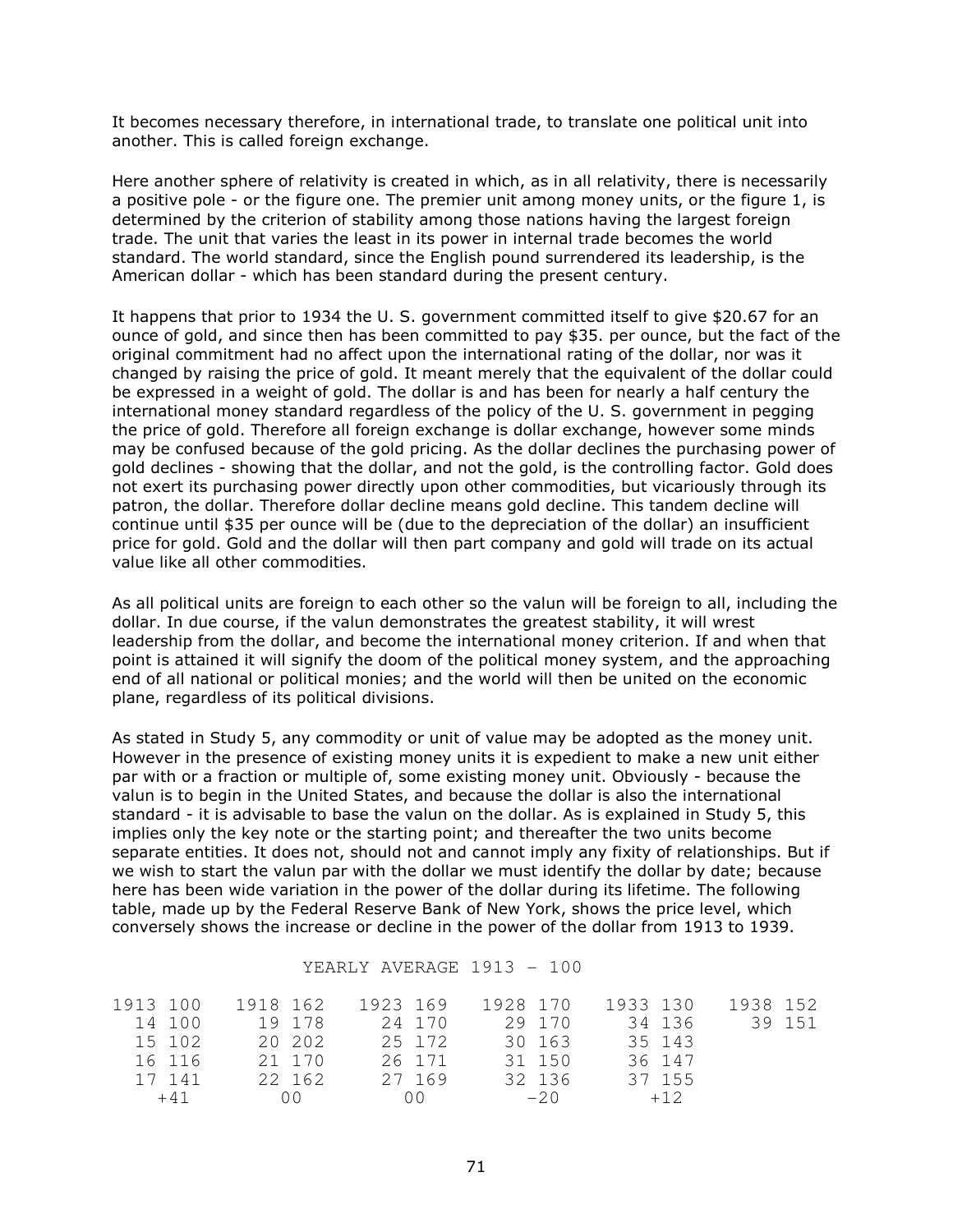Underneath each column of five years is shown the increase or decrease in the price level from the first year to the last in the bracket, though it should be noted that even in the 1918 to 1922 bracket, and the 1923 to 1927 bracket, where the price level returned at the end to that of the first year, there was variation in the intermediate years. From the 1913 base year the peak of the increase in the price level was in 1920 when it stood at 202, indicating that the dollar had approximately half the power of 1913. We are now approaching that level again - and of course the inflation will continue to reduce it to possible extinction.

The ideal of money unit stability has never been and can never be, attained by a political money unit. This is because it is constantly disturbed - either by the bank loan process, or by political fiscal policy. Both these influences are eliminated in the valun system; and therefore business may at last hope for and expect a money unit that has approximately the same power in one generation as another. We say approximately, since it may be too much to expect perfection, in view of possible political influences, even though the direct influence upon money be removed.

# THE 1939 DOLLAR

Concurrently with the organization of the first Valun Exchange there will be organized The Central Board of Valun Exchanges, which will be the supreme authority for coordinating all Valun Exchanges. Upon it must fall the task of determining and proclaiming which dollar the valun shall be based on. We suggest the year 1939 because it was before the war inflation had exerted its influence upon the dollar, and before the price control law distorted the price index. In 1939 the price level was such that many one cent items of merchandise were on the market, a considerable number of which have since departed. The dollar is growing so small that the lowest denominations of coins are meeting with diminishing use. The unit should have such power that all fractions of it serve a broad range of usefulness in exchange.

Assuming then that the 1939 dollar is adopted as the basis of the valun, it will be necessary to compute the difference in the price level between that time and the time the valun is launched. There is no way of making the computation accurate because all price indexes are now unreliable, by reason of the price control law which makes it illegal to price items above the OPA ceilings. The affect is to mislead the price index bureau - because no dealer can afford to quote his black market prices, with the result that the price indexes reflect only "red market" prices, i.e., those prices which actually involve a loss to the dealer but which conform to the law. However, an approximation will do so long as some percentage is arbitrarily stated for the differential between the current dollar and the valun.

For instance, if, at the time the valun is adopted, it is estimated that prices are twice as high as 1939, the valun would be rated one for two of the dollar. If prices shall have risen 500% the valun will be 1 to 5. It is advisable to state some round figure approximation as the par basis - though, after current prices are stated in the two units, it will be simpler to state the price of the valun in dollars and cents. The method of quoting prices of commodities in the two units, and the price of valuns in terms of dollars, was outlined in Study 6.

# SETTING THE RATIO

To proclaim the ratio of the valun to the dollar is simple enough. To make it operative is something quite different. The Central Board can proclaim the ratio - but, to make it so, the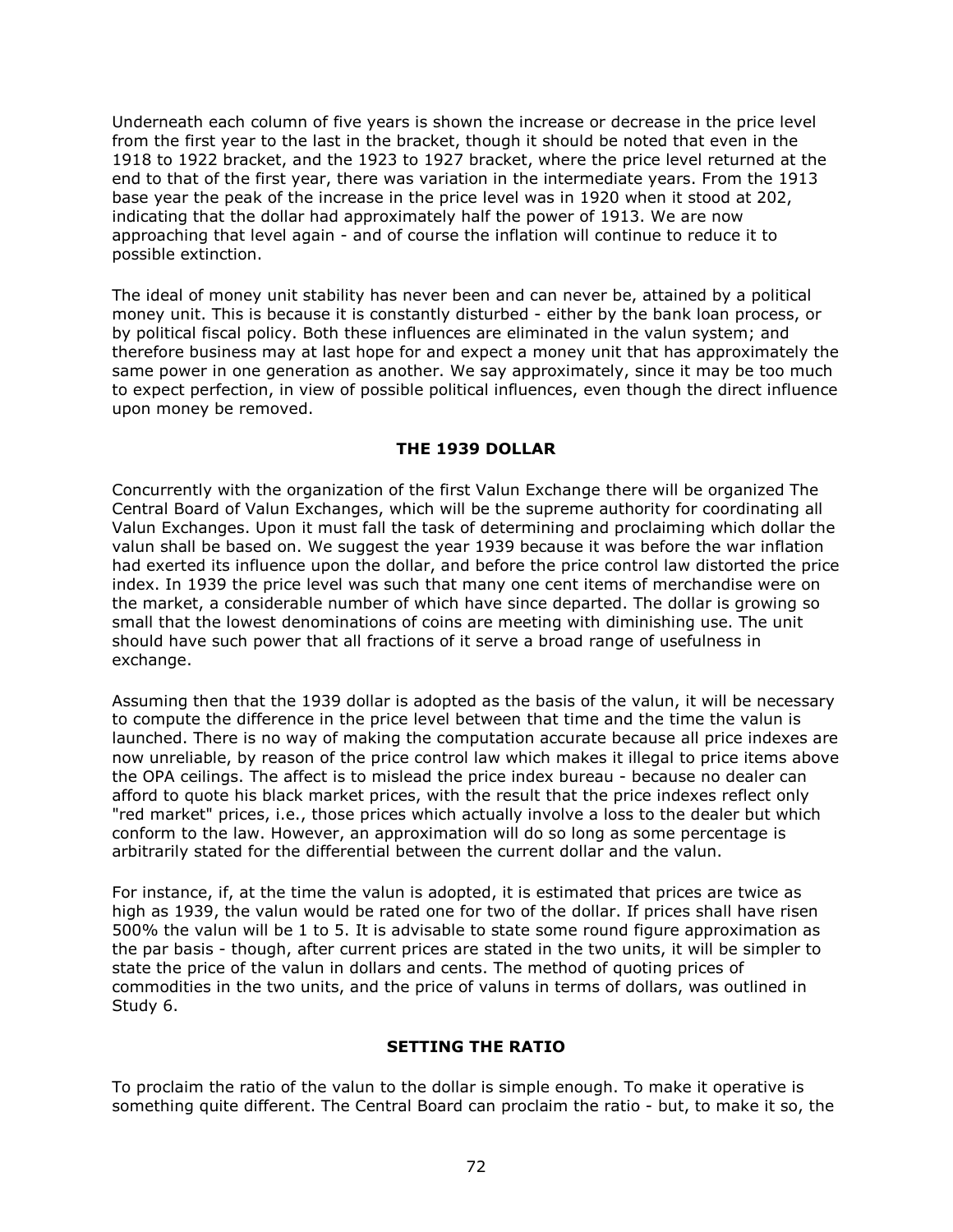members must back it up by actual exchange transactions. This confronts us with the question as to what gives meaning to a money unit. If we think the question through we realize that nothing but practice accomplishes it. There is a popular superstition that the authority of government sponsorship, or some guarantee of redemption, or some reserve, determines the power of a money unit. But we know that money secures its meaning solely by the act of purchase - and thus the whole meaning comes from exchange itself. Nothing prior to or subsequent to or outside of exchange contributes anything. Figuratively, we may say that all the members agree to leave it to the Central Board to state the valun-dollar ratio; and we may even imagine all assembled in a room and by show of hands unanimously agreeing to accept the ratio announced. But that is not enough. Concurrence must be backed by determination through actual exchanges.

The question will be asked, "what is back of the valun?" As a matter of fact, like any money unit, until something has been exchanged for it, nothing is back of it. When it has exchanged for something, that something is back of it. Money's material backing is that which the seller surrenders in exchange for it; its moral backing is the buyer's promise to back it with an equivalent value when in turn he becomes the seller. Further than this, money has no backing and more than this it does not need, but this is indispensible. What then is needed to make the valun circulate is acceptors and prospective acceptors. The initial acceptors must be pledged to accept it for certain values which are determined by the valun-dollar ratio that has been officially adopted. Once this process begins, a mental attitude develops in the acceptors which makes them indisposed to surrender the valun for less than they gave. After the unit circulates a number of times the mental attitude of traders jells into a fixed habit of thought; and the unit has established itself firmly.

To attain this firm base, it is necessary for the members of the Exchange to be pledged to a definite price level for a period, of say three months, during which they agree to neither lower nor raise prices in terms of valuns. The purpose is to get as much backing for the valun at a given level by as many traders as may be necessary to establish a mental fixation. After such period of mutual pledge has expired, the operation of the law of supply and demand should be unimpeded. The consequence should be variation in prices of different items, some higher and some lower, but the price level should remain approximately stable.

The preservation of the stability of the unit requires no positive action. It is natural for it to remain stable. If unstability manifests itself, it is indicative of the presence of some unnatural element. The elements of destabilization are, as previously stated, inherent in the political money system; they are not native to a private money system. Competitive traders (each under the necessity of keeping costs down to meet competition) and consumers (each trying to get as much as possible for his money) tend to keep the money supply in equilibrium with goods supply, and thus maintain a stable price level. The possible factors tending to disturb price stability in a private money system are discussed under valun Study No. 5.

After the initial price control agreement among valun members has expired, only natural influences will remain; and the dollar price of valuns will reflect the stability of the valun, and the decline of the dollar under its inflationary influence. These dollar-valun prices will be quoted by the Valun Currency Counter Association as explained in Study No. 6.

Merchant members will follow these quotations in pricing their goods in dollars. Thus if the valun is quoted at \$3.25, an item priced at 1 valun would be priced at \$3.25, for the trade that is not in the valun system. As has been stated, all valun members will be obliged to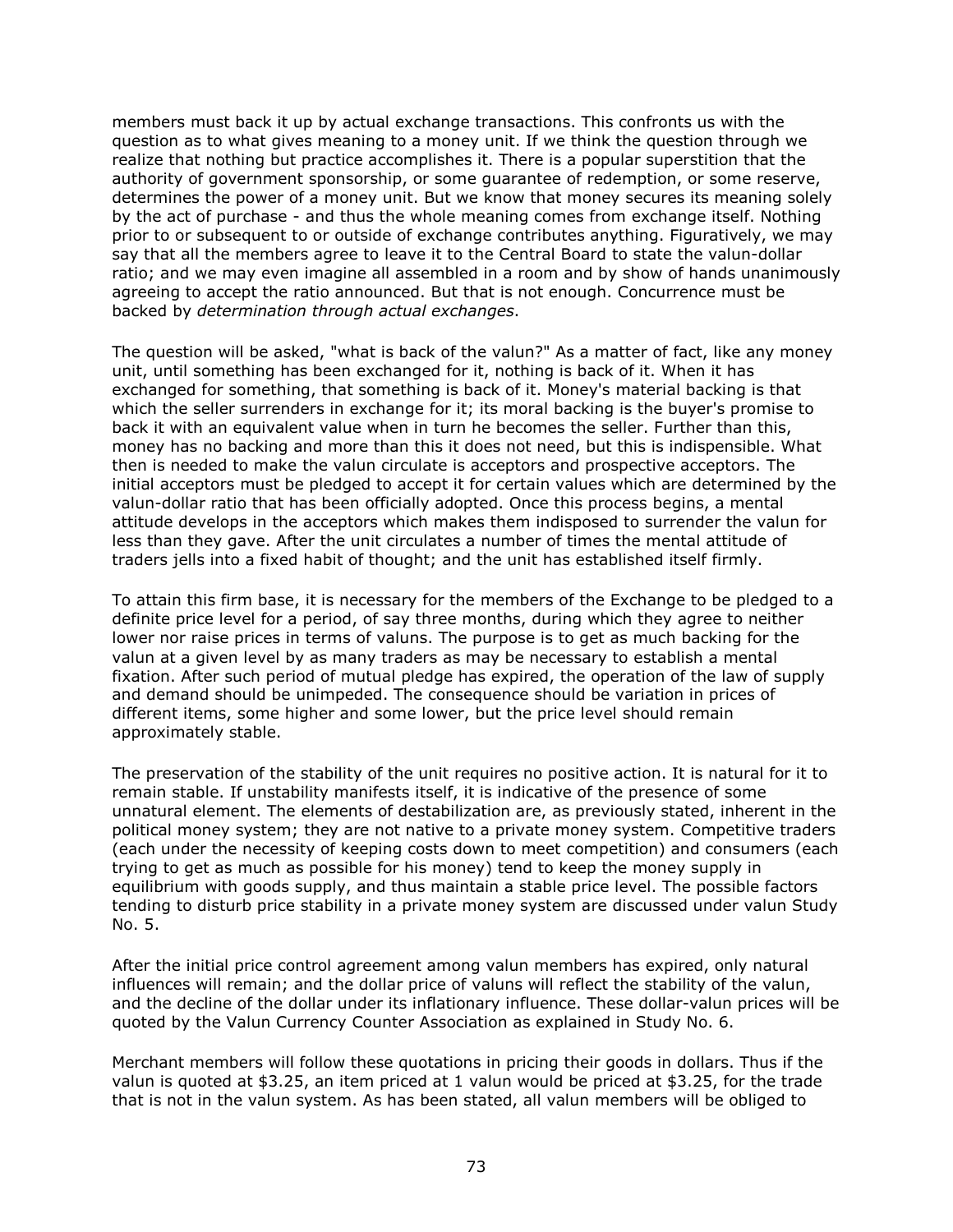deal with non-members on a dollar basis and therefore must maintain two sets of prices, one in valuns and the other in dollars.

The problem of determining the valun unit and stabilizing it will be the problem of only the first Valun Exchange. Succeeding Exchanges will be conditioned to its power by reason of the fact that members of new Exchanges, as a condition precedent to opening a local Exchange, must have previously traded with members of existing Exchanges, thus having accepted the valun on the basis of preceding Exchanges.

In the next Study we explain that any person or corporation anywhere would be qualified to hold Class B membership in any existing Valun Exchange. This Class B membership would entitle them to maintain an account in an Exchange and buy and sell freely, but not to overdraw the account - which is the process of creating money under the valun system, a power which is reserved to Class A members.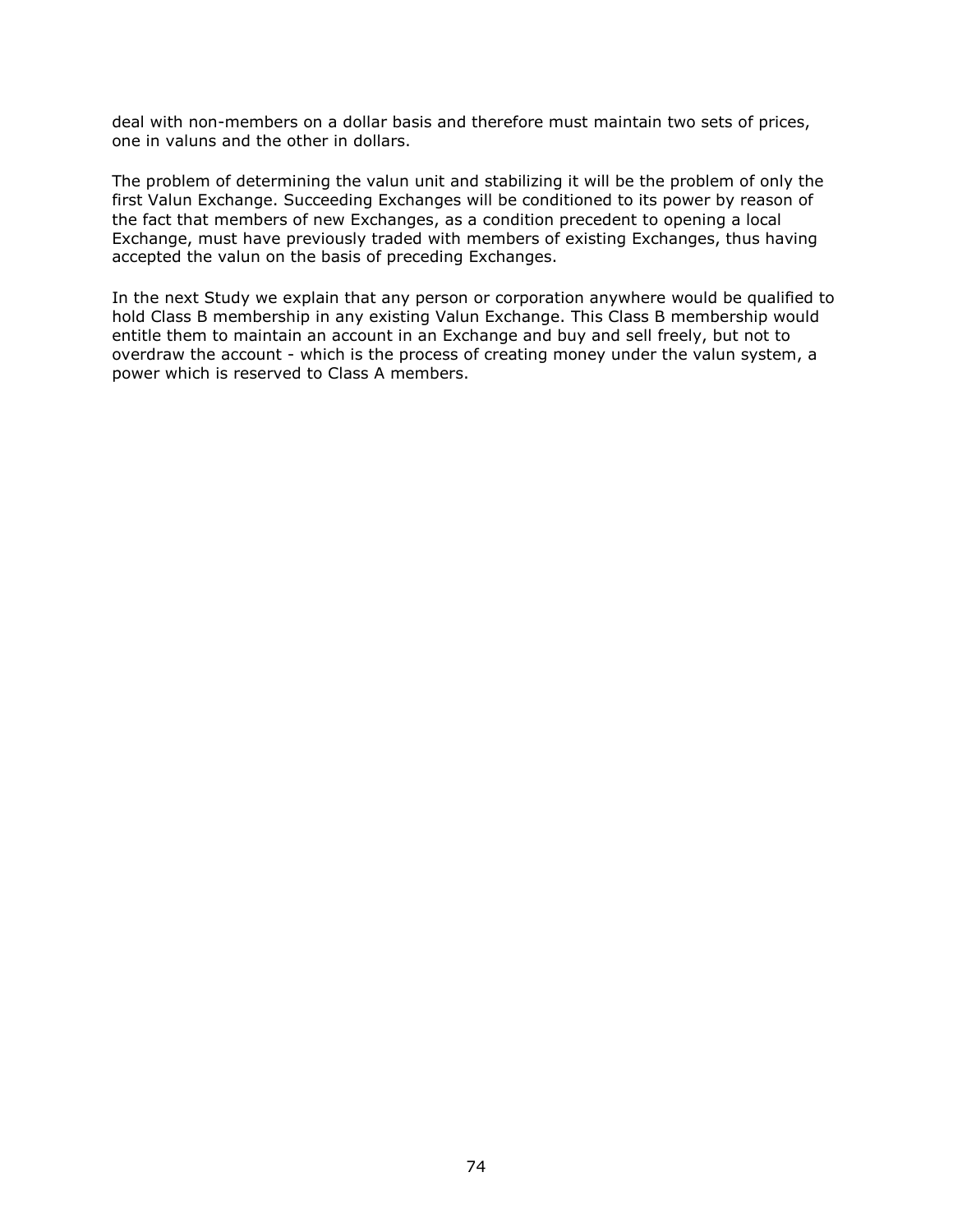#### HOW THE EXCHANGE IS TO BE ORGANIZED

#### ORGANIZATION STATE-WISE OF A PRIVATE ENTERPRISE MONEY SYSTEM EITHER BY THE LEADERSHIP OF THE GOVERNOR OR THE INITIATIVE OF BUSINESS MEN

There are several reasons why organization of Valun Exchanges should be state-wise.

It is natural for us to think, both economically and politically, in terms of state areas. The state is our primary political unit. Our state constitutions are written on a pattern of supremacy; with towns, cities, counties and other local units receiving their grants of power from them, rather than direct from the citizen. The sovereign power of the citizen rises to the state government; and from there it is delegated upward to the federal government, and downward to subdivisions. We are, first of all, citizens of our respective states; and this implies citizenship also in local and national governments.

The thirteen original states were nations that agreed to enter a league of nations, called the United States, in which the citizens of each would participate in the election of the lower house of Congress; and the state legislatures would elect the members of the Senate. To remove the greatest element of disturbance between nations, the states agreed to set up no trade or immigration barriers at their borders. To effect solidarity, they agreed to delegate to the federal government the right to declare war and make treaties with other nations. To promote internal trade and unity, they agreed to abstain from making anything but the money unit of the federal government, legal tender in their realms. The intent, however was to remain sovereign powers; the Federation was not a merger.

When, by the revolution, the thirteen colonies became independent states, each had its own money unit; and thus exchange between the states was foreign exchange, requiring translation of one unit into another. The advantage in abolishing this multiplicity of monies was obvious, but the implications involved in surrendering the money issuing power to the federal government was not comprehended. The gain to all in uniformity of money unit was visualized; the loss in sovereignty thereby suffered, was not;

We now realize that the money power of the private citizen is in fact his sovereignty; and that in yielding it he yields his sovereignty. Thus the transferring of the money power from the states to the federal government was the transferring of the citizens' sovereignty to the national government, and the reducing of the state to the status of a subordinate.

The political money system implies that the citizen will abate his natural money issuing power, and make the criterion of his exchanges and the regulation of the money system entirely dependent upon the government that he recognizes as the money power. By making the federal government the sole money issuing power, the individual states transferred the fealty of their citizens to the national government, because they became thereby dependent upon its money power. The citizen having thus had his fealty transferred to the national government, it was taken from the state governments - and the latter are now dismayed by the increase of federal power and the commensurate subordination of state power.

What has actually transpired is a reversal of the intent of the federal plan whereby the national government was to be dependent upon the states for grants of power. The national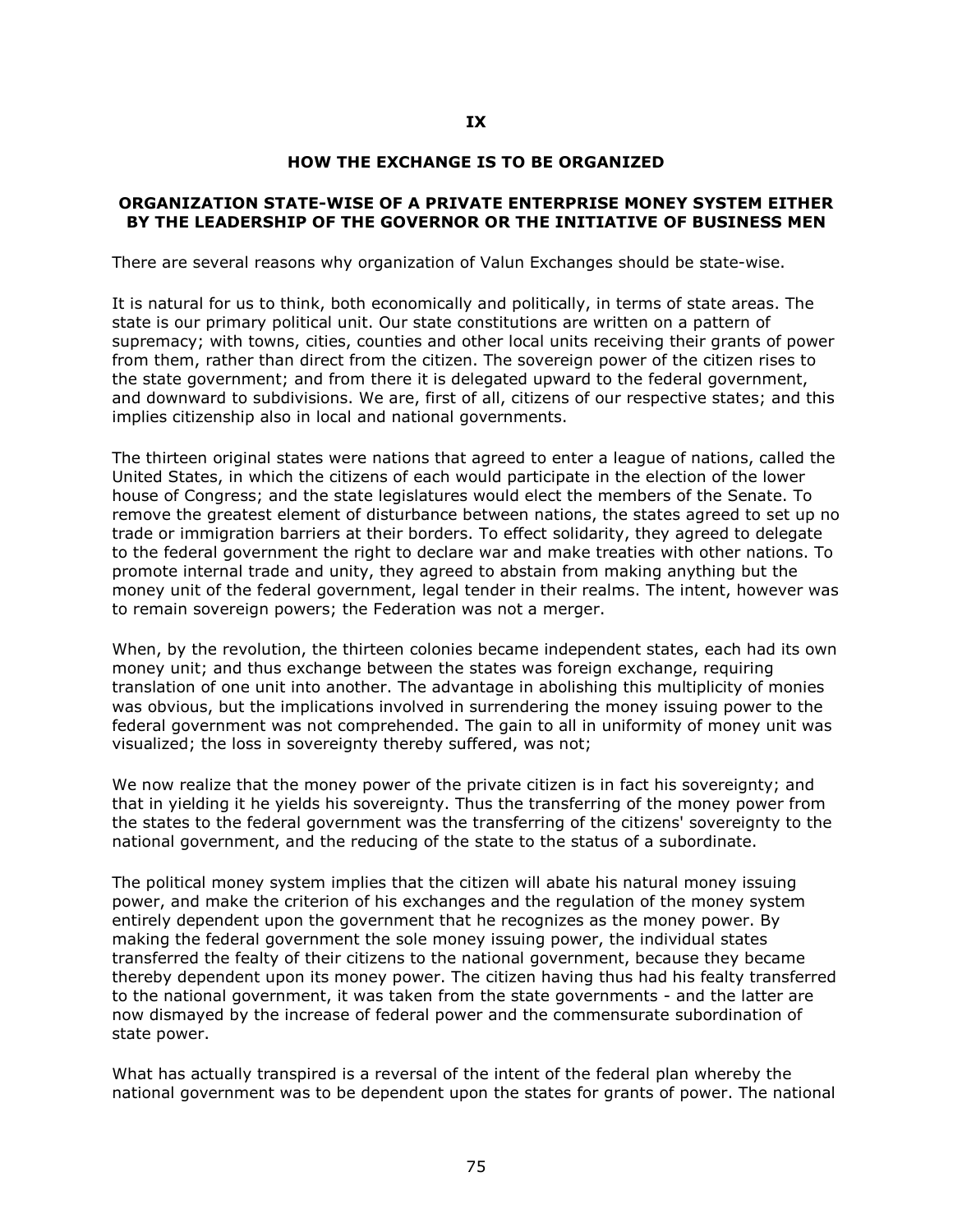government, through its money power, is now supreme and in reality holds the state governments, in subjection to it. Federal fiscal policy now determines the bounds of state sovereignty.

It took many years to reveal this structural weakness, because, in the earlier days of the federation, the economy depended more upon the private issuance of money through the banking system, and thus federal fiscal power was dormant. The policy of the federal government up to 1932 was to leave to the banks the function of supplying money. During the Jackson administration, with the abolishment of the United States Bank, government participation in money supply reached its lowest point - with the government confining itself to the mere minting of gold and silver coins at a seigniorage charge to any one who brought the metal to the mint.

# BAD BETTER THAN NONE

These were the days of wild-cat banking by state authorized banks - when the paper circulation was almost wholly private bank notes issued by irresponsible banks that relied on the old goldsmiths' law of averages, and issued far more promises to deliver gold or silver than their resources would permit. As we have previously pointed out, money will and must manifest itself in bad form if it cannot emerge in good form; and this alternate method has by no means been adverse to the development of industry. The wild-cat banking era was a very prosperous era as has been every era of money expansion. To be sure, they have all been followed by reaction when the falsity of the basis of issue was discovered, but the net result has been beneficial. Man must have easy exchange if he is to progress; and even if he must be deceived into it it is nevertheless better for him. Nothing is so adverse to man's progress as lack of exchange; and the most faithful money system, if inadequate, is worse than a faithless one that induces exchange.

President Jackson's idea of confining the government's participation in the money system to the mere certifying of fineness and weight of gold and silver coins was the original concept of government function when political money began, and from that modest participation to the almost exclusive money issuing function of the present day government, is a very wide swing of the pendulum. Experience has shown that both the conservative and the extravagant policies are evil; and that median policies merely partake more of one evil than the other.

Had the Jackson policy, of letting the economy depend upon private money, been accompanied by strict regulation and examination of banks, the result might have been worse because there is an inherent dishonesty in private money under the political money system. For a bank to issue credit payable in government dollars that are not available is just as dishonest as is the issuing of currency notes payable in gold coins that are not available. But the dishonesty cannot be eradicated; because to authorize banks to make loans payable in "bank dollars" is to give them the power to expand the money supply indefinitely, with no corrective action such as follows in the periodic deflation or depression phase of the business cycle as the result of loans in "dollars."

The Jackson policy of private money was later implemented by strict regulation of the banks. This long effort to make a virtue out of a vice culminated in the Federal Reserve System, and reached its climax and denouement in 1929 showing that the wild-cat banking was no worse, with its irresponsible issue of currency notes, than is the modern banking method of issuing check writing power based on false promises to deliver government dollars.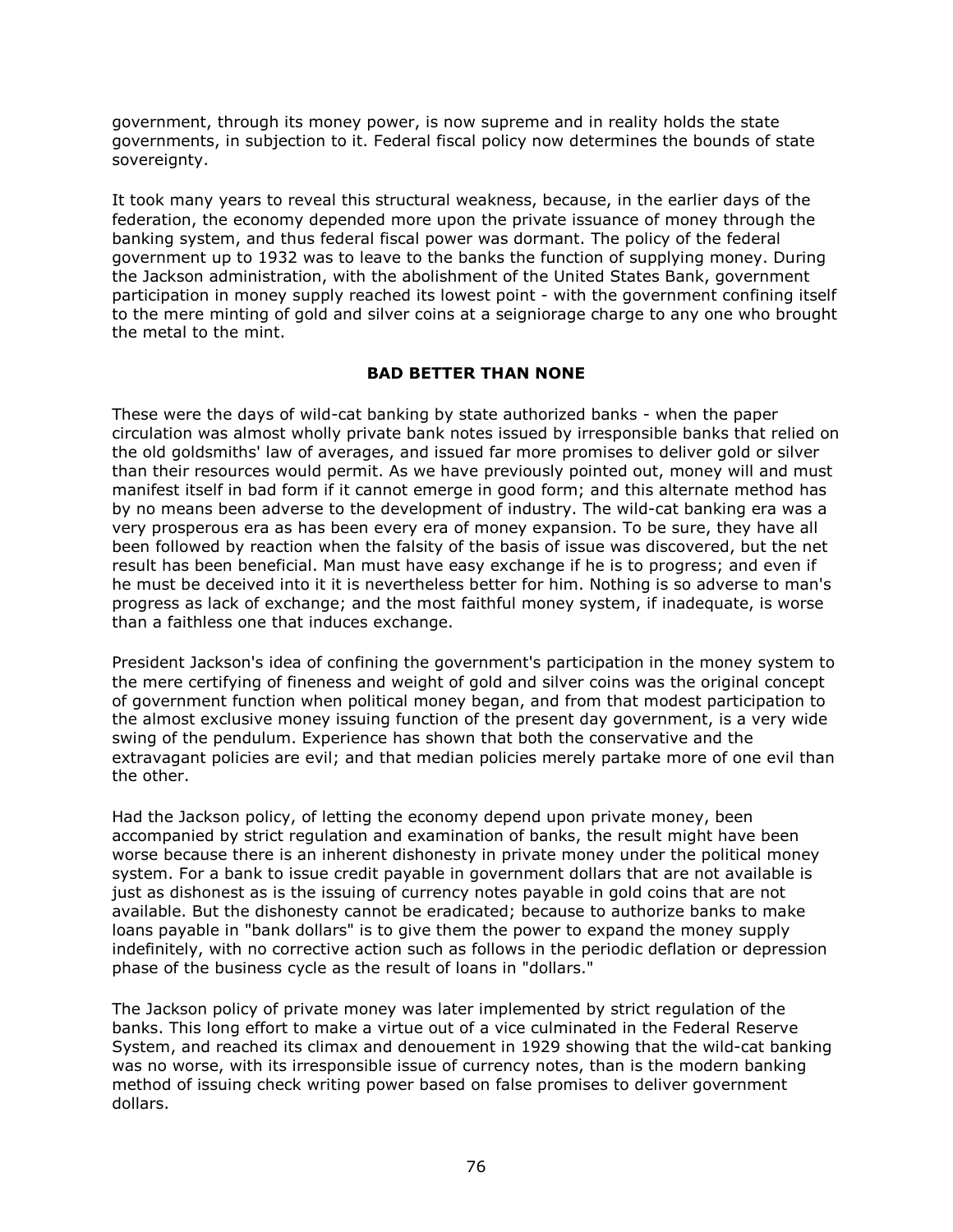In 1932 the exploded Jackson policy was abandoned; and then began the new government policy which is rapidly approaching its collapse. Under this policy, of unlimited moneyissuing power, the government asserts over the community a financial dictatorship which subordinates not only the citizen but all the other divisions of government. All become suppliants to it and there is no thwarting of its power short of exhaustion through total inflation. It is a policy of buying acquiescence. As outlined in previous studies, local governments as well as citizens become suppliants to it and therefore subjects of it.

## MONEY POWER IS SOVEREIGNTY

The states, to recapture their independence and sovereignty, must look to their citizens who, in turn, must assert their sovereignty by exercising their inherent money power. It was right that the states should have surrendered their money power; but they should have surrendered it to their citizens, and not to another government. At the time the federation was formed the nature of the money power was not understood; and it was not realized that it is the essence of sovereignty. But we know now that it is and if we wish to preserve the federation and also home rule, we must now deal intelligently with the money power.

While the states have surrendered their money power, their citizens have not. The citizens have merely failed to exercise their natural powers against which there is no prohibition in either state or federal constitutions. This is not a political issue - requiring legislation or repeal of legislation, or constitutional amendments, or any official action - but it is, nevertheless, a profound political movement; because, as the people assert their money power, their natural intimacy with their state and local governments asserts itself - since there is no other power that can step between. Today, the federal government stands between the citizen and local government, and thus alienates him.

If our states are to develop their individuality and counter the stereotyping influence of a monetary dictatorship, if local government and private enterprise are to work out their natural virtues, if democracy is to prevail in business and government, and if our federal republican system is to survive, we must meet our problems by dealing with their fundamental causes - the political money system.

To accomplish these broad and vital aims, the Governor or some other public official should take the leadership of this cause within his state. In the absence of this, leadership must be taken by private citizens. It offers an incomparable opportunity for public service.

While the money issuing power is inherent in every man, it can be realized only by a pact among many. Therefore, the *individual* is helpless, and *organized action* is necessary. The method of organizing a Valun Exchange should be no different from organizing any other cooperative movement. It requires only the concurrent action of a sizeable number of persons and corporations who share its aims - and this, of course, requires propaganda.

The first essential is the organizing of a "Money Plan Committee" to sponsor the propaganda. This committee should be composed of not less than 12 persons of as conspicuous standing as possible. The larger the number, the better. If possible each county or at least each congressional district should be represented.

It should locate in the largest metropolitan center in the state which should also be the location of he Valun Exchange when organized. Funds should be raised by contribution. The press, radio, mails and forums should be utilized to apprise the public of the plan to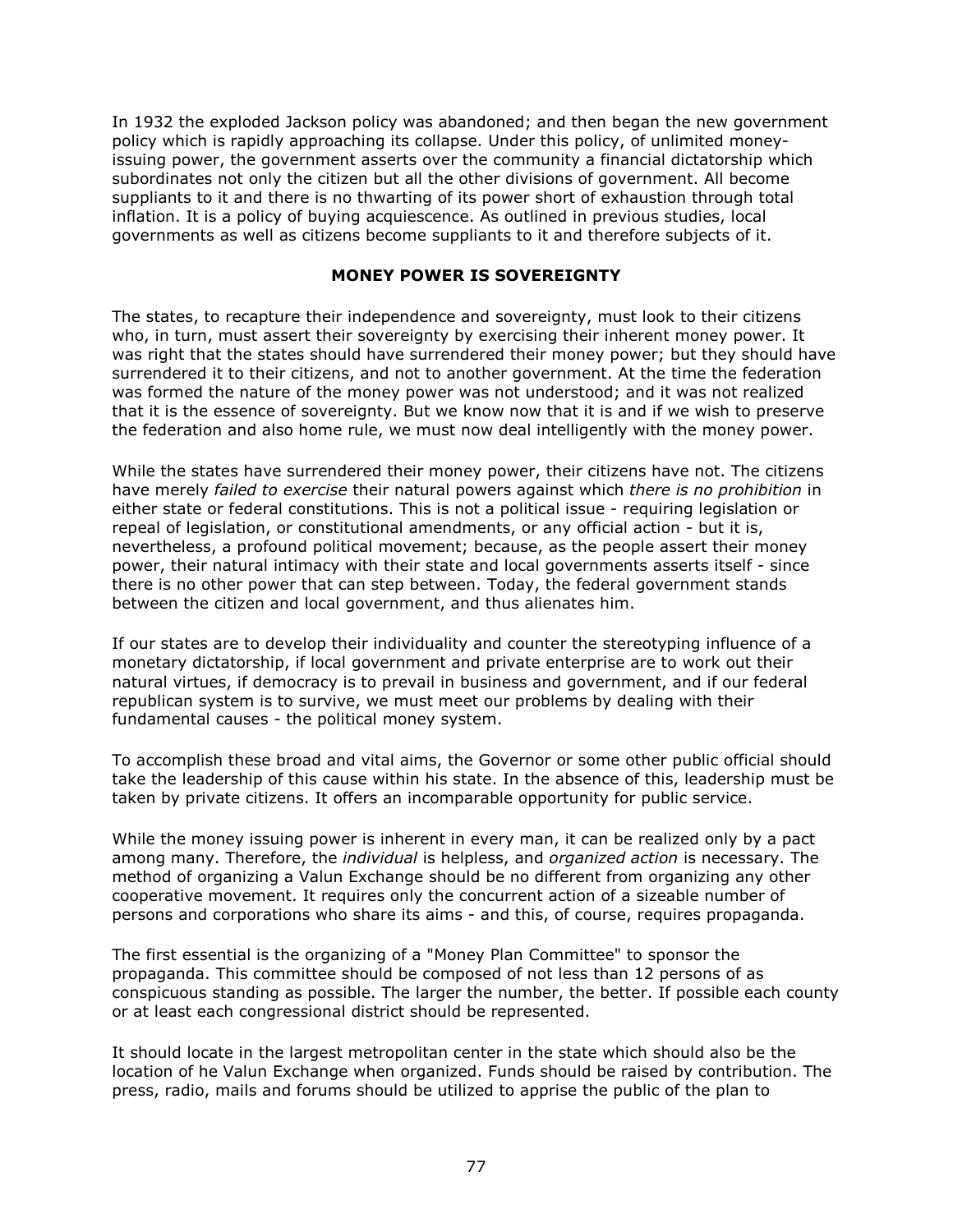organize a state Exchange to carry on money exchange by the valun non-political, private enterprise money system.

After a reasonable amount of publicity has been had, "The Valun Exchange of the State of \_\_\_\_\_\_\_\_\_" should be incorporated as a non-profit membership corporation. It should provide the following officers: President, several vice Presidents, Secretary, and Treasurer and a Board of Directors of five or more, with the officers as ex-officio members of the Board. The officers and directors should be named by the Money Plan Committee, to hold office for the first six months after beginning of operations - after which the first members' meeting and election should be held. Nominal salaries should be paid to all officers and directors, pending a resolution to be presented at the first members' meeting setting salaries for the ensuing 12 months. The organization of the exchange should be in strict democratic form, with one vote for each member whether individual or corporation.

# INCOME OF THE EXCHANGE

The Exchange should depend for its income and expenses upon a charge for check clearance. The fee for membership should be nominal and the same for individuals and corporations. The membership subscription should pledge the member to abide by the rules of the Exchange as adopted by the Board and the obligation to pay a charge for each check cleared as may be determined by the Board. All persons residing or transacting their business within the state would be eligible to full membership. Each county in the state should elect to the annual meeting of members a delegate who would be empowered to cast the entire vote of his county.

The membership drive should begin only after adequate advance publicity has been had and should not require more than 60 days to complete. Every chamber of commerce, as well as other organizations, should be enlisted in the drive; and quotas should be set for each county. It is essential to enroll the farmers as well as urbanites. The larger employers should be enlisted to enroll their employees.

The membership enrolment should state whether the applicant is employer or employee; and, if the latter, the name, business and location of the employer. If employer, the nature of the business and the number of employees should be stated.

Each employer should agree to pay his employees in all valuns or all dollars, or part in each as each employee requests; but each employer should, for his own convenience, undertake to have his employees agree upon a uniform method of handling the payroll. Study No. 6 outlined how "Valun Currency Counters" will supply exchange of valuns for dollars, or vice versa, for persons finding themselves short on one and long on the other.

## MINIMUM REQUIREMENT

The Exchange should not begin to function until the three trades essential to life are well represented, namely; food, clothing and housing. A complete cycle should exist in each. By this is meant that the food and clothing industries must have ample retailers to accept valuns from employees and the retailers must in turn have wholesalers who accept from them, and manufacturers who accept from wholesalers, and farmers who accept from manufacturers and packers. Farmers must in turn have local stores or mail-order houses to trade with. Landlords must have suppliers who are members. If these three lines are well represented, the ordinary processes of exchange will cause the system to ramify and expand naturally.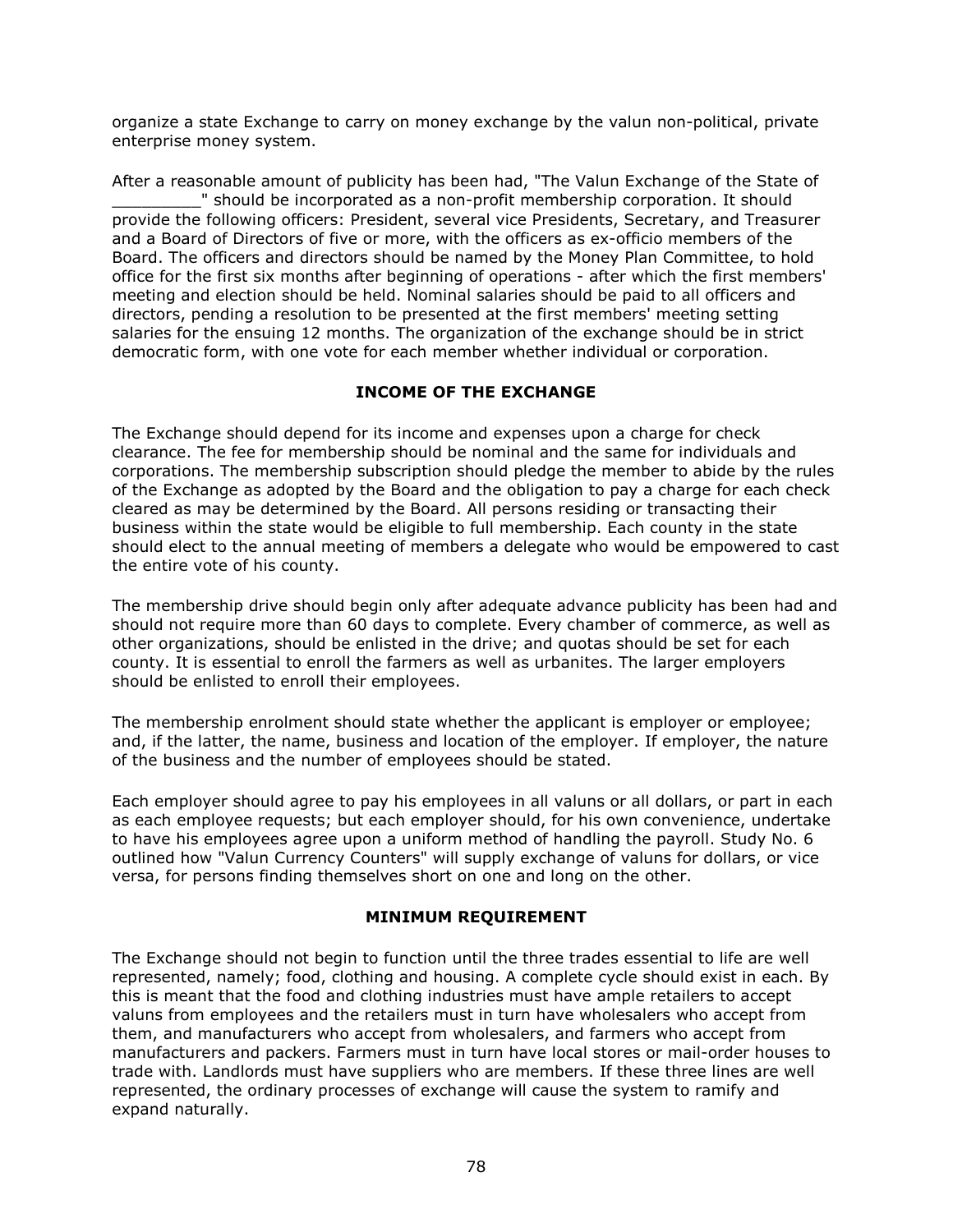A condition precedent to opening and operating the Exchange would be the determination and adoption of the valun unit. This was dealt with in the previous study.

While the valun will circulate mostly among members, it will not be confined to them - as there will develop naturally an outer rim of dealers who will accept them because they know that they can either pass them to some member of the Exchange, or sell them for dollars to "The Valun Currency Counters." These outer rim acceptors will sooner or later join the Exchange so that they may enjoy its facilities.

When the Exchange opens, each member will receive a check book and will be entitled to draw checks within his debit limit - in accordance with the rules of the Exchange as outlined in Study No. 7. For currency in bills and coins they will present checks to the Valun Currency Counter in their neighborhood.

Any person or corporation or institution outside the state would be entitled to part or credit (Class B) membership. The distinction between debit or full (Class A) membership and credit or part membership is in the power of the debit or full member to overdraw his account; while the credit, or part member, can draw checks only if he has a credit balance on his account. These two classes of members will hereafter be called class A and Class B. The reason for the class B is to permit membership anywhere outside of the state without the necessity of the Board passing upon the debit power to be extended to such members. As Exchanges are opened in the states of such members, they could transfer their account to the local Exchange and thus classify as a class A member.

As Exchanges open in other states they would be joined with existing Exchanges for clearing purposes under central control - as will be explained in Study 10.

Members could not, of course, switch their business completely from the dollar to the valun at the outset. Therefore they would be obliged to quote prices and buy and sell in terms of dollars with non-members, while utilizing the valun in all dealings with members.

Business with the Exchanges would be transacted entirely by mail - making it unnecessary for members to visit the Exchange or to have more than one Exchange in a state. Valun Currency Counters would be in trade neighborhoods - thus obviating branch Exchanges, and minimizing the overhead cost of the system. The Exchange could be located in a loft. The cost of operating the Exchange would be minimized, and thus the pro rata charge for check clearance would be small. There would also be a small charge for converting checks into currency, or vice versa, but these fees would go to the private dealers authorized to operate Valun Currency Counters.

## NO ATTACK UPON POLITICAL MONEY

The departure from the political money system does not contemplate any attack upon it, nor any interference with those who wish to continue to use it exclusively. The purpose is merely to demonstrate that a more stable and equitable unit can be established by private enterprise; through which its users will gain command over their economic and political affairs. If this can be demonstrated, accretion to the valun system, and attrition of the dollar, will automatically determine the issue. It is believed that ultimately political money will be abandoned everywhere because of lack of use. State, city, town, county and district governments, as well as the national government, would be entitled to membership in the state Exchanges; but, as explained in Study No. 10, they should be allowed only class B membership.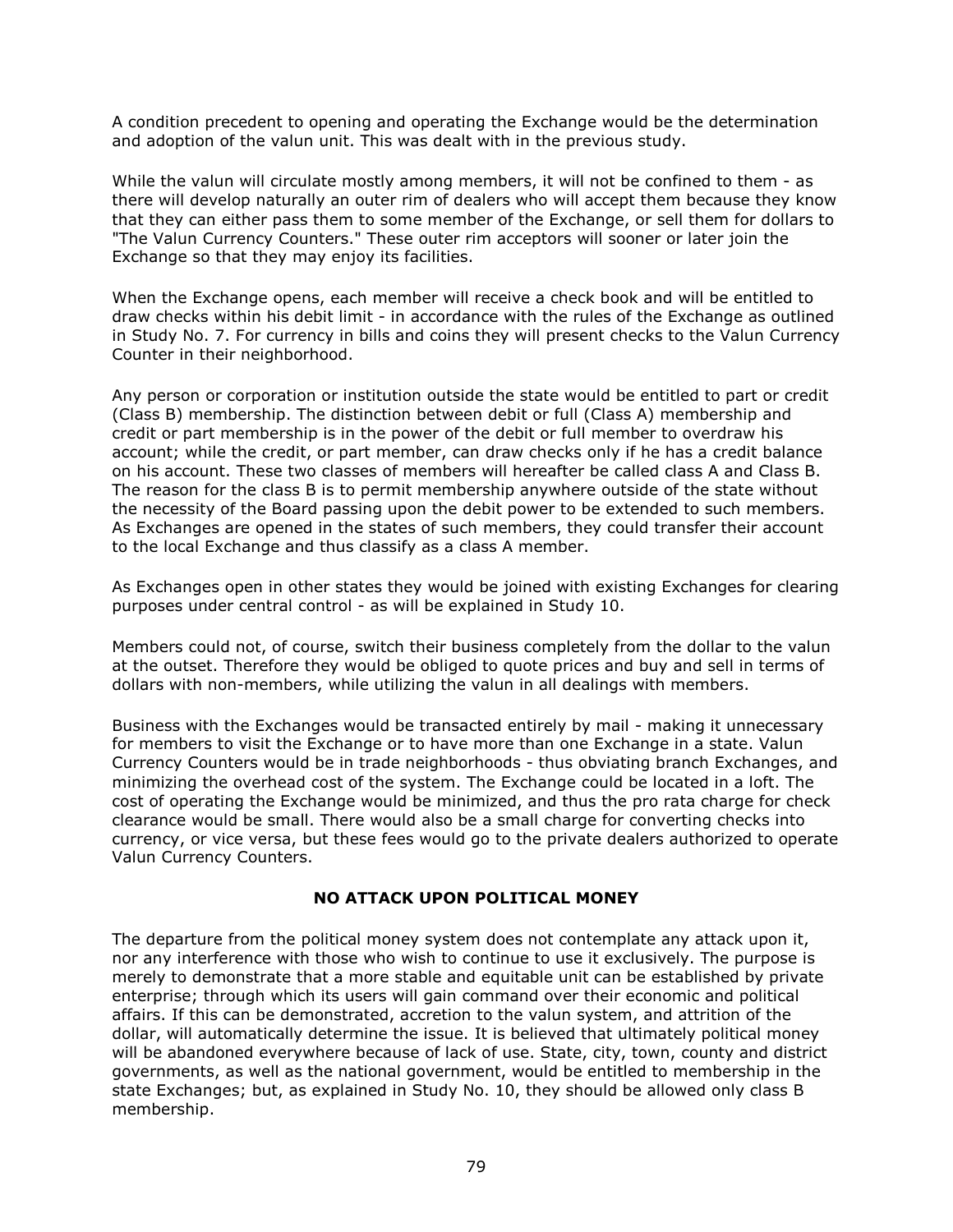As the valun system develops within a state, the state government will retrieve the power and prestige it has now lost to the federal government; and the two would fulfill their respective functions with neither having control over the citizen. Both would have to win his support by service because the sole method of taxation of both would be on a cash basis. No financial finagling would be possible. This would give the state government a fair break, and destroy the bureaucracy that has harassed both it and private enterprise.

The Governors of our forty eight states are unanimous in their denunciation of federal bureaucracy and centralized government. There is in fact a Governors' rebellion against these conditions but the rebellion will be futile unless the attack is directed against the fundamental cause - the political money system. The states cannot maintain their sovereignty so long as the federal government controls the supreme governing power - the money power. There should be a common cause between state officials devoted to the preservation of home rule and business men devoted to the preserving of private enterprise. There must be political and economic statesmanship to bring the general protest against prevailing conditions to a successful consummation. The states rights movement, to accomplish its purpose, must aid the citizen in invoking the money power.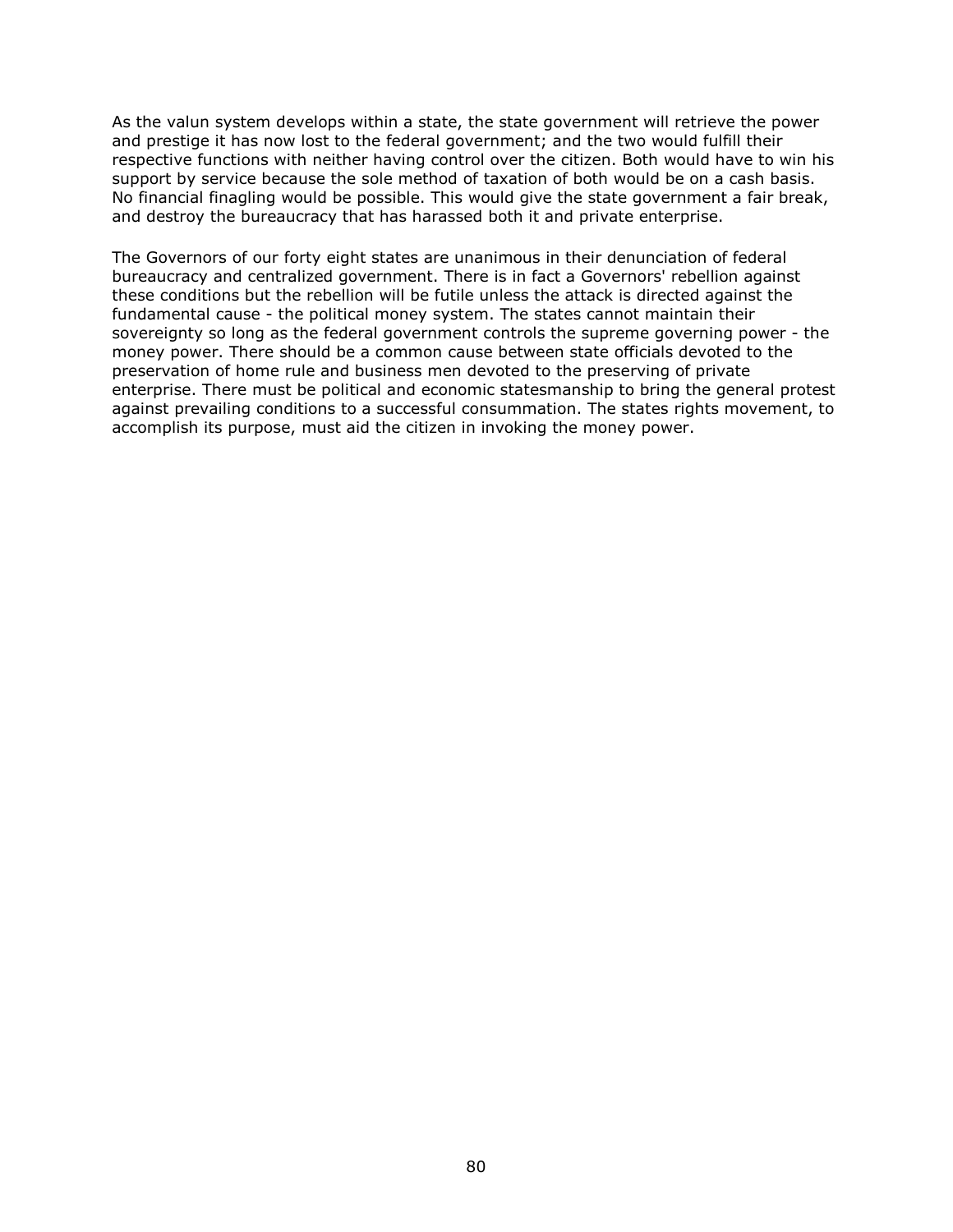#### FROM STATE TO WORLD OPERATION

#### THE LOCAL BEGINNING OF A POTENTIALLY UNIVERSAL SYSTEM, DEVELOPING ECONOMIC UNION WITH POLITICAL ISOLATION

The world is accustomed to political money systems, all of which are established by the power of the state - without understanding of such systems by either the people or the statesmen. To establish a money system by rational processes, and through the voluntary cooperation of its users, is without precedent. People do not want to understand money; they merely want to use it. This is consistent with their attitude toward all utilities. They expect the specialist to understand the theory or philosophy or science of the utilities they use; they desire merely to enjoy them. This attitude is a necessary corollary of the practice of specialization of labor for the production of greater wealth.

This outline of the valun system was not written with the expectation that it would be read and understood by all prospective members of Valun Exchanges. The hope, on the contrary is that it will convince those persons who have the *quality of leadership* for this great human project. Such leadership will cause the mass to follow, for they love to follow and go places. To tell the common man that he has within him the power to create money is interesting; to tell him that he can be assured of control over his economic and political affairs is fascinating, but to explain the innards of the new gadget that is to thus serve him is boring.

Every money system that has thus far existed has been faulty and adverse to the interests of the people. But they have been handed to them as finished tools; they had only to use them; and they have always avidly done so. Likewise, they will use this valun system without understanding it, once it can be used to ring a cash register.

While a private movement cannot have the prestige of a government project, we must still count on the only power that we can exert - and that is the power to inspire confidence. Faith springs eternal. Men yearn to place their faith in other men. Those of us who will dedicate ourselves to this grandest of all projects for humanity must by the earnestness and persistence of our pleading inspire our fellow men with confidence in our integrity and in our judgment.

We have one great advantage. That lies in the fact that any one can try the valun system without its costing him anything. Assume that we make the membership fee the nominal sum of 1 valun and that we estimate the check clearing charge at 3 cends and deliver to each member a book of 100 checks. Thus the total charge would be 4 valuns with nothing paid down and the four valuns to be the first debit on the member's account. Thus there is practically no sales resistance once we reach the point where we can actually begin enrolling.

These four valuns would be debited to each account and credited to the account of the Treasurer of the Exchange. Thus the Exchange would open with a credit balance - and this would be its working funds to carry it until there is more demand for check books by new or old members. It should be noted that the Exchange itself would have no money creating power, but would operate on a credit balance.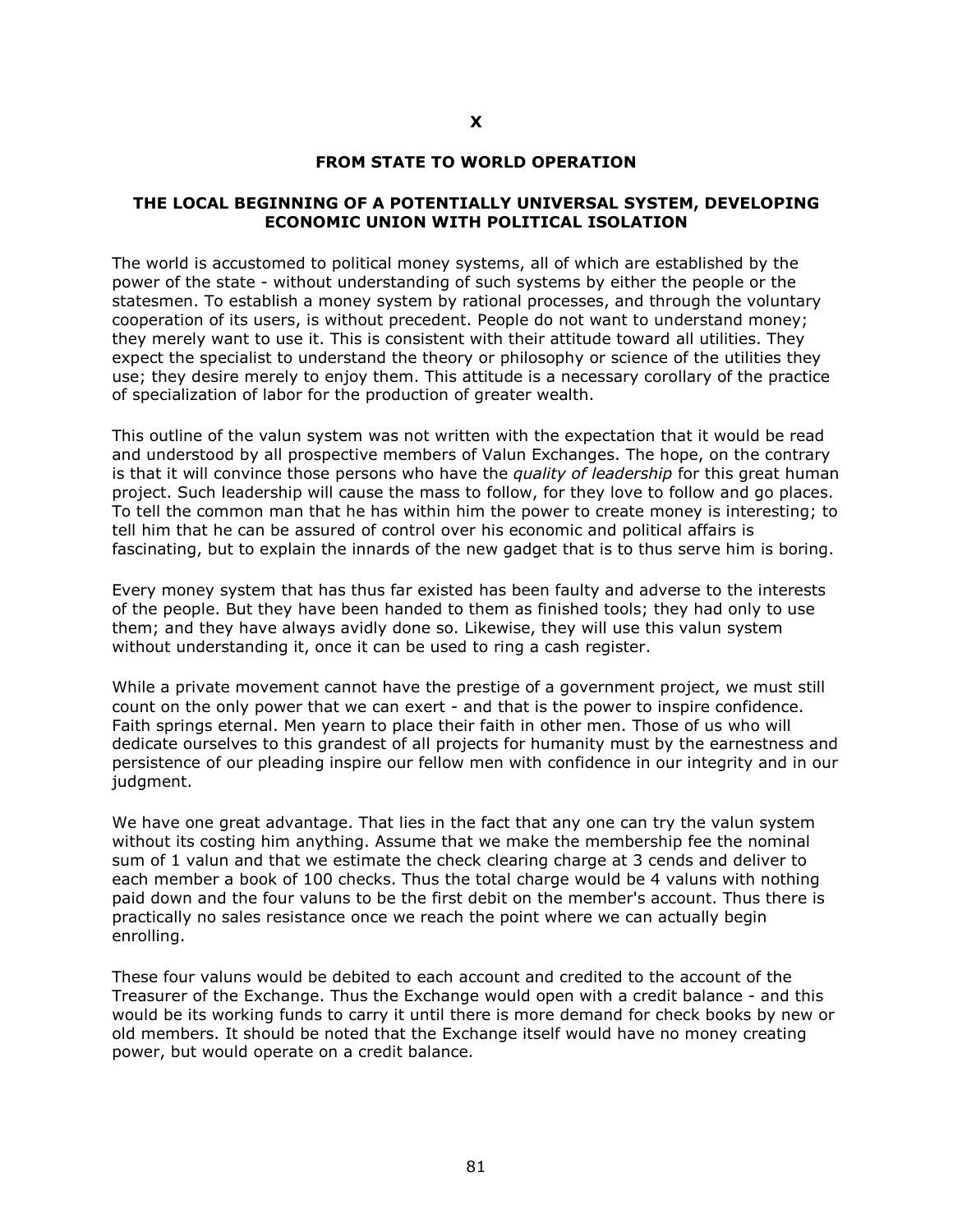No capital is to be invested in the Exchange; and no deposits are to be made to open a check account. In fact every account opens with an overdraft, due to the membership and check book charges. No funds are required beyond the funds needed to promote the project to the point of actual opening. For this we must depend upon voluntary contributions; or we can borrow funds payable out of the Treasurer's account when established.

### OUR GREAT ADVANTAGE

Another great advantage we have is that we don't have to win elections, or convince the majority, before operation. The valun system is only for those who want to come into it. There is nothing to argue about, as in a political project whereunder it is proposed to impose a plan or a system upon those who do not favor it. Those who like it can come in; those who don't can stay out.

How many are needed to make an Exchange function? This is not easy to answer. It depends to some extent upon how compact the membership is, and also how varied are the lines represented. It also depends upon how much the enrolled membership is "rarin' to go." It would seem advisable, however, not to undertake operations unless there is assurance that at least one quarter of the members' business can be done in valuns.

When we get our first Exchange in successful operation we will have conquered the earth because there will be no stopping the spread of the system. The publicity for the idea which in the promotion of the first Exchange will require effort - will come automatically after operation. It will then pass into the realm of vital news; and the press and radio of the entire world will report on the experiment. Nothing could be such big news as the fact that a community of private enterprisers had solved the age old money problem and found the key to prosperity and the doom of collectivist philosophy and war propagation.

The promoters of the first Valun Exchange should concurrently promote the Valun International Trading Union which could actually start trading on a dollar basis before the valun is available. It should have a monthly or weekly publication devoted to promoting the valun idea and to mutual trading among members of the V.I.T.U. It should carry advertising cards of members, bidding for trade - and thus will be developed an acquaintance among these members who would be potential valun members in the first Exchange. If located within the state of the first Exchange, they would be prospective Class A members. If located elsewhere, they would be prospective Class B members.

The V.I.T.U. would unify all persons who may be interested in the valun movement; and would consolidate such interest behind local efforts to establish branch exchanges. Thus class B members would graduate into Class A members of local Exchanges, and the spade work for enlargement of the system would go on continuously. When justified, editions in other languages would be printed.

To serve as a unifier of all nationalities there should be selected - say from the language Esperanto - a limited lexicon of words commonly used in commerce and these should be translated into all languages so that valun members of all tongues may trade with each other without difficulty. Having broken the bounds of political money isolation, we should lose no opportunity to expand our system and unify trade.

All the Exchanges in the United States, and in other nations, will be federated through the Central Board of Valun Exchanges which would authorize each new Exchange. It could be made up of five delegates elected by the Board of the first Exchange - one to retire in favor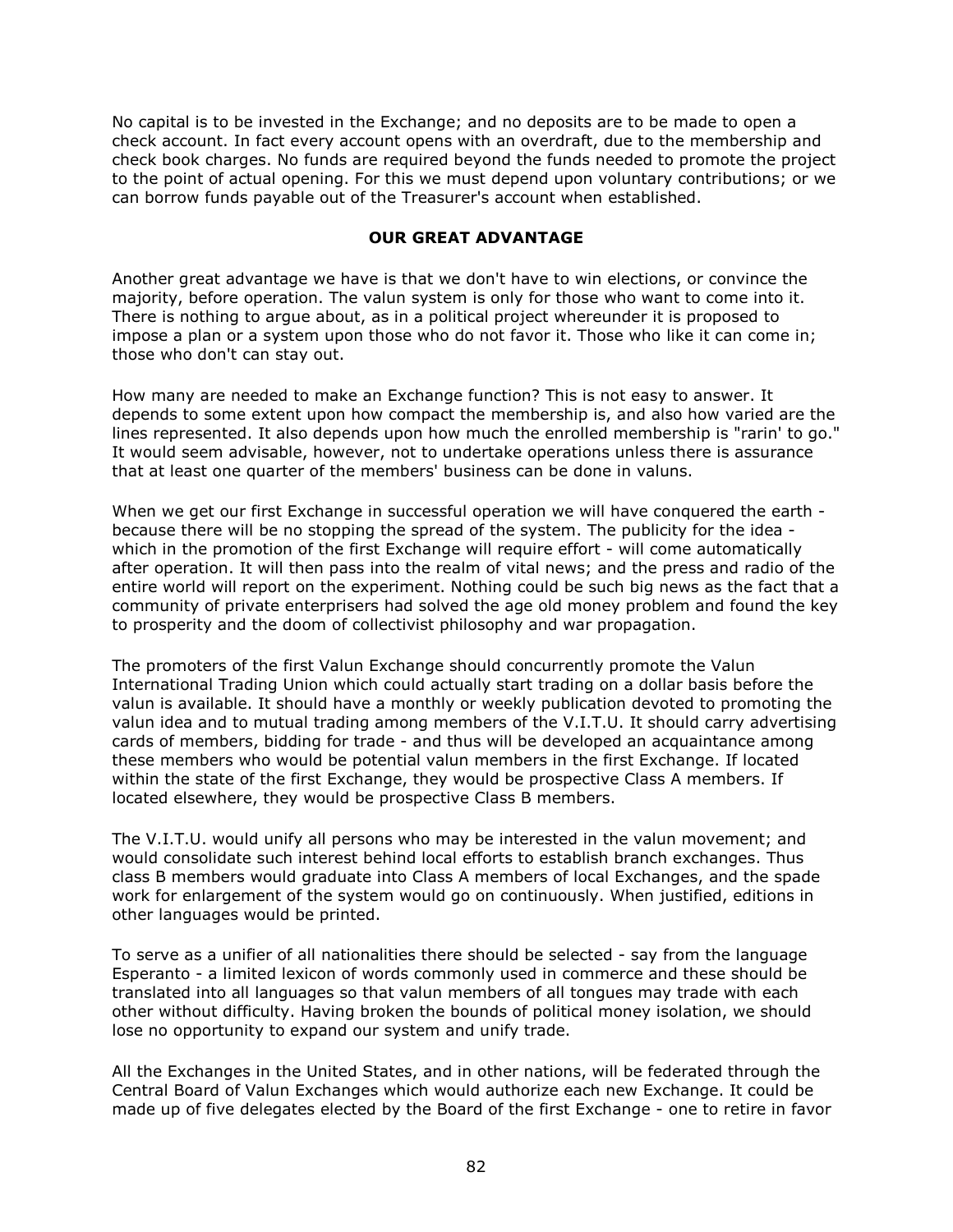of a delegate from each succeeding Exchange until each Exchange shall have one delegate on the Central Board. This has the potentiality of becoming a world federation of peoples on the economic plane; with one language of trade, and abolishing all international money changing.

What will such a unifying system lead to? Here is plenty of room for the play of imagination, but one can conceive of only good resulting.

The ultimate result may be not only the complete abandonment of the political money system but also a coordination between the valun system and the political system for tax collecting purposes. Certainly if the present cumbersome and deceptive and oppressive tax system with its many nuisances could be unified and made automatic, it would not only reduce the tax burden but make it less bothersome. This could be accomplished by attaching to the check charge a pro rata amount to cover national, state and local taxes. It would distribute the cost of government on the basis of capacity to pay, since one's check writing capacity would, with certain exceptions and modifications, be a definite indication thereof. Since corporations merely distribute the cost of their taxes in the cost of their goods, it would seem advisable to make all taxes direct and individual. If such coordination should come about, it would necessarily imply the right of the membership of the Valun Exchange to approve the rate - and thus would be had an additional control over government expenditures, to say nothing of the restraining influence that would come from the abolishing of all hidden taxes.

[Note from David T. Freeman: This alternative money system must not be used to "collect" any "taxes" - otherwise it will most likely end up being destroyed, and put us back where we started! One of the ultimate goals/results should also be to eliminate all "taxes," not to assist in "collecting" (stealing) them. For a detailed explanation of why, and the alternatives, I strongly recommend reading all of the Reports, particularly #16: Tax Education for Everyone.]

Another tendency that would result from the valun system would be not only a decline in trade isolationism but also a spur to political isolation; and perhaps when we think the matter through, this is just as we would have it.

## TRADE A UNIFIER

Men divide in political concepts, in religion, in social customs and racially - but unite naturally on trade. There is nothing snobbish in trade. Trade is an undeclared but inextinguishable democracy. Peoples of the highest culture trade with those of the lowest; and distance is no barrier. There are no clashing ideologies in trade. It has but one common motive - self advancement or profit.

Governments do not contribute to this unifying influence that is common with all peoples in all parts of the world. On the contrary, they interfere with it. Their greatest separatist implement is their separate national money units. To this is added their tariffs, their subsidies and their embargoes. Lately they have come to use trade as an implement of economic warfare. Governments are trade disturbers and creators of international friction.

If trade is a unifier and promoter of wealth and interdependence, while governments are separators, disturbers and provokers, should we not strive for political isolation and economic union?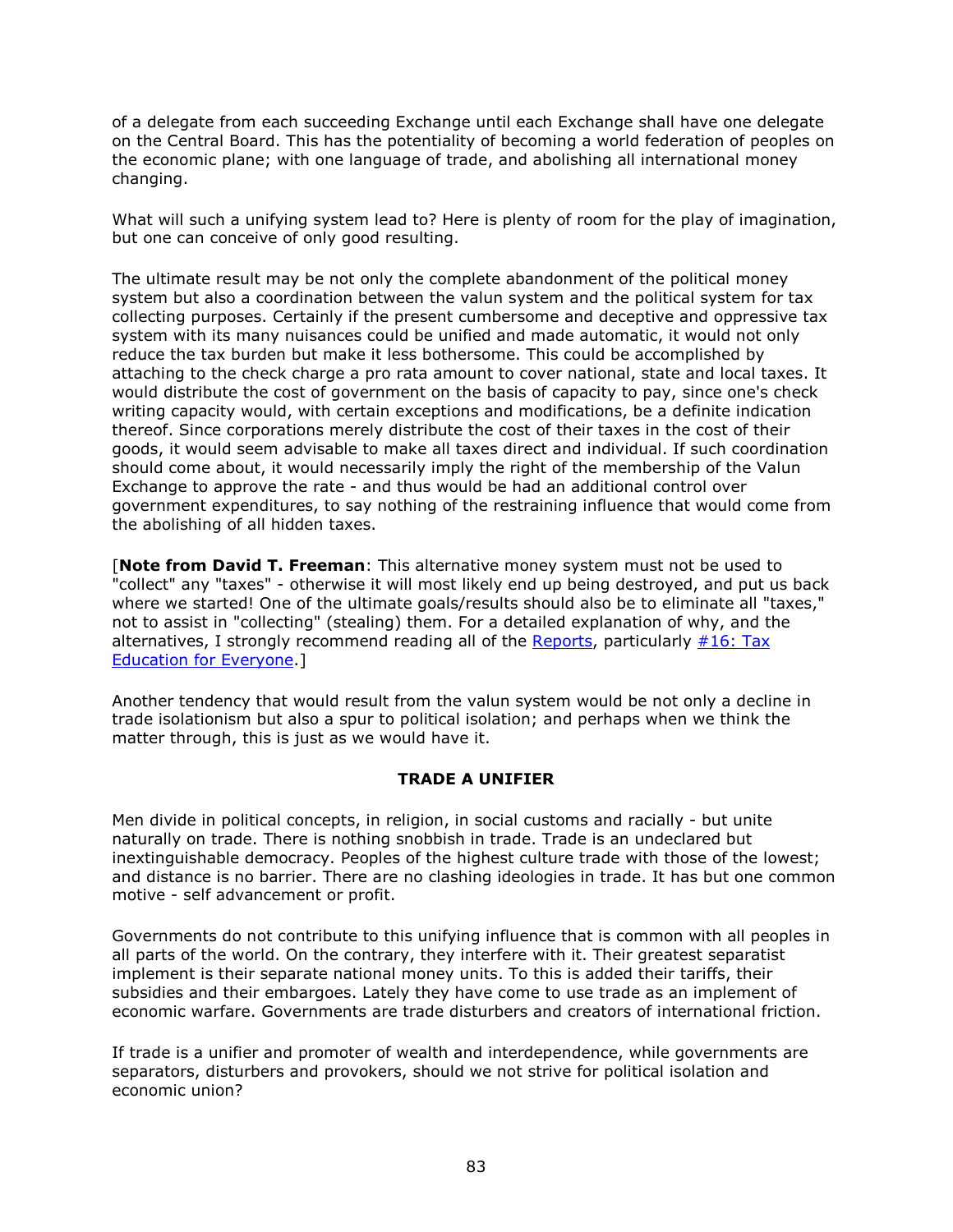There is no more need for ambassadors or other government representatives in other nations, than there is for churches to send plenipotentiaries to each other. They are but spies, provocateurs and intriguers. Trade does not need them. Trade found its way around the world before the diplomatic idea was invented. What services they may render to tradesmen and travelers can be better rendered by private agencies - such as have no power to ensnare peoples in quarrels and intrigues.

Intervention of any kind by one government in the affairs of another nation is undemocratic, presumptuous and indefensible. All wars are negotiated by diplomats. If governments had no contact with each other, the provocative background could not be laid and private industrial and financial interests, and war mongers, would have no tool for international exploitation.

Reciprocal trade agreements for reduction of tariffs and negotiation of most favored nation agreements have no merits. Tariff is a method of taxing the citizenry, and nothing else. While it is designed to benefit special interests, and is one of the poorest forms of taxation, it nevertheless is nobody's business but the nation that applies it. It cannot injure any other nation. No nation needs to have tariffs because another nation has them. A free trade nation is not adversely affected by the tariff walls of other nations.

The delusion that one people dare not cast off political control over commerce until others have done so, is a trick that preserves political power over all. This conspiracy of all politicians against all peoples makes each people confront a world wide bind that frustrates their aims of freedom. Unless a people is intelligent enough to deal singly with its own politicians, and their hidden industrial supporters, free trade can never come. No single people controls the politicians of all nations, but the politicians, internationally united back of the reciprocity or conference idea, thwart each people.

There is no such thing as "cheap foreign labor." An American laborer, in ratio to what he produces, is paid no more than any other laborer. The same is true of differing wage standards within the nation. There are merely different standards of production - and low standard production localities can compete with high standard production localities only in things where there is some natural local advantage. However, if any nation wishes to set up tariff barriers against the bugbears of "cheap foreign labor" and "foreign dumping," it is its own affair and justifies no reprisal.

Tariffs, subsidies, embargoes and patents contribute nothing to the economy. Arguments presented in support of them are synthetic logic designed to serve the special interests that use the economic power of governments for their private advantage. Government can contribute absolutely nothing to the economy of the nation by intervening in trade, domestic or foreign. It is only an irritant, a perverter and a debaser.

## MONETARY DISARMAMENT

But trade interferences are the minor evils of government. Its major evil is its war making power. To escape this evil will be our greatest victory. We come at long last to the way out for the valun system, once it gains such general acceptance as to entirely displace the political money system, will write the doom of Mars. Nothing could be more obvious than that peoples do not spontaneously rise against each other. They must be agitated by demagogues - but this is not enough. The demagogue must be in control of the government money power before he can effectuate his demagogy. All agitators first strive to get into political power - because, with that, comes the money power of government. Before the war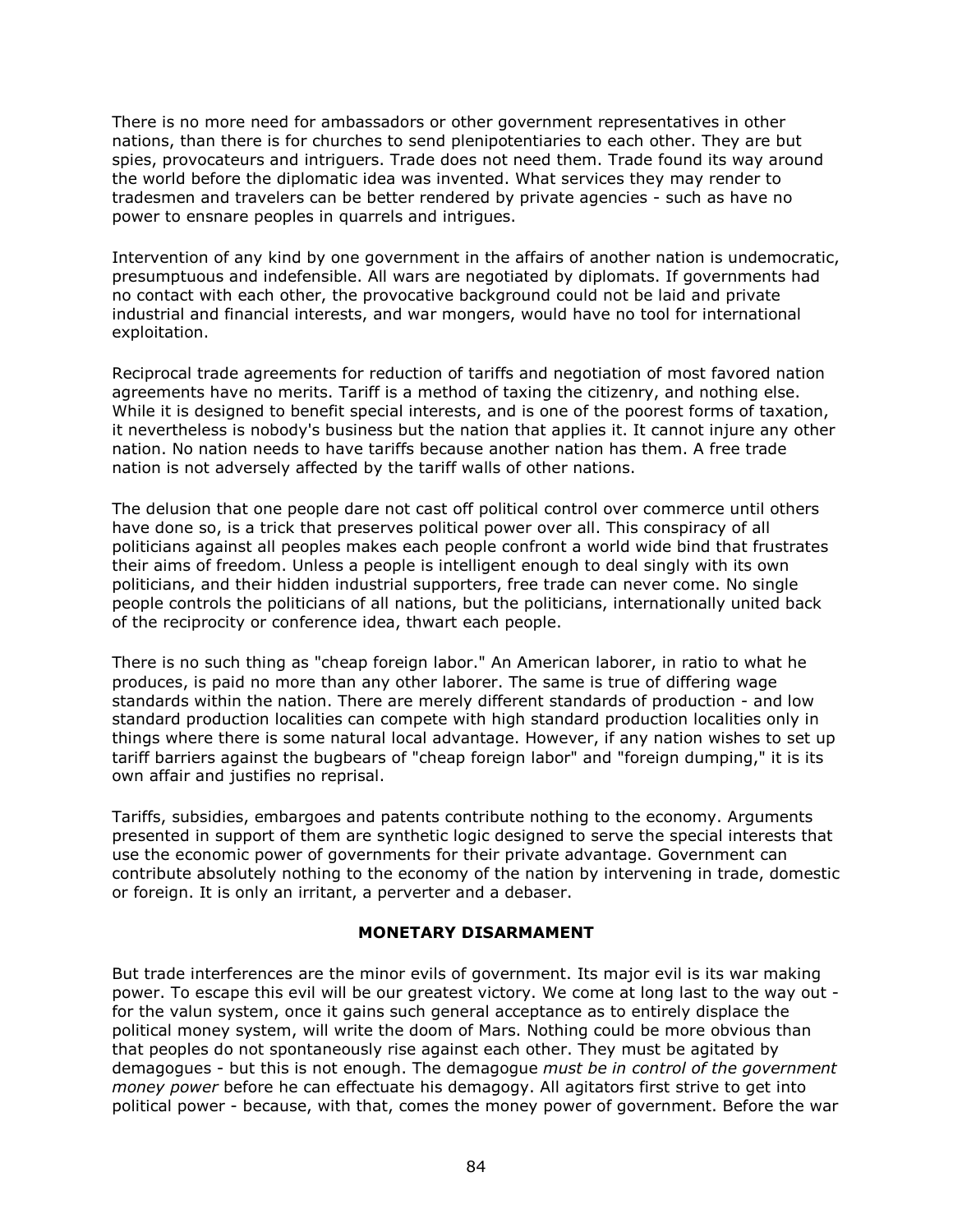precipitation the demagogue professes to be a man of peace, and is interested in military preparedness only "for defense." Even the cost of this he dares not reveal to the citizen. He does not raise it by taxes; he "borrows" it - which is a method of creating money that the constituency does not understand.

In the mean time the diplomats start the pot boiling - and in due time comes the incident that precipitates the war. Both before and during the war the public is not permitted to find out the cost of the war - and is even deluded into believing that it is profitable. For instance, our national income after federal taxes was, in 1941, \$88 bns; in 1942 - \$104 bns; and in 1943 - \$112 bns. Thus our net income after paying Federal taxes has risen in these three year, \$24 bns. Thus the war has paid a per capita dividend of about \$200 - although, according to conservative estimates, it will actually cost each of us about \$3,000. Of course, that we are profiting from the war, is but an inflationary illusion; but, like the other shocking revelations that will come to us after peace, it will be too late to do anything about it. That is the game of war that politicians play through the political money power.

War is purely a politicians' game, and there is no natural basis for it. There is no people that wants to make war on any other people; and, to bring a people into war, their own politicians must first deceive them and ensnare them. There is one way and one way only that this politicians' game of war can be defeated. This is to deny to government the money creating power, through which it frees itself from citizen control. We have heard war referenda advocated. It has never been tried - and would be a great embarrassment for war mongers - but it is conceivable that even this might be successfully maneuvered by a clever politician if he still controlled the money power. Take away his money power, however, and you have imposed upon him the unbeatable referendum. It would mean that every penny of expenditure - cash, pay-as-you-go - would have to be asked of and paid by the citizen. Thus every step would require his approval. There would be no camouflage, no illusion - and propaganda would have met its neutralizer. This is the war panacea; the formula for perpetual peace. Monetary disarmament is the only effective disarmament.

So we who are engaged in promoting the valun system are furthering a world trade unifying and perpetual peace movement, however unconscious of this grand aim we may be. Every step forward we take, tends toward world economic union and political isolation and toward the curbing of government power to pervert domestic and foreign exchange and promote war.

Money freedom knows no barriers; knows no bounds. It presses on to unqualified freedom. Once man gains money mastery, there is no power that can thwart him. He will inevitably reduce government to the status of a public utility designed to render specified services, and not to control his destiny. He will unleash his natural powers of wealth production and bind the evil forces of adversity and war.

Democracy, to be effective, must be implemented with the money power. Once the money power goes democratic, everything goes democratic. There can be no autocracy or aristocracy - in either government or business - when the individual's money power is exerted. The will to work and win and the will to peace is in every man. Give him the money tool and he will carve his destiny and the destiny of the world - a brotherhood of peace and plenty.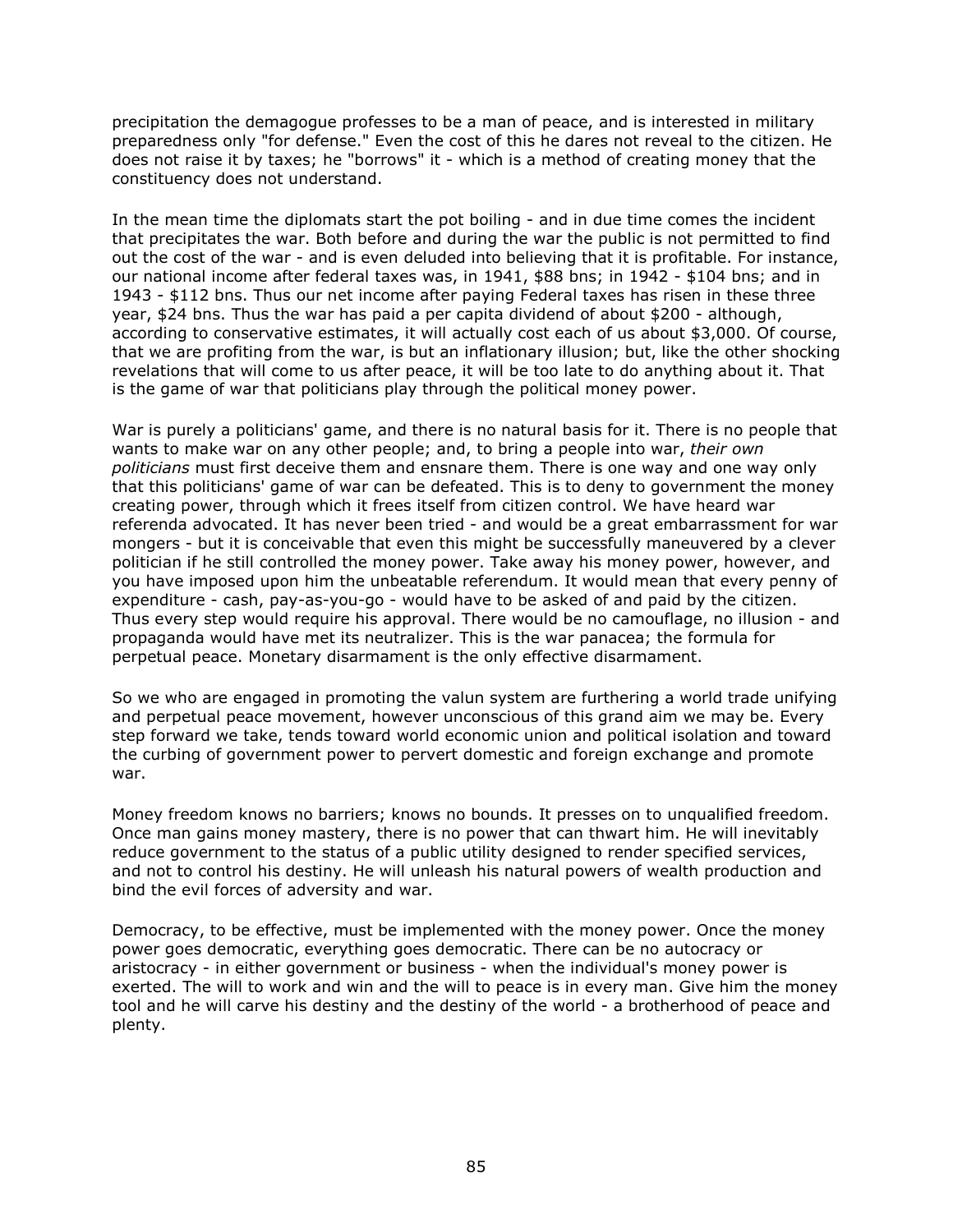#### AMERICAN LEADERSHIP

#### THE INTELLECTUAL REVOLUTION

In the minds of all peoples fighting this war, there is a reserve resolve, once the external enemy is defeated, to deal with internal problems. Therefore, revolutions will follow the declaration of "peace." We too, must have a revolution. Let us have it with our minds rather than with our muscles. Thus we may sec, for other nations, a pattern that will not only save blood but also valuable time in attaining release from existing and menacing evils. Such an universal pattern is possible, because there is a common cause of human tribulations, and a mental attitude that is alike in all peoples. The common cause of distress is the inability of people to monetize their own labor and thus work out their own economic and political freedom. The common mental attitude that deludes them is the belief in "Santa Claus."

The Government invariably presents the image of Santa Claus. In spite of the frustrations of political paternalism, political prestige is now at its zenith. The people of all nations have come to believe that Government is an agency for economic betterment. Individualism and private enterprise are in the shadows cast by the towering state. The teachings of scholars and old-time statesmen have been forgotten. While there are still some who say, "yes, but," the "yes" gets broader and the "but" grows narrower. The time was when those who believed in the political means of salvation, would say: "there oughta be a law." Now they say: "there oughta be an appropriation."

When Government was largely a matter of prohibitory statutes, men like Thomas Paine met concurrence in the thought that "government is a necessary evil;" but now that we have government by appropriation - and it essays to take care of us from the cradle to the grave - men tend to believe that government is a necessary blessing. What has brought about this transformation? Briefly, the increasing need of money, and therefore the increasing dependence upon Government which monopolizes the money power.

As the process of specialization of labor and resultant greater productivity of wealth progresses, the need for exchange increases - with resultant demand for greater money supply and its more equitable distribution. A tradition having fixed in men's minds the error that the state is the fountain of money, the political money system is put under increasing pressure to meet the demands put upon it. This pressure first manifested itself against the banking wing of the political money system. As has been shown in the foregoing studies, banks provide business with the power to create only substitute money, and this expands the total money supply until the accumulated deficiency - arising from the unliquidated interest charge, and from the unbalance between substitute dollars and government dollars - precipitates a reaction and depression ensues - and money supply is depleted through bankruptcy of banks and borrowers.

This process of alternate floods and droughts of bank money, called "business cycles," operated in every nation; but had greater ebbs and flows in the United States - where it reached its climax in 1929. After waiting for four years for the cycle to renew itself, there arose a public demand that the government intervene to supply the money needed for revival. This pattern of ultimate breakdown of the private substitute money mechanism is common to all countries - with the result that the Government intervenes and becomes the main source (if not the only source, as in Russia), of money supply. The banking valvular method, of pumping in and pumping out, is now being superceded by the government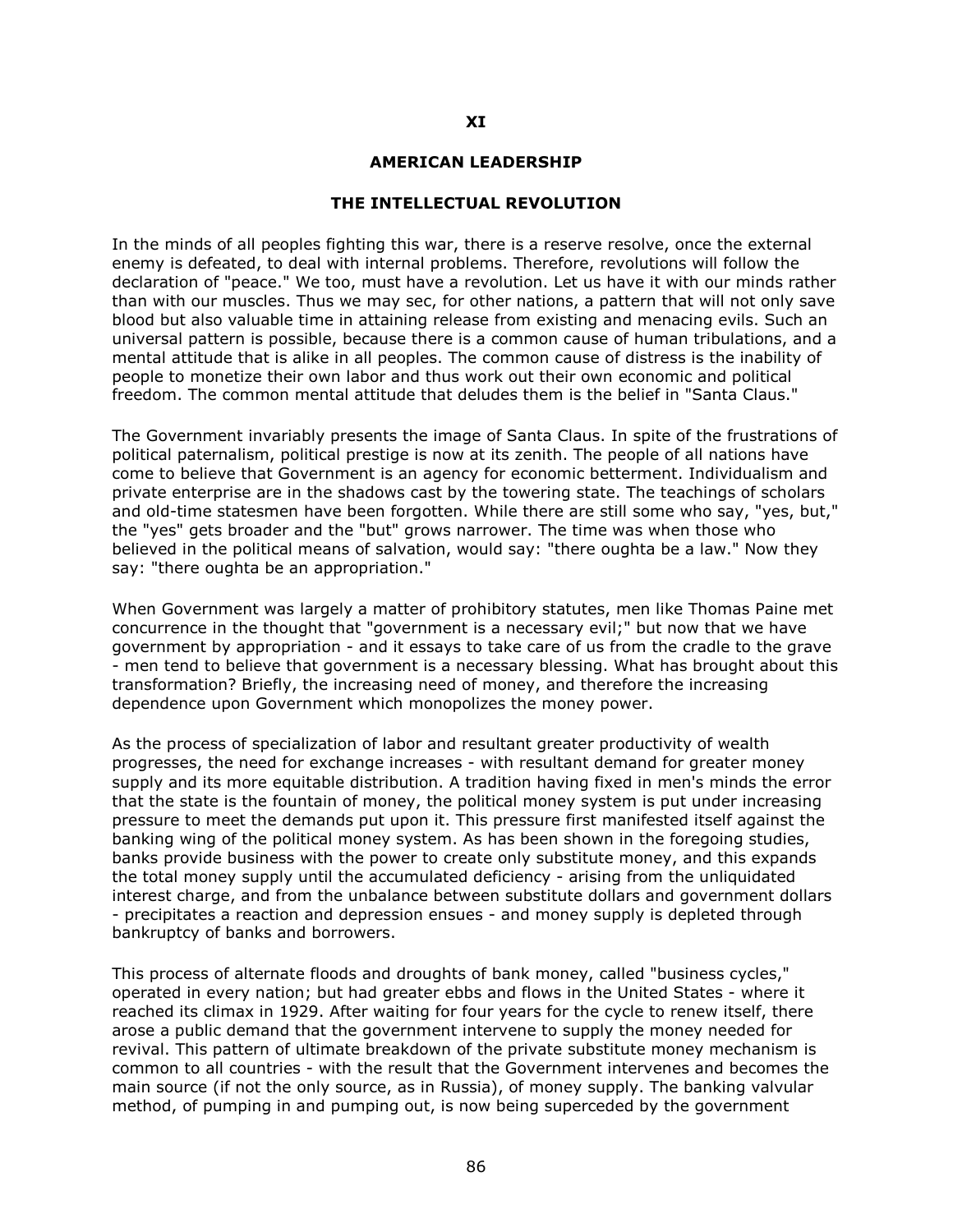constant flow method - which has but one cycle, by the exhausting of one unit through inflation and the creating of another.

In assuming the responsibility of supplying the economy with money, the government is put to it to find ways and means of channeling circulation. Various public works projects are conceived, and various subsidy and social benefit schemes are worked out, in an effort to facilitate exchange and balance money supply with goods supply. This end is pursued, not only by expanding money supply, but also by reducing goods supply. The latter becomes necessary because a single fountain cannot supply the necessary circulation, unless the Government goes into the production and distribution of goods - as in Russia. Until we become further conditioned to the socialization of private enterprise, the Government does not dare to go into the production of wealth; therefore it can go only into the destruction of wealth - to relieve the unbalance between goods supply and money supply.

The killing of animals and plowing under of crops, and the paying for this destruction, is done with the aim of prosperity through scarcity; but that it is a prosperity of prostration is seen when it evolves into its ultimate destructive force by means of war. Militarism is the flower of the weed called "economy of scarcity." There are too many men, just as there is too much material - they must be "scarcified" by occupying their energies, and possibly consuming their lives, in the destructive endeavors of war - or in the idle time-serving of peace-time standing armies.

We are now in the most colossal manifestation of the philosophy of the economy of scarcity - with both the money-producing arm and the men and material destroying arm, endeavoring to vindicate that philosophy; and there are not wanting minds that see in it tremendous postwar prosperity. To them, scarcity of goods and plentitude of money means prosperity. They do not realize that the power of money diminishes as its backing in goods diminishes; and that therefore we are impoverished regardless of how we have pyramided dollars.

With the peace, the problem will mount. To demobilize the military, and spew them on the labor market, will violate the principle of the economy of scarcity. To employ them on public works, or on "made work," will increase the dollars in circulation (of which there are already too many) without increasing consumer goods, of which there is now too little. But the Government cannot revert from its role as Santa Claus; and it will continue to put dollar candy bars in stockings, even though it bring digestive convulsions of inflation. If the people persist in their belief that the Government can be and is Santa Claus it may destroy civilization itself. Once the mental attitude of dependence becomes fixed in a people's mores, cultural advancement becomes impossible and decadence inevitable. Dependence is defeatism, leading to degradation. Crush individual initiative and nothing remains worth saving.

The illusion that there is a governmental Santa Claus, exists in the minds of all peoples; and its influence is to sap them of their substance and rob them of their initiative. As we have learned from the Valun Studies, money can be issued only by the process of buying, and the issuer of money commands the sphere of its influence. Therefore, the Government Santa Claus-process is one of buying our the people's estate, and accomplishes by economic operation what otherwise would have to be accomplished by military confiscation, as was done in Russia. Let us examine how it has, and is, operating in our country.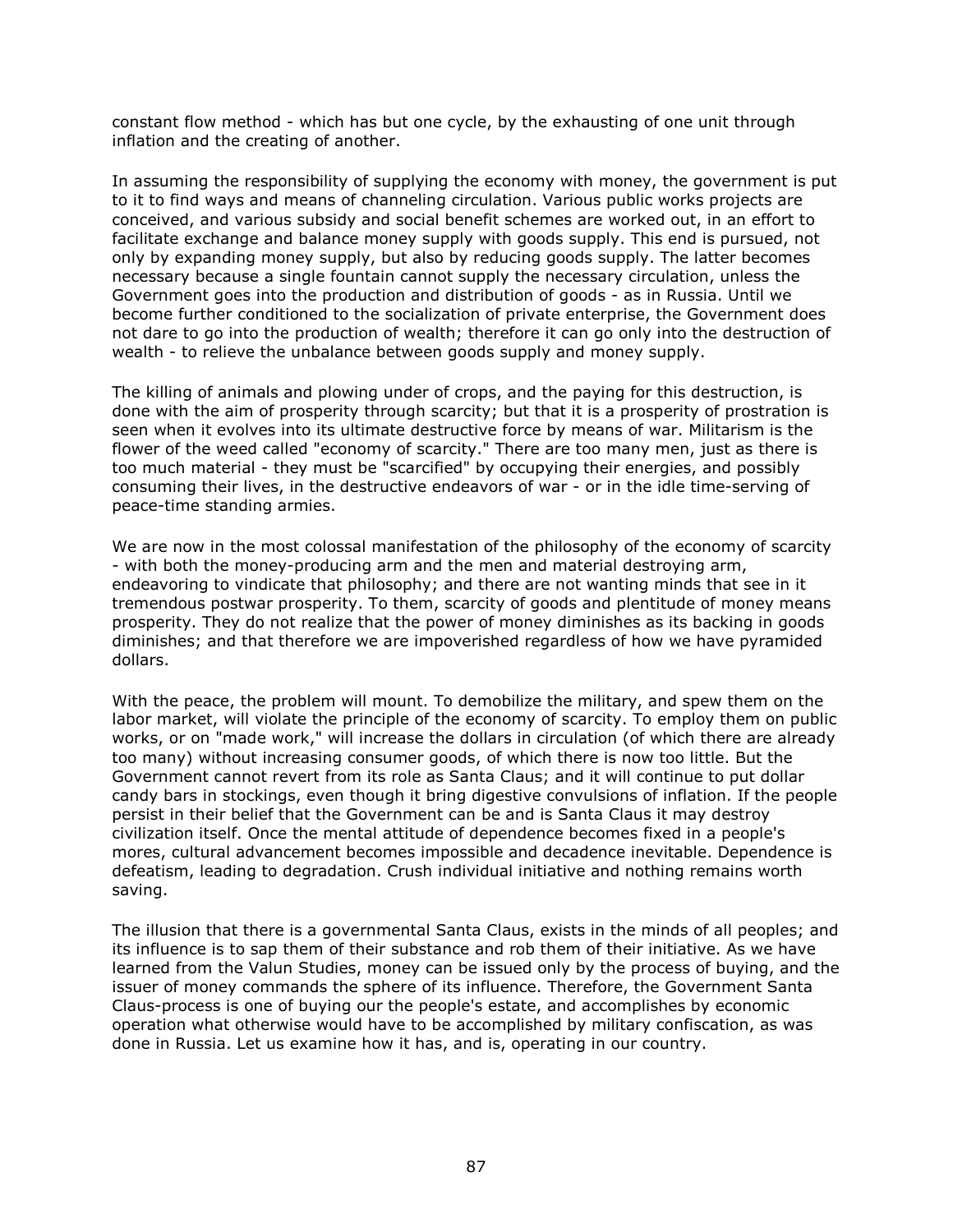### COMMUNISM FROM SANTA CLAUS

When the states created the national government, it was designed by the Constitution to be a federation of sovereign states, and not a merger. The Federal Government was granted, by the states, certain sovereign powers, such as the power to regulate inter-state and international commerce; make war and peace; and, "coin money and regulate the value thereof." The states of Maryland and Virginia ceded to it the District of Columbia, wherein as well as in the territories and waters bordering the nation - it was granted exclusive jurisdiction. All else was reserved to the states. It was not dreamed that in the simple words - "coin money and regulate the value thereof" - lay the seed from which would grow the vine that would spread federal sovereignty, checking the sovereignty of the states, and alienating their citizens. Yet today, we have almost forgotten that we are, first of all, citizens of our respective states and that the only exclusive citizens that the federal Government has, are the voteless residents of the District of Columbia, home of our Santa Claus.

Since the federal Government functions by appropriation, a power that cannot be employed by our states - due to their lack of money power - we have transferred our affections to the great provider. The result was briefly outlined in the Introductory. For further data read "Bureaucracy Runs Amuck" by Lawrence Sullivan.

Beset as we are, with swarms of Government agents and all manner of bureaucratic regulations, we should recognize that it is political proprietorship that is creeping over us; the Government is buying us out. Bureaucracy is but the administrative machinery of a "buyocracy" which has come upon us through the unlimited money issuing power of the Government. Unless we overcome the Santa Claus complex and declare our independence of the political money power, we must become a dispossessed people; and even the mantel piece on which we hang our stocking, will be owned by Santa Claus.

"The history of Liberty is a history of the limitation of governmental power, not the increase of it. When we resist, therefore, the concentration of power, we are resisting the process of death, because concentration of power always precedes the destruction of human liberties." - Woodrow Wilson.

But how can we resist this "process of death"? Resistance to governmental encroachments can be offered only by asserting sovereignty, and when we fail to exert our money power we yield our sovereignty. How can we desist that which we require, namely money, if we accept the Government as our main source of money supply? "Nobody shoots Santa Claus," but there is no need to shoot him. We need only quit writing notes to him and begin writing them to ourselves through our money issuing power. It is the only way out for the people, and the only way out for the Government, which is the victim of a perversive power, thrust upon it and accepted in ignorance of the laws of money.

## DECLINE OF BANKERS' POWER

In Wilson's day we still depended for our money supply mostly upon the banks - a private institution. It was aristocratic, and was conducted for private banker profit and not for the benefit of the economy. But, there were then among us, at least a privileged group of citizens who were permitted to assert their money power, and thus kept the power from being exerted by Government. The banking system in every country is now socialized, and has no independent existence, nor would we recommend returning to that false system of privileged power, even if we could.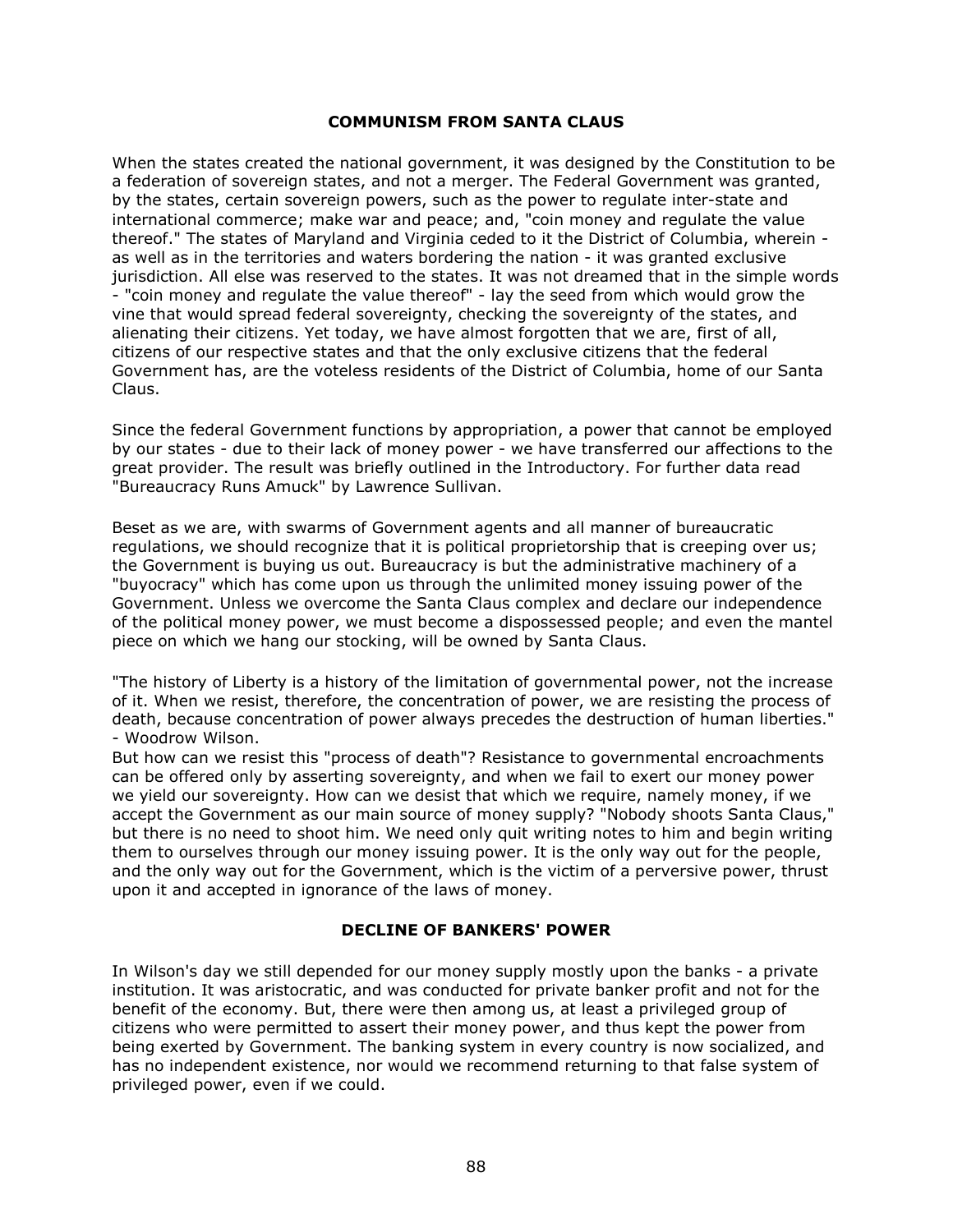Yet it must be said in fairness to it, that it built America and other countries. Many an industry that is with us today, owes its existence to it, and could never spring up under the present political money monopoly. But it is no more, and we cannot return to it; we must go forward.

In the passing of the private banking system - the last remains of the private money mechanism with which money began - it may be appropriate to point out that it was foredoomed to ultimate socialization when it first came under political control. The Government, by its sponsorship of money, established a double standard for money political money and bank-substitute money. private, or bank-substitute money, could expand only in ratio to the existing supply of political money; and when it exceeded these bounds - as it was compelled to do to meet the demands of expanding commerce - it precipitated depression. These cycles of boom and depression came with increasing frequency and severity. After the last war the Government adopted a surplus budget policy thus draining political money out of the economy, for the purpose of retiring bonds thereby reducing the base upon which the bank-substitute money pyramid was being erected; and thus precipitated our worst private money collapse. This was the final blow at the private substitute money mechanism, but public disfavor toward the bank credit system was bound to bring about, sooner or later, a demand for Government money, which has no swings of the pendulum, because it has but one cycle through total inflation. There is nothing that can force it to balance its budget, and there is no safety device. Thus the public illusion lasts longer and the delusion is deeper and far more menacing than the short term cycle of the bank credit system.

The banking system, today, in every nation, is but an agency of government - a deceptive device for political finance. With the money system - which is the life blood of the economy - now socialized, it is inevitable that the entire economy will become socialized, unless we find the solution.

To do this, we must become fundamental in our thinking. We must comprehend the great liberating fact that the money power is in all of us; that it must not be perverted by political control, and that it must be democratically exerted to assure both economic and political democracy. Otherwise, the present process of subjection must continue. Every nation in the world is in the grip of the political money power; and, unless the citizens assert their private money power, all must go the way of Russia - where the Government ruthlessly asserts complete dominion, and imposes economic slavery in the name of ideology. We have in America already the beginnings of ideological opium in the thought that "the Government owes every man a living," and in the paternalism called "social gains." These signal "the process of death."

Ideological garments are cloaks for ugly facts. By violating the laws of money - for which the people are themselves to blame - Governments become the victims of a fallacy, whereunder they undertake to issue money on behalf of the people. No government can issue money except by acquiring something; and therefore, Government money creation which is effected by deficit financing - inevitably develops Government proprietorship and private dispossession. As the fatalism of this process manifests itself, "ideological" justifications are invented to condition the minds of the people to the transformation; opiates for an otherwise painful operation. When in the evolution from the economy of scarcity - whereunder the government merely destroys wealth and slows up its production the next step must be taken, by the operation of productive industries, and the distribution of their products, the shift will come to the people cloaked in a pretty "ideological" phrase to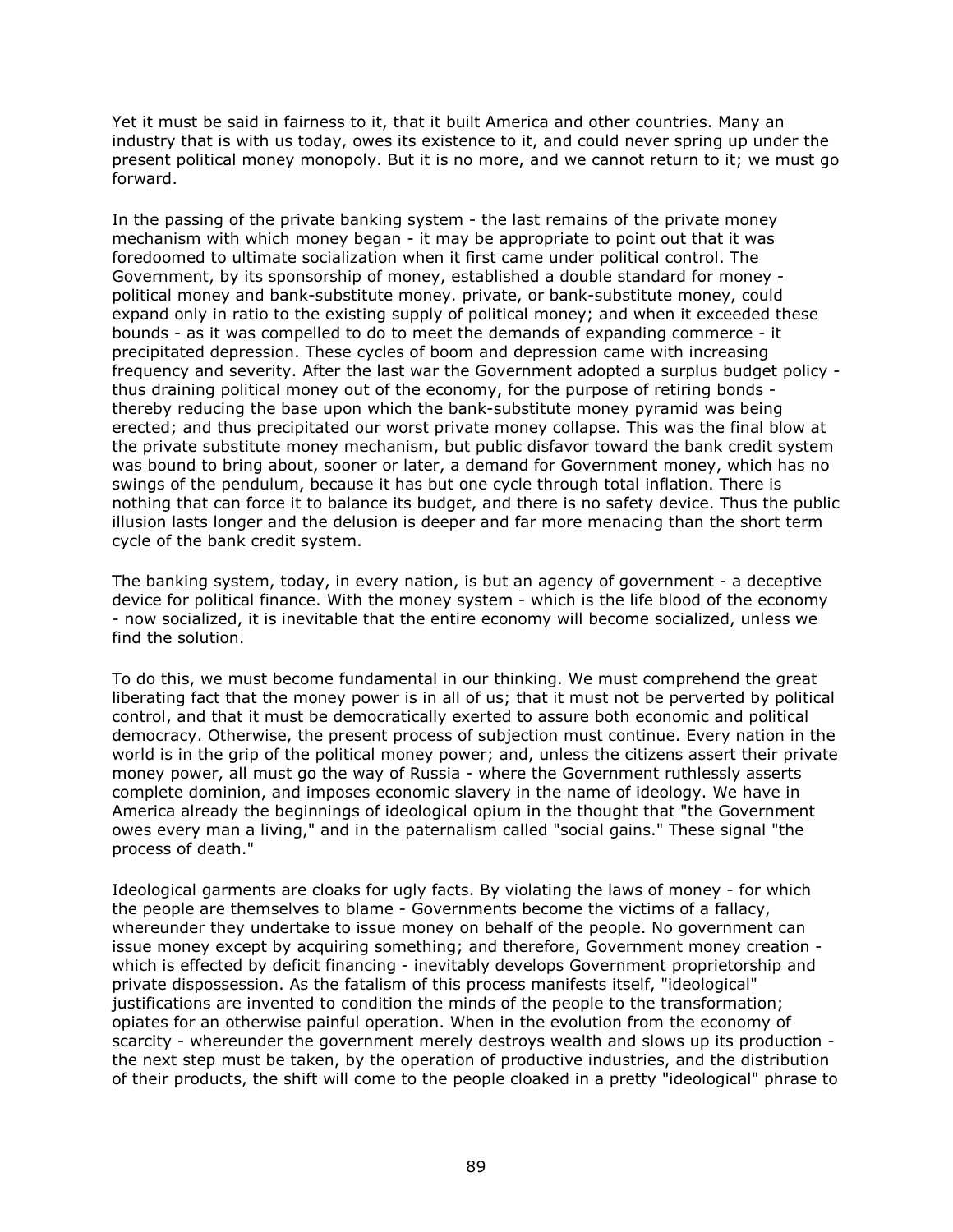sloganize it. The natural order never has any "ideologies" because it needs no defense mechanisms.

# PROTESTS VAIN

Our forty eight state governments, from the Governors down, are in revolt against the encroachments of the federal Government and its ominous threat to state sovereignty, but their protests alone are vain. Rescue can come only by the private action of the citizen through the assertion of his money power. By such assertion the governing power will lie at the grass roots in each state and be commensurately reduced at Washington. If we do not do this the process of subjection of states and citizens will continue unto communization.

We have failed to realize that the federal Government's deficit power is its money power. By this process it has created over two hundred billions of deficit dollars, and continues at the rate of about five billions a month. With these deficit dollars it buys everything that is purchasable, and after the process has run its course through total inflation unto worthlessness of the dollar, it will own title to everything it has purchased and the people will have the paper receipts. The process may then be repeated by the creation of a new money unit. There is no such thing as Government bankruptcy, since its property cannot be levied upon, and there is no such thing as "Government debt," since everything it "owes" is but a promise to issue another promise, ad infinitum. The viciousness of political money power has never been comprehended by the people. We are being socialized by a process that is beyond our ken, and beyond the power of the Government to arrest without our aid, which can be given only by the assertion of our private money power.

#### CONGRESSMAN WRITE HOME

To state that the officials of state governments are opposed to the expanding power of the federal Government, does not imply that federal officials are happy over it, or that it is the result of plot or evil design. It is possible that among the bureaucracy there may be some who are communist minded and who could say, "we planned it that way," but certainly there are none among our elected representatives. There is not a Senator or Representative at Washington who does not share the resentment of his state officials and the concern of thinking persons everywhere, over the serious situation that exists and the danger that menaces us. They suffer headaches and heartaches from the incessant appeals from constituents to do the impossible or ultimately harmful. At last, under the program for private action to assert the money power, a Congressman can write home to the folks and ask them to do something for themselves, and the release of the Government from its dilemma.

Until you assume your responsibility of monetizing your own labor, the Government will have an insuperable problem, no matter who its officials may be and its efforts to do for you what you must do for yourself will miscarry - and with increasing evil results. You may, in your perplexity, feel that the Government must be changed. But, it isn't the Government that needs to be changed; it's you. You must be fit not only for political self-government, but also for economic self-government. In fact, without the latter, the former is impossible. You cannot be a leaner on Government. You must stand on your own; Government must lean on you.

In asserting our money power, we will save political democracy by founding economic democracy; and will thus show the world a pattern of pacific revolution that all may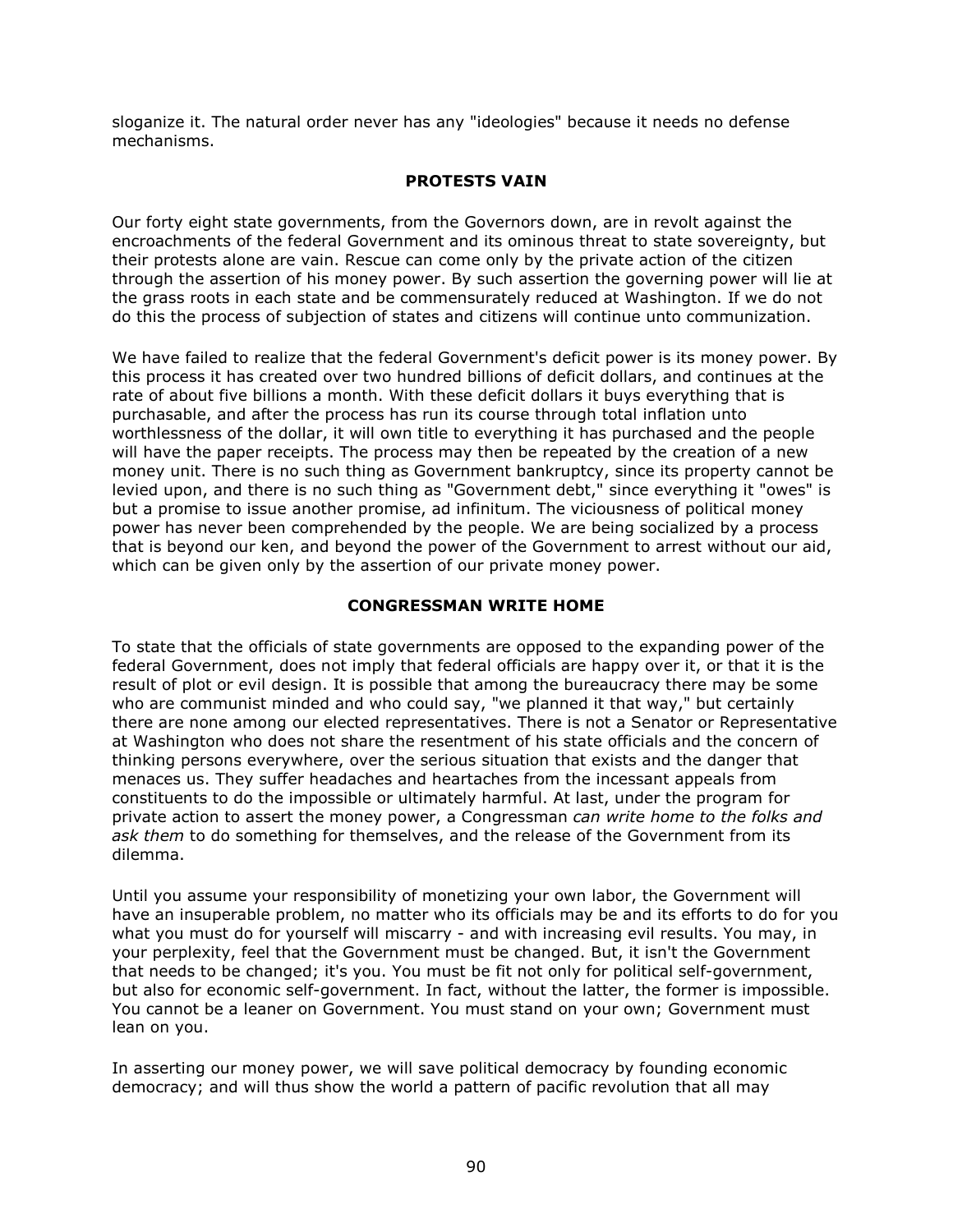emulate, and may gain thereby what could never be gained by violence, or by opera bouffe revolutions.

# ECONOMIC DEMOCRACY

Economic democracy is 100% democracy; political democracy is merely the rule of the majority, leaving the minority forever tyrannized. However tragic it may be to thwart the minority - which always contains the seeds of progress, while the majority often represents decadence - political democracy can nevertheless operate in no other way.

Economic democracy, as asserted through the money power in all of us, involves no tyrannies or repressions. Each vote counts, and each voter wins the election. Elections are held in every market place, and in every town and city and farm, every hour of every day. When you exert your money power you cast the total vote in that exclusive sovereignty which is YOU. John Jones, next door, votes for the goods with the yellow label; you vote for the goods with the blue label. Neither has to yield to the other - both win. The manufacturer of the goods with the blue label may have the majority of the customers - but that doesn't interfere with the yellow label manufacturer serving the minority, no matter how tiny their number may be.

Because political democracy is unfair to minorities and economic democracy is fair to all, the sphere of the former must be minimized and the sphere of the latter maximized. This will be the logical consequence when we have asserted our *individual money power* and depend less upon the *political means* of attaining ends. Ultimately we will have complete separation of money and state - and will thus have achieved harmonious operation of the twin democracies.

Do you want to take part in this most fundamental of all revolutions to rescue both the people and the Government from a fatal error? If so, you must first of all have a one-man revolution within yourself by casting out doubts of your inherent money power and fear from any quarter. This accomplished, gang up with other like-minded revolutionaries on the intellectual plane. Start talking - not in whispers, for this is a revolution in a fish bowl with a loud speaker. It can't hurt anyone. We're not going to grab the Government; we're not even going to try to win an election. This is a cooperative and evolutionary revolution - the ins are in and the outs remain as before, unmolested in their way of life.

Begin radiating the new credo by parlor parleys of small groups. Use this book as a text book, reading and discussing the studies. Expand your number until you can meet at some restaurant or hotel where you may have the space for the price of a meal. If in a rural section, ask for the use of the county court house, or school house, or farmers' Grange headquarters. If there be other valun groups in your city or county, work out a federation or merger. Develop trade as well as social intercourse among yourselves. Keep the press and radio informed of your activities. Enlist the churches and fraternities and commercial organizations. Be methodical; be persistent.

Remember, you are agitating a revolution to end political revolutions; a revolution that once and forever will make private enterprise really free; and will give the state and federal Government a really secure and well defined place in the scheme of life - where men and women will be permitted to work out their individual destinies without political intrusions and economic limitations, and where the threat of wars will be ended.

Always hold to this basic truth and resolve: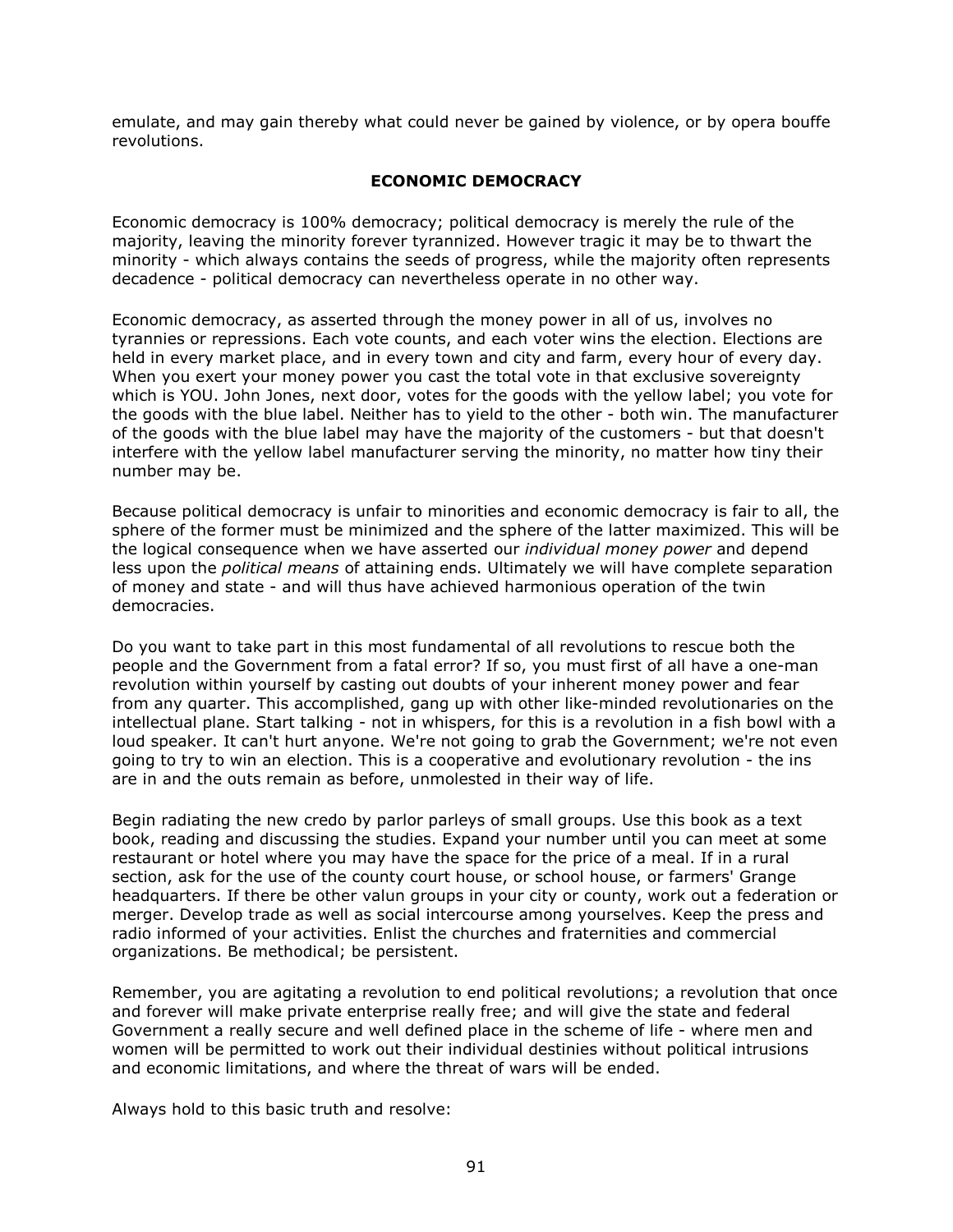Money can be issued only by the act of buying, and can be backed only by the act of selling. I buy and I sell. Therefore, I have the right, the power, and the duty to be a money issuer.

Government should not sell. Therefore it has no way of backing money issues. As it continues to issue unbacked money it gradually destroys the money system and undermines private enterprise upon which our life depends. Government's only alternative to the issuance of unbacked money is to back it by going into the making and selling of goods. This means government monopoly and dictatorship over all of us. Government can give us sound fully backed money. The Russian dictatorship is, as yet, the only government in the world that backs its money issues. Every ruble is backed by goods in the hands of government and available to its subjects to the extent of their meager holdings. But competition is gone and this means that man is no longer catered to; he is but a unit of man power in the machine that grinds out the means of a miserable existence without liberty and individuality. We can have sound money and stability and full employment through communism and shall have it if that is all we demand. But we must have all this with liberty and competition and free enterprise. Therefore, we, ourselves, must make our money sound and our economy stable by taking over the money issuing function and ultimately denying it to government.

This purpose must not be effectuated by an attack upon the political money system. It would be foolish to attack an existing system without first establishing a better one; and, when this is done, there will be no need to attack the old - because it will die from attrition. As more people come into the private money system, less trade will be done under the political money system; and the victory will be won purely by the test of public service and public preference. So, you see, we need no legislation or political action of any kind. If the idea of a private money system is sound, it is up to us to demonstrate it by private action.

This does not imply, however, that we do not need our public officials - even though we ask no official action. We need their help because of their public prestige and their forum capacities. Their help can be enlisted because of their sincere interest in the public welfare, and also because their cooperation with public movements leads to greater political preferment for themselves. Therefore, the Governor and all the legislators, federal and state and municipal, the mayor and other public officials, should be kept informed of the movement and invited into it. The movement should have a unifying influence upon all the elements of our society; and this will be a great contribution to our common security in the disturbing days ahead.

# THE COMING STORM

There is now brewing a cosmic storm that threatens every nation. Every national monetary unit must pass through the trial of inflation; and few, if any, will survive it. The dollar, which has been the North Star for international monetary navigation, is being shaken from its position; and the world will be without a standard. International trade, such as survives, will resort to whole barter; and every nation will have to struggle against the possible breakdown of money exchange, even internally. Runaway inflation and the war's end will come simultaneously - and either may precipitate the other.

The world must face a grave disillusionment. Modern governments have played an awful trick on their peoples. They have made the people believe that government - even in war need not be a tax burden to the constituency, but can reverse the process, and, by means of an unbalanced budget, can actually reward the people. It is but a new and deceptive method of taxation that will fall upon the people all of a sudden when they try to exchange